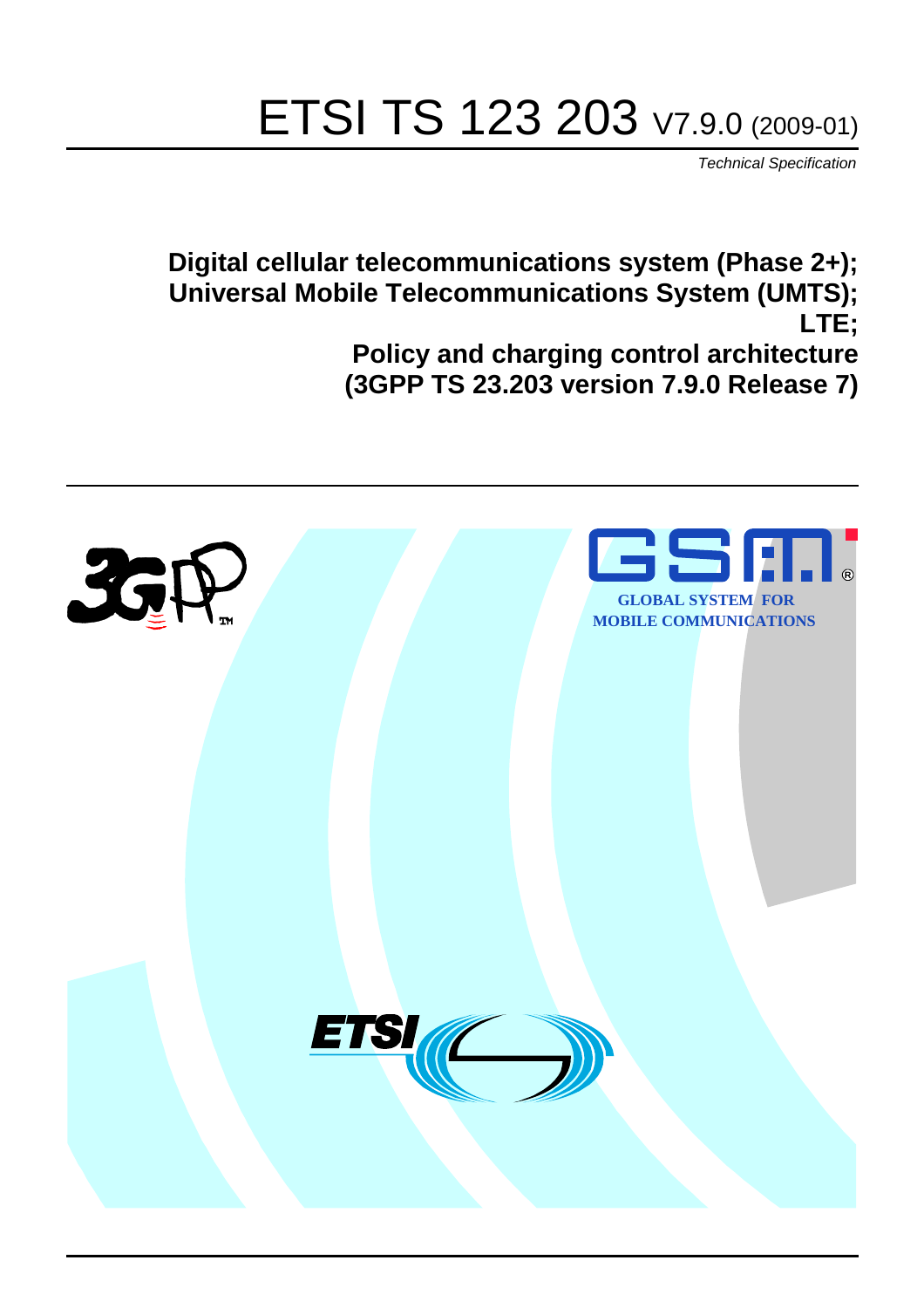Reference RTS/TSGS-0223203v790

> Keywords GSM, UMTS

#### *ETSI*

#### 650 Route des Lucioles F-06921 Sophia Antipolis Cedex - FRANCE

Tel.: +33 4 92 94 42 00 Fax: +33 4 93 65 47 16

Siret N° 348 623 562 00017 - NAF 742 C Association à but non lucratif enregistrée à la Sous-Préfecture de Grasse (06) N° 7803/88

#### *Important notice*

Individual copies of the present document can be downloaded from: [http://www.etsi.org](http://www.etsi.org/)

The present document may be made available in more than one electronic version or in print. In any case of existing or perceived difference in contents between such versions, the reference version is the Portable Document Format (PDF). In case of dispute, the reference shall be the printing on ETSI printers of the PDF version kept on a specific network drive within ETSI Secretariat.

Users of the present document should be aware that the document may be subject to revision or change of status. Information on the current status of this and other ETSI documents is available at <http://portal.etsi.org/tb/status/status.asp>

If you find errors in the present document, please send your comment to one of the following services: [http://portal.etsi.org/chaircor/ETSI\\_support.asp](http://portal.etsi.org/chaircor/ETSI_support.asp)

#### *Copyright Notification*

No part may be reproduced except as authorized by written permission. The copyright and the foregoing restriction extend to reproduction in all media.

> © European Telecommunications Standards Institute 2009. All rights reserved.

**DECT**TM, **PLUGTESTS**TM, **UMTS**TM, **TIPHON**TM, the TIPHON logo and the ETSI logo are Trade Marks of ETSI registered for the benefit of its Members.

**3GPP**TM is a Trade Mark of ETSI registered for the benefit of its Members and of the 3GPP Organizational Partners. **LTE**™ is a Trade Mark of ETSI currently being registered

for the benefit of its Members and of the 3GPP Organizational Partners.

**GSM**® and the GSM logo are Trade Marks registered and owned by the GSM Association.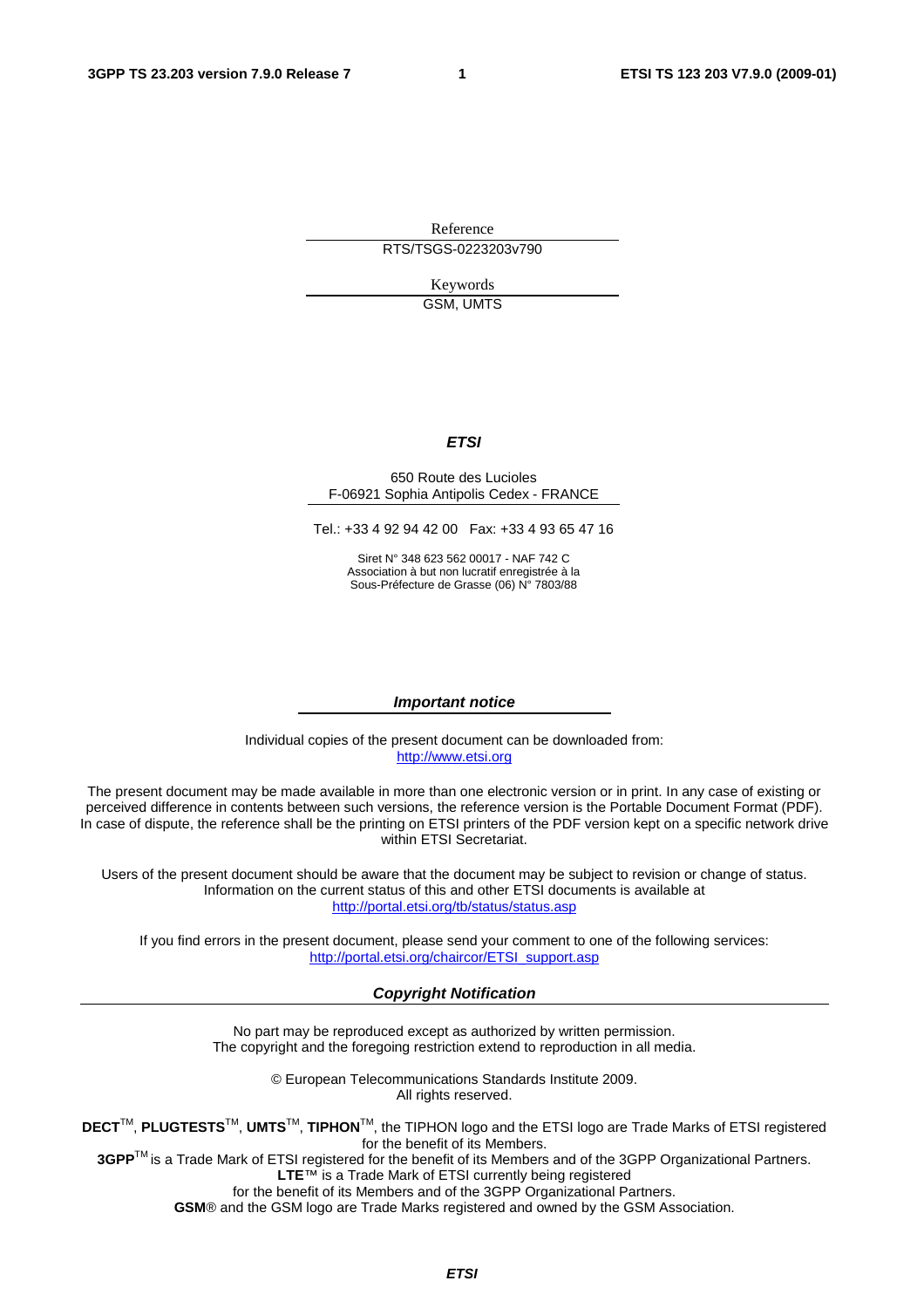# Intellectual Property Rights

IPRs essential or potentially essential to the present document may have been declared to ETSI. The information pertaining to these essential IPRs, if any, is publicly available for **ETSI members and non-members**, and can be found in ETSI SR 000 314: *"Intellectual Property Rights (IPRs); Essential, or potentially Essential, IPRs notified to ETSI in respect of ETSI standards"*, which is available from the ETSI Secretariat. Latest updates are available on the ETSI Web server ([http://webapp.etsi.org/IPR/home.asp\)](http://webapp.etsi.org/IPR/home.asp).

Pursuant to the ETSI IPR Policy, no investigation, including IPR searches, has been carried out by ETSI. No guarantee can be given as to the existence of other IPRs not referenced in ETSI SR 000 314 (or the updates on the ETSI Web server) which are, or may be, or may become, essential to the present document.

# Foreword

This Technical Specification (TS) has been produced by ETSI 3rd Generation Partnership Project (3GPP).

The present document may refer to technical specifications or reports using their 3GPP identities, UMTS identities or GSM identities. These should be interpreted as being references to the corresponding ETSI deliverables.

The cross reference between GSM, UMTS, 3GPP and ETSI identities can be found under [http://webapp.etsi.org/key/queryform.asp.](http://webapp.etsi.org/key/queryform.asp)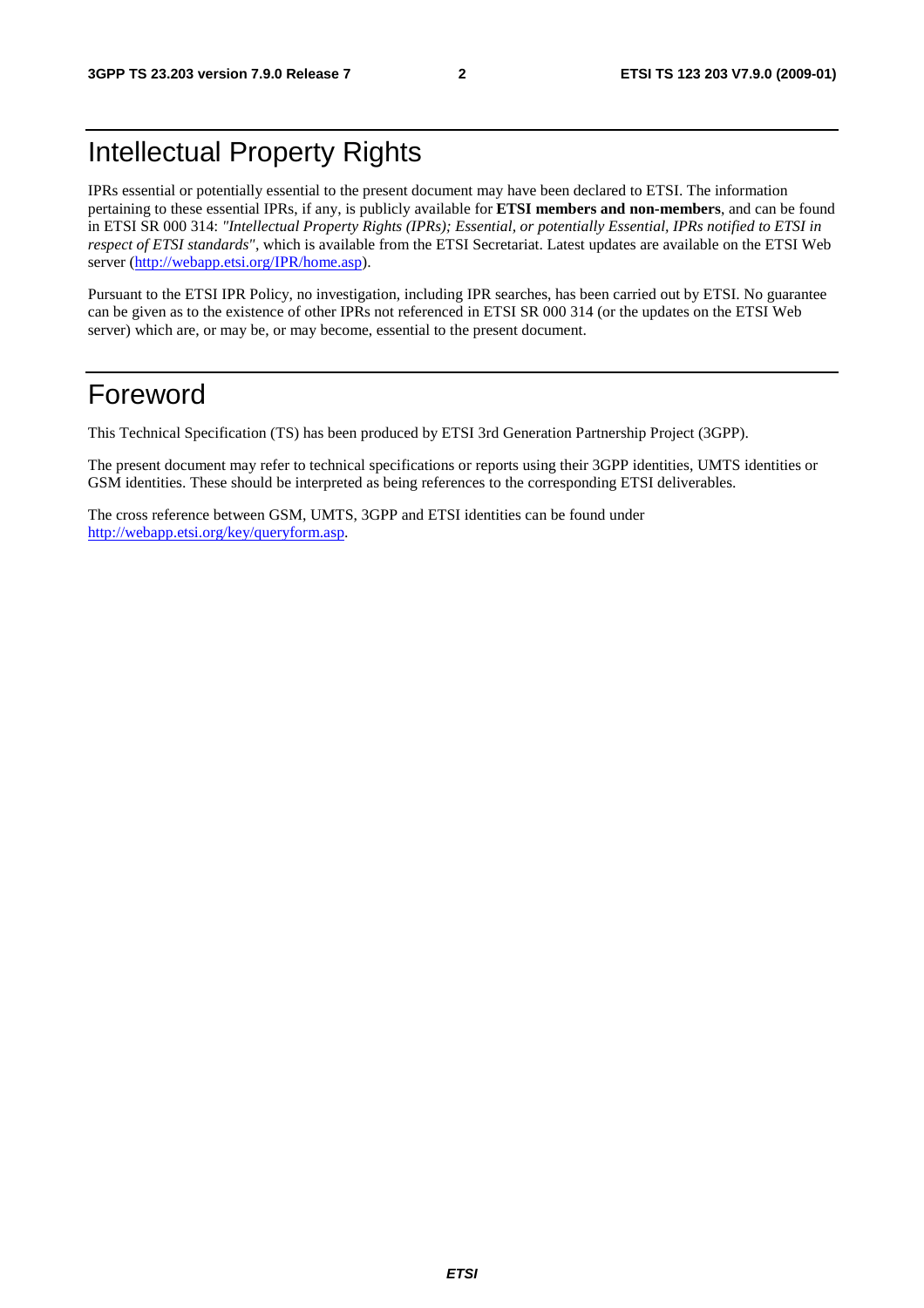#### $\mathbf{3}$

# Contents

| 1       |  |  |  |
|---------|--|--|--|
| 2       |  |  |  |
| 3       |  |  |  |
| 3.1     |  |  |  |
| 3.3     |  |  |  |
| 4       |  |  |  |
| 4.1     |  |  |  |
| 4.2     |  |  |  |
| 4.2.1   |  |  |  |
| 4.2.2   |  |  |  |
| 4.2.2a  |  |  |  |
| 4.2.3   |  |  |  |
| 4.3     |  |  |  |
| 4.3.1   |  |  |  |
| 4.3.2   |  |  |  |
| 4.3.3   |  |  |  |
| 4.3.3.1 |  |  |  |
| 4.3.3.2 |  |  |  |
| 4.3.3.3 |  |  |  |
| 5       |  |  |  |
| 5.1     |  |  |  |
| 5.2     |  |  |  |
| 5.2.1   |  |  |  |
| 5.2.2   |  |  |  |
| 5.2.3   |  |  |  |
| 5.2.4   |  |  |  |
| 5.2.5   |  |  |  |
| 6       |  |  |  |
| 6.1     |  |  |  |
| 6.1.0   |  |  |  |
| 6.1.1   |  |  |  |
| 6.1.2   |  |  |  |
| 6.1.3   |  |  |  |
| 6.1.4   |  |  |  |
| 6.1.5   |  |  |  |
| 6.1.6   |  |  |  |
| 6.1.7   |  |  |  |
| 6.2     |  |  |  |
| 6.2.1   |  |  |  |
| 6.2.1.0 |  |  |  |
| 6.2.1.1 |  |  |  |
| 6.2.1.2 |  |  |  |
| 6.2.2   |  |  |  |
| 6.2.2.1 |  |  |  |
| 6.2.2.2 |  |  |  |
| 6.2.2.3 |  |  |  |
| 6.2.2.4 |  |  |  |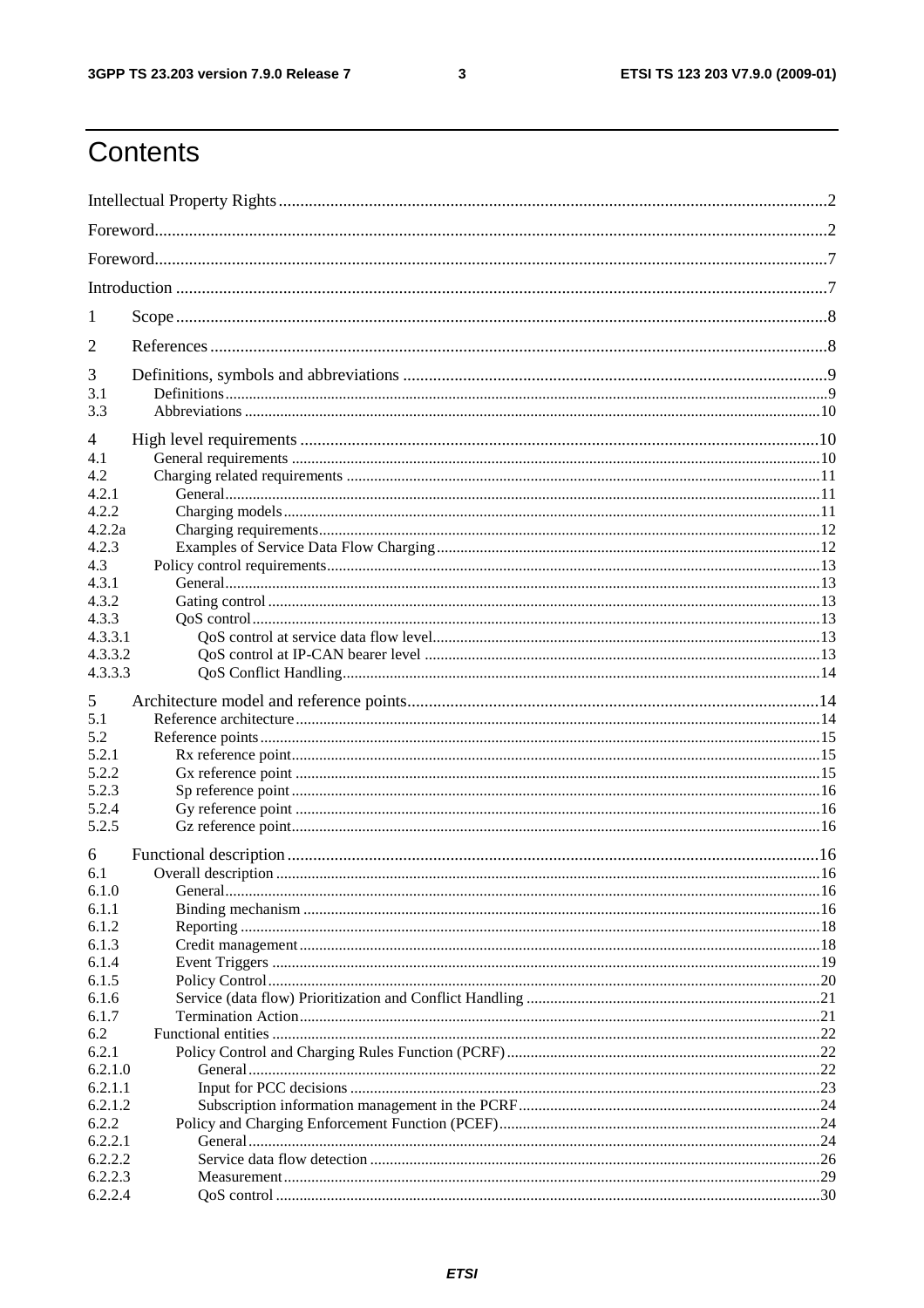$\overline{\mathbf{4}}$ 

| 6.2.3       |                             |     |
|-------------|-----------------------------|-----|
| 6.2.4       |                             |     |
| 6.2.5       |                             |     |
| 6.2.6       |                             |     |
| 6.3         |                             |     |
| 6.3.1       |                             |     |
| 6.3.2       |                             |     |
| 6.4         |                             |     |
|             |                             |     |
| 7           |                             |     |
| 7.1         |                             |     |
| 7.2         |                             |     |
| 7.3         |                             |     |
| 7.3.1       |                             |     |
| 7.3.2       |                             |     |
| 7.4         |                             |     |
| 7.4.1       |                             |     |
| 7.4.2       |                             |     |
| 7.5         |                             |     |
|             | <b>Annex A (normative):</b> |     |
|             |                             |     |
| A.1         |                             |     |
| A.1.0       |                             |     |
| A.1.1       |                             |     |
| A.1.1.1     |                             |     |
| A.1.1.2     |                             |     |
| A.1.1.3     |                             |     |
| A.1.2       |                             |     |
| A.1.2.1     |                             |     |
| A.1.2.1.1   |                             |     |
| A.1.3       |                             |     |
| A.1.3.1     |                             |     |
| A.1.3.1.1   |                             |     |
| A.1.3.1.1.1 |                             |     |
| A.1.3.1.1.2 |                             |     |
| A.1.3.1.2   |                             |     |
| A.1.3.1.3   |                             |     |
| A.1.3.1.4   |                             |     |
| A.1.3.2     |                             |     |
| A.1.3.2.1   |                             |     |
| A.1.3.2.1.1 |                             |     |
| A.1.3.2.2   |                             |     |
| A.1.3.2.2.1 |                             |     |
| A.1.3.2.2.2 |                             |     |
| A.1.3.2.2.3 |                             |     |
| A.1.3.2.2.4 |                             |     |
| A.1.3.2.3   |                             |     |
| A.1.3.3     |                             |     |
| A.1.3.3.1   |                             |     |
|             |                             |     |
| A.1.3.3.2   |                             |     |
| A.1.3.4     |                             |     |
| A.1.4       |                             |     |
| A.1.4.1     |                             |     |
| A.1.4.2     |                             |     |
| A.1.4.3     |                             |     |
| A.1.4.3.1   |                             |     |
| A.1.4.3.2   |                             |     |
| A.1.4.4     |                             |     |
| A.1.4.4.1   |                             |     |
| A.1.4.4.2   |                             |     |
|             |                             | .53 |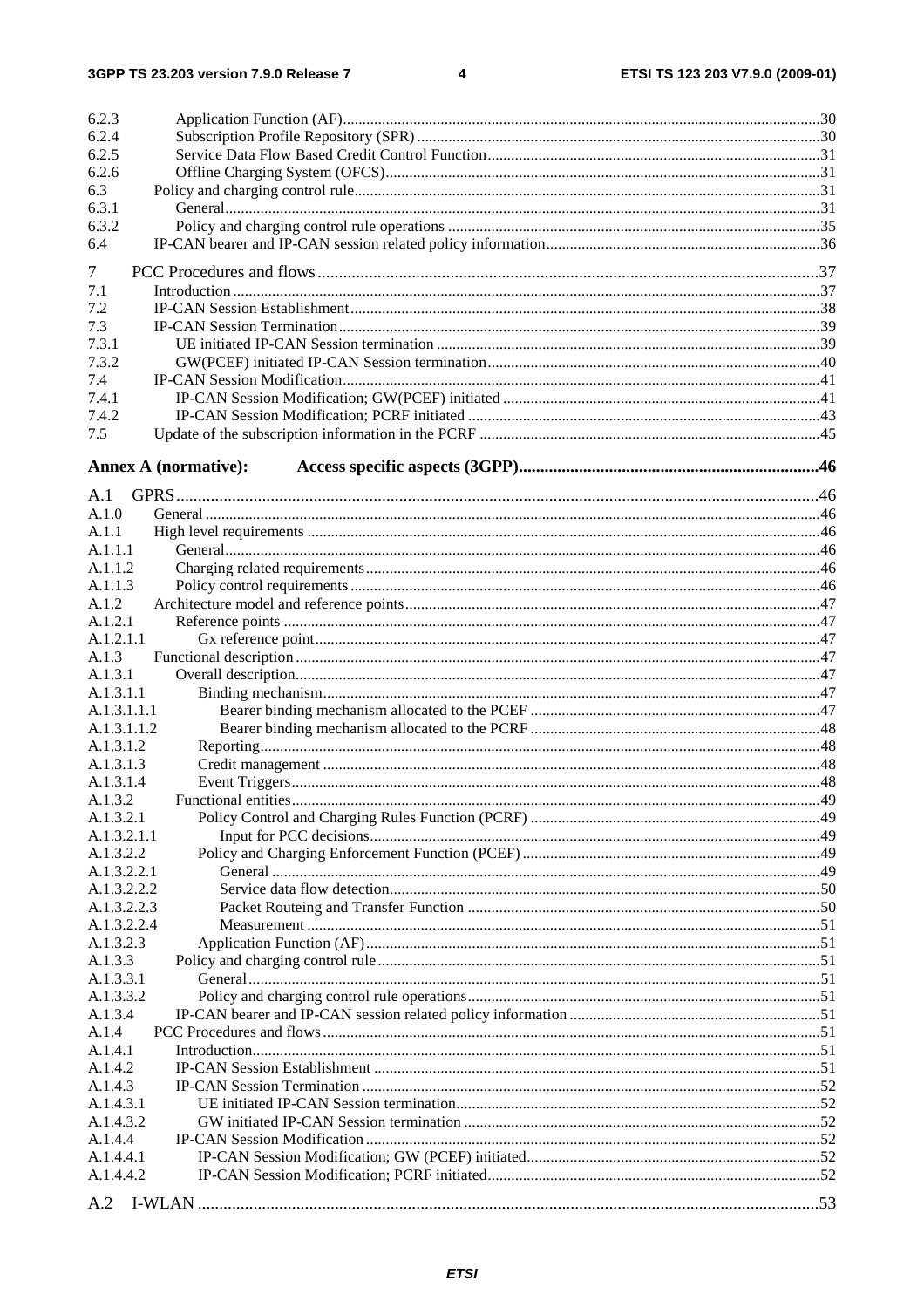#### $5\phantom{a}$

| A.2.1            |                                                                                  |  |
|------------------|----------------------------------------------------------------------------------|--|
| A.2.1.1          |                                                                                  |  |
| A.2.1.2          |                                                                                  |  |
| A.2.1.3          |                                                                                  |  |
| A.2.2            |                                                                                  |  |
| A.2.2.1          |                                                                                  |  |
| A.2.2.1.1        |                                                                                  |  |
| A.2.2.1.2        |                                                                                  |  |
| A.2.2.1.3        |                                                                                  |  |
| A.2.3            |                                                                                  |  |
| A.2.3.1          |                                                                                  |  |
| A.2.3.1.1        |                                                                                  |  |
| A.2.3.2          |                                                                                  |  |
| A.2.3.2.1        |                                                                                  |  |
| A.2.3.2.1.1      |                                                                                  |  |
| A.2.3.2.2        |                                                                                  |  |
| A.2.3.2.3        |                                                                                  |  |
| A.2.3.3          |                                                                                  |  |
| A.2.3.3.1        |                                                                                  |  |
| A.2.3.3.2        |                                                                                  |  |
| A.2.4            |                                                                                  |  |
| A.2.4.1          |                                                                                  |  |
| A.2.4.2          |                                                                                  |  |
| A.2.4.3          |                                                                                  |  |
| A.2.4.3.1        |                                                                                  |  |
| A.2.4.3.2        |                                                                                  |  |
| A.2.4.4          |                                                                                  |  |
| A.2.4.4.1        |                                                                                  |  |
| A.2.4.4.2        |                                                                                  |  |
| A.3              |                                                                                  |  |
|                  |                                                                                  |  |
|                  |                                                                                  |  |
|                  | <b>Annex B</b> (informative):                                                    |  |
| B.1              |                                                                                  |  |
| B.1.1            |                                                                                  |  |
| B.1.2            |                                                                                  |  |
| B.1.2.1          |                                                                                  |  |
| <b>B.1.2.2</b>   |                                                                                  |  |
| <b>B.1.3</b>     |                                                                                  |  |
| <b>B.1.4</b>     |                                                                                  |  |
| B.1.5            |                                                                                  |  |
| B.1.5.1          |                                                                                  |  |
| <b>B.1.5.1.1</b> |                                                                                  |  |
| B.1.5.1.2        | Functional Requirements for Supporting On-line Charging in the visited network58 |  |
| <b>B.1.6</b>     |                                                                                  |  |
| B.1.6.1          |                                                                                  |  |
| B.1.6.2          |                                                                                  |  |
| B.1.6.3          |                                                                                  |  |
| B.1.6.4          |                                                                                  |  |
| B.1.6.5          |                                                                                  |  |
| B.2              |                                                                                  |  |
| B.2.1            |                                                                                  |  |
| B.2.2            |                                                                                  |  |
| <b>B.2.3</b>     |                                                                                  |  |
|                  |                                                                                  |  |
|                  | <b>Annex C</b> (informative):                                                    |  |
|                  | <b>Annex D</b> (informative):                                                    |  |
| D.1              |                                                                                  |  |
| D.1.1            |                                                                                  |  |
| D.1.1            |                                                                                  |  |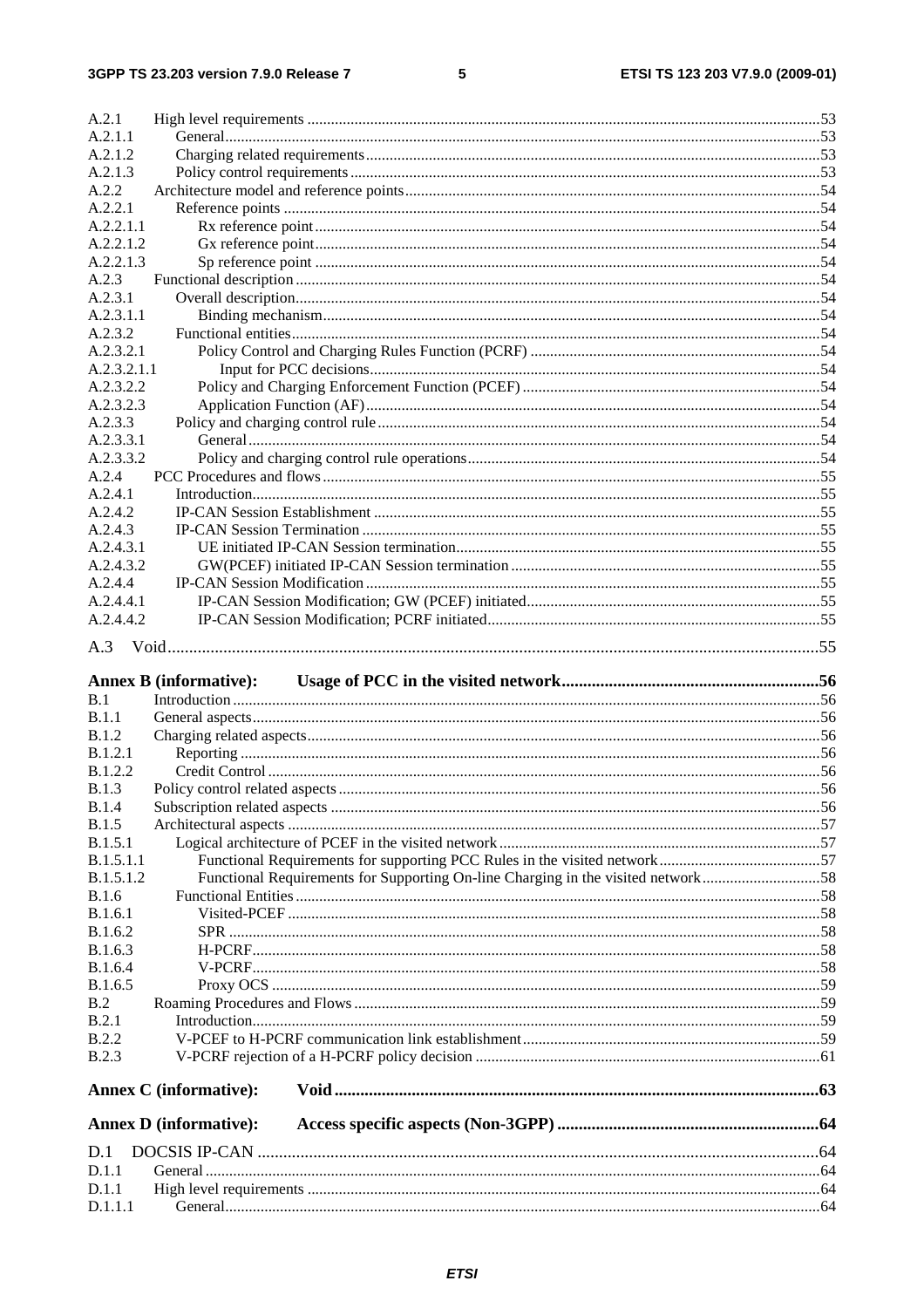#### $\bf 6$

| D.1.1.2         |                               |                                                           |  |
|-----------------|-------------------------------|-----------------------------------------------------------|--|
| D.1.1.3         |                               |                                                           |  |
| D.1.2           |                               |                                                           |  |
| D.1.2.1         |                               |                                                           |  |
| D.1.2.1.1       |                               |                                                           |  |
| D.1.2.1.2       |                               |                                                           |  |
| D.1.2.1.3       |                               |                                                           |  |
| D.1.3           |                               |                                                           |  |
| D.1.3.1         |                               |                                                           |  |
| D.1.3.1.1       |                               |                                                           |  |
| D.1.3.2         |                               |                                                           |  |
| D.1.3.2.1       |                               |                                                           |  |
| D.1.3.2.1.1     |                               |                                                           |  |
| D.1.3.2.2       |                               |                                                           |  |
| D.1.3.2.3       |                               |                                                           |  |
| D.1.3.3         |                               |                                                           |  |
| D.1.3.3.1       |                               |                                                           |  |
| D.1.3.3.2       |                               |                                                           |  |
|                 |                               |                                                           |  |
| D.2             |                               |                                                           |  |
| D.2.1           |                               |                                                           |  |
| D.2.1.1         |                               |                                                           |  |
| D.2.1.2         |                               |                                                           |  |
| D.2.1.3         |                               |                                                           |  |
| D.2.2           |                               |                                                           |  |
| D.2.2.1         |                               |                                                           |  |
| D.2.2.1.1       |                               |                                                           |  |
| D.2.2.1.2       |                               |                                                           |  |
| D.2.2.1.3       |                               |                                                           |  |
| D.2.3           |                               |                                                           |  |
| D.2.3.1         |                               |                                                           |  |
| D.2.3.1.1       |                               |                                                           |  |
| D.2.3.1.2       |                               |                                                           |  |
| D.2.3.1.3       |                               |                                                           |  |
| D.2.3.2         |                               |                                                           |  |
| D.2.3.2.1       |                               |                                                           |  |
| D.2.3.2.2       |                               |                                                           |  |
| D.2.3.2.3       |                               |                                                           |  |
| D.2.3.3         |                               |                                                           |  |
| D.2.3.3.1       |                               |                                                           |  |
| D.2.3.3.1       |                               |                                                           |  |
|                 | <b>Annex E</b> (informative): |                                                           |  |
|                 |                               |                                                           |  |
|                 | <b>Annex F</b> (informative): | Co-existence between SBLP based (Release 6) and PCC based |  |
|                 |                               |                                                           |  |
| F.1             |                               |                                                           |  |
| F <sub>.2</sub> |                               |                                                           |  |
|                 |                               |                                                           |  |
|                 | <b>Annex G (informative):</b> |                                                           |  |
|                 | <b>Annex H</b> (informative): |                                                           |  |
|                 |                               |                                                           |  |
|                 |                               |                                                           |  |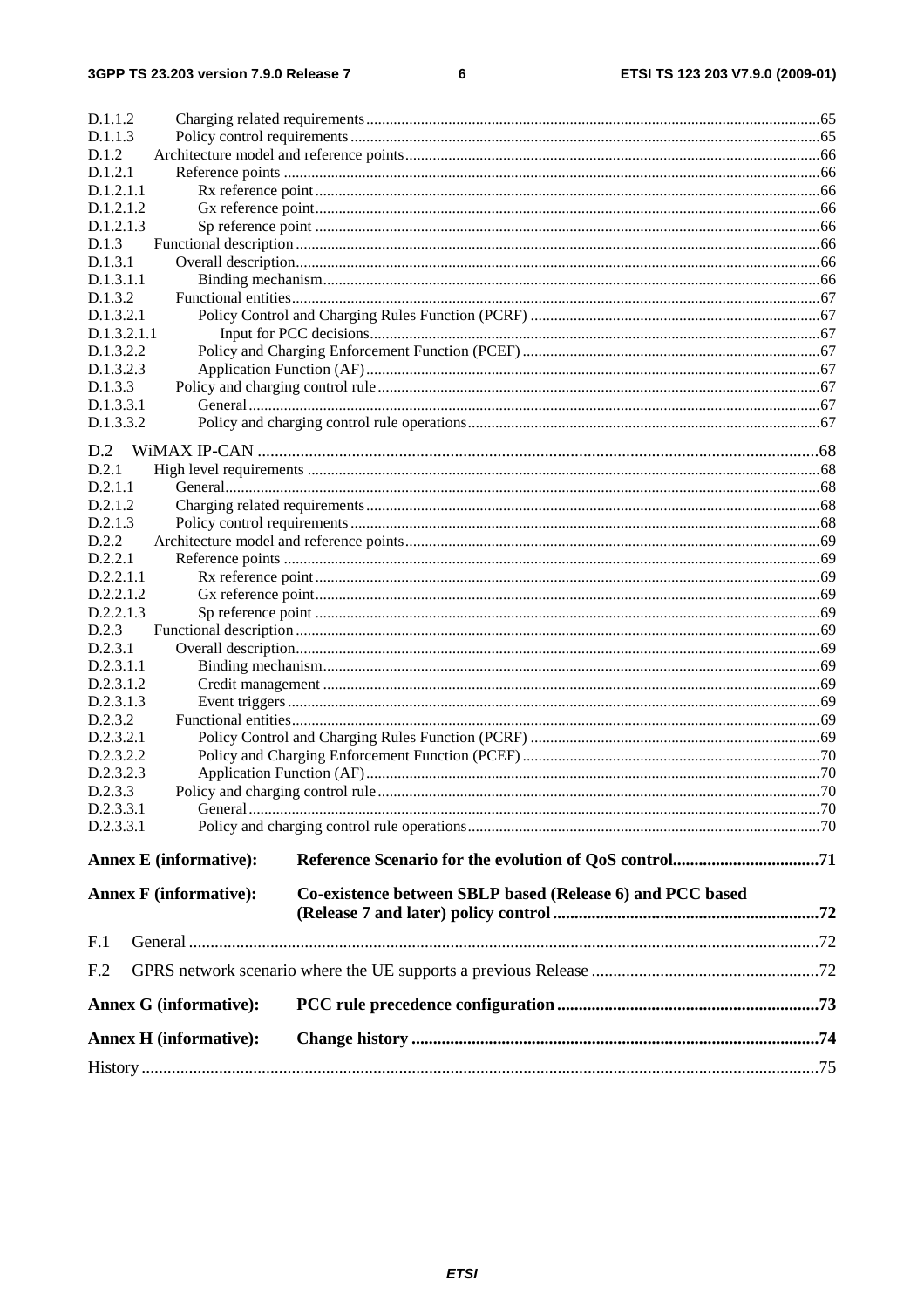# Foreword

This Technical Specification has been produced by the 3<sup>rd</sup> Generation Partnership Project (3GPP).

The contents of the present document are subject to continuing work within the TSG and may change following formal TSG approval. Should the TSG modify the contents of the present document, it will be re-released by the TSG with an identifying change of release date and an increase in version number as follows:

Version x.y.z

where:

- x the first digit:
- 1 presented to TSG for information;
- 2 presented to TSG for approval;
- 3 or greater indicates TSG approved document under change control.
- y the second digit is incremented for all changes of substance, i.e. technical enhancements, corrections, updates, etc.
- z the third digit is incremented when editorial only changes have been incorporated in the document.

# Introduction

Previous Releases have separately specified the following features:

- Enhanced policy control to allow the operator to perform service based QoS policy control for GPRS access for their session-based PS applications;
- IP Flow-based charging to allow for more granularity for end-user charging, accounting and online credit control.

While some level of convergence between these functions has already been achieved in previous Releases, a full harmonization and merger of these functions is specified hereby to allow for optimizing real-time interactions in the PS network.

The present document specifies the generic PCC aspects within the body, while the specifics for each type of IP-CAN are specified in Annex A (normative) and described in Annex D (informative). For one type of IP-CAN the corresponding clause in Annex A shall be understood to be a realization of the TS main body. Annex A is therefore not a stand-alone specification for an IP-CAN. Annex A may specify additional restrictions to the specification body. Annex D describes PCC application to non-3GPP IP-CANs.

NOTE: The present document replaces TS 23.125 [7] from this Release onwards.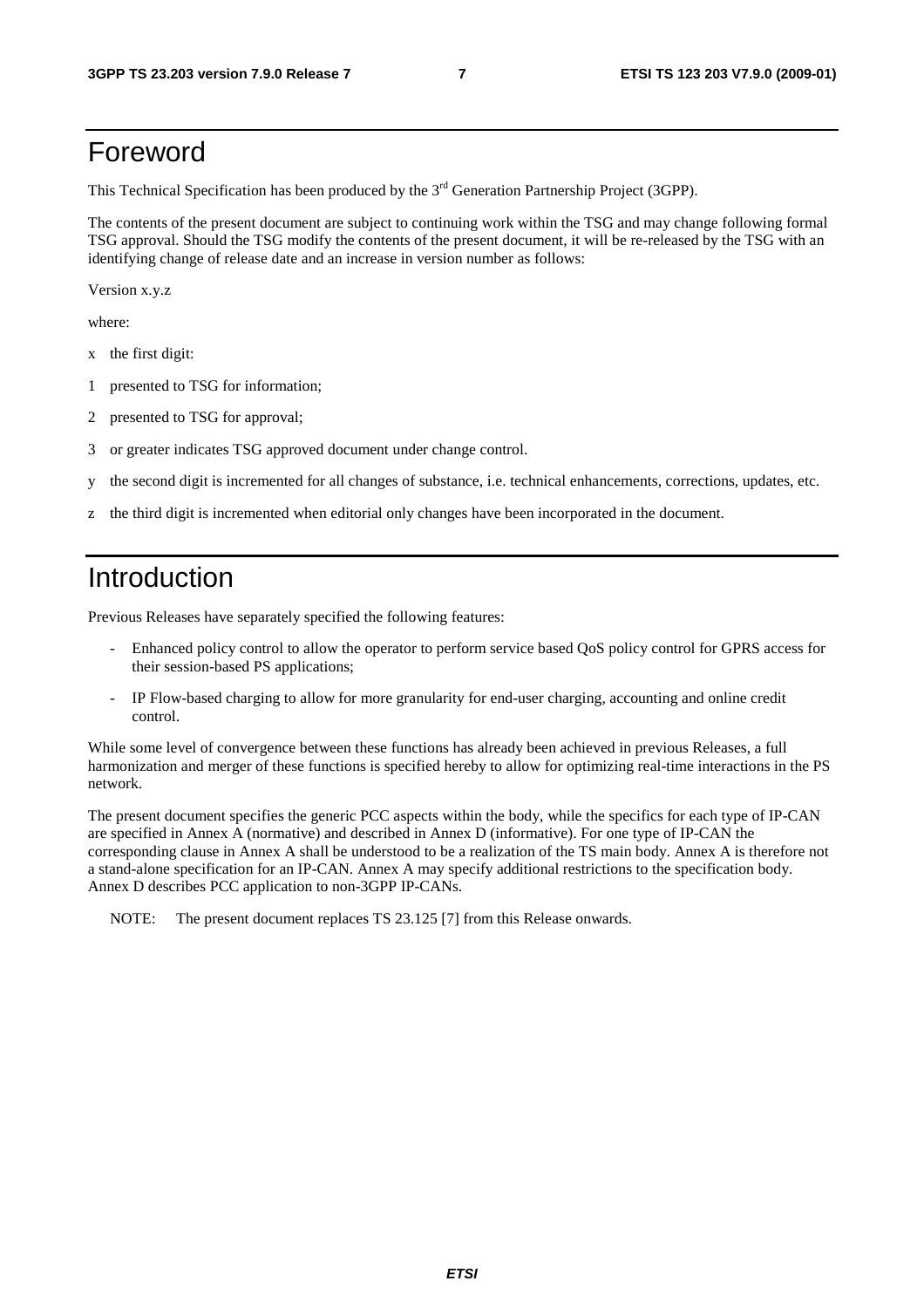# 1 Scope

The present document specifies the overall stage 2 level functionality for Policy and Charging Control that encompasses the following high level functions for IP-CANs (e.g. GPRS, I-WLAN, Fixed Broadband, etc.):

- Flow Based Charging, including charging control and online credit control;
- Policy control (e.g. gating control, QoS control, etc.).

The present document specifies functionality for unicast bearers. Broadcast and multicast bearers, such as MBMS contexts for GPRS, are out of scope for the present release of this document.

# 2 References

The following documents contain provisions which, through reference in this text, constitute provisions of the present document.

- References are either specific (identified by date of publication, edition number, version number, etc.) or non-specific.
- For a specific reference, subsequent revisions do not apply.
- For a non-specific reference, the latest version applies. In the case of a reference to a 3GPP document (including a GSM document), a non-specific reference implicitly refers to the latest version of that document *in the same Release as the present document*.
- [1] 3GPP TS 41.101: "Technical Specifications and Technical Reports for a GERAN-based 3GPP system".
- [2] Void.
- [3] 3GPP TS 32.240: "Telecommunication management; Charging management; Charging architecture and principles".
- [4] IETF RFC 4006: "Diameter Credit-Control Application".
- [5] 3GPP TS 23.207: "End-to-end Quality of Service (QoS) concept and architecture".
- [6] 3GPP TS 23.246: "Multimedia Broadcast/Multicast Service (MBMS); Architecture and functional description".
- [7] 3GPP TS 23.125: "Overall high level functionality and architecture impacts of flow based charging; Stage 2".
- [8] 3GPP TR 21.905: "Vocabulary for 3GPP Specifications".
- [9] 3GPP TS 32.251: "Telecommunication management; Charging management; Packet Switched (PS) domain charging".
- [10] 3GPP TS 29.061: "Interworking between the Public Land Mobile Network (PLMN) supporting packet based services and Packet Data Networks (PDN)".
- [11] 3GPP TR 33.919: "3G Security; Generic Authentication Architecture (GAA); System description".
- [12] 3GPP TS 23.060: "General Packet Radio Service (GPRS); Service description; Stage 2".
- [13] 3GPP TS 23.234: "3GPP system to Wireless Local Area Network (WLAN) interworking; System description".
- [14] 3GPP TS 23.107: "Quality of Service (QoS) concept and architecture".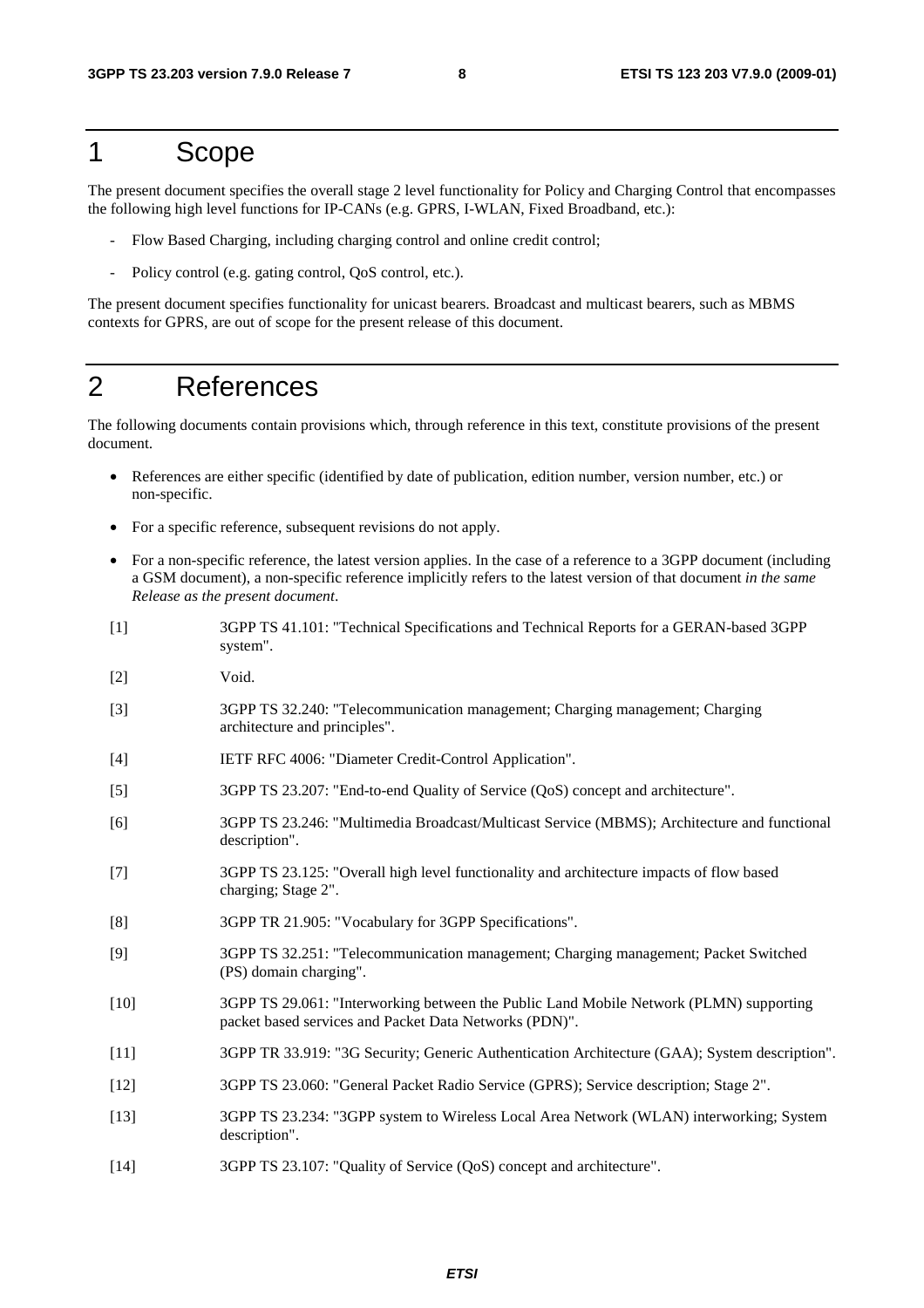- [15] "WiMAX End-to-End Network Systems Architecture" [\(http://www.wimaxforum.org/technology/documents\)](http://www.wimaxforum.org/technology/documents).
- [16] 3GPP TS 23.003: "Numbering, addressing and identification".

# 3 Definitions, symbols and abbreviations

# 3.1 Definitions

For the purposes of the present document, the terms and definitions given in TR 21.905 [8] and the following apply. A term defined in the present document takes precedence over the definition of the same term, if any, in TR 21.905 [8].

**authorised QoS:** The maximum QoS that is authorised for a service data flow. In case of an aggregation of multiple service data flows within one IP-CAN bearer (e.g. for GPRS a PDP context), the combination of the "Authorised QoS" information of the individual service data flows is the "Authorised QoS" for the IP-CAN bearer. It contains the QoS class identifier and the data rate.

**binding:** The association between a service data flow and the IP-CAN bearer (for GPRS the PDP context) transporting that service data flow.

**binding mechanism:** The method for creating, modifying and deleting bindings.

**charging control:** The process of associating packets, belonging to a service data flow, to a charging key and applying online charging and/or offline charging, as appropriate.

**charging key:** information used by the online and offline charging system for rating purposes.

**dynamic PCC Rule**: a PCC rule for which the definition is provided into the PCEF via the Gx reference point.

**gating control:** The process of blocking or allowing packets, belonging to a service data flow, to pass through to the desired endpoint.

**GBR bearer:** An IP-CAN bearer with reserved (guaranteed) bitrate resources.

**GPRS IP-CAN:** This IP-CAN incorporates GPRS over GERAN and UTRAN, see TS 23.060 [12].

**IP-CAN bearer:** An IP transmission path of defined capacity, delay and bit error rate, etc. See TS 21.905 [8] for the definition of bearer.

**IP-CAN session:** The association between a UE and a PDN identifier (for GPRS, APN). The association is identified by a UE IP address together with a UE identity information, if available. An IP-CAN session incorporates one or more IP-CAN bearers. Support for multiple IP-CAN bearers per IP-CAN session is IP-CAN specific. An IP-CAN session exists as long as the UE IP address is established and announced to the IP network.

**I-WLAN IP-CAN:** This IP-CAN incorporates 3GPP IP access of I-WLAN, see TS 23.234 [13].

**non-GBR bearer:** An IP-CAN bearer with no reserved (guaranteed) bitrate resources.

**packet flow:** A specific user data flow carried through the PCEF. A packet flow can be an IP flow.

**PCC decision:** A decision consists of PCC rules and IP-CAN bearer attributes, which is provided by the PCRF to the PCEF for policy and charging control.

**PCC rule:** A set of information enabling the detection of a service data flow and providing parameters for policy control and/or charging control.

**policy control:** The process whereby the PCRF indicates to the PCEF how to control the IP-CAN bearer. Policy control includes QoS control and/or gating control.

**pre-defined PCC Rule**: a PCC rule that has been provisioned directly into the PCEF by the operator.

**QoS class identifier:** An identifier representing QoS parameters, excluding the bitrates, of the IP-CAN. A network may be configured to provide corresponding QoS, given the same QoS class identifier value, in multiple IP-CAN types.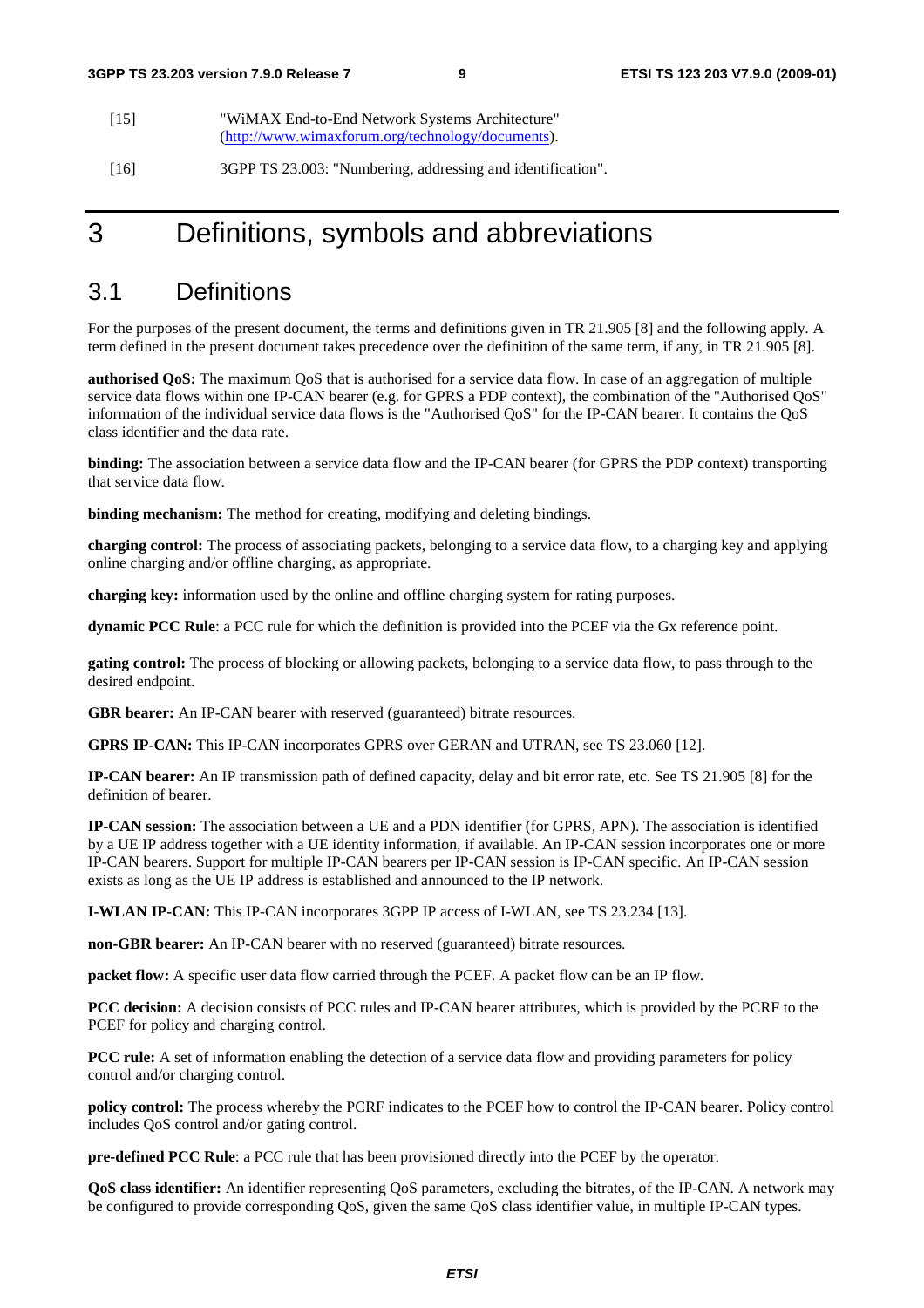**service data flow:** An aggregate set of packet flows that matches a service data flow template.

**service data flow filter:** A set of packet flow header parameter values/ranges used to identify one or more of the packet flows constituting a service data flow. The possible service data flow filters are defined in clause 6.2.2.2.

**service data flow template:** The set of service data flow filters in a PCC rule, required for defining a service data flow.

**service identifier:** An identifier for a service. The service identifier provides the most detailed identification, specified for flow based charging, of a service data flow. A concrete instance of a service may be identified if additional AF information is available (further details to be found in clause 6.3.1).

**session based service:** An end user service requiring application level signalling, which is separated from service rendering.

**subscribed guaranteed bandwidth QoS**: The per subscriber, authorized cumulative guaranteed bandwidth QoS which is provided by the SPR to the PCRF.

**subscriber category:** is a means to group the subscribers into different classes, e.g. gold user, the silver user and the bronze user.

# 3.3 Abbreviations

For the purposes of the present document, the abbreviations given in TR 21.905 [8] and the following apply. An abbreviation defined in the present document takes precedence over the definition of the same abbreviation, if any, in TR 21.905 [8].

| <b>Application Function</b>              |
|------------------------------------------|
| A PCEF in the HPLMN                      |
| IP Connectivity Access Network           |
| <b>Offline Charging System</b>           |
| <b>Online Charging System</b>            |
| Policy and Charging Control              |
| Policy and Charging Enforcement Function |
| Policy and Charging Rules Function       |
| <b>Subscription Profile Repository</b>   |
| A PCEF in the VPLMN                      |
|                                          |

# 4 High level requirements

# 4.1 General requirements

It shall be possible for the PCC architecture to base decisions upon subscription information.

It shall be possible to apply policy and charging control to any kind of 3GPP IP-CAN. Applicability of PCC to other IP-CANs is not restricted. However, it shall be possible for the PCC architecture to base decisions upon the type of IP-CAN used (e.g. GPRS, I-WLAN, etc.).

The PCC architecture shall discard packets that don't match any service data flow filter of the active PCC rules. It shall also be possible for the operator to define PCC rules, with wild-carded service data flow filters, to allow for the passage and charging for packets that do not match any service data flow filter of any other active PCC rules.

The PCC architecture shall allow the charging control to be applied on a per service data flow basis, independent of the policy control.

The PCC architecture shall have a binding method that allows the unique association between service data flows and their IP-CAN bearer.

A single service data flow template shall suffice, to detect a service data flow, for the purpose of both policy control and flow based charging.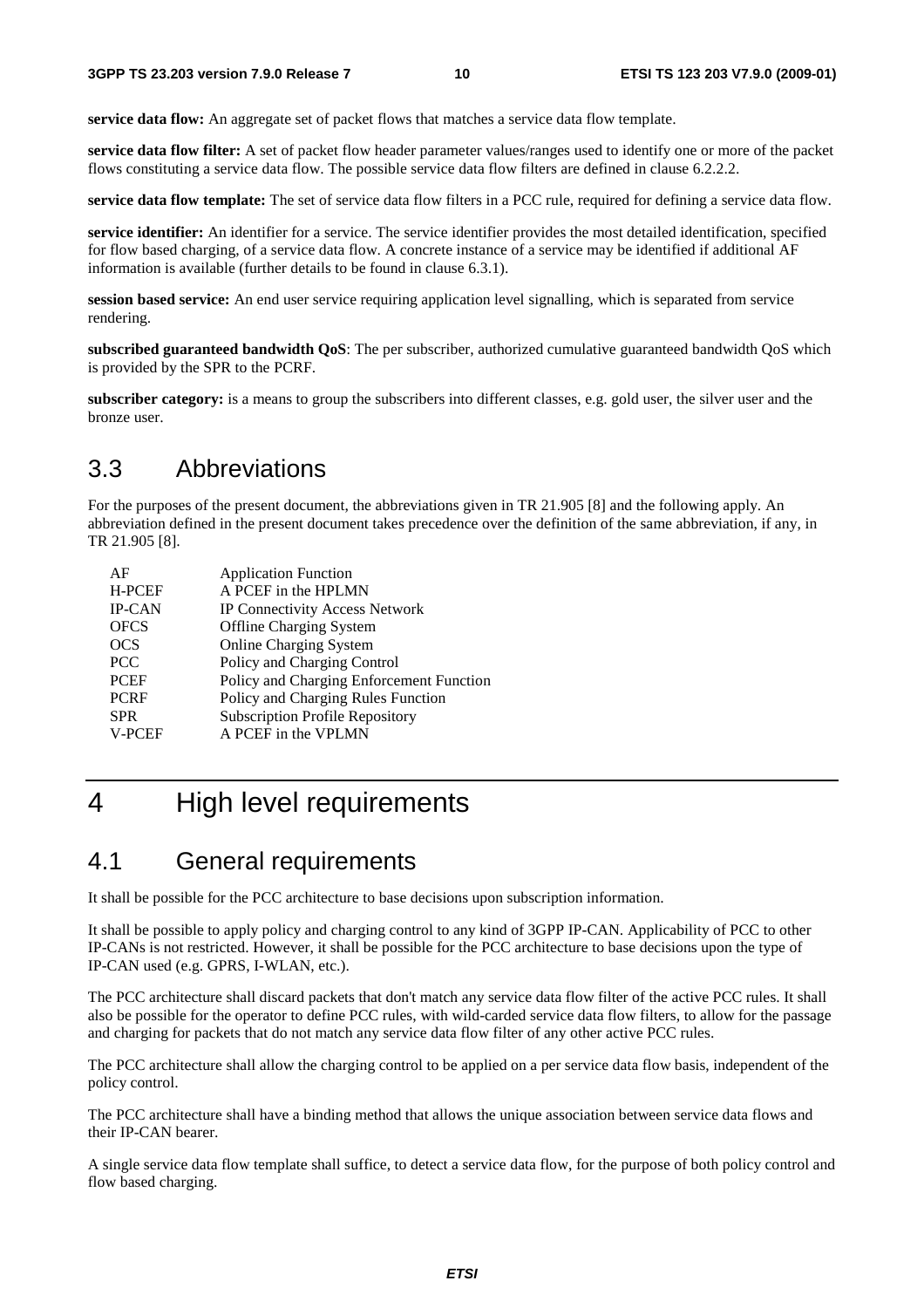A PCC rule may be predefined or dynamically provisioned at establishment and during the lifetime of an IP-CAN session. The latter is referred to as a dynamic PCC rule.

The number of real-time PCC interactions shall be minimized. This requires a single optimized interface between the PCC nodes. It shall be possible to take a PCC rule into service, and out of service, at a specific time of day, without any PCC interaction at that point in time.

PCC shall be enabled on a per PDN basis (represented by an access point and the configured range of IP addresses) at the PCEF. It shall be possible for the operator to configure the PCC architecture to perform charging control, policy control or both for a PDN access.

PCC shall support roaming users.

NOTE: The usage of home network control of PCC in the visited network (as being developed in Annex B) is not specified in this Release.

The PCC architecture shall allow the resolution of conflicts which would otherwise cause a subscriber"s Subscribed Guaranteed Bandwidth QoS to be exceeded.

The PCC architecture shall support topology hiding.

It should be possible to use PCC architecture for handling IMS-based emergency service.

# 4.2 Charging related requirements

### 4.2.1 General

In order to allow for charging control, the information in the PCC rule identifies the service data flow and specifies the parameters for charging control. The PCC rule information may depend on subscription data.

For the purpose of charging correlation between application level (e.g. IMS) and service data flow level, applicable charging identifiers shall be passed along within the PCC architecture, if such identifiers are available.

For the purpose of charging correlation between service data flow level and application level (e.g. IMS) as well as online charging support at the application level, applicable charging identifiers and IP-CAN type identifiers shall be passed from the PCRF to the AF, if such identifiers are available.

### 4.2.2 Charging models

The PCC charging shall support the following charging models:

- Volume based charging;
- Time based charging;
- Volume and time based charging;
- Event based charging;
- No charging.

NOTE: The charging model - "No charging" implies that charging control is not applicable.

Shared revenue services shall be supported. In this case settlement for all parties shall be supported, including the third parties that may have been involved providing the services.

NOTE: When developing a charging solution, the PCC charging models may be combined to form the solution. How to achieve a specific solution is however not within the scope of this TS.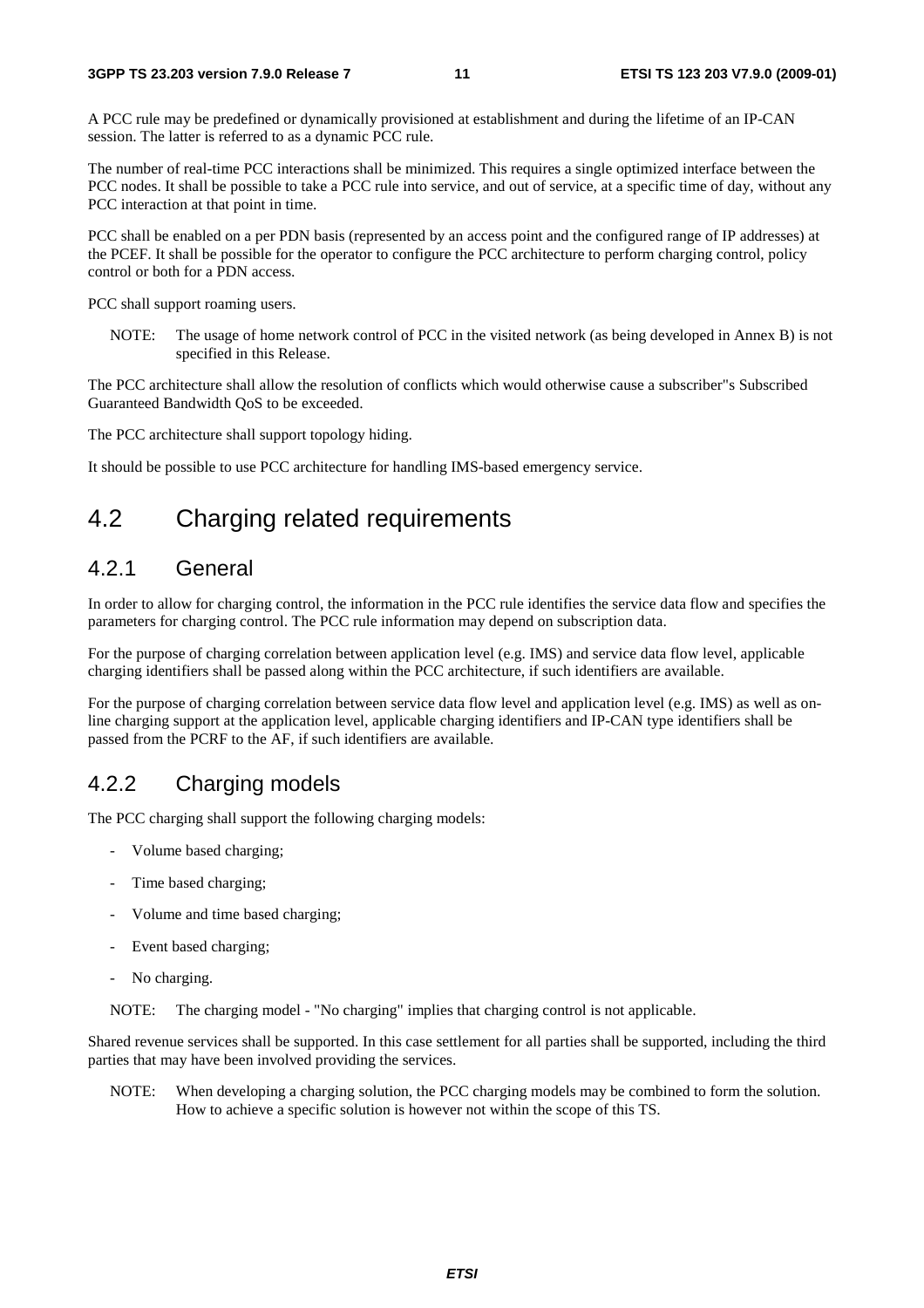### 4.2.2a Charging requirements

It shall be possible to apply different rates and charging models when a user is identified to be roaming from when the user is in the home network. Furthermore, it shall be possible to apply different rates and charging models based on the location of a user, beyond the granularity of roaming.

It shall be possible to apply a separate rate to a specific service, e.g. allow the user to download a certain volume of data, reserved for the purpose of one service for free, and then continue with a rate causing a charge.

It shall be possible to change the rate based on the time of day.

It shall be possible to enforce per-service usage limits for a service data flow using online charging on a per user basis (may apply to prepaid and post-paid users).

It shall be possible for the online charging system to set and send the thresholds (time and/or volume based) for the amount of remaining credit to the PCEF for monitoring. In case the PCEF detects that any of the time based or volume based credit falls below the threshold, the PCEF shall send a request for credit re-authorization to the OCS with the remaining credit (time and/or volume based).

It shall be possible for the charging system to select the applicable rate based on:

- home/visited IP-CAN:
- IP-CAN bearer characteristics (e.g. QoS);
- OoS provided for the service;
- time of day;
- IP-CAN specific parameters according to Annex A.

The charging system maintains the tariff information, determining the rate based on the above input. Thus the rate may change e.g. as a result of IP-CAN session modification to change the bearer characteristics provided for a service data flow.

The charging rate or charging model applicable to a service data flow may change as a result of events in the service (e.g. insertion of a paid advertisement within a user requested media stream).

The charging model applicable to a service data flow may change as a result of events identified by the OCS (e.g. after having spent a certain amount of time and/or volume, the user gets to use some services for free).

The charging rate or charging model applicable to a service data flow may change as a result of having used the service data flow for a certain amount of time and/or volume.

In the case of online charging, it shall be possible to apply an online charging action upon PCEF events (e.g. reauthorization upon QoS change).

It shall be possible to indicate to the PCEF that interactions with the charging systems are not required for a PCC rule, i.e. to perform neither accounting nor credit control for this service data flow, and then no offline charging information is generated.

## 4.2.3 Examples of Service Data Flow Charging

There are many different services that may be used within a network, including both user-user and user-network services. Service data flows from these services may be identified and charged in many different ways. A number of examples of configuring PCC rules for different service data flows are described below.

EXAMPLE 1: A network server provides an FTP service. The FTP server supports both the active (separate ports for control and data) and passive modes of operation. A PCC rule is configured for the service data flows associated with the FTP server for the user. The PCC rule uses a filter specification for the uplink that identifies packets sent to port 20 or 21 of the IP address of the server, and the origination information is wildcarded. In the downlink direction, the filter specification identifies packets sent from port 20 or 21 of the IP address of the server.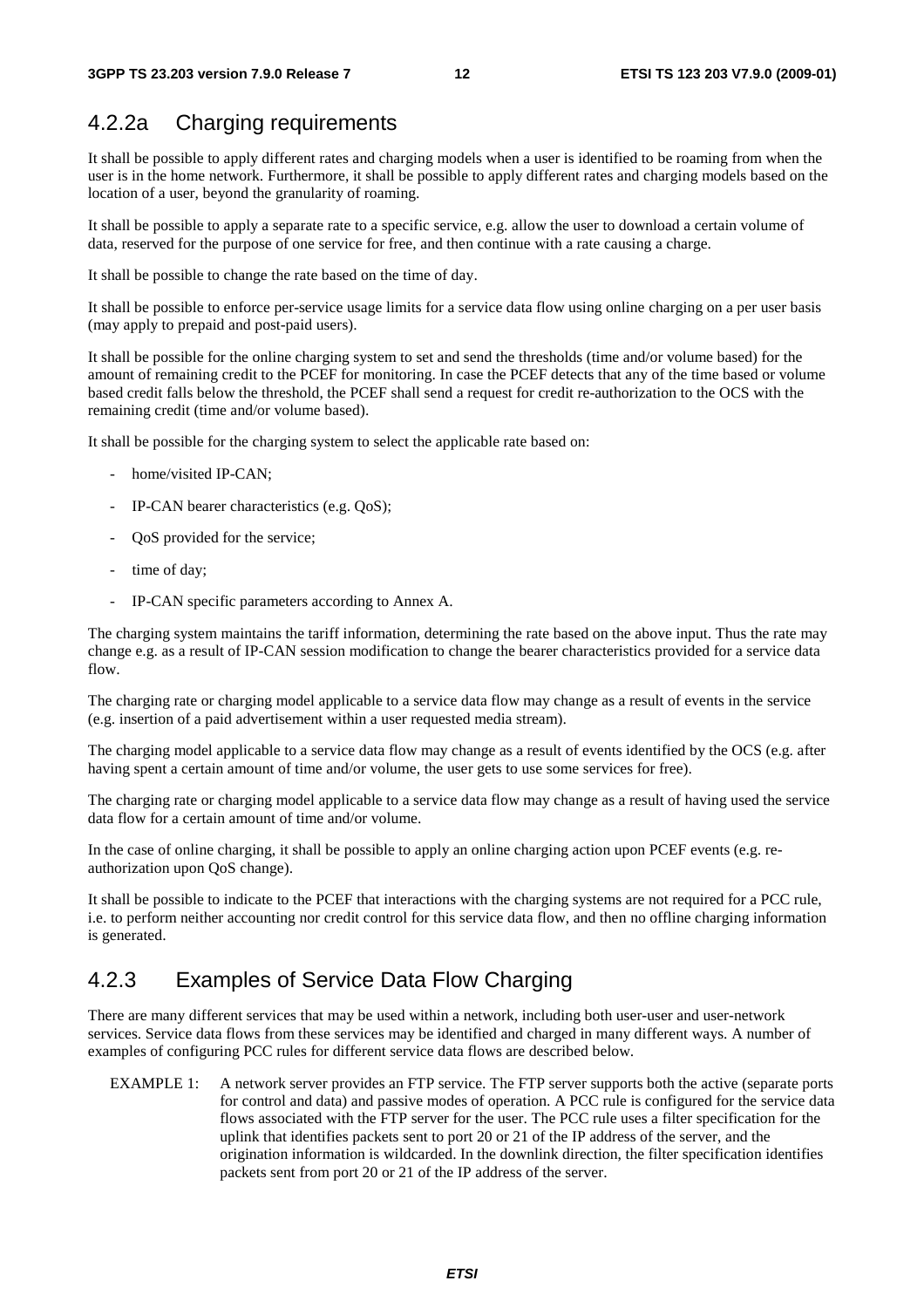- EXAMPLE 2: A network server provides a "web" service. A PCC rule is configured for the service data flows associated with the HTTP server for the user. The PCC rule uses a filter specification for the uplink that identifies packets sent to port 80 of the IP address of the server, and the origination information is wildcarded. In the downlink direction, the filter specification identifies packets sent from port 80 of the IP address of the server.
- EXAMPLE 3: The same server provides a WAP service. The server has multiple IP addresses, and the IP address of the WAP server is different from the IP address of the web server. The PCC rule uses the same filter specification as for the web server, but with the IP addresses for the WAP server only.
- EXAMPLE 4: An operator offers a zero rating for network provided DNS service. A PCC rule is established setting all DNS traffic to/from the operators DNS servers as offline charged. The data flow filter identifies the DNS port number, and the source/destination address within the subnet range allocated to the operators network nodes.
- EXAMPLE 5: An operator has a specific charging rate for user-user VoIP traffic over the IMS. A PCC rule is established for this service data flow. The filter information to identify the specific service data flow for the user-user traffic is provided by the P-CSCF (AF).
- EXAMPLE 6: An operator is implementing UICC based authentication mechanisms for HTTP based services utilizing the GAA Framework as defined in TR 33.919 [11] by e.g. using the Authentication Proxy. The Authentication Proxy may appear as an AF and provide information to the PCRF for the purpose of selecting an appropriate PCC Rule.

## 4.3 Policy control requirements

### 4.3.1 General

The policy control features comprise gating control and QoS control.

The concept of QoS class identifier and the associated bitrates specify the QoS information for service data flows and bearers on the Gx reference point.

### 4.3.2 Gating control

Gating control shall be applied on a per service data flow basis.

To enable the PCRF gating control decisions, the AF shall report session events (e.g. session termination, modification) to the PCRF. For example, session termination, in gating control, may trigger the blocking of packets or "closing the gate".

### 4.3.3 QoS control

#### 4.3.3.1 QoS control at service data flow level

It shall be possible to apply QoS control on a per service data flow basis.

QoS control per service data flow allows the PCC architecture to provide the PCEF with the authorized QoS to be enforced for each specific service data flow. Criteria such as the QoS subscription information may be used together with policy rules such as, service-based, subscription-based, or pre-defined PCRF internal policies to derive the authorized QoS to be enforced for a service data flow.

It shall be possible to apply multiple PCC rules, without application provided information, using different authorised QoS within a single IP-CAN session and within the limits of the Subscribed QoS profile.

### 4.3.3.2 QoS control at IP-CAN bearer level

It shall be possible for the PCC architecture to support control of QoS reservation procedures (UE-initiated or networkinitiated) for IP-CANs that support such procedures for its IP-CAN bearers. It shall be possible to determine the QoS to be applied in QoS reservation procedures (QoS control) based on the authorised QoS of the service data flows that are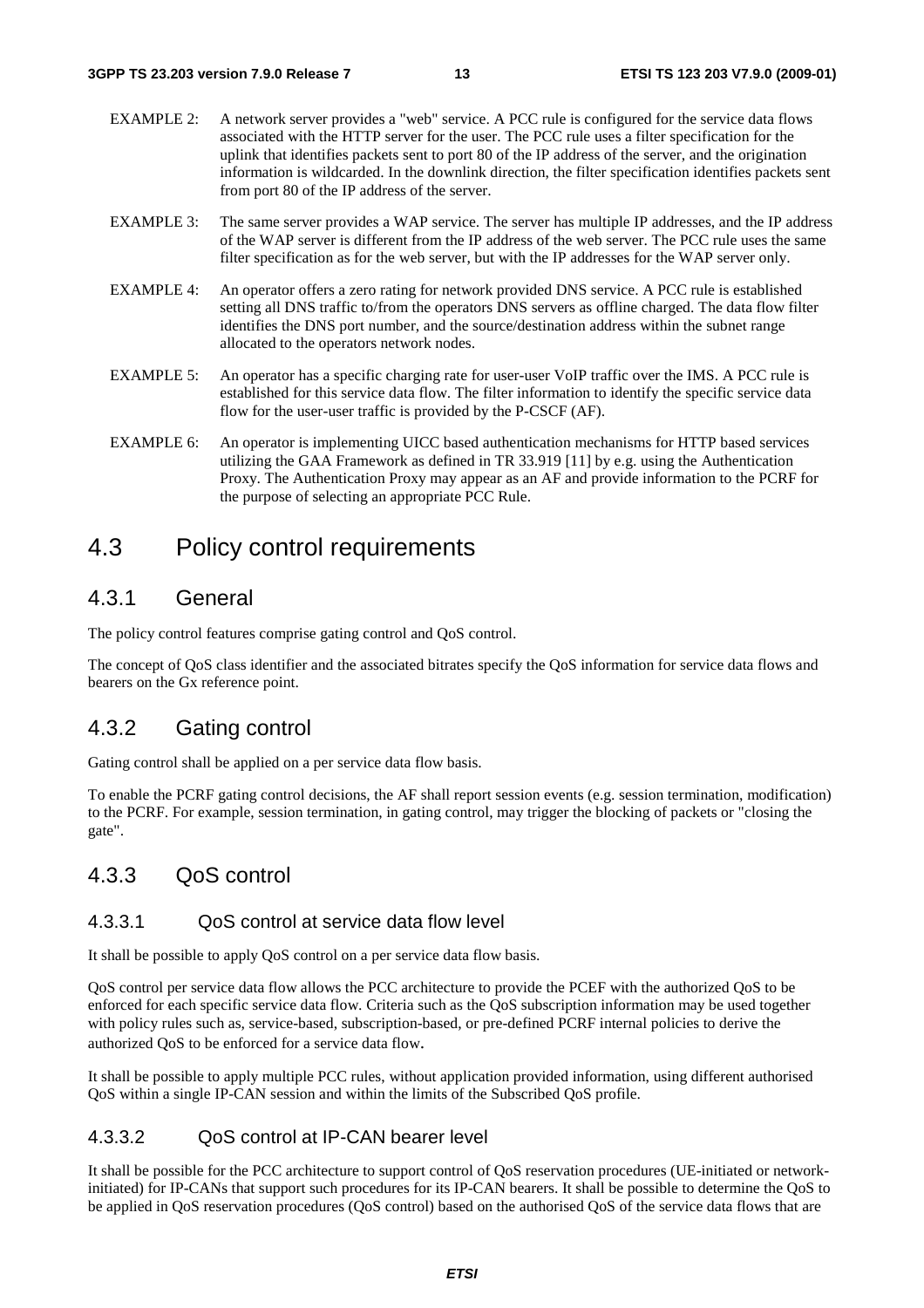applicable to the IP-CAN bearer and on criteria such as the QoS subscription information, service based policies, and/or pre-defined PCRF internal policies. Details of QoS reservation procedures are IP-CAN specific and therefore, the control of these procedures is described in Annex A and Annex D.

It shall be possible for the PCC architecture to support control of QoS for the packet traffic of IP-CANs.

The PCC architecture shall be able to provide policy control in the presence of NAT devices. This may be accomplished by providing appropriate address and port information to the PCRF.

The enforcement of the control for QoS reservation procedures for an IP-CAN bearer shall allow for a downgrading or an upgrading of the requested QoS as part of a UE-initiated IP-CAN bearer establishment and modification. The PCC architecture shall be able to provide a mechanism to initiate IP-CAN bearer establishment and modification (for IP-CANs that support such procedures for its bearers) as part of the QoS control.

The IP-CAN shall prevent cyclic QoS upgrade attempts due to failed QoS upgrades.

NOTE: These measures are IP-CAN specific.

The PCC architecture shall be able to handle IP-CAN bearers that require a guaranteed bitrate (GBR bearers) and IP-CAN bearers for which there is no guaranteed bitrate (non-GBR bearers).

### 4.3.3.3 QoS Conflict Handling

It shall be possible for the PCC architecture to support conflict resolution when the authorized bandwidth associated with multiple PCC rules exceeds the Subscribed Guaranteed bandwidth QoS.

# 5 Architecture model and reference points

## 5.1 Reference architecture

The PCC functionality is comprised by the functions of the Policy and Charging Enforcement Function, the Policy and Charging Rules Function, the Application Function, the Online Charging System, the Offline Charging System and the Subscription Profile Repository. The PCC architecture extends the architecture of an IP-CAN, where the Policy and Charging Enforcement Function is a functional entity in the Gateway node implementing the IP access to the PDN (i.e. for GPRS, the GGSN, and for WLAN, the PDG).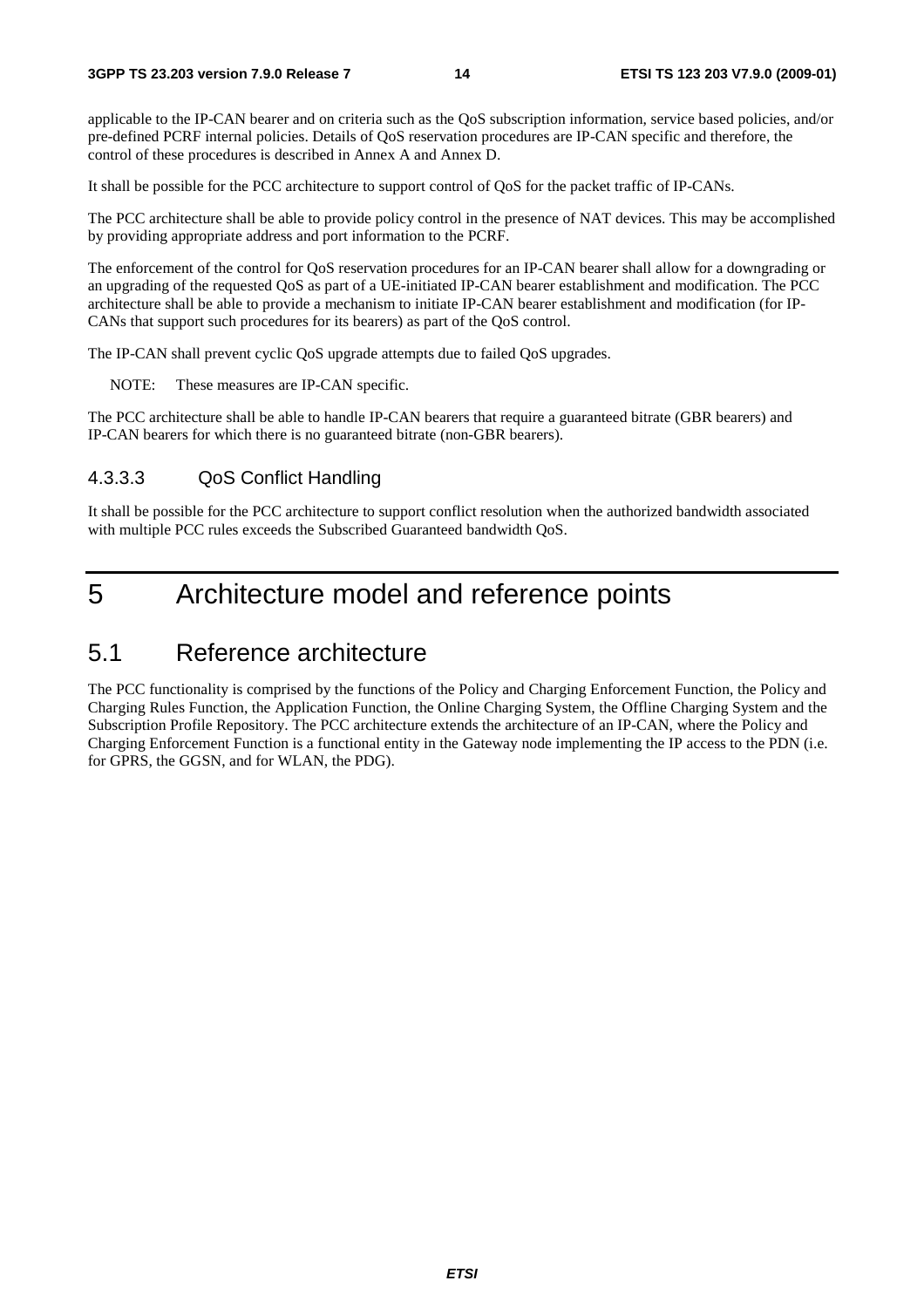

**Figure 5.1: Overall PCC logical architecture** 

# 5.2 Reference points

### 5.2.1 Rx reference point

The Rx reference point resides between the AF and the PCRF.

This reference point enables transport of application level session information from AF to PCRF. Such information includes, but is not limited to:

- IP filter information to identify the service data flow for policy control and/or differentiated charging;
- Media/application bandwidth requirements for QoS control.

The Rx reference point enables the AF subscription to notifications on signalling path status of AF session in the IP-CAN.

### 5.2.2 Gx reference point

The Gx reference point resides between the PCEF and the PCRF.

The Gx reference point enables a PCRF to have dynamic control over the PCC behaviour at a PCEF.

The Gx reference point enables the signalling of PCC decision, which governs the PCC behaviour, and it supports the following functions:

- Request for PCC decision from PCEF to PCRF;
- Provision of PCC decision from PCRF to PCEF;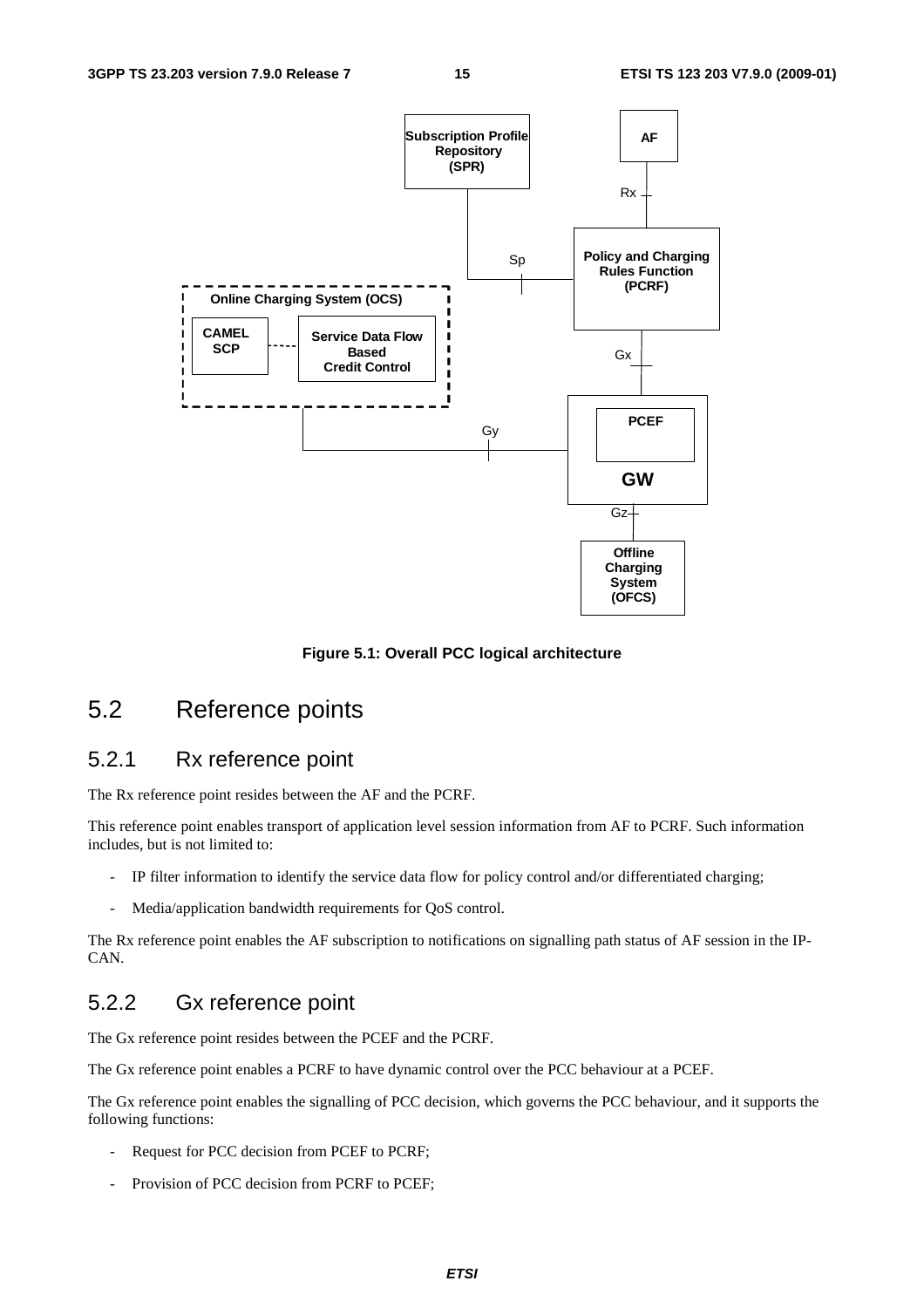- Negotiation of IP-CAN bearer establishment mode (UE-only or UE/NW);
- Termination of Gx session (corresponding to an IP-CAN session) by PCEF or PCRF.
- NOTE: The PCRF decision to termination an Gx session is based on operator policies. It should only occur in rare situations (e.g. the removal of a UE subscription) to avoid service interruption due to the termination of the IP-CAN session.

A PCC decision consists of zero or more PCC rule(s) and IP-CAN attributes. The information contained in a PCC rule is defined in clause 6.3.

### 5.2.3 Sp reference point

The Sp reference point lies between the SPR and the PCRF.

The Sp reference point allows the PCRF to request subscription information related to the IP-CAN transport level policies from the SPR based on a subscriber ID, a PDN identifier and possible further IP-CAN session attributes, see Annex A and Annex D. For example, the subscriber ID can be IMSI. The reference point allows the SPR to notify the PCRF when the subscription information has been changed if the PCRF has requested such notifications. The SPR shall stop sending the updated subscription information when a cancellation notification request has been received from the PCRF.

NOTE: The details associated with the Sp reference point are not specified in this Release.

### 5.2.4 Gy reference point

The Gy reference point resides between the OCS and the PCEF.

The Gy reference point allows online credit control for service data flow based charging. The functionalities required across the Gy reference point use existing functionalities and mechanisms, based on RFC 4006 [4].

### 5.2.5 Gz reference point

The Gz reference point resides between the PCEF and the OFCS.

The Gz reference point enables transport of service data flow based offline charging information.

The Gz interface is specified in TS 32.240 [3].

# 6 Functional description

## 6.1 Overall description

### 6.1.0 General

The PCC architecture works on a service data flow level. The PCC architecture provides the functions for policy and charging control as well as event reporting for service data flows.

### 6.1.1 Binding mechanism

The binding mechanism is the procedure that associates a service data flow (defined in a PCC rule by means of the SDF template), to the IP-CAN bearer deemed to transport the service data flow. For service data flows belonging to AF sessions, the binding mechanism shall also associate the AF session information with the IP-CAN bearer that is intended to carry the service data flow.

NOTE 1: The relation between AF sessions and PCC rules depends only on the operator configuration. An AF session can be covered by one or more PCC rules (e.g. one PCC rule per media component of an IMS session). Alternatively, a PCC rule could comprise multiple AF sessions.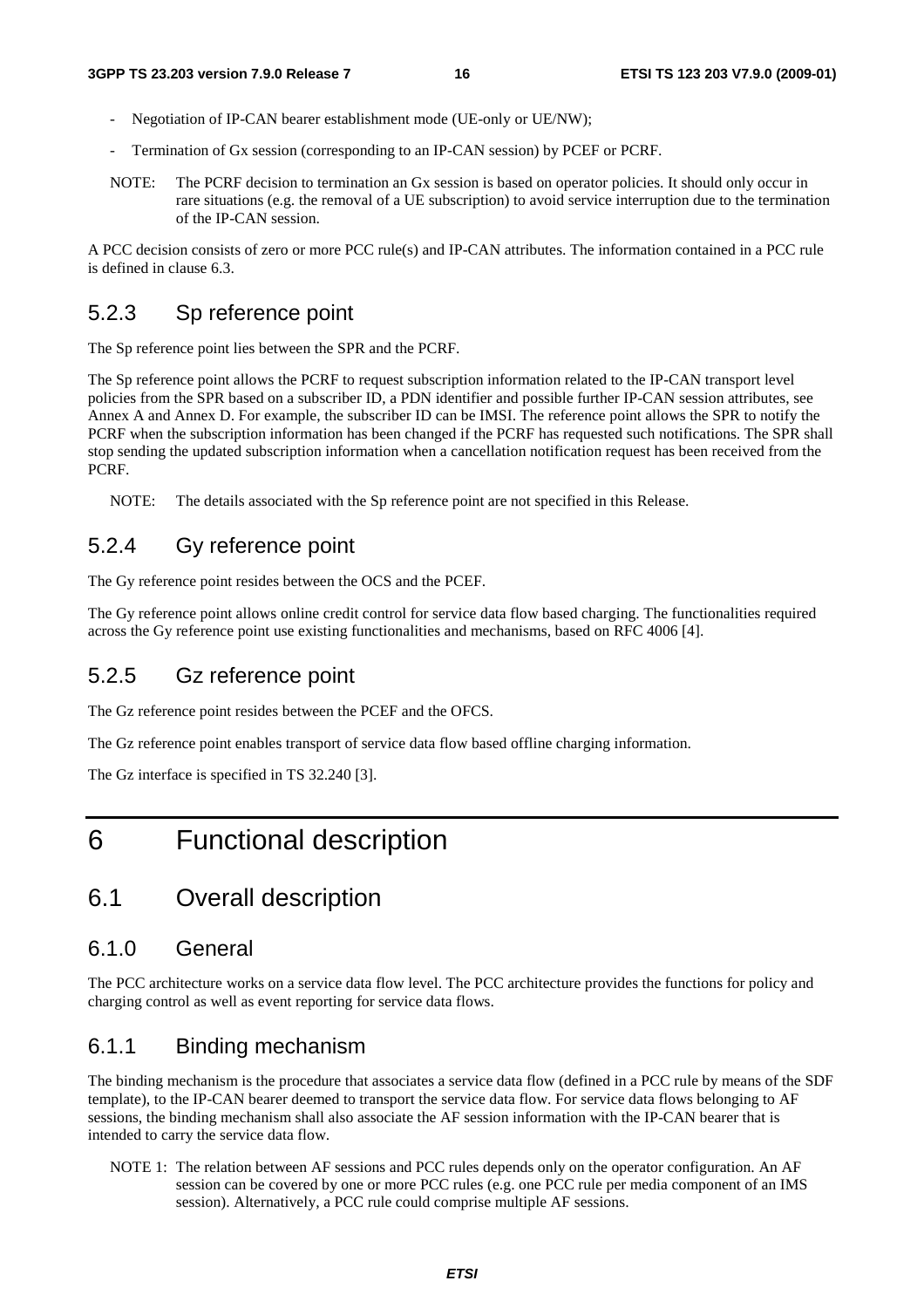NOTE 2: The PCRF may generate dynamic PCC rules for service data flows without a corresponding AF session. Such PCC rules may be statically configured at the PCRF or dynamically generated with the UE provided traffic mapping information.

The binding mechanism creates bindings. The algorithm, employed by the binding mechanism, may contain elements specific for the kind of IP-CAN.

The binding mechanism includes three steps:

1. Session binding, i.e. the association of the AF session information and applicable PCC rules to an IP-CAN session.

The PCRF shall perform the session binding, which shall take the following IP-CAN parameters into account:

- a) The UE IP address;
- b) The UE identity (of the same kind), if present.
- NOTE 3: In case the UE identity in the IP-CAN and the application level identity for the user are of different kinds, the PCRF needs to maintain, or have access to, the mapping between the identities. Such mapping is not subject to specification within this TS.
	- c) The information about the packet data network (PDN) the user is accessing.

NOTE 4: Only a 1:1 mapping between the Rx session and IP-CAN session is supported in Release 7.

2. PCC Rule authorization, i.e. the selection of the QoS parameters (QCI, GBR, MBR, etc.) for the PCC rule.

 The PCRF shall perform the PCC rule authorization for the dynamic PCC rules belonging to AF sessions that have been selected in step 1 as well as for PCC rules without corresponding AF sessions.

 The PCRF shall take the IP-CAN specific restrictions and other information available to the PCRF into account. Each PCC rule receives a set of QoS parameters that can be supported by the IP-CAN.

3. Bearer binding, i.e. the association of the PCC rule to an IP-CAN bearer within that IP-CAN session.

 The PCEF performs the bearer binding, unless specified differently in Annex A and Annex D (e.g. for GPRS running UE only IP-CAN bearer establishment mode).

NOTE 5: For an IP-CAN, limited to a single IP-CAN bearer per IP-CAN session, the bearer is implicit, so finding the IP-CAN session is sufficient for successful binding.

For an IP-CAN which allows for multiple IP-CAN bearers for each IP-CAN session, the binding mechanism shall use the following parameters to create the bearer binding for a PCC rule:

- a) The PCC rule authorization result;
- b) The QoS parameters of the IP-CAN bearer, if available;
- c) The traffic mapping information, if available.

The bearer binding mechanism works in the following way:

- If the PCEF performs the bearer binding, then the set of QoS parameters assigned in step 2 above to the service data flow is the main input for this mapping. The PCEF shall evaluate whether it is possible to use one of the existing bearers or not. If none of the existing bearers are possible to use, the PCEF should initiate the establishment of a suitable bearer. The binding is created between service data flow(s) and the IP-CAN bearer which have the same QoS class identifier.
- NOTE 6: The handling of a PCC rule with MBR>GBR is up to operator policy (e.g. an independent IP-CAN bearer may be maintained for that SDF to prevent unfairness between competing SDFs).
- If the PCRF performs the bearer binding, then the binding mechanism shall associate the PCC rule with the IP-CAN bearer that is intended to carry the service data flow, as indicated by the traffic mapping information synchronized between the PCEF and UE. The PCRF shall compare the available traffic mapping information of all IP-CAN bearers, for the same IP-CAN session, with the existing service data flow filter information. Each part of the traffic mapping information shall be evaluated separately in the order of their related precedence. Any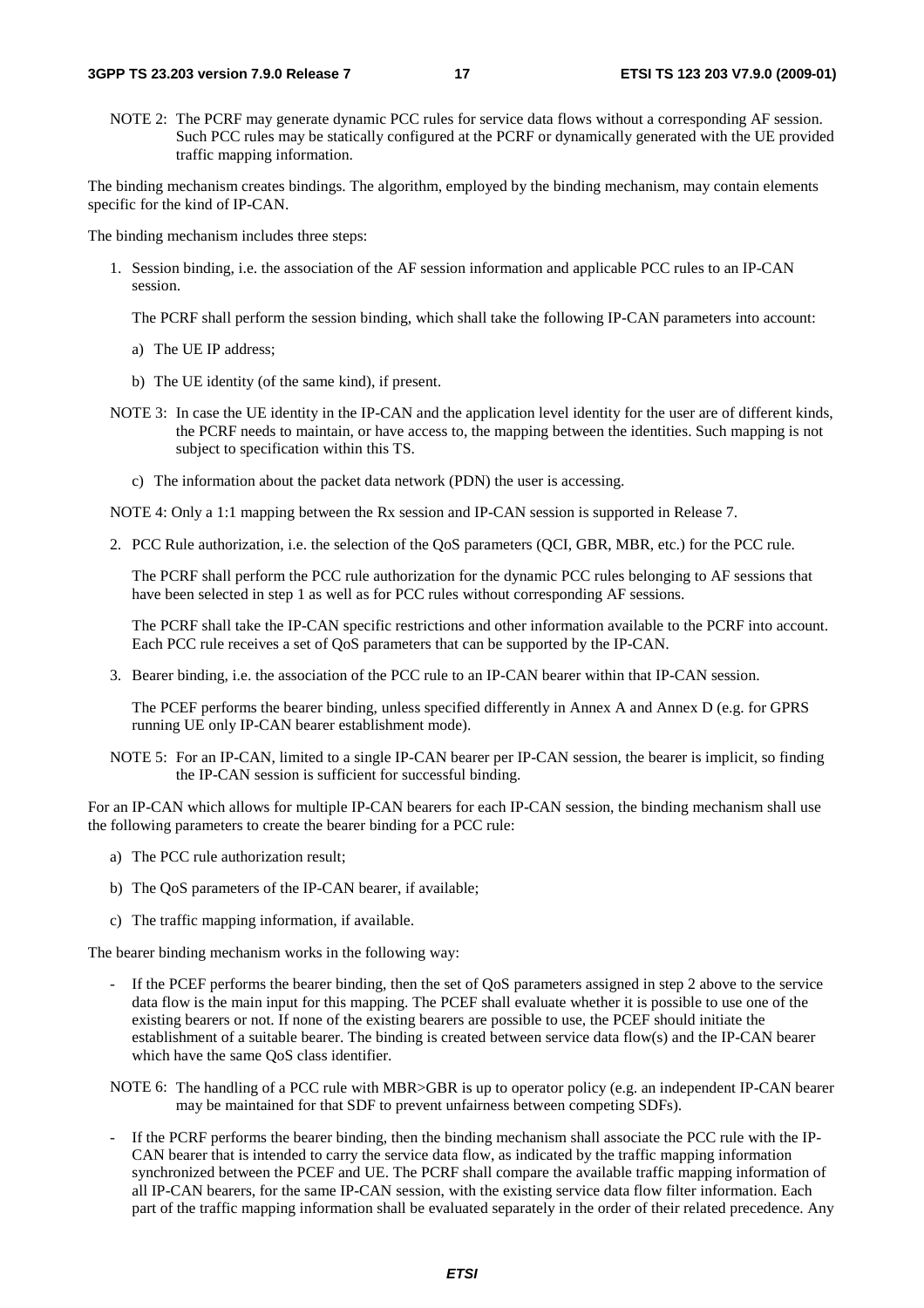matching service data flow filter creates the binding of its corresponding service data flow with the IP-CAN bearer to which the traffic mapping information belongs. Since a PCC rule can contain multiple service data flow filters it shall be ensured by the PCRF that a service data flow is only bound to a single IP-CAN bearer, i.e. the same PCC rule may not be established on multiple IP-CAN bearers.

NOTE 7: For example, a PCC rule containing multiple service data flow filters that match traffic mapping information of more than one IP-CAN bearer could be segmented by the PCRF according to the different matching traffic mapping information. Afterwards, the PCRF can bind the generated PCC rules individually.

 If there is any traffic mapping information not matching to any service data flow filter known to the PCRF and the UE is allowed to request for enhanced QoS for services not known to the PCRF, the PCRF shall add this traffic mapping information as service data flow filter to the corresponding authorized PCC rule. Requirements, specific for each type of IP-CAN, are defined in Annex A and described in Annex D.

- If the PCRF needs to perform the bearer binding based on incomplete service information and thus cannot associate a PCC rule with a single IP-CAN bearer, then the PCRF shall generate for the affected service data flow an individual PCC rule per IP-CAN bearer that could carry that service data flow. Once the PCRF receives the complete service information, the PCC rule on the IP-CAN bearer with the matching traffic mapping information shall be updated according to the service information. Any other PCC rule(s) previously generated for the same service data flow shall be removed by the PCRF.
- NOTE 8: This is required to enable the successful activation or modification of IP-CAN bearers before knowing the intended use of the IP-CAN bearers to carry the service data flow(s).

For an IP-CAN, where the PCEF gains no information on what IP-CAN bearer the UE selects to send an uplink IP flow, the binding mechanism shall assume that, for bi-directional service data flows, both downlink and uplink packets travel on the same IP-CAN bearer.

PCC shall re-evaluate existing bindings, i.e. perform the binding mechanism, whenever the service data flow template, the QoS authorization or the negotiated traffic mapping information changes. The re-evaluation may, for a service data flow, require a new binding with another IP-CAN bearer.

### 6.1.2 Reporting

Reporting refers to the differentiated IP-CAN bearer usage information (measured at the PCEF) being reported to the online or offline charging functions.

NOTE 1: Reporting usage information to the online charging function is distinct from credit management. Hence multiple PCC rules may share the same charging key for which one credit is assigned whereas reporting may be at higher granularity if serviced identifier level reporting is used.

The PCEF shall report usage information for online and offline charging.

The PCEF shall report usage information for each charging key value.

The PCEF shall report usage information for each charging key/service identifier combination if service identifier level reporting is requested in the PCC rule.

NOTE 2: For reporting purposes a) the charging key value identifies a service data flow if the charging key value is unique for that particular service data flow and b) if the service identifier level reporting is present then the service identifier value of the PCC rule together with the charging key identify the service data flow.

Charging information shall be reported based on the result from the service data flow detection and measurement on a per IP-CAN bearer basis.

A report may contain multiple containers, each container associated with a charging key or charging key/service identifier.

### 6.1.3 Credit management

The credit management applies for online charging only and shall operate on a per charging key basis. The PCEF shall support credit management on a per IP-CAN bearer basis.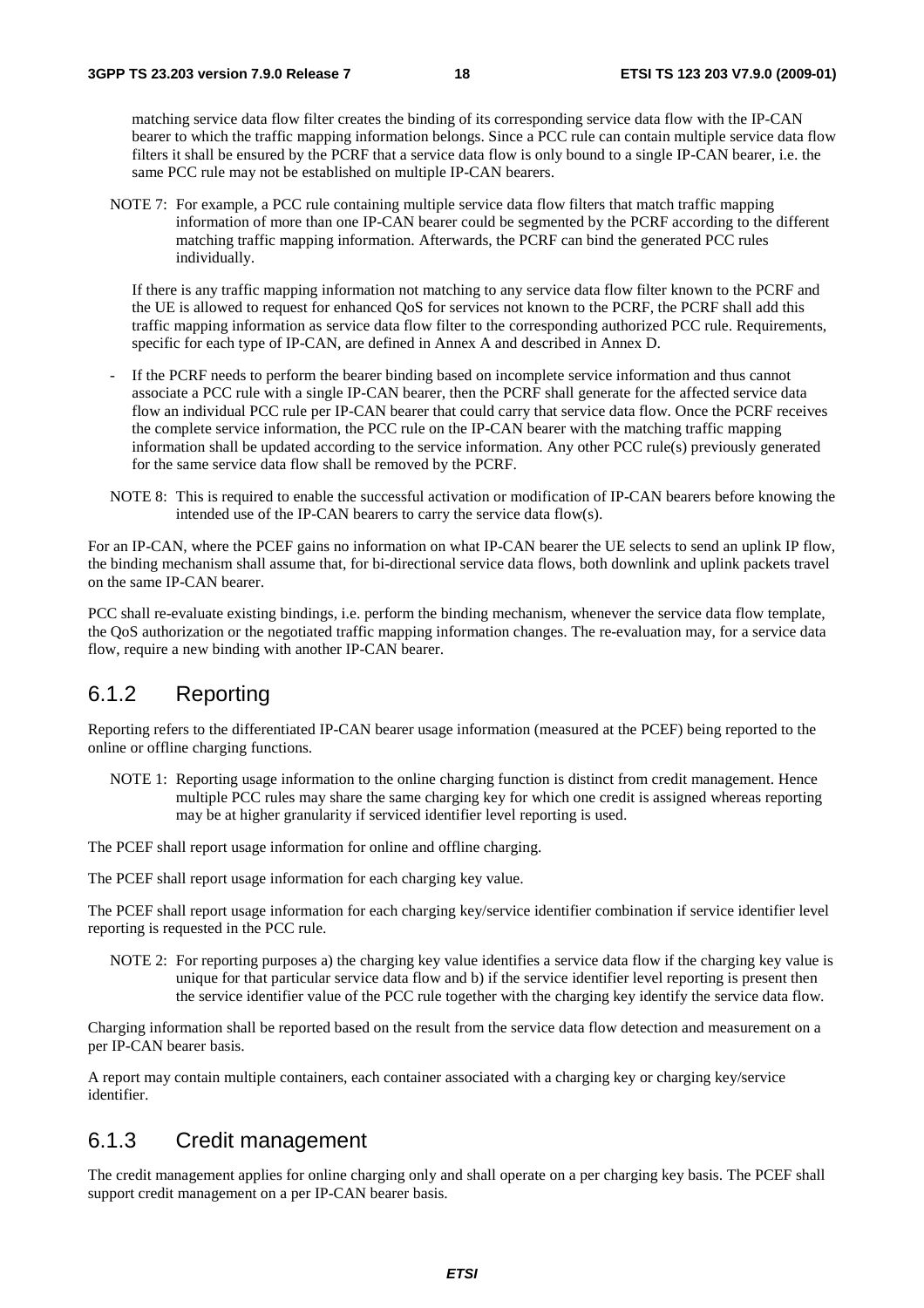NOTE 1: Independent credit control for an individual service data flow may be achieved by assigning a unique charging key value for the service data flow in the PCC rule.

The PCEF shall request a credit for each charging key occurring in a PCC rule. It shall be up to operator configuration whether the PCEF shall request credit in conjunction with the PCC rule being activated or when the first packet corresponding to the service data flow is detected. The OCS may either grant or deny the request for credit. The OCS shall strictly control the rating decisions.

NOTE 2: The term 'credit' as used here does not imply actual monetary credit, but an abstract measure of resources available to the user. The relationship between this abstract measure, actual money, and actual network resources or data transfer, is controlled by the OCS.

During IP-CAN session establishment and modification, the PCEF shall request credit using the information after policy enforcement (e.g. upgraded or downgraded QoS information), if applicable, even though the PCEF has not signalled it yet in the IP-CAN.

It shall be possible for the OCS to form a credit pool for multiple (one or more) charging keys, applied at the PCEF, e.g. with the objective of avoiding credit fragmentation. Multiple pools of credit shall be allowed per IP-CAN bearer. The OCS shall control the credit pooling decisions. The OCS shall, when credit authorization is sought, either grant a new pool of credit, together with a new credit limit, or give a reference to a pool of credit that is already granted for that IP-CAN bearer. The grouping of charging keys into pools shall not restrict the ability of the OCS to do credit authorisation and provide termination action individually for each charging key of the pool. It shall be possible for the OCS to group service data flows charged at different rates or in different units (e.g. time/volume/event) into the same pool.

For each charging key, the PCEF may receive credit re-authorisation trigger information from the OCS, which shall cause the PCEF to perform a credit re-authorisation when the event occurs. The credit re-authorisation trigger detection shall cause the PCEF to request re-authorisation of the credit in the OCS. It shall be possible for the OCS to instruct the PCEF to seek re-authorisation of credit in case of the events listed in table 6.1.

#### **Table 6.1: Credit re-authorization triggers**

| Credit re-authorization trigger                                                                                                                                 | <b>Description</b>                                                          |
|-----------------------------------------------------------------------------------------------------------------------------------------------------------------|-----------------------------------------------------------------------------|
| Credit authorisation lifetime expiry                                                                                                                            | The OCS has limited the validity of the credit to expire at a certain time. |
| Idle timeout                                                                                                                                                    | The service data flow has been empty for a certain time.                    |
| PLMN change                                                                                                                                                     | The UE has moved to another operators' domain.                              |
| QoS changes                                                                                                                                                     | The QoS of the IP-CAN bearer has changed.                                   |
| NOTE:<br>This list is not exhaustive. Events specific for each IP-CAN are specified in clause A, and the protocol<br>description may support additional events. |                                                                             |

Some of the re-authorization triggers are related to IP-CAN bearer modifications. IP-CAN bearer modifications, which do not match any credit re-authorization trigger (received from the OCS for the bearer) shall not cause any credit reauthorization interaction with the OCS.

If the PCRF set the Out of credit event trigger (see clause 6.1.4), the PCEF shall inform the PCRF about the PCC rules for which credit is no longer available together with the applied termination action.

### 6.1.4 Event Triggers

The PCEF shall receive information from the PCRF that define the conditions when the PCEF shall interact again with PCRF after an IP-CAN session establishment.

The event triggers are provided by the PCRF to the PCEF using the Provision of PCC Rules procedure. Event triggers are associated with all PCC rules of an IP-CAN session. Event triggers determine when the PCEF shall signal to the PCRF that an IP-CAN bearer has been modified. It shall be possible for the PCRF to instruct the PCEF to react on the event triggers listed in table 6.2.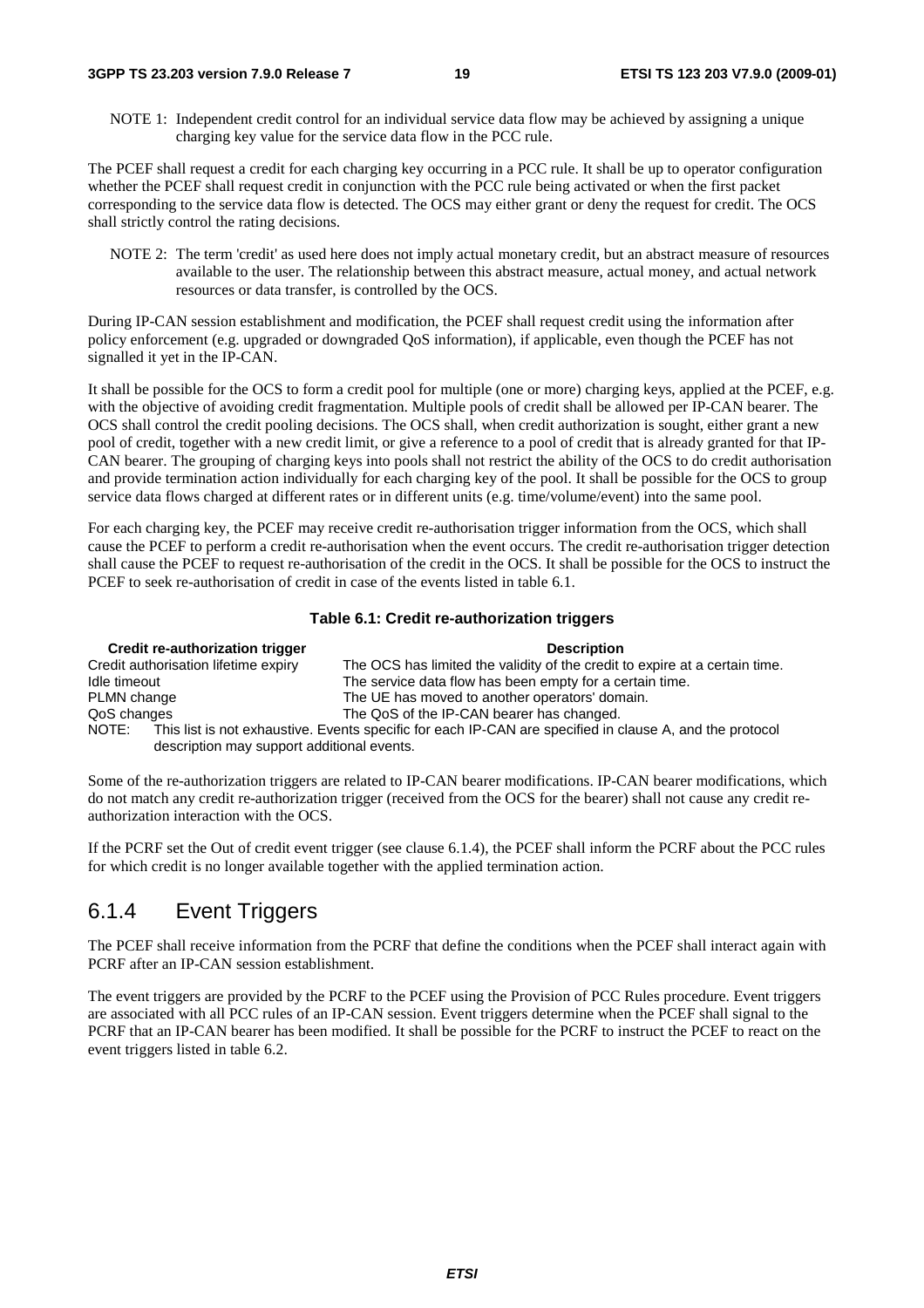#### **Table 6.2: Event triggers**

| Event trigger                                                                                                                                                                                                                                                            | <b>Description</b>                                                                   |  |  |
|--------------------------------------------------------------------------------------------------------------------------------------------------------------------------------------------------------------------------------------------------------------------------|--------------------------------------------------------------------------------------|--|--|
| PLMN change                                                                                                                                                                                                                                                              | The UE has moved to another operators' domain.                                       |  |  |
| QoS change                                                                                                                                                                                                                                                               | The QoS of the IP-CAN bearer has changed.                                            |  |  |
| QoS change exceeding authorization                                                                                                                                                                                                                                       | The QoS of the IP-CAN bearer has changed and exceeds the authorized QoS<br>(note 3). |  |  |
| Traffic mapping information change                                                                                                                                                                                                                                       | The traffic mapping information of the IP-CAN bearer has changed (note 3).           |  |  |
| Change in type of IP-CAN (see note 1)                                                                                                                                                                                                                                    | The access type of the IP-CAN bearer has changed.                                    |  |  |
| Loss/recovery of transmission<br>resources                                                                                                                                                                                                                               | The IP-CAN transmission resources are no longer usable/again usable.                 |  |  |
| Out of credit                                                                                                                                                                                                                                                            | Credit is no longer available.                                                       |  |  |
| Enforced PCC rule request                                                                                                                                                                                                                                                | PCEF is performing a PCC rules request as instructed by the PCRF.                    |  |  |
| NOTE 1: This list is not exhaustive. Events specific for each IP-CAN are specified in clause A.<br>NOTE 2: A change in the type of IP-CAN may also result in a change in the PLMN.<br>NOTE 3: Available only when the bearer binding mechanism is allocated to the PCRF. |                                                                                      |  |  |

IP-CAN bearer modifications, which do not match any event trigger shall cause no interaction with the PCRF.

The QoS change event trigger shall trigger the PCRF interaction for all changes of the IP-CAN bearer QoS. The QoS change exceeding authorization event trigger shall only trigger the PCRF interaction for those changes that exceed the QoS of the IP-CAN bearer that has been authorized by the PCRF previously. The PCEF shall check the QoS class identifier and the bandwidth.

The enforced PCC rule request event trigger shall trigger a PCEF interaction to request PCC rules from the PCRF for an established IP-CAN session. This PCEF interaction shall take place within the Revalidation time limit set by the PCRF in the IP-CAN session related policy information (clause 6.4).

NOTE: This enforced PCC rule request mechanism can be used to avoid signalling overload situations e.g. due to time of day based PCC rule changes.

### 6.1.5 Policy Control

Policy control comprises functionalities for:

- Binding, i.e. the generation of an association between a service data flow and the IP-CAN bearer transporting that service data flow;
- Gating control, i.e. the blocking or allowing of packets, belonging to a service data flow, to pass through to the desired endpoint;
- Event reporting, i.e. the notification of and reaction to application events to trigger new behaviour in the user plane as well as the reporting of events related to the resources in the GW(PCEF);
- QoS control, i.e. the authorisation and enforcement of the maximum QoS that is authorised for a service data flow or an IP-CAN bearer.
- IP-CAN bearer establishment for IP-CANs that support network initiated procedures for IP-CAN bearer establishment.

In case of an aggregation of multiple service data flows (e.g. for GPRS a PDP context), the combination of the authorised QoS information of the individual service data flows is provided as the authorised QoS for this aggregate.

The enforcement of the authorized QoS of the IP-CAN bearer may lead to a downgrading or upgrading of the requested bearer QoS by the GW(PCEF) as part of a UE-initiated IP-CAN bearer establishment or modification. Alternatively, the enforcement of the authorised QoS may, depending on operator policy and network capabilities, lead to network initiated IP-CAN bearer establishment or modification. If the PCRF provides authorized QoS for both, the IP-CAN bearer and PCC rule(s), the enforcement of authorized QoS of the individual PCC rules shall take place first.

QoS authorization information may be dynamically provisioned by the PCRF or it can be a pre-defined PCC rule in the PCEF. In case the PCRF provides PCC rules dynamically, authorised QoS information for the IP-CAN bearer (combined QoS) may be provided. For a predefined PCC rules within the PCEF the authorized QoS information shall take affect when the PCC rule is activated. The PCEF shall combine the different sets of authorized QoS information, i.e. the information received from the PCRF and the information corresponding to the predefined PCC rules. The PCRF shall know the authorized QoS information of the predefined PCC rules and shall take this information into account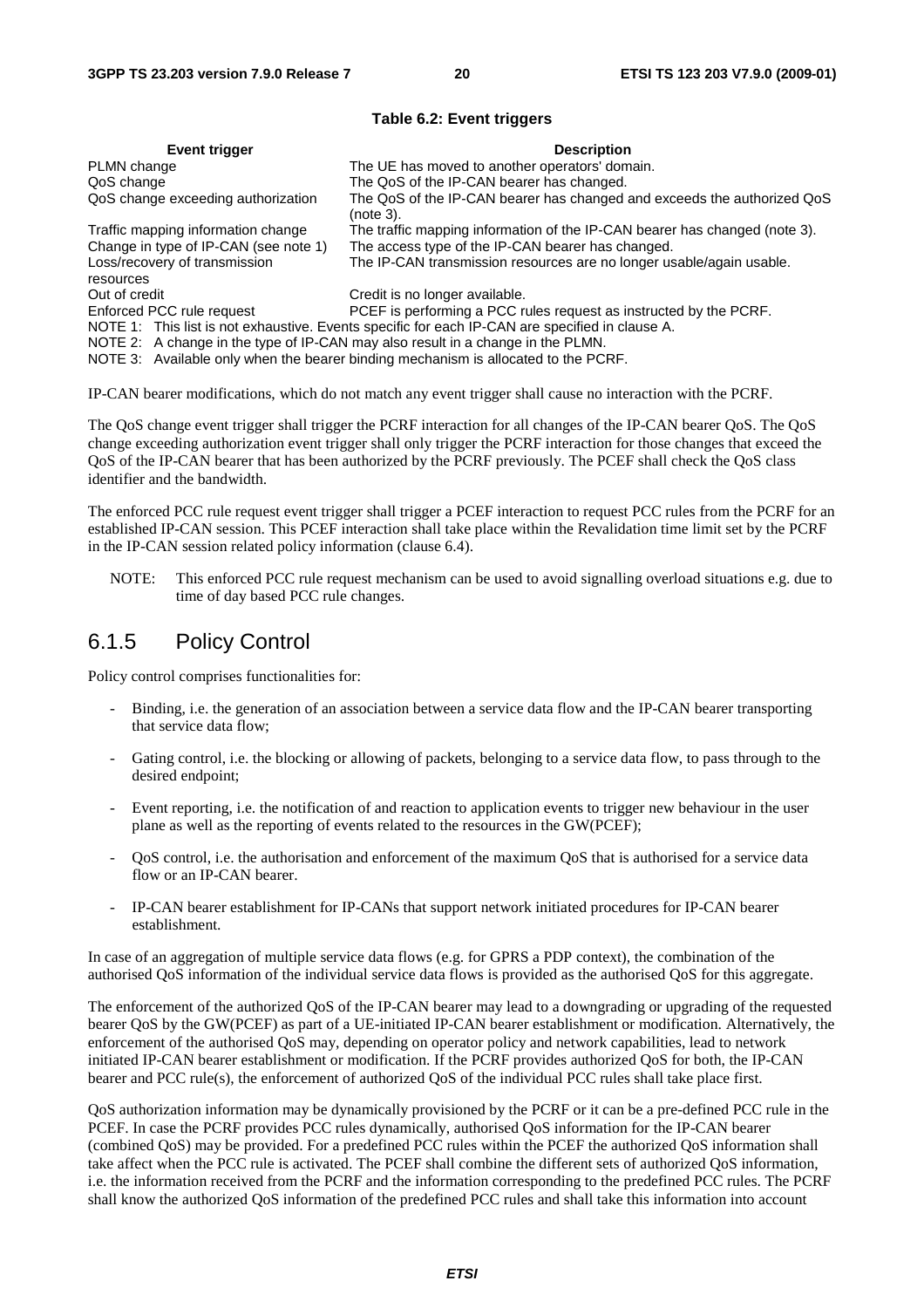when activating them. This ensures that the combined authorized QoS of a set of PCC rules that are activated by the PCRF is within the limitations given by the subscription and operator policies regardless of whether these PCC rules are dynamically provided, predefined or both.

For policy control, the AF interacts with the PCRF and the PCRF interacts with the PCEF as instructed by the AF. For certain events related to policy control, the AF shall be able to give instructions to the PCRF to act on its own, i.e. based on the service information currently available. The following events are subject to instructions from the AF:

- The authorization of the IP-CAN session modification;
- NOTE: The QoS authorization based on incomplete service information is required for e.g. IMS session setup scenarios with available resources on originating side and a need for resource reservation on terminating side.
- The gate control (i.e. whether there is a common gate handling per AF session or an individual gate handling per AF session component required);
- The forwarding of IP-CAN bearer level information or events:
	- Type of IP-CAN (e.g. GPRS, I WLAN, etc.);
	- Transmission resource status (established/released/lost).

Editor's note: It is FFS how to control whether a service may start on any bearer that could transfer the traffic or whether a bearer dedicated for this traffic is required.

To enable the binding functionality, the UE and the AF shall provide all available flow description information (e.g. source and destination IP address and port numbers and the protocol information). The UE shall use the traffic mapping information to indicate downlink and uplink IP flows.

### 6.1.6 Service (data flow) Prioritization and Conflict Handling

Service pre-emption priority enables the PCRF to resolve conflicts where the activation of all requested active PCC rules for services would result in a cumulative authorized QoS which exceeds the Subscribed Guaranteed bandwidth QoS.

For example, when supporting network controlled QoS, the PCRF may use the pre-emption priority of a service, the activation of which would cause the subscriber"s authorized QoS to be exceeded. If this pre-emption priority is greater than that of any one or more active PCC rules, the PCRF can determine whether the deactivation of any one or more such rules would allow the higher pre-emption priority PCC rule to be activated whilst ensuring the resulting cumulative QoS does not exceed a subscriber"s Subscribed Guaranteed Bandwidth QoS.

If such a determination can be made, the PCRF may resolve the conflict by deactivating those selected PCC rules with lower pre-emption priorities and accepting the higher priority service information from the AF. If such a determination cannot be made, the PCRF may reject the service information from the AF.

NOTE: Normative PCRF requirements for conflict handling are not defined. Alternative procedures may use a combination of pre-emption priority and AF provided priority indicator.

### 6.1.7 Termination Action

The termination action applies only in case of online charging. The termination action indicates the action, which the PCEF should perform when no more credit is granted. A packet that matches a PCC rule, indicating a charging key for which no credit has been granted, is subject to a termination action.

The defined termination actions include:

- Allowing the packets to pass through;
- Dropping the packets:
- The PCEF Default Termination Action;
- The re-direction of packets to an application server (e.g. defined in the termination action).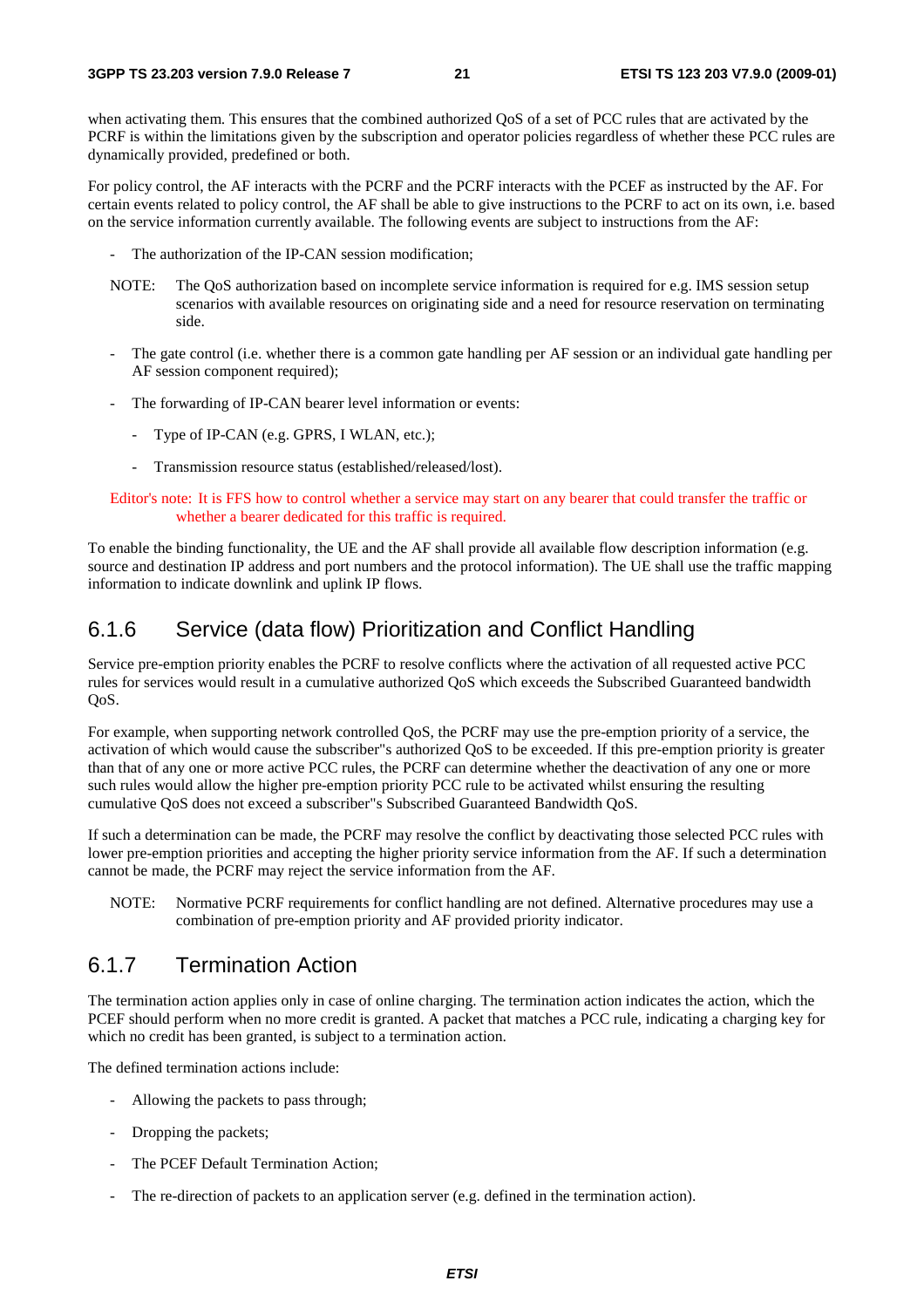NOTE 1: Such a re-direction may cause an application protocol specific asynchronous close event and application protocol specific procedures may be required in the UE and/or AF in order to recover, e.g. as specified in RFC 2616 for HTTP.

The Default Termination Action for all charging keys, for which no more credit is granted and there is no specific termination action shall be pre-configured in the PCEF according to operator's policy. For instance, the default behaviour may consist of allowing packets of any terminated service data flow to pass through the PCEF.

The OCS may provide a termination action for each charging key over the Gy interface. Any previously provided termination action may be overwritten by the OCS. A termination action remains valid and shall be applied by the PCEF until all the corresponding PCC rules of that charging key are removed or the corresponding IP-CAN bearer is removed (for GPRS the PDP context).

The OCS shall provide the termination action to the PCEF before denying credit; otherwise the PCEF default termination action will be performed.

# 6.2 Functional entities

# 6.2.1 Policy Control and Charging Rules Function (PCRF)

### 6.2.1.0 General

The PCRF encompasses policy control decision and flow based charging control functionalities.

The PCRF provides network control regarding the service data flow detection, gating, QoS and flow based charging (except credit management) towards the PCEF.

The PCRF shall apply the security procedures, as required by the operator, before accepting service information from the AF.

The PCRF shall decide how a certain service data flow shall be treated in the PCEF, and ensure that the PCEF user plane traffic mapping and treatment is in accordance with the user's subscription profile.

The PCRF should for an IP-CAN session derive, from IP-CAN specific restrictions, operator policy and SPR data, the list of permitted QoS class identifiers and associated GBR and MBR limits for the IP-CAN session.

The PCRF may check that the service information provided by the AF is consistent with both the operator defined policy rules and the related subscription information as received from the SPR during IP-CAN session establishment before storing the service information. The service information shall be used to derive the QoS for the service. The PCRF may reject the request received from the AF when the service information is not consistent with either the related subscription information or the operator defined policy rules and as a result the PCRF shall indicate that this service information is not covered by the subscription information or by operator defined policy rules and may indicate, in the response to the AF, the service information that can be accepted by the PCRF (e.g. the acceptable bandwidth). In the absence of other policy control mechanisms outside the scope of PCC, it is recommended that the PCRF include this information in the response.

In this Release, the PCRF supports only a single Rx reference point, i.e. there is one AF for each AF session.

The PCRF authorizes QoS resources. The PCRF uses the service information received from the AF (e.g. SDP information or other available application information) and/or the subscription information received from the SPR to calculate the proper QoS authorization (QoS class identifier, bitrates). The PCRF may also take into account the requested QoS received from the PCEF via Gx interface.

NOTE: The PCRF provides always the maximum values for the authorized QoS even if the requested QoS is lower than what can be authorized.

The Authorization of QoS resources shall be based on complete service information unless the PCRF is required to perform the authorization of QoS resources based on incomplete service information. The PCRF shall after receiving the complete service information, update the affected PCC rules accordingly.

The PCRF may use the subscription information as basis for the policy and charging control decisions. The subscription information may apply for both session based and non-session based services.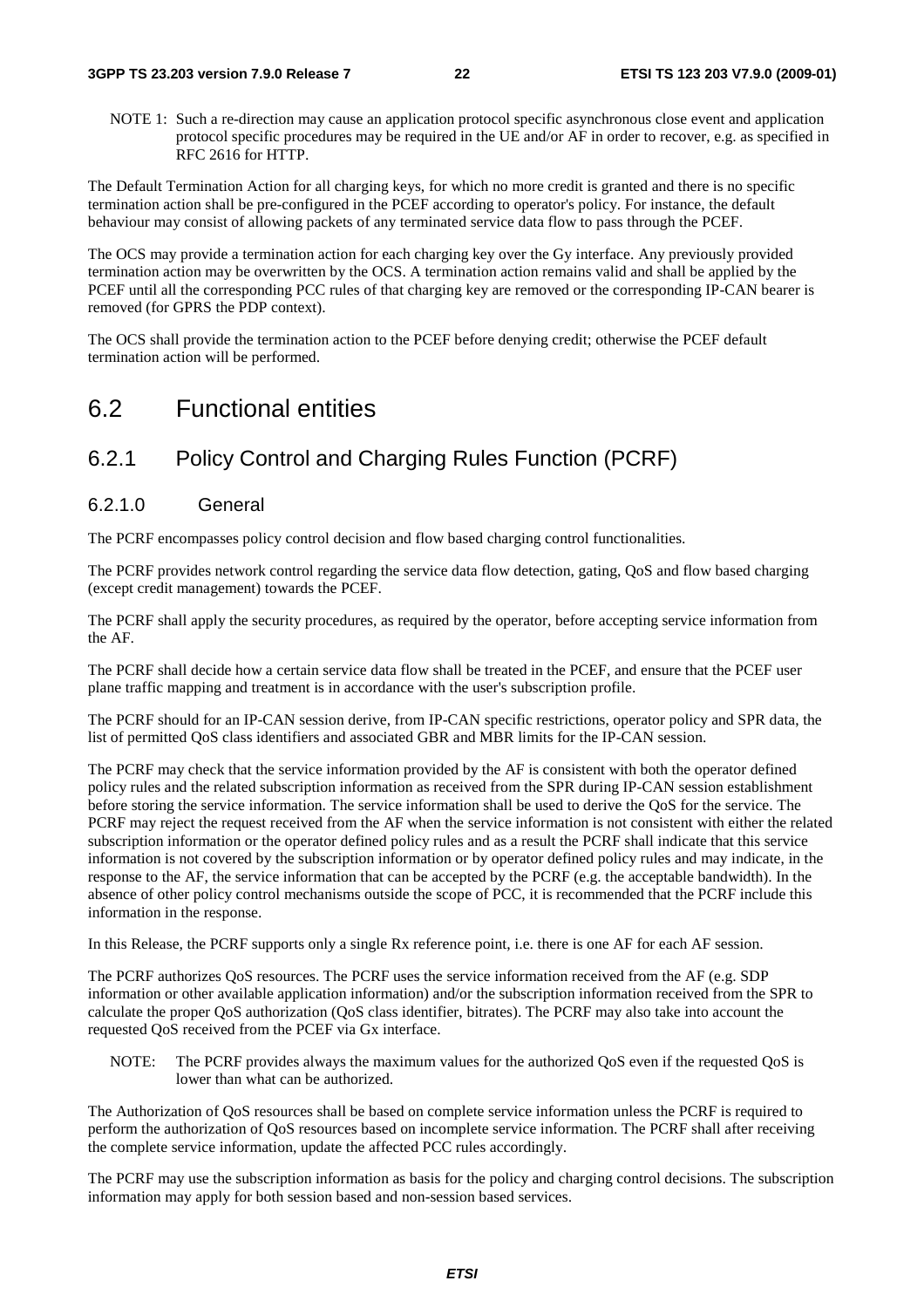If an AF requests the PCRF to report on the signalling path status, for the AF session, the PCRF shall, upon indication of loss of resources from the PCEF, for PCC rules corresponding to the signalling traffic notify the AF on changes to the signalling path status. The PCRF needs to have the knowledge of which PCC rules identify signalling traffic.

To support the different IP-CAN bearer establishment modes (UE-only or UE/NW) the PCRF shall:

- set the IP-CAN bearer establishment mode for the IP-CAN session based on operator configuration, network and UE capabilities;
- if the bearer establishment mode is UE/NW, decide what mode (UE or NW) shall apply for a PCC rule;
- guarantee the precedence of dynamic PCC rules for network controlled services in the service data flow detection process at the PCEF by setting the PCC rule precedence information to appropriate values.

### 6.2.1.1 Input for PCC decisions

The PCRF shall accept input for PCC decision-making from the PCEF, SPR and if the AF is involved, from the AF, as well as the PCRF may use its own pre-defined information. These different nodes should provide as much information as possible to the PCRF. At the same time, the information below describes examples of the information provided. Depending on the particular scenario all the information may not be available or is already provided to the PCRF.

The PCEF may provide the following information:

- Subscriber Identifier:
- IP address of the UE;
- IP-CAN bearer attributes;
- Request type (initial, modification, etc.);
- Type of IP-CAN (e.g. GPRS, I-WLAN, etc.);

NOTE 1: The Type of IP-CAN parameter should allow extension to include new types of accesses.

- Location of the subscriber;
- A PDN identifier;
- A PLMN identifier:
- IP-CAN bearer establishment mode.
- NOTE 2: Depending on the type of IP-CAN, the limited update rate for the location information at the PCEF may lead to a UE moving outside the area indicated in the detailed location information without notifying the PCEF.

The SPR may provide the following information for a subscriber, connecting to a specific PDN:

- Subscriber's allowed services, i.e. list of Service IDs;
- For each allowed service, a pre-emption priority;
- Information on subscriber's allowed QoS, including:
	- the Subscribed Guaranteed Bandwidth QoS;
	- a list of QoS class identifiers together with the MBR limit and, for real-time QoS class identifiers, GBR limit.
- Subscriber's charging related information;
- Subscriber category.

The AF, if involved, may provide the following application session related information, e.g. based on SIP and SDP:

- Subscriber Identifier;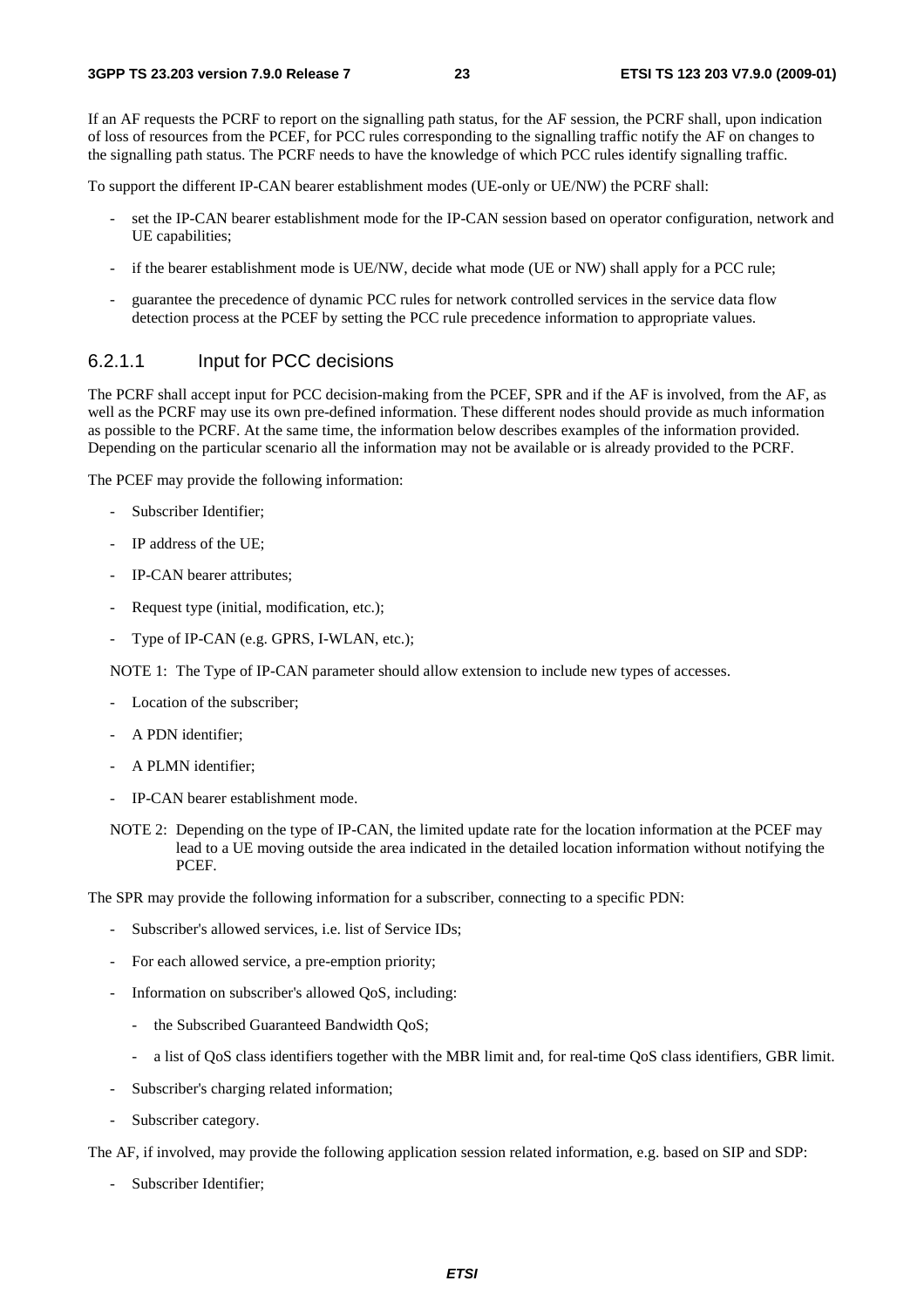- IP address of the UE:
- Media Type;
- Media Format, e.g. media format sub-field of the media announcement and all other parameter information (a= lines) associated with the media format;
- Bandwidth:
- Flow description, e.g. source and destination IP address and port numbers and the protocol;
- AF Application Identifier;
- AF Communication Service Identifier (e.g. IMS Communication Service Identifier), UE provided via AF;
- AF Application Event Identifier;
- AF Record Information;
- Flow status (for gating decision);
- Priority indicator, which may be used by the PCRF to guarantee service for an application session of a higher relative priority;
- Emergency indicator.

In addition, the pre-defined information in the PCRF may contain additional rules based on charging policies in the network, whether the subscriber is in its home network or roaming, depending on the IP-CAN bearer attributes.

The QoS Class Identifier (see clause 6.3.1) in the PCC rule is derived by the PCRF from AF or SPR interaction if available. The input can be SDP information or other available application information, in line with operator policy.

#### 6.2.1.2 Subscription information management in the PCRF

The PCRF may request subscription information from the SPR for an IP-CAN session at establishment. The PCRF should specify the subscriber ID and the PDN identifier in the request. The PCRF should retain the subscription information that is relevant for PCC decisions until the IP-CAN session termination.

The PCRF may request notifications from the SPR on changes in the subscription information. Upon reception of a notification, the PCRF shall make the PCC decisions necessary to accommodate the change in the subscription and updates the PCEF by providing the new PCC decisions if needed. The PCRF shall send a cancellation notification request to the SPR when the related subscription information has been deleted.

### 6.2.2 Policy and Charging Enforcement Function (PCEF)

#### 6.2.2.1 General

The PCEF encompasses service data flow detection, policy enforcement and flow based charging functionalities.

This functional entity is located at the Gateway (e.g. GGSN in the GPRS case, and PDG in the WLAN case). It provides service data flow detection, user plane traffic handling, triggering control plane session management (where the IP-CAN permits), QoS handling, and service data flow measurement as well as online and offline charging interactions.

A PCEF shall ensure that an IP packet, which is discarded at the PCEF as a result from policy enforcement or flow based charging, is neither reported for offline charging nor cause credit consumption for online charging.

NOTE: For certain cases e.g. suspected fraud an operator shall be able to block the service data flow but still be able to account for any packets associated with any blocked service data flow.

The PCEF is enforcing the Policy Control as indicated by the PCRF in two different ways:

Gate enforcement. The PCEF shall allow a service data flow, which is subject to policy control, to pass through the PCEF if and only if the corresponding gate is open;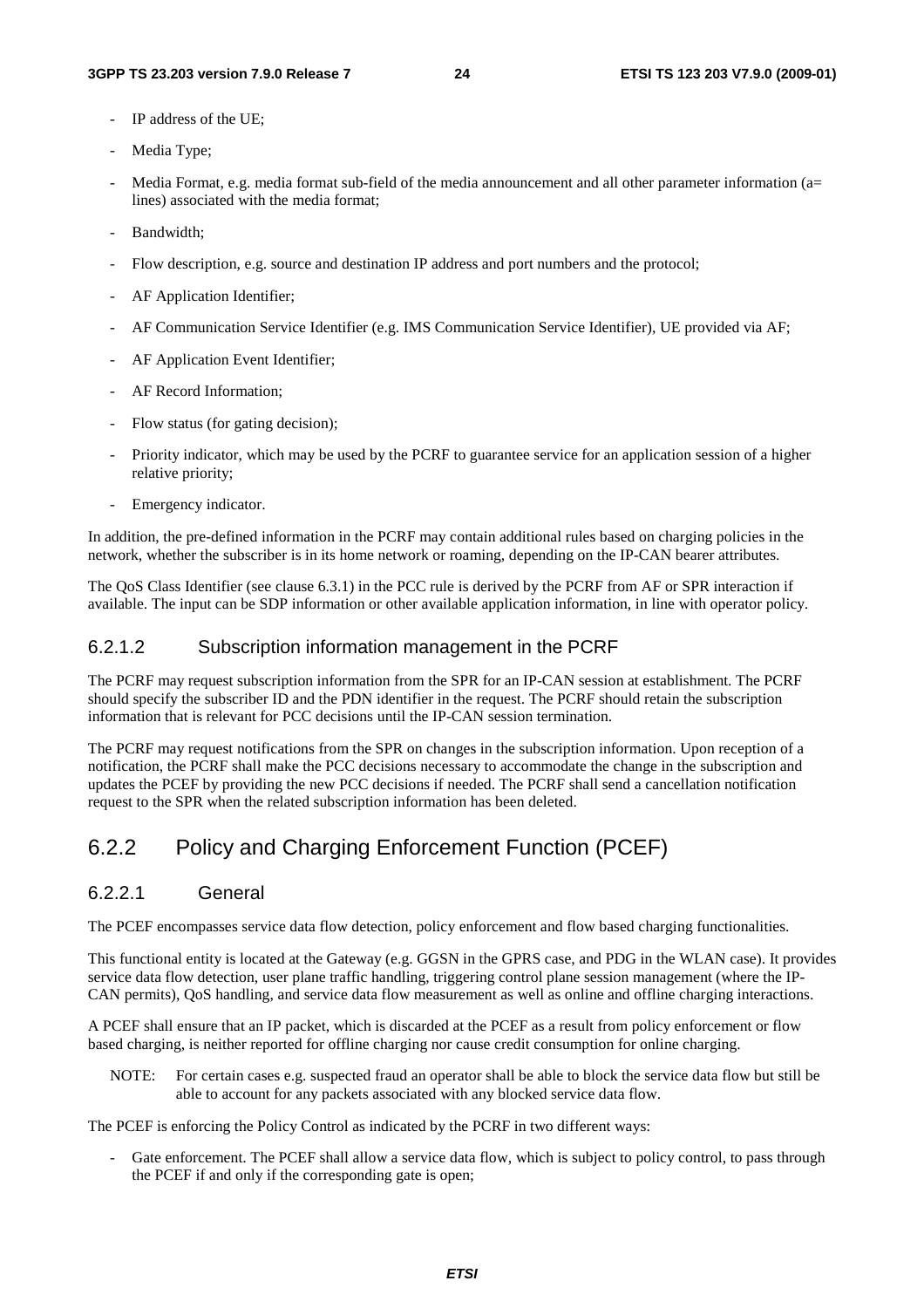- OoS enforcement:
	- QoS class identifier correspondence with IP-CAN specific QoS attributes. The PCEF shall be able to convert a QoS class identifier value to IP-CAN specific QoS attribute values and determine the QoS class identifier value from a set of IP-CAN specific QoS attribute values.
	- PCC rule QoS enforcement. The PCEF shall enforce the authorized QoS of a service data flow according to the active PCC rule (e.g. to enforce uplink DSCP marking).
	- IP-CAN bearer QoS enforcement. The PCEF controls the QoS that is provided to a combined set of service data flows. The policy enforcement function ensures that the resources which can be used by an authorized set of service data flows are within the "authorized resources" specified via the Gx interface by "authorized QoS". The authorized QoS provides an upper bound on the resources that can be reserved (GBR) or allocated (MBR) for the IP-CAN bearer. The authorized QoS information is mapped by the PCEF to IP-CAN specific QoS attributes.

The PCEF is enforcing the charging control in the following way:

- For a service data flow (defined by an active PCC rule) that is subject to charging control, the PCEF shall allow the service data flow to pass through the PCEF if and only if there is a corresponding active PCC rule with and, for online charging, the OCS has authorized credit for the charging key. The PCEF may let a service data flow pass through the PCEF during the course of the credit re-authorization procedure.

For a service data flow (defined by an active PCC rule) that is subject to both Policy Control and Charging Control, the PCEF shall allow the service data flow to pass through the PCEF if and only if the right conditions from both policy control and charging control happen. I.e. the corresponding gate is open and in case of online charging the OCS has authorized credit for its charging key.

For a service data flow (defined by an active PCC rule) that is subject to policy control only and not charging control, the PCEF shall allow the service data flow to pass through the PCEF if and only if the conditions for policy control are met.

A PCEF may be served by one or more PCRF nodes. The PCEF shall contact the appropriate PCRF based on the packet data network (PDN) connected to, together with, a UE identity information (if available, and which may be IP-CAN specific). It shall be possible to ensure that the same PCRF is contacted for a specific UE irrespective of the IP-CAN used.

The PCEF shall, on request from the PCRF, modify a PCC rule, using the equivalent PCEF behaviour as the removal of the old and the activation of the new (modified) PCC rule. The PCEF shall modify a PCC rule as an atomic operation. The PCEF shall not modify a predefined PCC rule on request from the PCRF.

The PCEF should support predefined PCC rules.

For online charging, the PCEF shall manage credit as defined in clause 6.1.3.

The operator may apply different PCC rules depending on different PLMN. The PCEF shall be able to provide identifier of serving network to the PCRF, which may be used by the PCRF in order to select the PCC rule to be applied.

The operator may configure whether Policy and Charging Control is to be applied based on different access point.

The PCEF shall gather and report IP-CAN bearer usage information according to clause 6.1.2. The PCEF may have a pre-configured Default charging method. Upon the initial interaction with the PCRF, the PCEF shall provide preconfigured Default charging method if available.

At IP-CAN session establishment the PCEF shall initiate the IP-CAN Session Establishment procedure, as defined in clause 7.2. If no PCC rule was activated for the IP-CAN session the PCEF shall reject the IP-CAN session establishment.

If there is no PCC rule active for a successfully established IP-CAN session at any later point in time, e.g., through a PCRF initiated IP-CAN session modification, the PCEF shall initiate an IP-CAN session termination procedure, as defined in clause 7.3.2. If the PCRF terminates the Gx session, the PCEF shall initiate an IP-CAN session termination procedure, as defined in clause 7.3.2.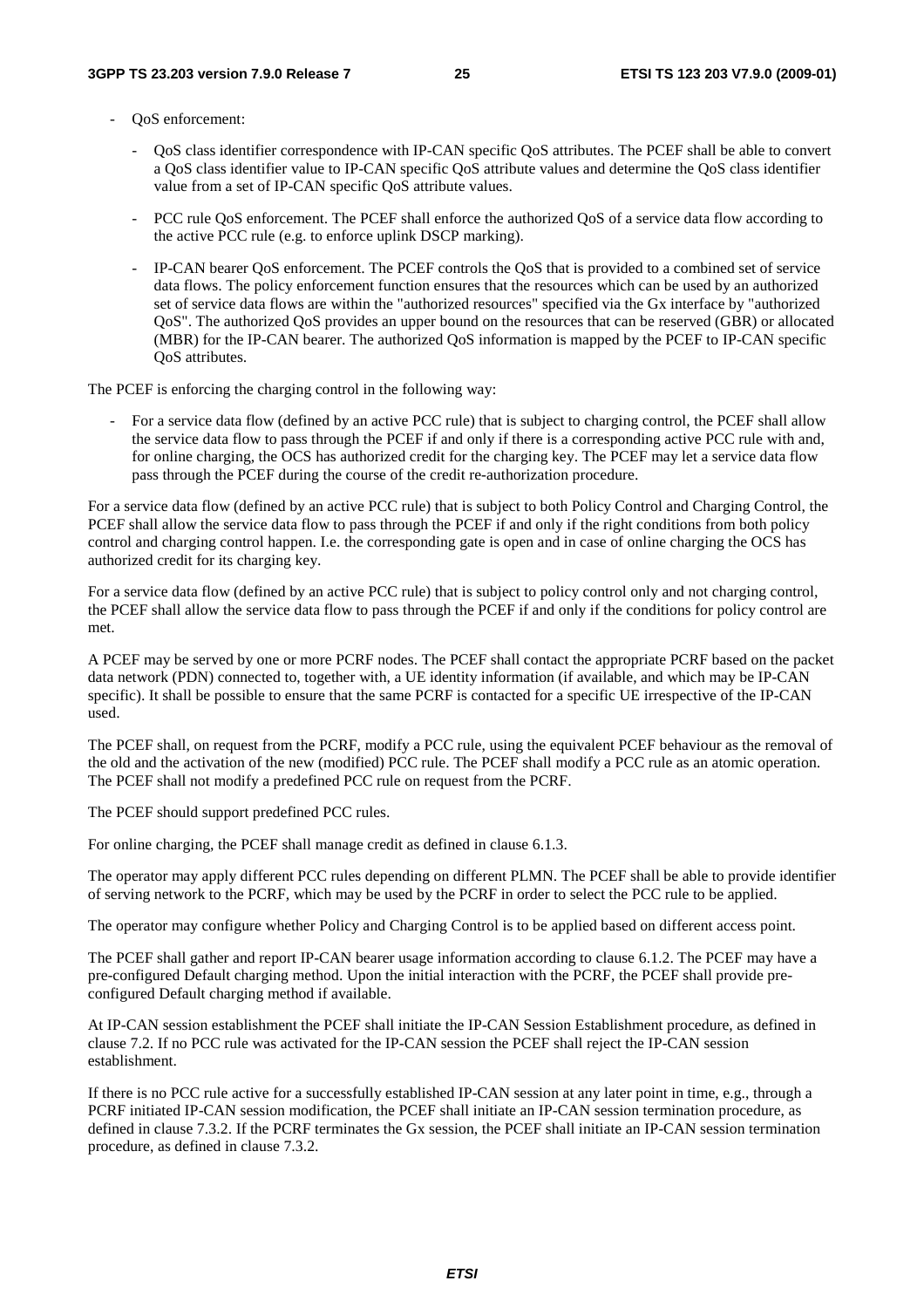If there is no PCC rule active for a successfully established IP-CAN bearer at any later point in time, e.g., through a PCRF initiated IP-CAN session modification, the PCEF shall initiate an IP-CAN bearer termination procedure, as defined in clause 7.4.1.

If the IP-CAN session is modified, e.g. by changing the characteristics for an IP-CAN bearer, the PCEF shall first use the event trigger to determine whether to request the PCC rules for the modified IP-CAN session from the PCRF; afterwards, the PCEF shall use the re-authorisation triggers, if available, in order to determine whether to require reauthorisation for the PCC rules that were either unaffected or modified. If the PCEF receives an unsolicited update of the PCC rules from the PCRF (IP-CAN session modification, clause 7.4.2), the PCC rules shall be activated, modified or removed as indicated by the PCRF.

The PCEF shall inform the PCRF about the outcome of a PCC rule operation. If network initiated procedures apply for the PCC rule and the corresponding IP-CAN bearer can not be established or modified to satisfy the bearer binding, then the PCEF shall reject the activation of a PCC rule.

NOTE: In case of a rejection of a PCC rule activation the PCRF may e.g. modify the attempted PCC rule, deactivate or modify other PCC rules and retry activation or abort the activation attempt and, if applicable, inform the AF that transmission resources are not available.

If network initiated procedures for IP-CAN bearer establishment apply this also includes provisioning the UE with uplink traffic mapping information. See Annex A and Annex D for details.

If another IP-CAN session is established by the same user, this is treated independently from the existing IP-CAN session.

To support the different IP-CAN bearer establishment modes (UE-only or UE/NW) the PCEF shall:

- forward the network and UE capabilities to the PCRF:
- apply the IP-CAN bearer establishment mode for the IP-CAN session set by the PCRF.

During an IP-CAN session modification, the PCEF shall provide information (belonging to the IP-CAN bearer established or modified) to the PCRF as follows:

- in UE-only bearer establishment mode, the PCEF shall send the full QoS and traffic mapping information;
- in UE/NW bearer establishment mode, the PCEF shall:
	- at UE-initiated bearer establishment, send the full QoS and traffic mapping information;
	- at UE-initiated bearer modification, send information on the requested change to QoS bitrates and changes to the traffic mapping information;
- at NW-initiated bearer establishment or modification, the PCEF shall not send any OoS or traffic mapping information.

### 6.2.2.2 Service data flow detection

This clause refers to the detection process that identifies the packets belonging to a service data flow:

- Each PCC rule contains a service data flow template, which defines the data for the service data flow detection;
- Each service data flow template may contain any number of service data flow filters;
- Service data flow filters are unidirectional, so that the detection is applied independently for the downlink and uplink directions.

NOTE 1: A service data flow template may include service data flow filters for one direction, or for both directions.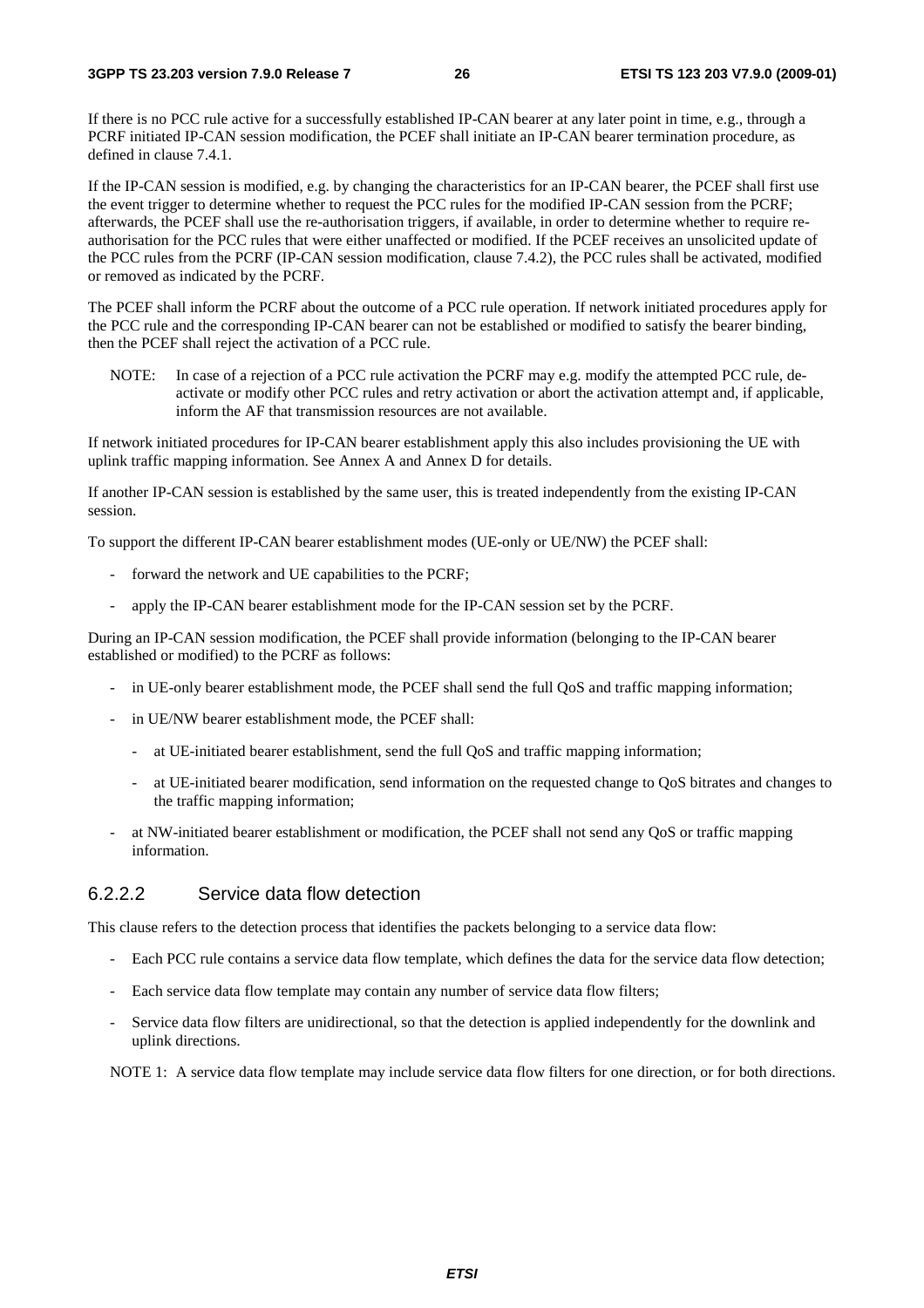

#### **Figure 6.3: Relationship of service data flow, packet flow, service data flow template and service data flow filter**

Service data flow filters identifying the service data flow may:

- be a pattern for matching the IP 5 tuple (source IP address, destination IP address, source port number, destination port number, protocol ID of the protocol above IP). In the pattern:
- a value left unspecified in a filter matches any value of the corresponding information in a packet;
- an IP address may be combined with a prefix mask;
- port numbers may be specified as port ranges.
- the pattern can be extended by the Type of Service (TOS) (IPv4) / Traffic class (IPv6) and Mask.
- NOTE 2: The details about the Type of Service (TOS) (IPv4) / Traffic class (IPv6) and Mask are defined in TS 23.060 [12], clause 15.3.
- extend the packet inspection beyond the possibilities described above and look further into the packet and/or define other operations (e.g. maintaining state). Such service data flow filters must be predefined in the PCEF.
- NOTE 3: Such filters may be used to support filtering with respect to a service data flow based on the transport and application protocols used above IP. This shall be possible for HTTP and WAP. This includes the ability to differentiate between TCP, Wireless-TCP according to WAP 2.0, WDP, etc, in addition to differentiation at the application level. Filtering for further application protocols and services may also be supported.

For downlink traffic, the downlink parts of all the service data flow templates associated with the IP-CAN session for the destination address are candidates for matching in the detection process.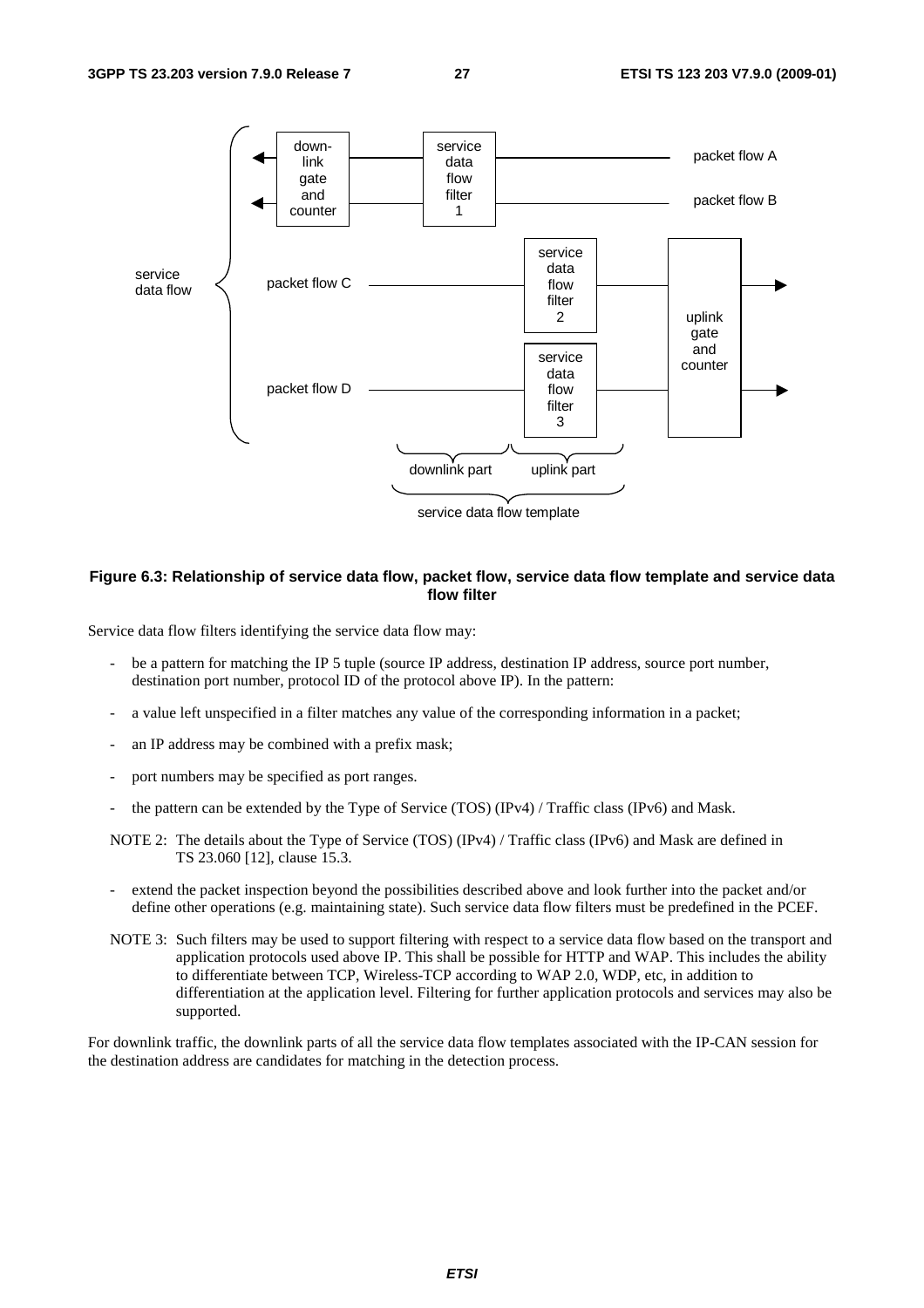

#### **Figure 6.4: The service data flow template role in detecting the downlink part of a service data flow and mapping to IP-CAN bearers**

For uplink traffic, the uplink parts of all the service data flow templates associated with the IP-CAN bearer (details according to clause A), are candidates for matching in the detection process.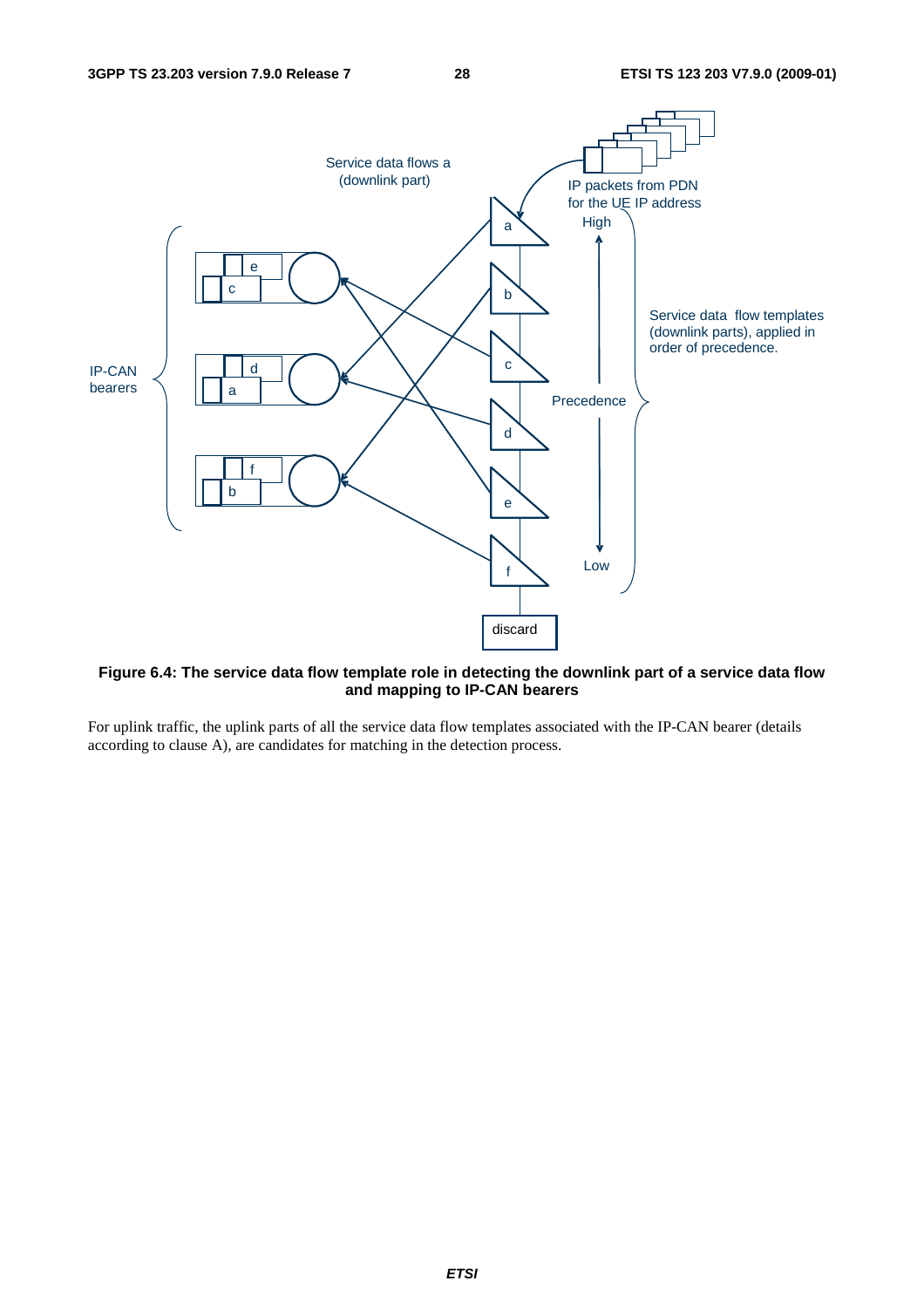

#### **Figure 6.5: The service data flow template role in detecting the uplink part of a service data flow**

The PCEF shall discard a packet in case there is no service data flow filter of the same direction (i.e. of the IP-CAN session for the downlink or of the IP-CAN bearer for the uplink) detecting the packet.

NOTE 4: To avoid the PCEF discarding packets due to no matching service data flow template, the operator may apply open PCC rules (with wild-carded service data flow filters) to allow for the passage of packets that do not match any other candidate service data flow template.

Service data flow filters shall be applied in the order of their precedence.

### 6.2.2.3 Measurement

The PCEF shall support data volume, duration, combined volume/duration and event based measurement. The Measurement method indicates what measurement type is applicable for the PCC rule.

NOTE: Event based charging is only applicable to pre-defined PCC rules.

The PCC measurement measures all the user plane traffic, except traffic that PCC causes to be discarded.

The PCEF shall maintain a measurement per IP-CAN bearer (IP-CAN specific details according to Annex A and Annex D), and Charging Key combination.

If Service identifier level reporting is mandated in a PCC rule, the PCEF shall maintain a measurement for that Charging Key and Service Identifier combination, for the IP-CAN bearer (IP-CAN specific details according to Annex A and Annex D).

NOTE: In addition, the GW may maintain IP-CAN bearer level measurement if required by the operator.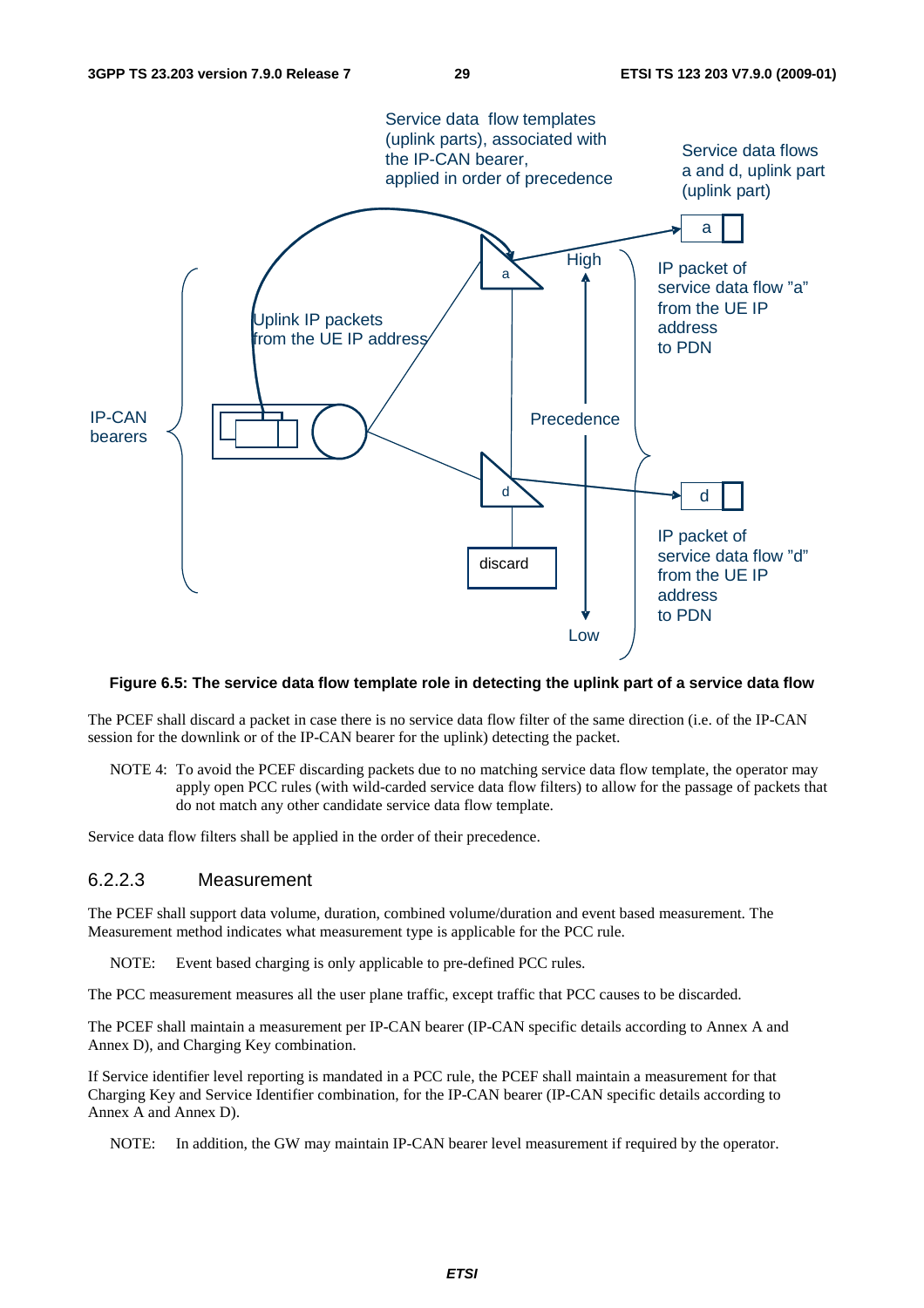### 6.2.2.4 QoS control

The PCEF enforces the authorized QoS for an IP-CAN bearer according to the information received via the Gx interface and depending on the bearer establishment mode.

Only the GBR per bearer is used for resource reservation (e.g. admission control in the RAN). The MBR (per PCC rule / per bearer) is used for rate policing.

For a UE-initiated IP-CAN bearer establishment or modification the PCEF receives the authorized QoS (QCI, GBR, MBR) for a bearer that the PCEF has identified for the PCRF. The PCEF shall enforce it which may lead to a downgrading or upgrading of the requested bearer QoS.

For a network initiated IP-CAN bearer establishment or modification the PCEF receives the authorized QoS per PCC rule (QCI, GBR, MBR). For GBR bearers the PCEF should set the bearer's GBR to the sum of the GBRs of all PCC rules that are active and bound to that GBR bearer. For GBR bearers the PCEF should set the bearer's MBR to the sum of the MBRs of all PCC rules that are active and bound to that GBR bearer. The PCEF may, before or in connection with activation of the first PCC rule with a certain QCI, receive the authorized QoS (QCI, MBR) for that QCI. The authorized MBR per QCI only applies to non-GBR bearers, and it sets an upper limit for the MBR that the PCEF assigns to a non-GBR bearer with that QCI. In case multiple IP-CAN bearers within the same IP-CAN session are assigned the same QCI, the authorized MBR per QCI applies independently to each of those IP-CAN bearers. The PCRF may change the authorized MBR per QCI at any time. An authorized GBR per QCI shall not be signalled on Gx.

NOTE: The intention of the authorized MBR per QCI is to avoid frequent IP-CAN bearer modifications as PCC rules are dynamically activated and deactivated. That is, the PCEF may choose to assign the authorized MBR per QCI to a non-GBR bearer with that QCI.

# 6.2.3 Application Function (AF)

The Application Function (AF) is an element offering applications that require dynamic policy and/or charging control over the IP-CAN user plane behaviour. The AF shall communicate with the PCRF to transfer dynamic session information, required for PCRF decisions as well as to receive IP-CAN specific information and notifications about IP-CAN bearer level events. One example of an AF is the P-CSCF of the IM CN subsystem.

The AF may receive an indication that the service information is not accepted by the PCRF together with service information that the PCRF would accept. In that case, the AF rejects the service establishment towards the UE. If possible the AF forwards the service information to the UE that the PCRF would accept.

An AF may communicate with multiple PCRFs. The AF shall contact the appropriate PCRF based on either:

- the end user IP Address; and/or
- a UE identity that the AF is aware of.
- NOTE 1: By using the end user IP address, an AF is not required to acquire any UE identity in order to provide information, for a specific user, to the PCRF.

For certain events related to policy control, the AF shall be able to give instructions to the PCRF to act on its own, i.e. based on the service information currently available as described in clause 6.1.5.

NOTE 2: The QoS authorization based on incomplete service information is required for e.g. IMS session setup scenarios with available resources on originating side and a need for resource reservation on terminating side.

The AF may use the IP-CAN bearer level information in the AF session signalling or to adjust the IP-CAN bearer level event reporting.

The AF may request the PCRF to report on the signalling path status for the AF session. The AF shall cancel the request when the AF ceases handling the user.

# 6.2.4 Subscription Profile Repository (SPR)

The SPR logical entity contains all subscriber/subscription related information needed for subscription-based policies and IP-CAN bearer level PCC rules by the PCRF. The SPR may be combined with or distributed across other databases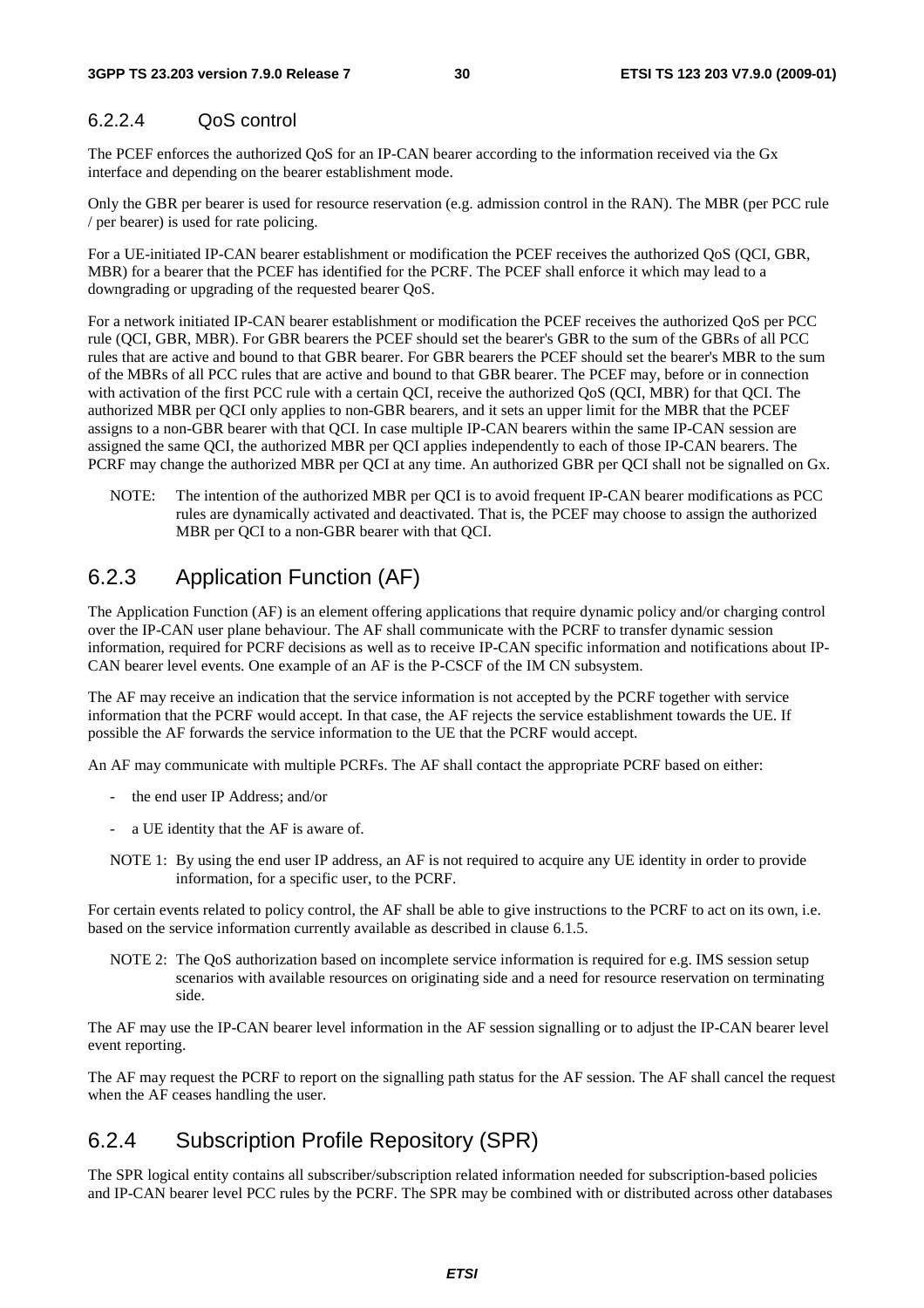in the operator's network, but those functional elements and their requirements for the SPR are out of scope of this document.

NOTE: The SPR's relation to existing subscriber databases is not specified in this Release.

The SPR may provide the following subscription profile information (per PDN, which is identified by the PDN identifier):

- Subscriber's allowed services:
- For each allowed service, a pre-emption priority;
- Information on subscriber's allowed QoS, including the Subscribed Guaranteed Bandwidth QoS;
- Subscriber's charging related information (e.g. location information relevant for charging);
- Subscriber category.

### 6.2.5 Service Data Flow Based Credit Control Function

The Service Data Flow Based Credit Control Function performs online credit control functions. It is a functional entity within the Online Charging System.

The Online Charging System is specified in TS 32.240 [3].

The OCS may trigger the PCEF to initiate a IP-CAN bearer service termination at any point in time.

NOTE: As the OCS performs the credit control per charging key basis (and thus has not necessarily the knowledge about the existence of any specific service data flow), it is recommended to use different charging keys for any service data flows that shall not be unintentionally interrupted.

There may be several OCSs in a PLMN. The default OCS addresses (i.e. the primary address and secondary address) shall be locally pre-configured within the PCEF. OCS addresses may also be passed once per IP-CAN session from the PCRF to the PCEF. The OCS addresses provided by the PCRF shall have a higher priority than the pre-configured ones.

### 6.2.6 Offline Charging System (OFCS)

The Offline Charging System is specified in TS 32.240 [3].

There may be several OFCSs in a PLMN. The default OFCS addresses (i.e. the primary address and secondary address) shall be locally pre-configured within the PCEF. OFCS addresses may also be passed once per IP-CAN session from the PCRF to the PCEF. The addresses provided by the PCRF shall have a higher priority than the pre-configured ones.

# 6.3 Policy and charging control rule

### 6.3.1 General

The Policy and charging control rule (PCC rule) comprises the information that is required to enable the user plane detection of, the policy control and proper charging for a service data flow. The packets detected by applying the service data flow template of a PCC rule are designated a service data flow.

Two different types of PCC rules exist: Dynamic rules and predefined rules. The dynamic PCC rules are provisioned by the PCRF via the Gx reference point, while the predefined PCC rules are directly provisioned into the PCEF and only referenced by the PCRF.

NOTE 1: The procedure for provisioning predefined PCC rules is out of scope for this TS.

NOTE 2: There may be another type of predefined rules that are not explicitly known in the PCRF and not under the control of the PCRF. The operator may define such predefined PCC rules, to be activated by the PCEF on one IP-CAN bearer within the IP-CAN session. The PCEF may only activate such predefined PCC rules if there is no UE provided traffic mapping information related to that IP-CAN bearer. The IP-CAN session termination procedure deactivates such predefined PCC rules.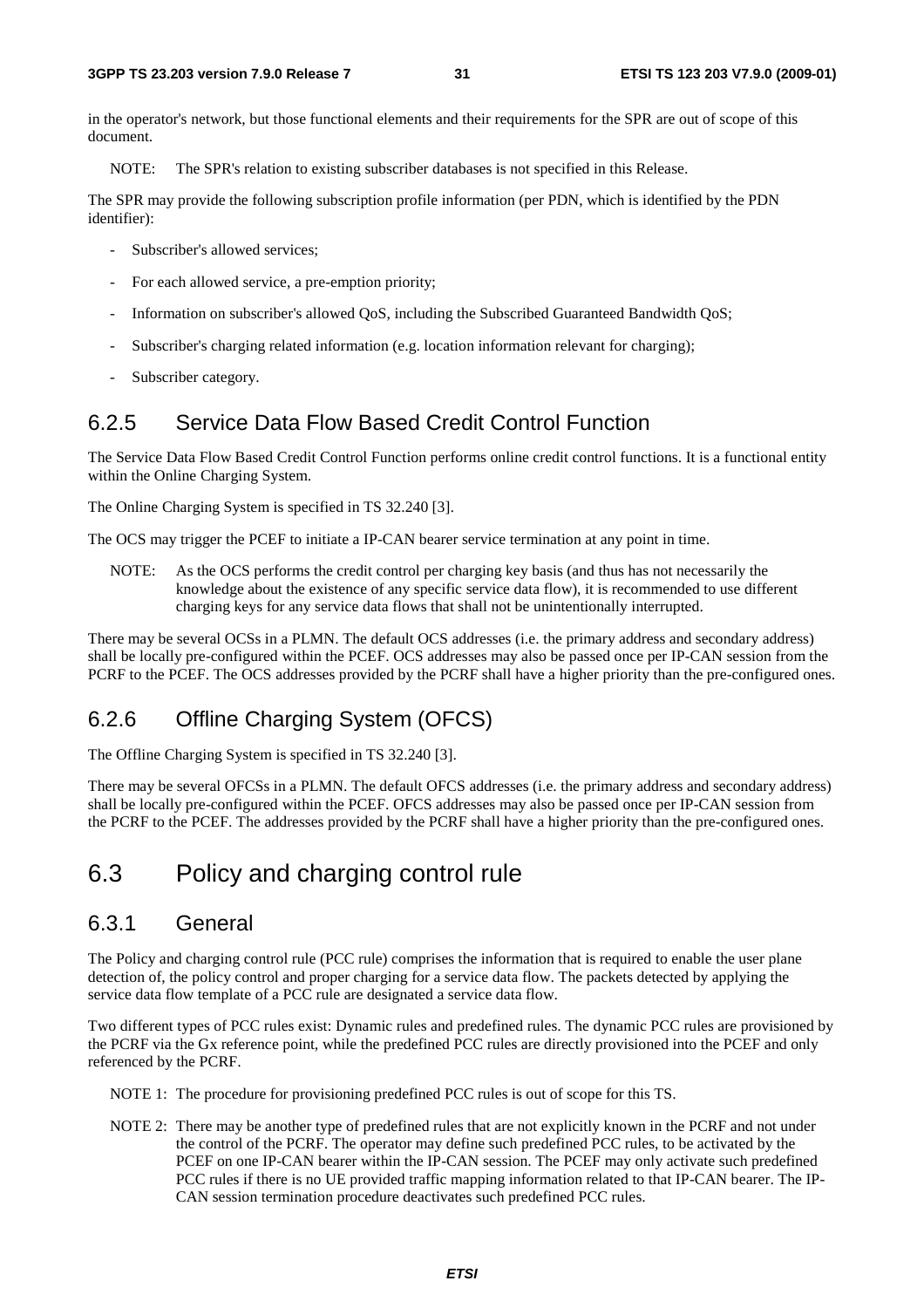There are defined procedures for activation, modification and deactivation of PCC rules (as described in clause 6.3.2). The PCRF may activate, modify and deactivate a PCC rule at any time, over the Gx reference point. However, the modification procedure is applicable to dynamic PCC rules only.

Each PCC rule shall be installed for a single IP-CAN bearer only, i.e. PCC rules containing completely identical information shall receive different PCC rule identifiers (an exception are predefined PCC rules that contain only uplink service data flow filters and which are known to the PCRF, see clause 6.3.2).

The operator defines the PCC rules.

Table 6.3 lists the information contained in a PCC rule, including the information name, the description and whether the PCRF may modify this information in a dynamic PCC rule which is active in the PCEF. The Category field indicates if a certain piece of information is mandatory or not for the construction of a PCC rule, i.e. if it is possible to construct a PCC rule without it.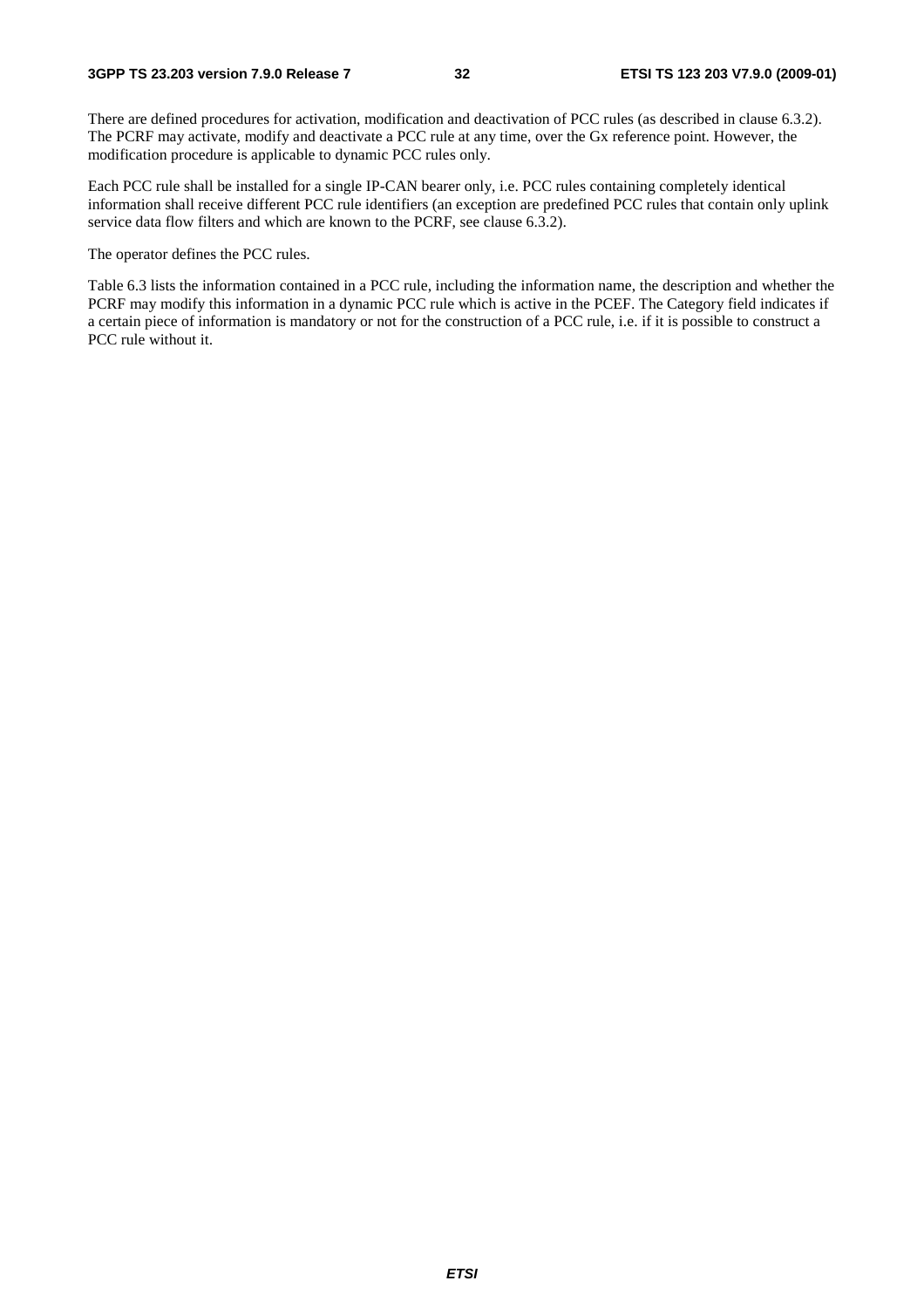| <b>Information name</b>                           | <b>Description</b>                                                                                                                                                                                                                                                                                        | Category                | <b>PCRF</b> permitted to modify<br>for a dynamic PCC rule in<br>the PCEF |
|---------------------------------------------------|-----------------------------------------------------------------------------------------------------------------------------------------------------------------------------------------------------------------------------------------------------------------------------------------------------------|-------------------------|--------------------------------------------------------------------------|
| Rule identifier                                   | Uniquely identifies the PCC<br>rule, within an IP-CAN<br>session.<br>It is used between PCRF<br>and PCEF for referencing<br>PCC rules.                                                                                                                                                                    | Mandatory               | no                                                                       |
| Service data flow<br>detection                    | This clause defines the<br>method for detecting<br>packets belonging to a<br>service data flow.                                                                                                                                                                                                           |                         |                                                                          |
| Precedence                                        | Determines the order, in<br>which the service data flow<br>templates are applied at<br>service data flow detection.                                                                                                                                                                                       | Mandatory               | yes                                                                      |
| Service data flow template                        | A list of service data flow<br>filters for the detection of<br>the service data flow.                                                                                                                                                                                                                     | Mandatory               | yes                                                                      |
| <b>Charging</b>                                   | This clause defines<br><i>identities and instructions</i><br>for charging and accounting<br>that is required for an<br>access point where flow<br>based charging is<br>configured                                                                                                                         |                         |                                                                          |
| Charging key                                      | The charging system (OCS<br>or OFCS) uses the charging<br>key to determine the tariff to<br>apply for the service data<br>flow.                                                                                                                                                                           |                         | yes                                                                      |
| Service identifier                                | The identity of the service<br>or service component the<br>service data flow in a rule<br>relates to.                                                                                                                                                                                                     |                         | yes                                                                      |
| Charging method                                   | Indicates the required<br>charging method for the<br>PCC rule.<br>Values: online, offline or<br>neither.                                                                                                                                                                                                  | Conditional<br>(NOTE 4) | no                                                                       |
| Measurement method                                | Indicates whether the<br>service data flow data<br>volume, duration, combined<br>volume/duration or event<br>shall be measured.<br>This is applicable for<br>reporting, if the charging<br>method is online or offline.<br>Note: Event based charging<br>is only applicable to pre-<br>defined PCC rules. |                         | yes                                                                      |
| <b>Application Function</b><br>Record Information | An identifier, provided from<br>the AF, correlating the<br>measurement for the<br>Charging key/Service<br>identifier values in this PCC<br>rule with application level<br>reports.                                                                                                                        |                         | no                                                                       |
| Service identifier level<br>reporting             | Indicates that separate<br>usage reports shall be<br>generated for this Service<br>identifier.<br>Values: mandated or not<br>required                                                                                                                                                                     |                         | Yes                                                                      |

### **Table 6.3 The PCC rule information**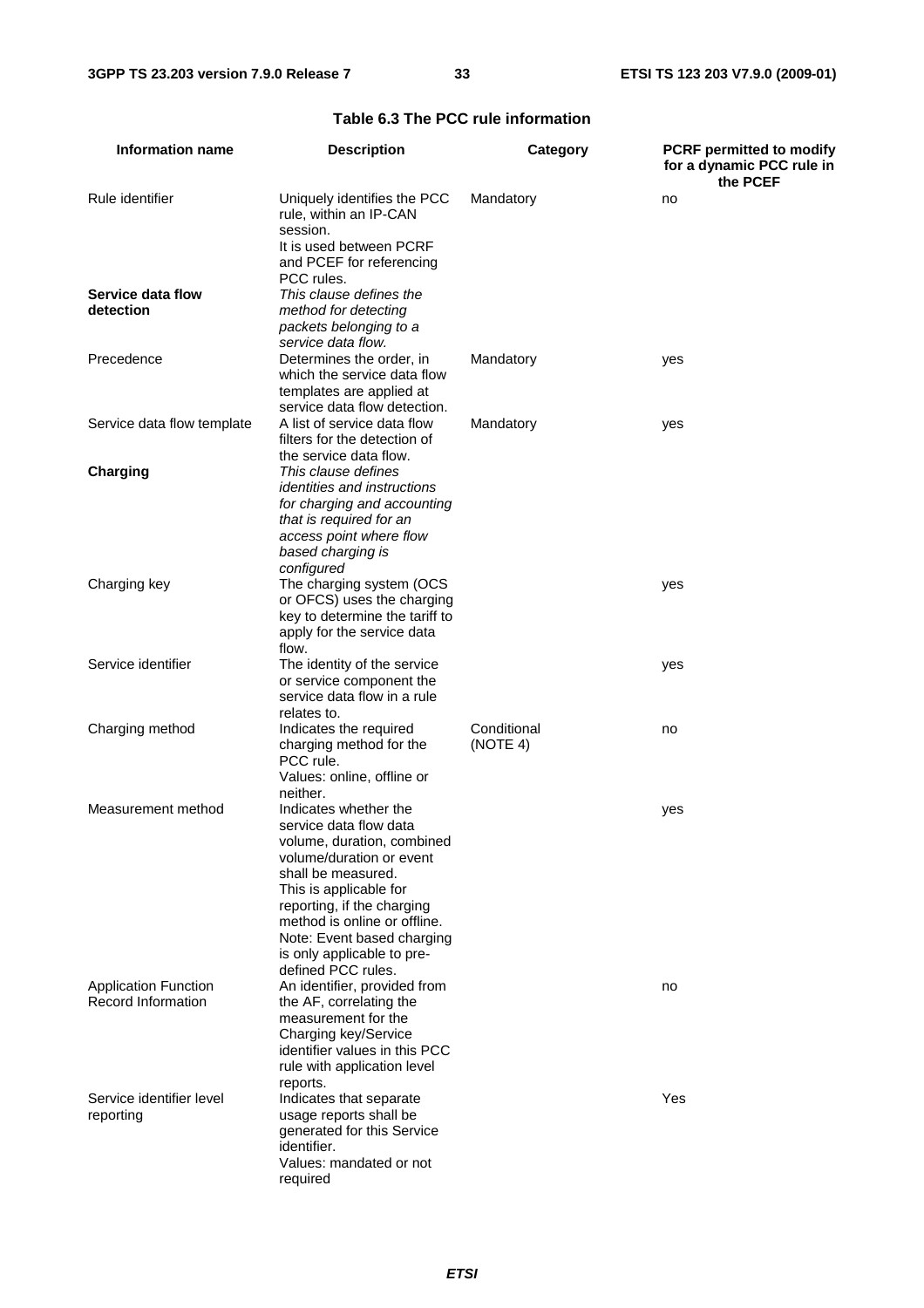| Information name      | <b>Description</b>                                                                                                                                                                                 | Category                | <b>PCRF</b> permitted to modify<br>for a dynamic PCC rule in<br>the PCEF |
|-----------------------|----------------------------------------------------------------------------------------------------------------------------------------------------------------------------------------------------|-------------------------|--------------------------------------------------------------------------|
| <b>Policy control</b> | This clause defines how the<br>PCEF shall apply policy<br>control for the service data<br>flow.                                                                                                    |                         |                                                                          |
| Gate status           | The gate status indicates<br>whether the service data<br>flow, detected by the<br>service data flow template,<br>may pass (Gate is open) or<br>shall be discarded (Gate is<br>closed) at the PCEF. |                         | Yes                                                                      |
| QoS class identifier  | Identifier for the authorized<br>QoS parameters for the<br>service data flow.<br>Values: see NOTE 1.                                                                                               | Conditional<br>(NOTE 2) | Yes                                                                      |
| UL-maximum bitrate    | The uplink maximum bitrate<br>authorized for the service<br>data flow                                                                                                                              | Conditional<br>(NOTE 3) | Yes                                                                      |
| DL-maximum bitrate    | The downlink maximum<br>bitrate authorized for the<br>service data flow                                                                                                                            | Conditional<br>(NOTE 3) | Yes                                                                      |
| UL-guaranteed bitrate | The uplink guaranteed<br>bitrate authorized for the<br>service data flow                                                                                                                           |                         | Yes                                                                      |
| DL-guaranteed bitrate | The downlink guaranteed<br>bitrate authorized for the<br>service data flow                                                                                                                         |                         | Yes                                                                      |
|                       | NOTE 1: The QoS class identifier is scalar and accommodates the need for differentiating QoS in all types of 3GPP                                                                                  |                         |                                                                          |

IP-CAN. The value range is expandable to accommodate additional types of IP-CAN.

NOTE 2: The QoS class identifier is mandatory when the bearer binding is allocated to the PCEF.

NOTE 3: Mandatory when policy control on SDF level applies.

NOTE 4: Mandatory if there is no default charging method for the IP-CAN session.

The *PCC Rule identifier* shall be unique for a PCC rule within an IP-CAN session. A dynamically provided PCC rule that has the same Rule identifier value as a predefined PCC rule shall replace the predefined rule within the same IP-CAN session.

The *PCC Service data flow template* may comprise any number of Service data flow filters. A Service data flow filter contains information for matching user plane packets. A Service data flow filter, provided from the PCRF, contains information elements as described in clause 6.2.2.2. The Service data flow template filtering information within an activated PCC rule is applied at the PCEF to identify the packets belonging to a particular service data flow.

NOTE 3: Predefined PCC rules may include service data flow filters, which support extended capabilities, including enhanced capabilities to identify events associated with application protocols.

The *PCC Precedence* defines in what order the activated PCC rules within the same IP-CAN session shall be applied at the PCEF for service data flow detection. When a dynamic PCC rule and a predefined PCC rule have the same precedence, the dynamic PCC rule takes precedence.

NOTE 4: The operator shall ensure that overlap between the predefined PCC rules can be resolved based on precedence of each predefined PCC rule in the PCEF. The PCRF shall ensure that overlap between the dynamically allocated PCC rules can be resolved based on precedence of each dynamically allocated PCC rule. Further information about the configuration of the PCC rule precedence is described in Annex G.

For downlink packets all the service data flow templates, activated for the IP-CAN session shall be applied for service data flow detection and for the mapping to the correct IP-CAN bearer. For uplink packets the service data flow templates activated on their IP-CAN bearer shall be applied for service data flow detection.

The *PCC Charging key* is the reference to the tariff for the service data flow. Any number of PCC Rules may share the same charging key value. The charging key values for each service shall be operator configurable.

NOTE 5: Assigning the same Charging key for several service data flows implies that the charging does not require the credit management to be handled separately.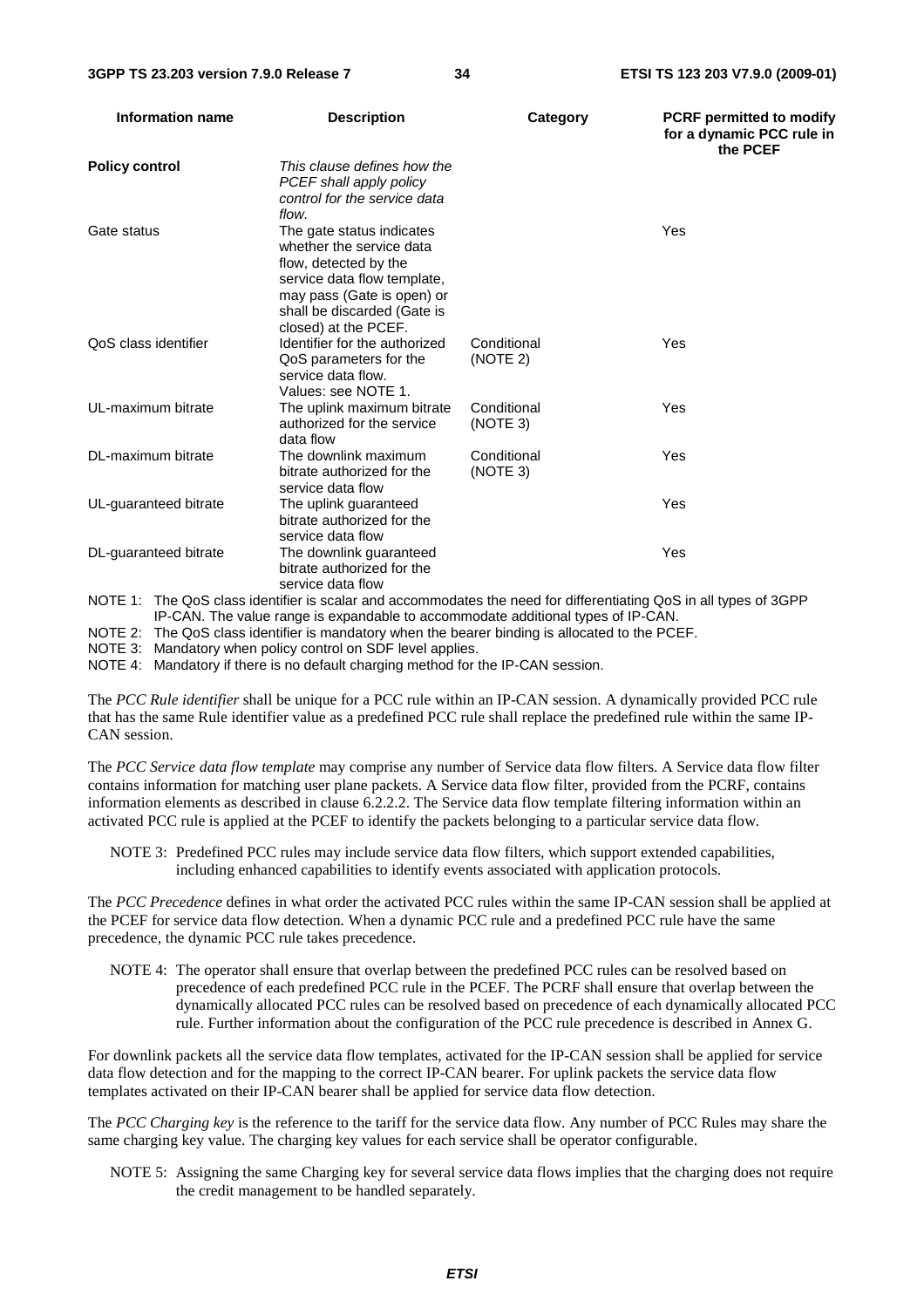The *PCC Service identifier* identifies the service. PCC Rules may share the same service identifier value. The service identifier provides the most detailed identification, specified for flow based charging, of a service data flow.

NOTE 6: The PCC service identifier need not have any relationship to service identifiers used on the AF level, i.e. is an operator policy option.

The PCC *Charging method* indicates whether online charging, offline charging, or both are required or the service data flow is not subject to any end user charging. If the PCC charging method identifies that the service data flow is not subject to any end user charging, a PCC Charging key shall not be included in the PCC rule for that service data flow, along with other charging related parameters. If the PCC charging method is omitted the PCEF shall apply the default charging method as determined at IP-CAN session establishment (see clause 6.4). The PCC Charging method is mandatory if there is no default charging method for the IP-CAN session.

The *PCC Measurement method* indicates what measurements apply for charging for PCC rule.

The PCC Service Identifier Level *Reporting* indicates whether the PCEF shall generate reports per Service Identifier. The PCEF shall accumulate the measurements from all PCC rules with the same combination of Charging key/Service identifier values in a single report.

The PCC *Application function record information* identifies an instance of service usage. A subsequently generated usage report, generated as a result of the PCC rule, may include the Application function record information, if available. The Application Function Record Information may contain the AF Charging Identifier and/or the Flow identifiers. The report is however not restricted to include only usage related to the Application function record information reported, as the report accumulates the usage for all PCC rules with the same combination of Charging key/Service identifier values. If exclusive charging information related to the Application function record information is required, the PCRF shall provide a service identifier, not used by any other PCC rule of the IP-CAN session at this point in time, for the AF session.

NOTE 7: For example, the PCRF may be configured to maintain a range of service identifier values for each service which require exclusive per instance charging information. Whenever a separate counting or credit management for an AF session is required, the PCRF shall select a value, which is not used at this point in time, within that range. The uniqueness of the service identifier in the PCEF ensures a separate accounting/credit management while the AF record information identifies the instance of the service.

The PCC *Gate* indicates whether the PCEF shall let a packet matching the PCC Service data flow template, pass through (gate is open) the PCEF or the PCEF shall discard (gate is closed) the packet.

NOTE 8: A packet, matching a PCC Rule with an open gate, may be discarded due to credit management reasons.

The *QoS Class Identifier* for the service data flow. The QoS class identifier represents the QoS parameters for the service data flow. The PCEF maintains the mapping between QoS class identifier and the QoS concept applied within the specific IP-CAN. The bitrate information is separate from the QoS class identifier value.

The bitrates indicate the authorized bitrates at the IP packet level of the SDF, i.e. the bitrates of the IP packets before any IP-CAN specific compression or encapsulation.

The *UL maximum-bitrate* indicates the authorized maximum bitrate for the uplink component of the service data flow.

The *DL maximum-bitrate* indicates the authorized maximum bitrate for the downlink component of the service data flow

The *UL guaranteed-bitrate* indicates the authorized guaranteed bitrate for the uplink component of the service data flow.

The *DL guaranteed-bitrate* indicates the authorized guaranteed bitrate for the downlink component of the service data flow.

The 'Maximum bitrate' is used for enforcement of the maximum bit rate that the SDF may consume, while the 'Guaranteed bitrate' is used by the PCEF to determine resource allocation.

### 6.3.2 Policy and charging control rule operations

Policy and charging control rule operations consist of activation, modification and de-activation of PCC rules.

Activation of a dynamic PCC rule provides the PCC rule information to the PCEF via the Gx reference point.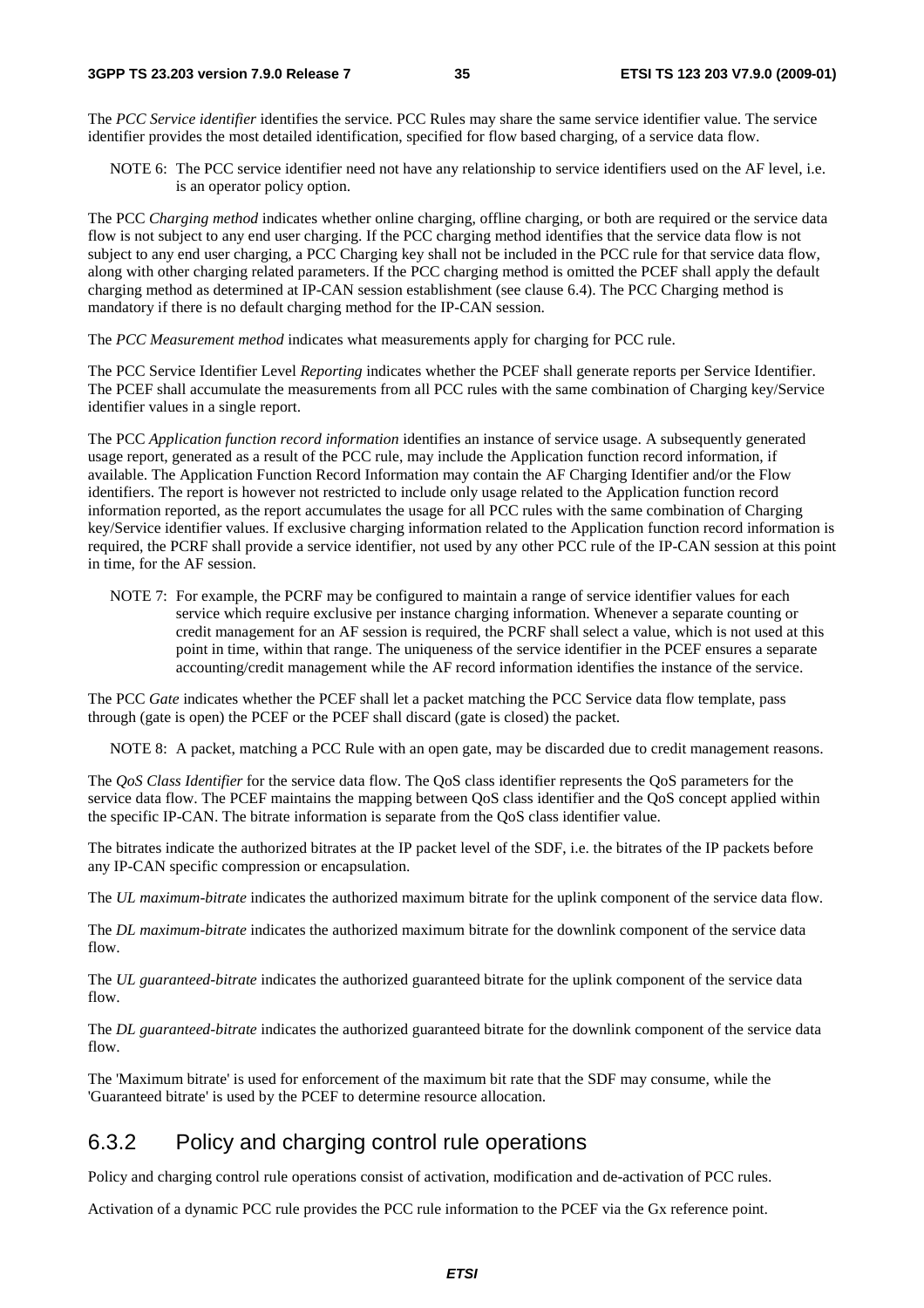Activation of a predefined PCC rule provides an identifier of the relevant PCC rule to the PCEF via the Gx reference point.

Activation of a predefined PCC rule, not known in the PCRF, may be done by the PCEF based on operator policy. The PCEF may only activate such predefined PCC rule if there are no UE provided traffic mapping information related to the IP-CAN bearer.

An active PCC rule means that:

- the service data flow template shall be used for service data flow detection;
- the service data flow template shall be used for mapping of downlink packets to the IP-CAN bearer determined by the bearer binding;
- the service data flow template shall be used for service data flow detection of uplink packets on the IP-CAN bearer determined by the bearer binding;
- usage data for the service data flow shall be recorded(further details can be found in clause 6.1.2 Reporting and clause 6.1.3 Credit Management);
- policies associated with the PCC rule, if any, shall be invoked.

A predefined PCC rule is known at least, within the scope of one access point.

NOTE 1: The same predefined PCC rule can be activated for multiple IP-CAN bearers in multiple IP-CAN sessions.

A predefined PCC rule that contains downlink service data flow filters can only be activated once per IP-CAN session. A predefined PCC rule that contains only uplink service data flow filters can be activated for multiple IP-CAN bearers of the same IP-CAN session (deactivation of such a predefined PCC rule would remove this PCC rule from every IP-CAN bearer).

The PCRF may, at any time, modify an active, dynamic PCC rule.

The PCRF may, at any time, deactivate an active PCC rule in the PCEF via the Gx reference point. At IP-CAN bearer termination all active PCC rules on that bearer are deactivated without explicit instructions from the PCRF to do so.

Policy and charging control rule operations can be also performed in a deferred mode. For this case, the PCRF shall indicate a time at which the PCC rule operation shall be performed by the PCEF.

The PCRF shall always provide complete PCC rules when the deferred mode is used. If a deferred PCC rule operation is received by the PCEF and there is already a stored PCC rule operation with the same PCC Rule Identifier, this newly received PCC rule operation shall replace the stored PCC rule operation. If a PCC rule operation (non-deferred) is received for a PCC rule which has a pending deferred PCC rule operation, the deferred PCC rule operation shall no longer be valid.

Deferred activation and deactivation of PCC rules can only be used for PCC rules that belong to the IP-CAN bearer without traffic mapping information.

NOTE 2: This limitation prevents dependencies on the signalling of changed traffic mapping information towards the UE.

Deferred modification of PCC rules shall not be applied for changes of the QoS or service data flow filter information of PCC rules.

## 6.4 IP-CAN bearer and IP-CAN session related policy information

The purpose of the IP-CAN bearer and IP-CAN session related policy information is to provide policy and charging control related information that is applicable to a single IP-CAN bearer or the whole IP-CAN session respectively. The PCRF provides the IP-CAN bearer and IP-CAN session related policy information to the PCEF using the PCC rule provision procedure. The IP-CAN bearer related policy information may be provided together with PCC rules or separately.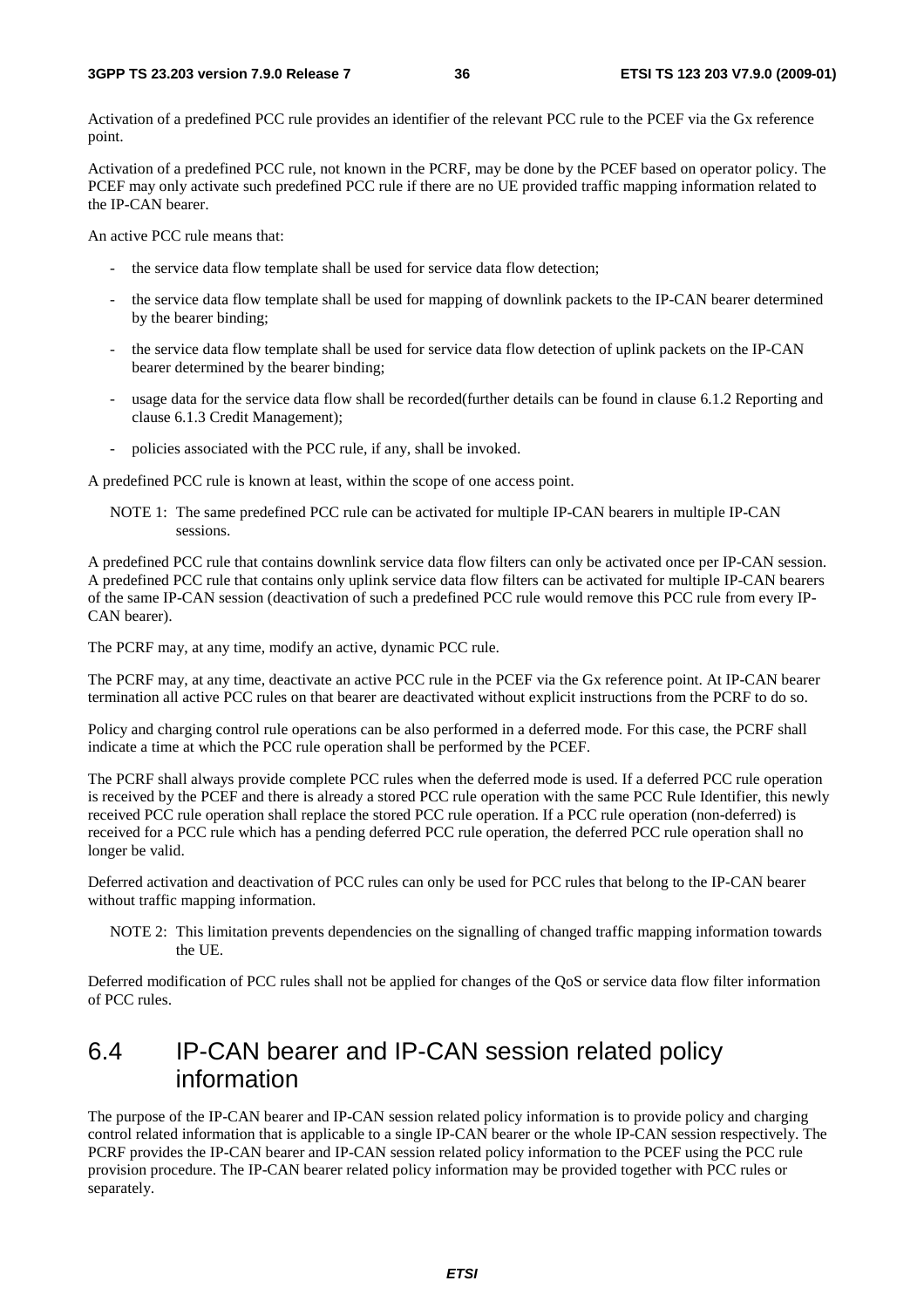Table 6.4 lists the PCC related IP-CAN bearer and IP-CAN session related policy information.

| <b>Attribute</b>                                                                                      | <b>Description</b>                                                                              | <b>PCRF</b> permitted to modify<br>the attribute | <b>Scope</b>          |
|-------------------------------------------------------------------------------------------------------|-------------------------------------------------------------------------------------------------|--------------------------------------------------|-----------------------|
| Charging information                                                                                  | Defines the containing<br>OFCS and/or OCS<br>addresses.                                         | No                                               | <b>IP-CAN</b> session |
| Default charging method                                                                               | Defines the default charging<br>method for the IP-CAN<br>session.                               | No.                                              | <b>IP-CAN</b> session |
| Event trigger                                                                                         | Defines the event(s) that<br>shall cause a re-request of<br>PCC rules for the IP-CAN<br>bearer. | Yes                                              | <b>IP-CAN session</b> |
| Authorized QoS per bearer<br>(UE-initiated IP-CAN bearer<br>activation/modification)<br>(NOTE 1)      | Defines the authorised QoS<br>for the IP-CAN bearer (QCI,<br>GBR, MBR).                         | Yes                                              | <b>IP-CAN</b> bearer  |
| Authorized MBR per QCI<br>(network initiated IP-CAN<br>bearer<br>activation/modification)<br>(NOTE 1) | Defines the authorised<br>MBR per QCI.                                                          | Yes                                              | <b>IP-CAN</b> session |
| Revalidation time limit                                                                               | Defines the time period<br>within which the PCEF shall<br>perform a PCC rules<br>request.       | Yes                                              | <b>IP-CAN</b> session |

**Table 6.4: PCC related IP-CAN bearer and IP-CAN session related policy information** 

NOTE 1: Depending on the bearer establishment mode only one Authorized QoS information has to be used.

Upon the initial interaction with the PCEF, the PCRF may provide Charging information containing OFCS and/or OCS addresses to the PCEF defining the offline and online charging system addresses respectively. These shall override any possible predefined addresses at the PCEF.

Upon the initial interaction with the PCEF, the PCRF may provide Default charging method indicating what charging method shall be used in the IP-CAN session for every PCC rule where the charging method identifier is omitted, including predefined PCC rules that are activated by the PCEF.

Upon every interaction with the PCEF, the PCRF may provide event triggers for the IP-CAN session. Event triggers are used to determine which IP-CAN bearer modification causes the PCEF to re-request PCC rules. The triggers are listed in clause 6.1.4.

The semantics of the authorized QoS per bearer (UE-initiated IP-CAN bearer activation/modification) and the authorized MBR per QCI (network initiated IP-CAN bearer activation/modification) are captured in clause 6.2.2.4.

The Revalidation time limit defines the time period within which the PCEF shall trigger a request for PCC rules for an established IP-CAN session.

7 PCC Procedures and flows

# 7.1 Introduction

The specification of the PCC procedures and flows is valid for the general scenario. Access specific information is included in Annex A and Annex D.

The description includes procedures for IP-CAN Session Establishment, Modification and Termination. The IP-CAN Session modification comprises IP-CAN bearer establishment, modification, termination, as well as unsolicited PCC decisions.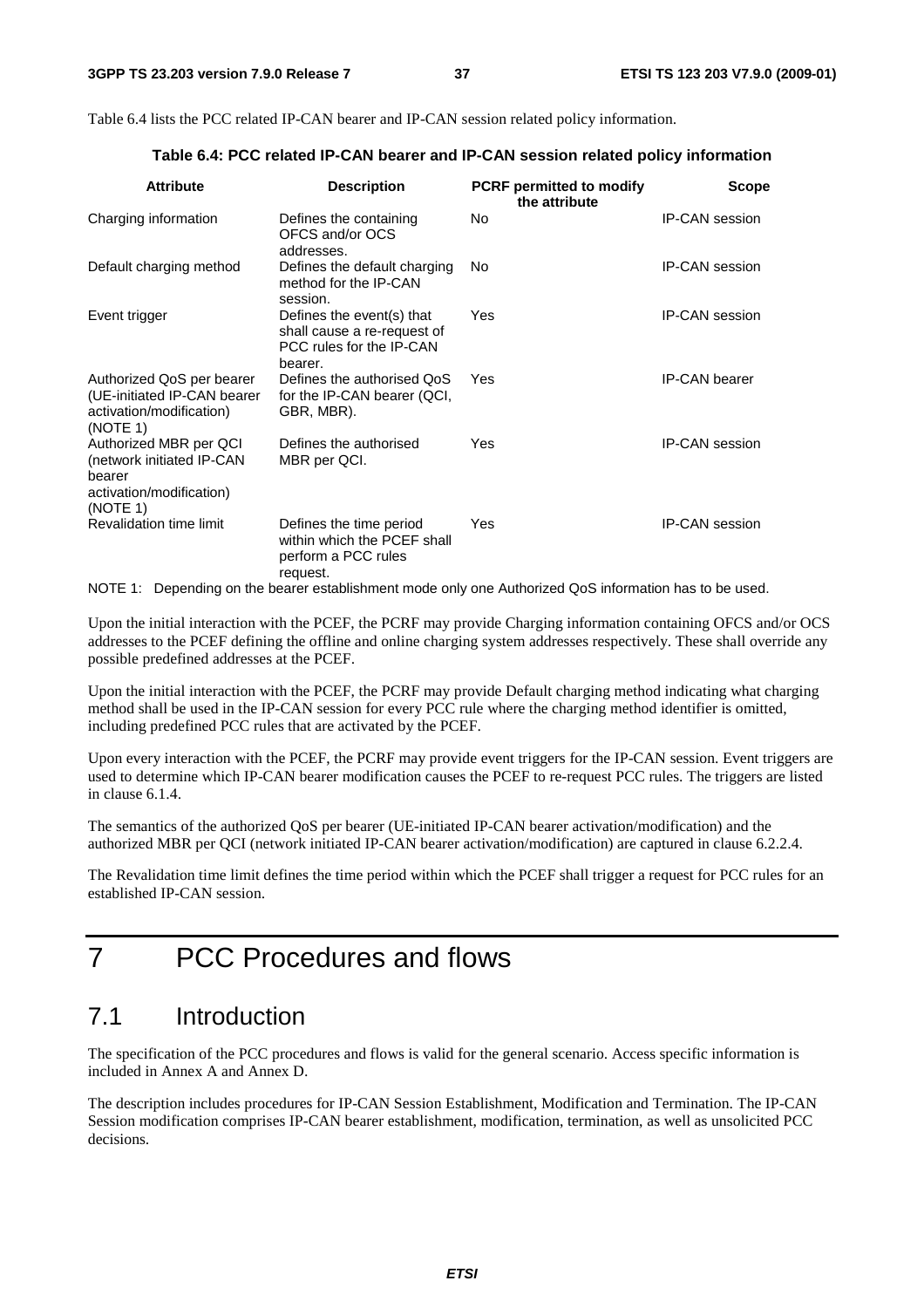# 7.2 IP-CAN Session Establishment

This clause describes the signalling flow for IP-CAN Session establishment and IP address assignment to the UE. The AF is not involved.



**Figure 7.1: IP-CAN Session Establishment** 

- 1. The GW(PCEF) receives a request for IP-CAN Bearer establishment. The GW(PCEF) accepts the request and assigns an IP address for the user.
- 2. The PCEF determines that the PCC authorization is required, requests the authorization of allowed service(s) and PCC Rules information. The PCEF includes the following information; IP-CAN type and, if available, the default charging method and the IP-CAN bearer establishment modes supported.
- 3. If the PCRF does not have the subscriber's subscription related information, it sends a request to the SPR in order to receive the information related to the IP-CAN session. The PCRF provides the subscriber ID and, if applicable, the PDN identifier to the SPR. The PCRF may request notifications from the SPR on changes in the subscription information.
- 4. The PCRF stores the subscription related information containing the information about the allowed service(s) and PCC Rules information.
- 5. The PCRF makes the authorization and policy decision.
- 6. The PCRF sends the decision(s) , including the chosen IP-CAN bearer establishment mode, to the PCEF. The GW(PCEF) enforces the decision. The PCRF may provide the default charging method.
- 7. If online charging is applicable, and at least one PCC rule was activated, the PCEF shall activate the online charging session, and provide relevant input information for the OCS decision. Depending on operator configuration PCEF may request credit from OCS for each charging key of the activated PCC rules.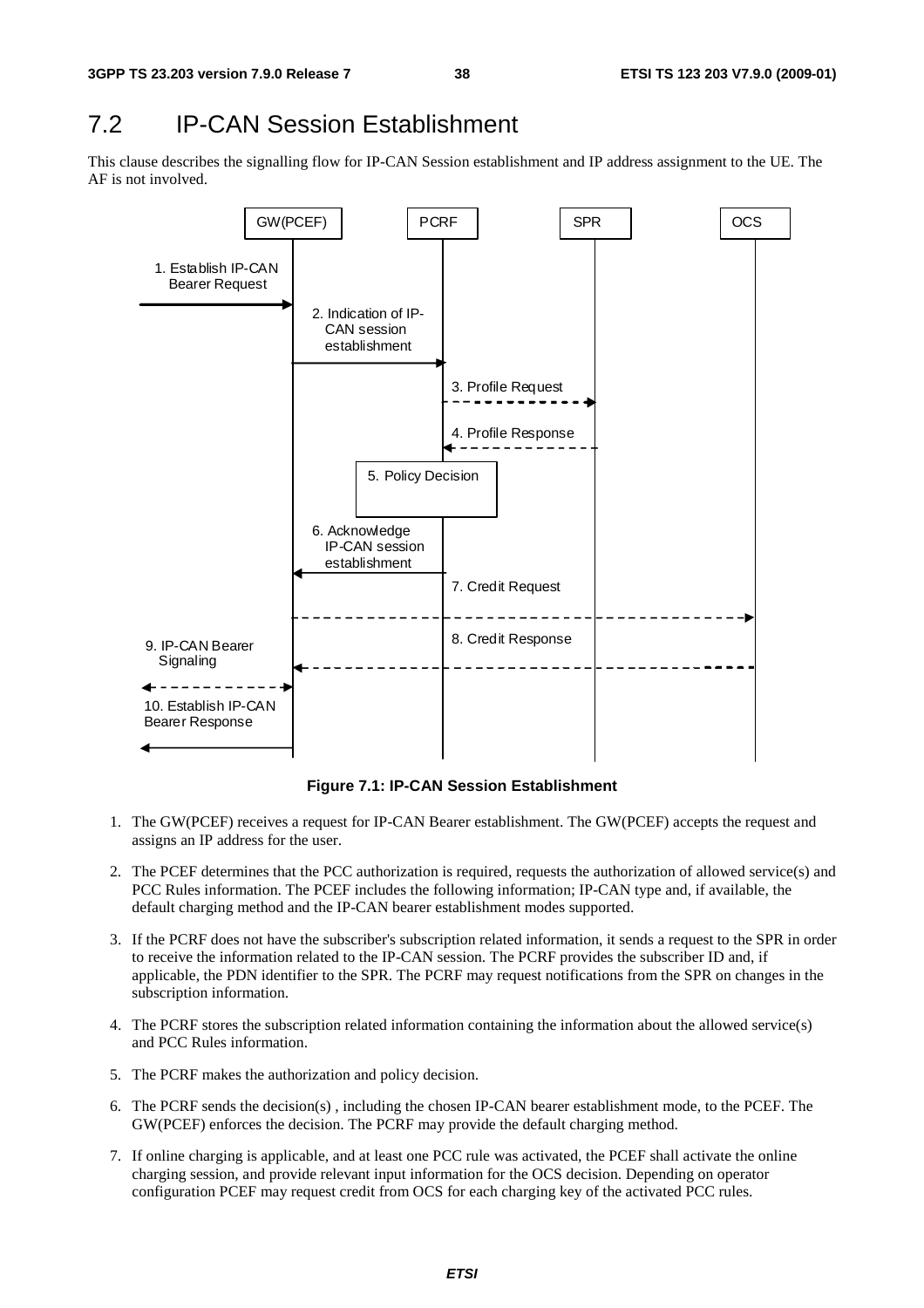- 8. If online charging is applicable the OCS provides the possible credit information to the PCEF and may provide re-authorisation triggers for each of the credits.
- 9. If network control applies the GW may initiate the establishment of additional IP-CAN bearers. See Annex A and Annex D for details.
- 10. If at least one PCC rule was successfully activated and if online charging is applicable credit was not denied by the OCS, the GW(PCEF) acknowledges the IP-CAN Bearer Establishment Request.

## 7.3 IP-CAN Session Termination

### 7.3.1 UE initiated IP-CAN Session termination



**Figure 7.2: IP-CAN Session Termination** 

- 1. The GW(PCEF) receives a request to remove the last IP-CAN bearer associated to this IP-CAN session.
- 2. The PCEF indicates that the IP-CAN Session is being removed and provides relevant information to the PCRF.
- 3. The PCRF finds the PCC Rules that require an AF to be notified.
- 4. The PCEF removes all PCC Rules associated with the IP-CAN session.
- 5. The PCRF notifies the AF that there are no transmission resources for the service if this is requested by the AF.
- 6. The AF acknowledges the notification of the loss of transmission resources.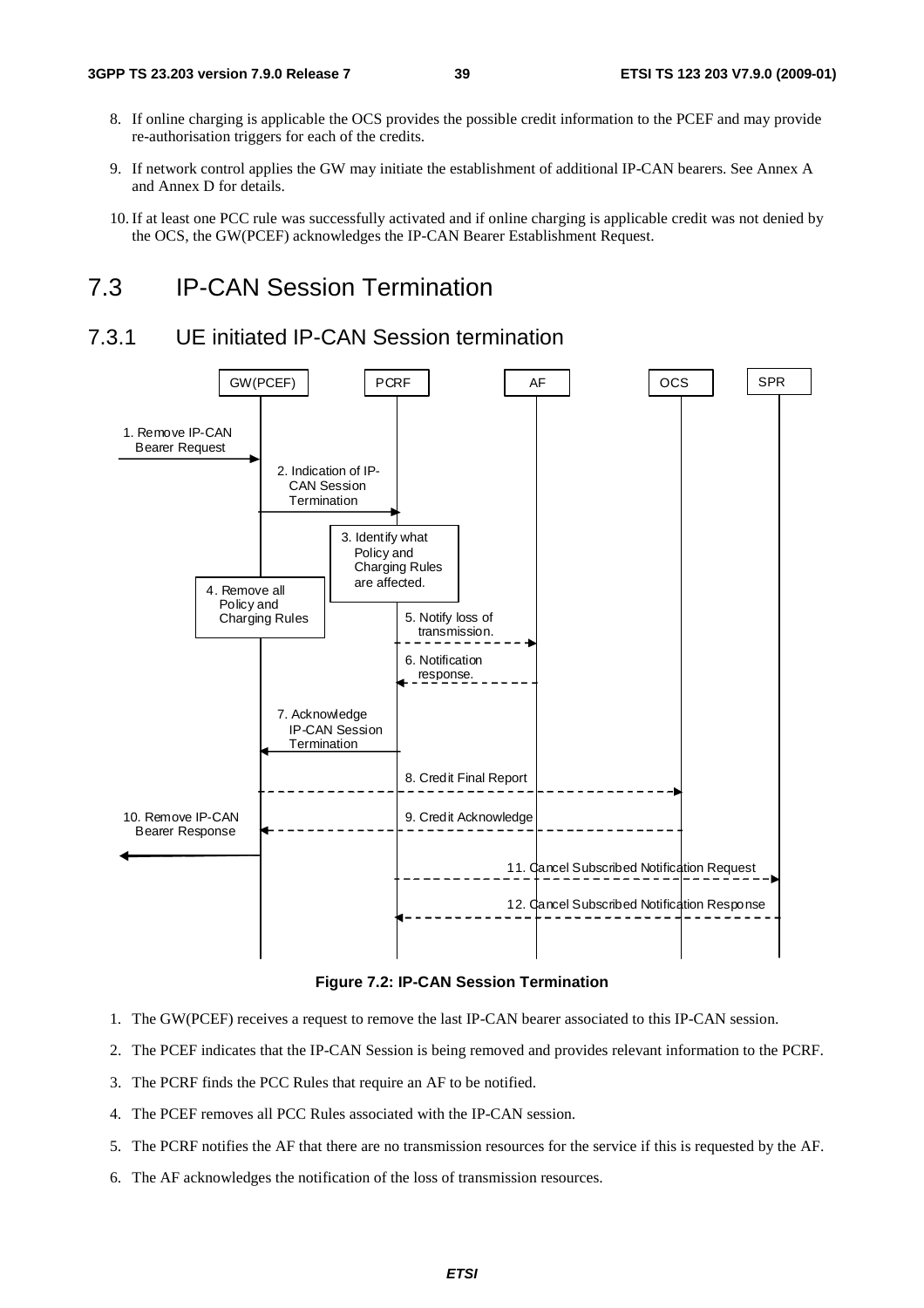- 7. The PCRF removes the information related to the terminated IP-CAN Session (subscription information etc.), and acknowledges to the PCEF that the PCRF handling of the IP-CAN session has terminated. This message is flagged as the response to the PCEF request.
- 8. If online charging is applicable, the PCEF issues final reports and returns the remaining credit to the OCS.
- 9. If online charging is applicable the OCS acknowledges that credit report.
- 10. The GW(PCEF) continues the IP-CAN Bearer removal procedure.
- 11. The PCRF sends a cancellation notification request to the SPR if it has subscribed such notification.
- 12. The SPR sends a response to the PCRF.
- NOTE: The IP-CAN Session removal procedure may proceed in parallel with the indication of IP-CAN Session termination.

### 7.3.2 GW(PCEF) initiated IP-CAN Session termination



**Figure 7.3: GW(PCEF) Initiated IP-CAN Session Termination**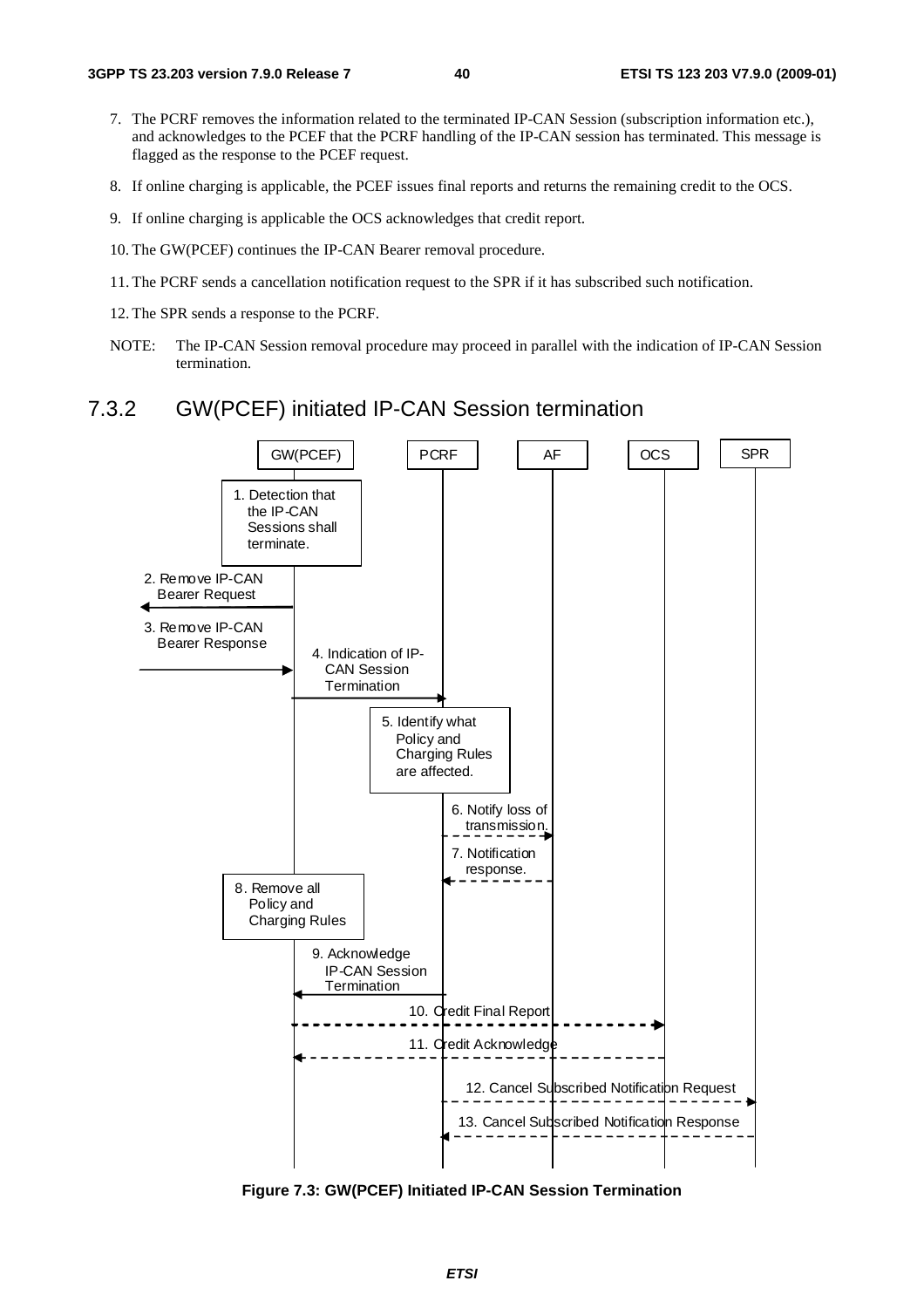- 1. The GW(PCEF) detects that IP-CAN Session termination is required.
- 2. The GW(PCEF) sends a request to remove the IP-CAN bearer. For IP-CAN with multiple IP-CAN bearers this applies for each IP-CAN bearer associated to this IP-CAN session.
- 3. The GW(PCEF) receives the response for the IP-CAN bearer removal.
- 4. The PCEF indicates the IP-CAN Session termination and provides the relevant information to the PCRF.
- 5. The PCRF finds the PCC Rules that require an AF to be notified.
- 6. The PCRF notifies the AF that there are no transmission resources for the service if this is requested by the AF.
- 7. The AF acknowledges the notification on the loss of transmission resources.
- 8. The PCEF removes all the PCC Rules associated with the IP-CAN session.
- 9. The PCRF removes the information related to the terminated IP-CAN Session (subscription information etc.), and acknowledges the IP-CAN Session termination.
- 10. If online charging is applicable, the GW issues final reports and returns the remaining credit to the OCS.
- 11. If online charging is applicable the OCS acknowledges the credit report.
- 12. The PCRF sends a cancellation notification request to the SPR if it has subscribed such notification.
- 13. The SPR sends a response to the PCRF.

## 7.4 IP-CAN Session Modification

### 7.4.1 IP-CAN Session Modification; GW(PCEF) initiated

This clause describes the signalling flow for the IP-CAN Session modification initiated by the GW(PCEF). These modifications include IP-CAN bearer establishment and termination as well as modification if the triggering conditions given to the PCEF are fulfilled. The AF may be involved. An example of the scenario is authorization of a sessionbased service for which an IP-CAN Session is also modified.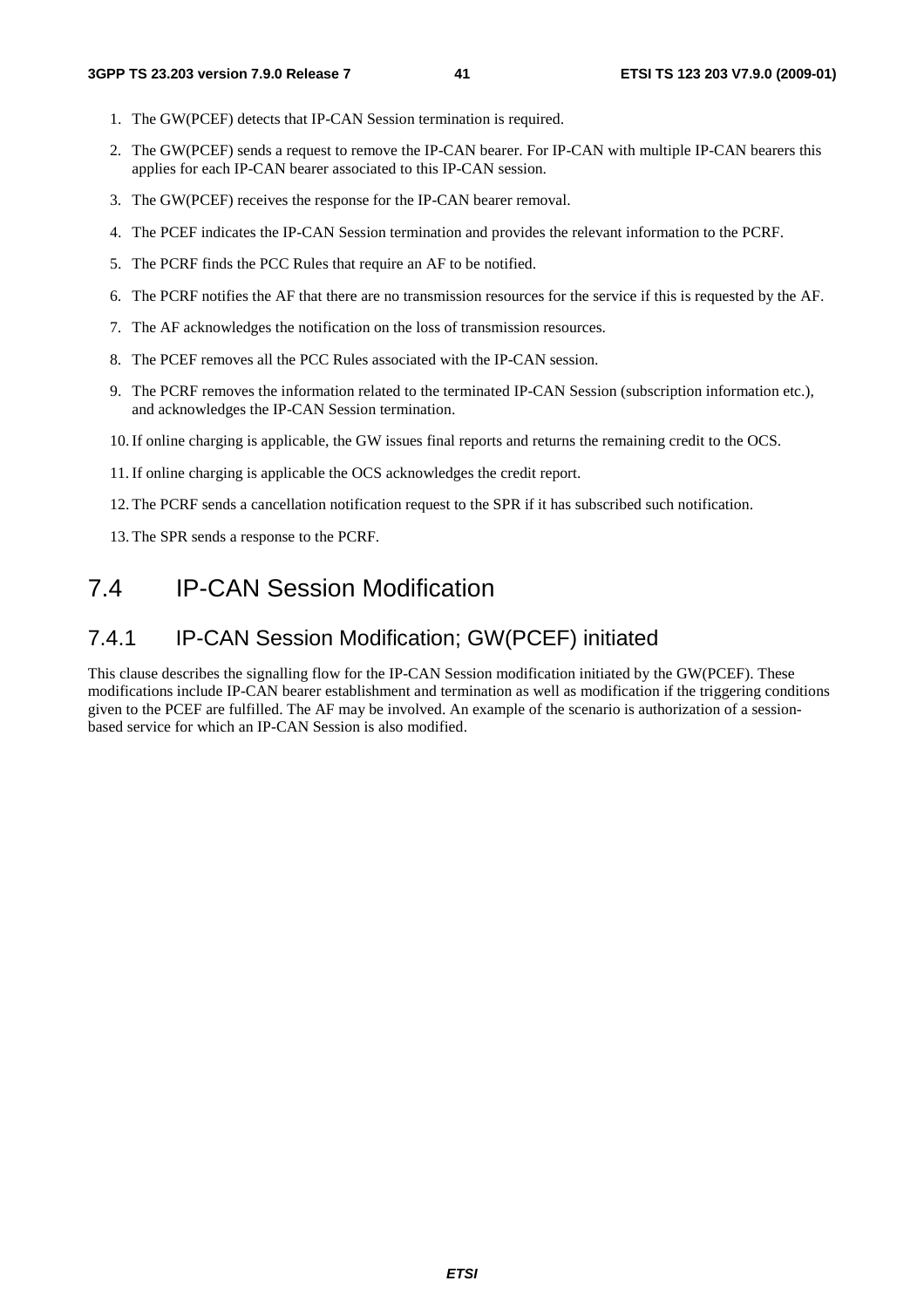

**Figure 7.4: IP-CAN Session Modification; GW(PCEF) initiated** 

- 1. Optionally, the AF provides/revokes service information to the PCRF due to AF session signalling. The AF may subscribe at this point to notification of bearer level events related to the service information.
- NOTE 1: For the PCRF to generate the applicable events, the PCRF instructs the PCEF to report events related to the corresponding PCC rules. Such events are not shown in this sequence diagram.
- 2. The PCRF stores the service information and responds with the Acknowledgement to the AF.
- 3. The GW(PCEF) makes an internal decision or receives a request for IP-CAN Bearer establishment, modification or termination.
- 4. The PCEF determines that the PCC interaction is required and sends the PCC Rules request to the PCRF. If there is a limitation or termination of the transmission resources for a PCC Rule, the PCEF reports this to the PCRF.
- 5. The PCRF correlates the request for PCC Rules with the IP-CAN session and service information available at the PCEF.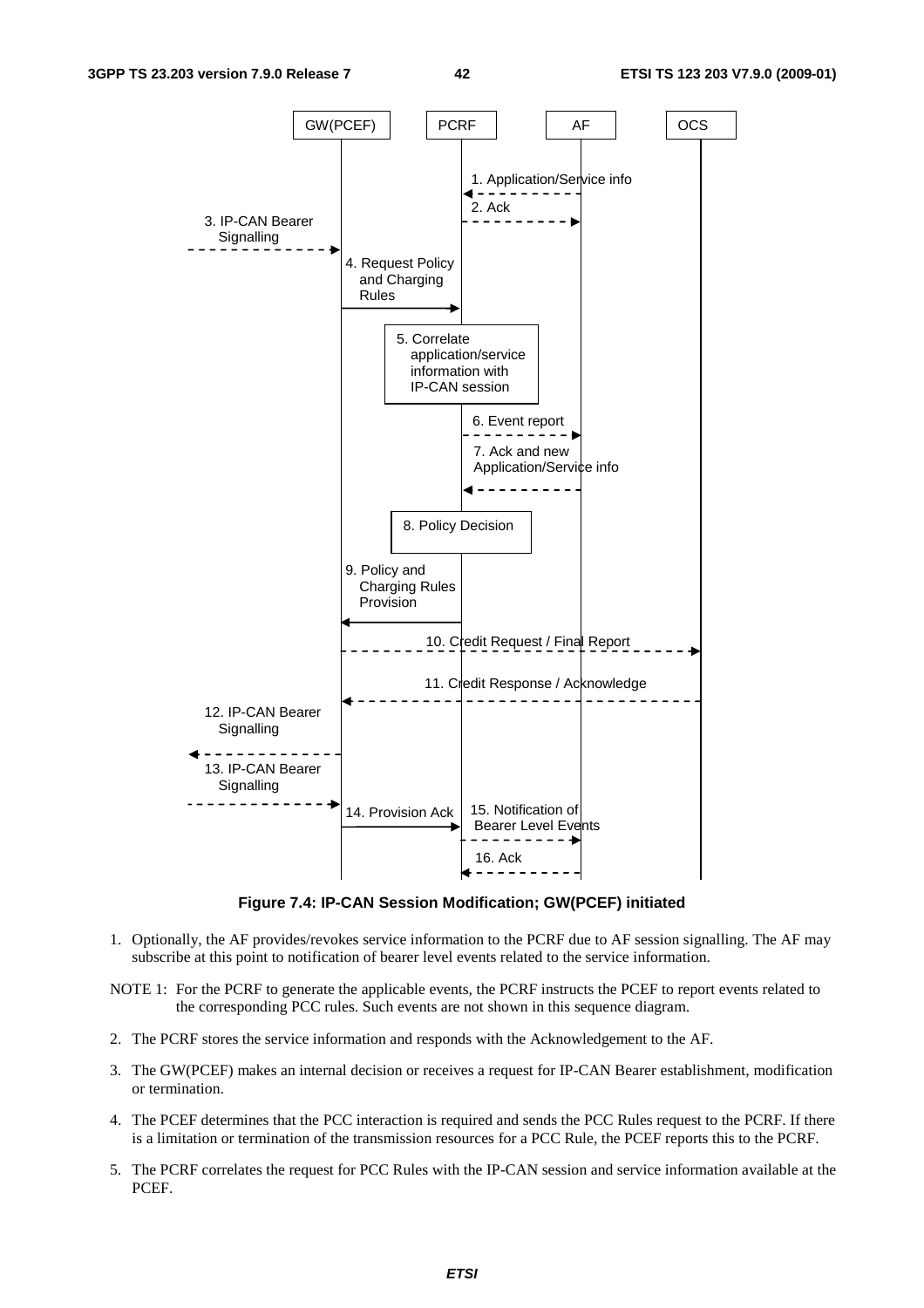- 6. The PCRF may need to report to the AF an event related to the transmission resources and/or if the AF requested it at initial authorisation..
- 7. The AF acknowledges the event report and/or responds with the requested information.
- 8. The PCRF makes the authorization and policy decision.
- 9. The PCRF sends the decision(s) to the PCEF. The GW(PCEF) enforces the decision.
- 10. If online charging is applicable, the PCEF may request credit for new charging keys from and/or shall issue final reports and return remaining credit for charging keys no longer active to the OCS.
- 11. If OCS was contacted, the OCS provides the credit information to the PCEF, and/or acknowledges the credit report.
- 12 The GW(PCEF) acknowledges or rejects any IP-CAN bearer signalling received in step 3.

 The IP-CAN bearer establishment or modification is accepted if at least one PCC rule is active for the IP-CAN bearer and in case of online charging credit was not denied by the OCS. Otherwise, the IP-CAN bearer establishment or modification is rejected.

An IP-CAN bearer termination is always acknowledged by the GW(PCEF).

 An IP-CAN bearer modification not upgrading the QoS and not providing traffic mapping information is always acknowledged by the GW (PCEF).

- 13. In case of a GW(PCEF) internal decision the GW(PCEF) initiates any IP-CAN bearer signalling required for completion of the IP-CAN Session modification.
- 14. The GW(PCEF) sends a Provision Ack (accept or reject of the PCC rule operation(s)) to inform the PCRF about the outcome of the GW(PCEF) actions related to the decision(s) received in step 9.

 If the AF requested it, the PCRF notifies the AF related bearer level events (e.g. transmission resources are established/released/lost).

- NOTE 2: Based on the outcome reported in this step the AF performs the appropriate action, e.g. starting charging or terminating the AF session.
- 16. The AF acknowledges the notification from the PCRF.

### 7.4.2 IP-CAN Session Modification; PCRF initiated

This clause describes the signalling flow for the IP-CAN Session modification initiated by the PCRF. The AF may be involved. An example of the scenario is initiation and authorization of a session-based service for which an IP-CAN Session is modified. IP-CAN Session handling and handling of PCC rules for non-session based services, and also general handling of PCC rules that are not subject to AF-interaction is also applicable here.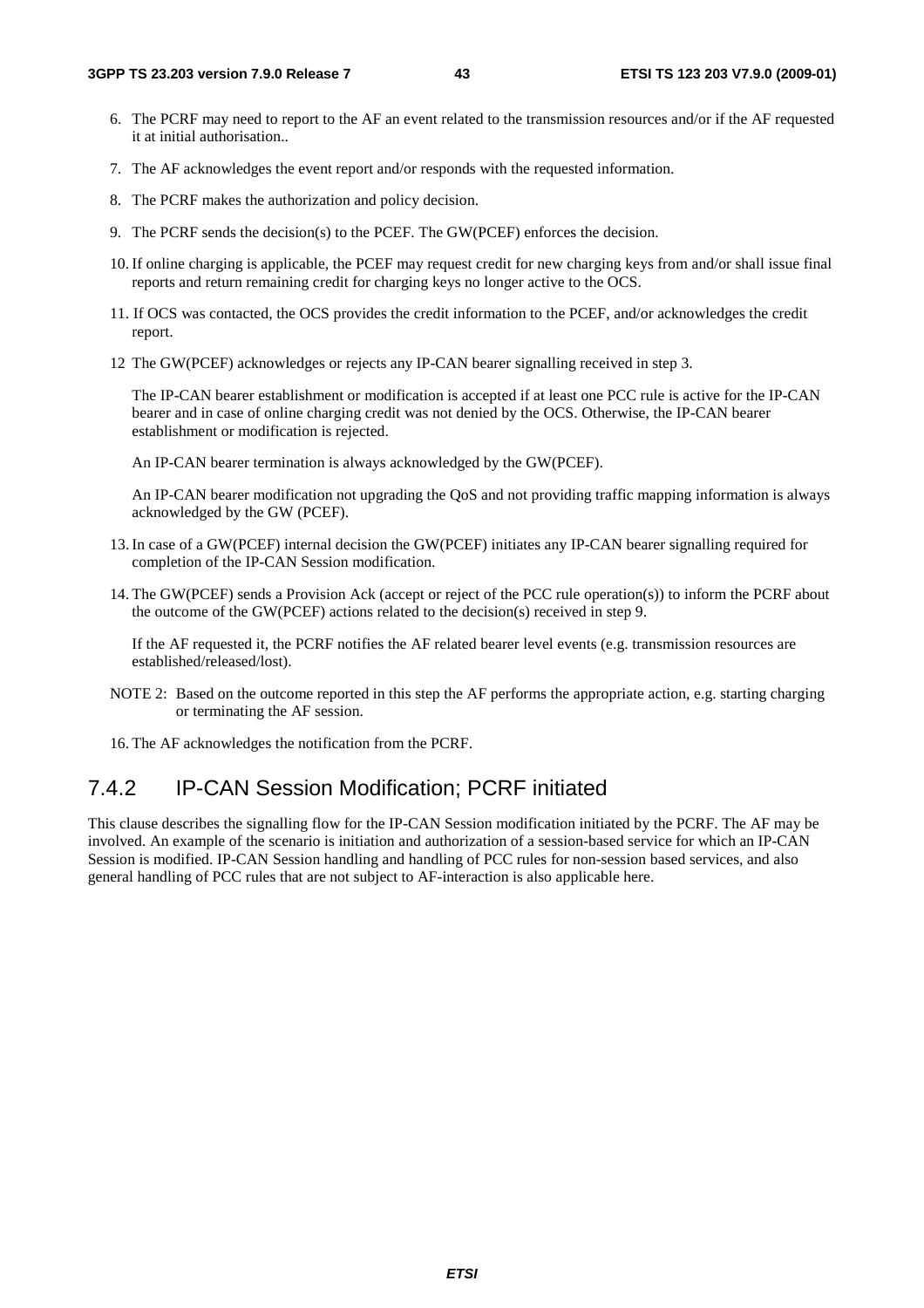

**Figure 7.5: IP-CAN Session Modification; PCRF initiated** 

- 1. Optionally, the AF provides/revokes service information to the PCRF due to AF session signalling. The AF may subscribe at this point to notification of bearer level events related to the service information.
- NOTE 1: For the PCRF to generate the applicable events, the PCRF instructs the PCEF to report events related to the corresponding PCC rules. Such events are not shown in this sequence diagram.
- 2. The PCRF stores the service information if available and responds with the Acknowledgement to the AF.
- NOTE 2: Without AF interaction, a trigger event in the PCRF may cause the PCRF to determine that the PCC rules require updating at the PCEF, e.g. change to configured policy.
- 3. The PCRF makes the authorization and policy decision.
- 4. The PCRF sends the decision(s) to the PCEF.
- 5. The PCEF enforces the decision.
- 6. If online charging is applicable, the PCEF may request credit for new charging keys from and/or shall return the remaining credit for charging keys no longer active to the OCS.
- 7. If OCS was involved, the OCS provides the credit information to the PCEF, and/or acknowledges the credit report
- 8. The GW(PCEF) may send an IP-CAN Bearer establishment, modification or termination request. An IP-CAN bearer modification is sent by the GW(PCEF) if the QoS of the IP-CAN bearer exceeds the authorized QoS provided by the PCRF in step 3.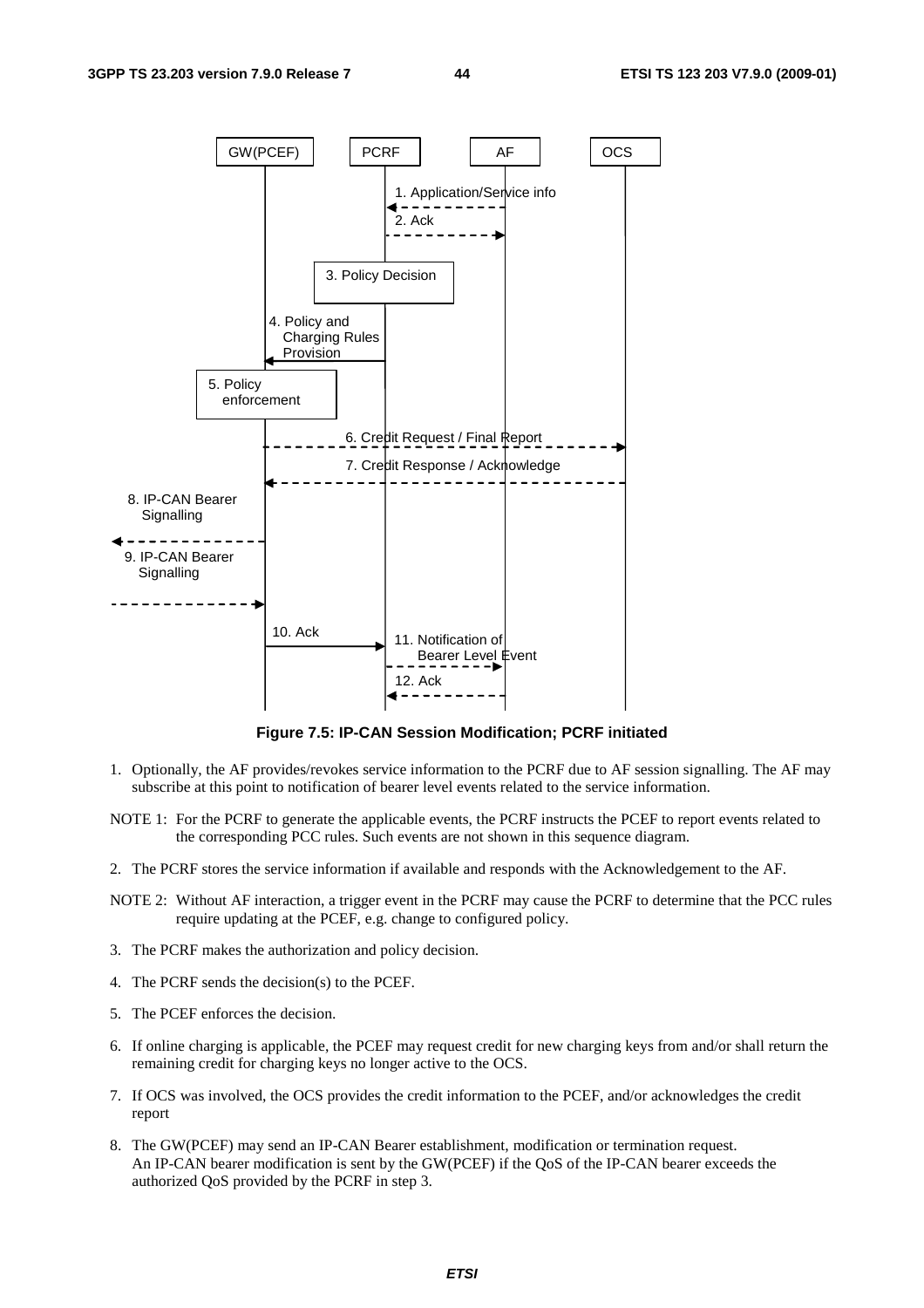An IP-CAN bearer termination request is sent by the GW(PCEF) if all PCC rules for an IP-CAN bearer have been removed.

- 9. The GW(PCEF) receives the response for the IP-CAN Bearer modification or termination request.
- 10. The PCEF sends ACK (accept or reject of the PCC rule operation(s)) to the PCRF.
- 11. If the AF requested it, the PCRF notifies the AF related bearer level events (e.g. transmission resources are established/released/lost).
- 12. The AF acknowledges the notification from the PCRF.

# 7.5 Update of the subscription information in the PCRF



#### **Figure-7.6: Procedure for update of the subscription information in the PCRF**

- 1. The SPR detects that the related subscription profile of an IP-CAN session has been changed.
- 2. If requested by the PCRF, the SPR notifies the PCRF on the changed profile.
- 3. The PCRF responds to the SPR.
- 4. The PCRF stores the updated profile and makes resulting PCC decisions.
- 5. The PCRF provides all new PCC decisions to the PCEF, using the PCRF initiated IP-CAN session modification procedure in clause 7.4.2.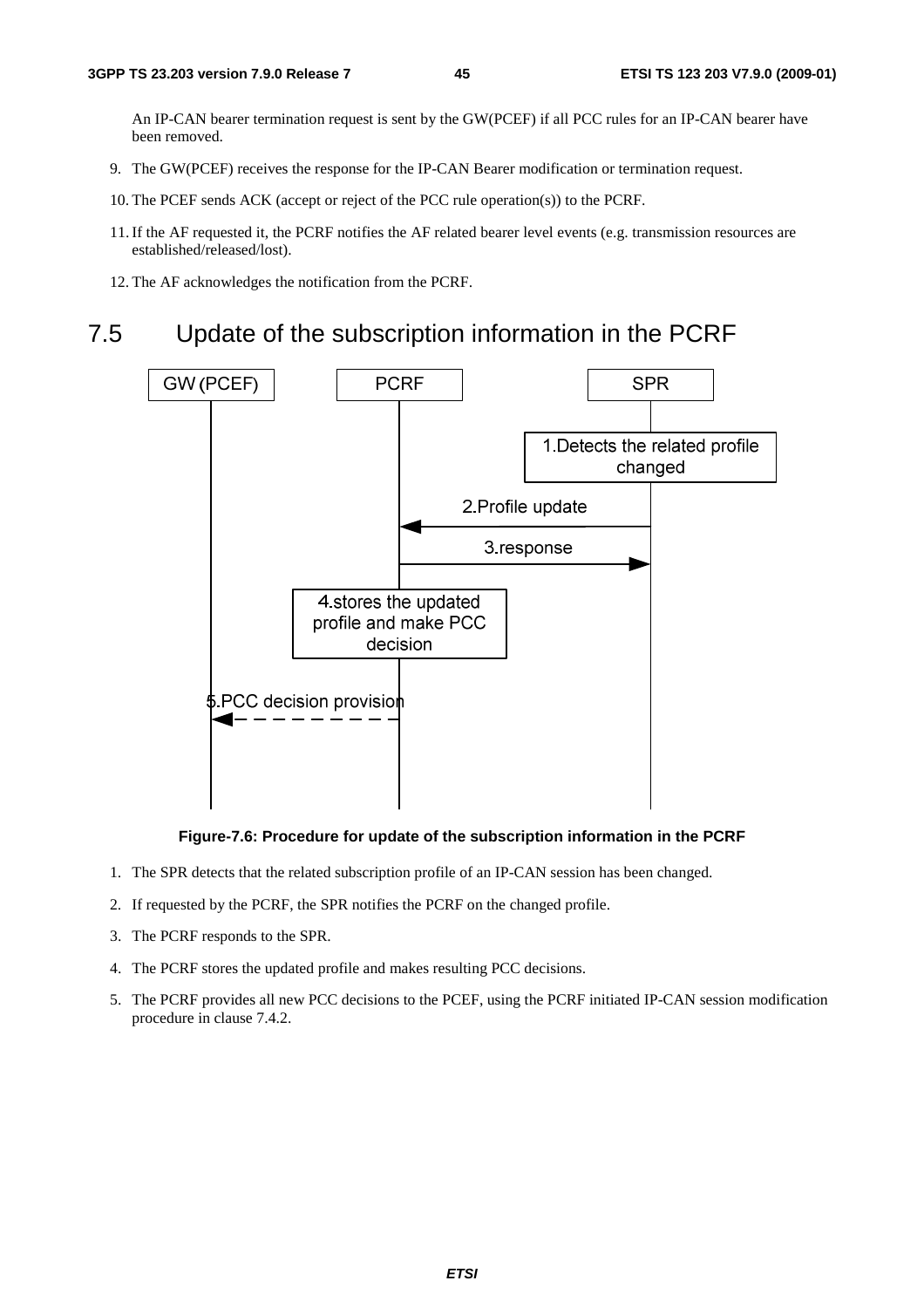# Annex A (normative): Access specific aspects (3GPP)

# A.1 GPRS

## A.1.0 General

The GPRS IP-CAN employs, for an IP-CAN session, the concept of PDP contexts in order to provide an information transmission path of defined capacity (QoS). For GPRS, the IP-CAN bearer is the PDP context.



**Figure A.1: The GPRS IP-CAN** 

## A.1.1 High level requirements

### A.1.1.1 General

### A.1.1.2 Charging related requirements

It shall be possible for the charging system to select the applicable rate based on:

- SGSN IP address that is used by the GTP control plane for the handling of control messages.
- location with the granularity as specified for the credit re-authorization trigger Location change in clause A.1.3.1.3;
- RAT type.

## A.1.1.3 Policy control requirements

IP-CAN Bearer QoS control allows the PCC architecture to control the "Authorized QoS" of a PDP context. Criteria such as the QoS subscription information may be used together with service-based, subscription-based, or a pre-defined PCRF internal policies to derive the "Authorized QoS" of a PDP context.

NOTE: If the PCRF provides authorized QoS for both the IP-CAN bearer and PCC rule(s), the enforcement of authorized QoS of the individual PCC rules takes place first.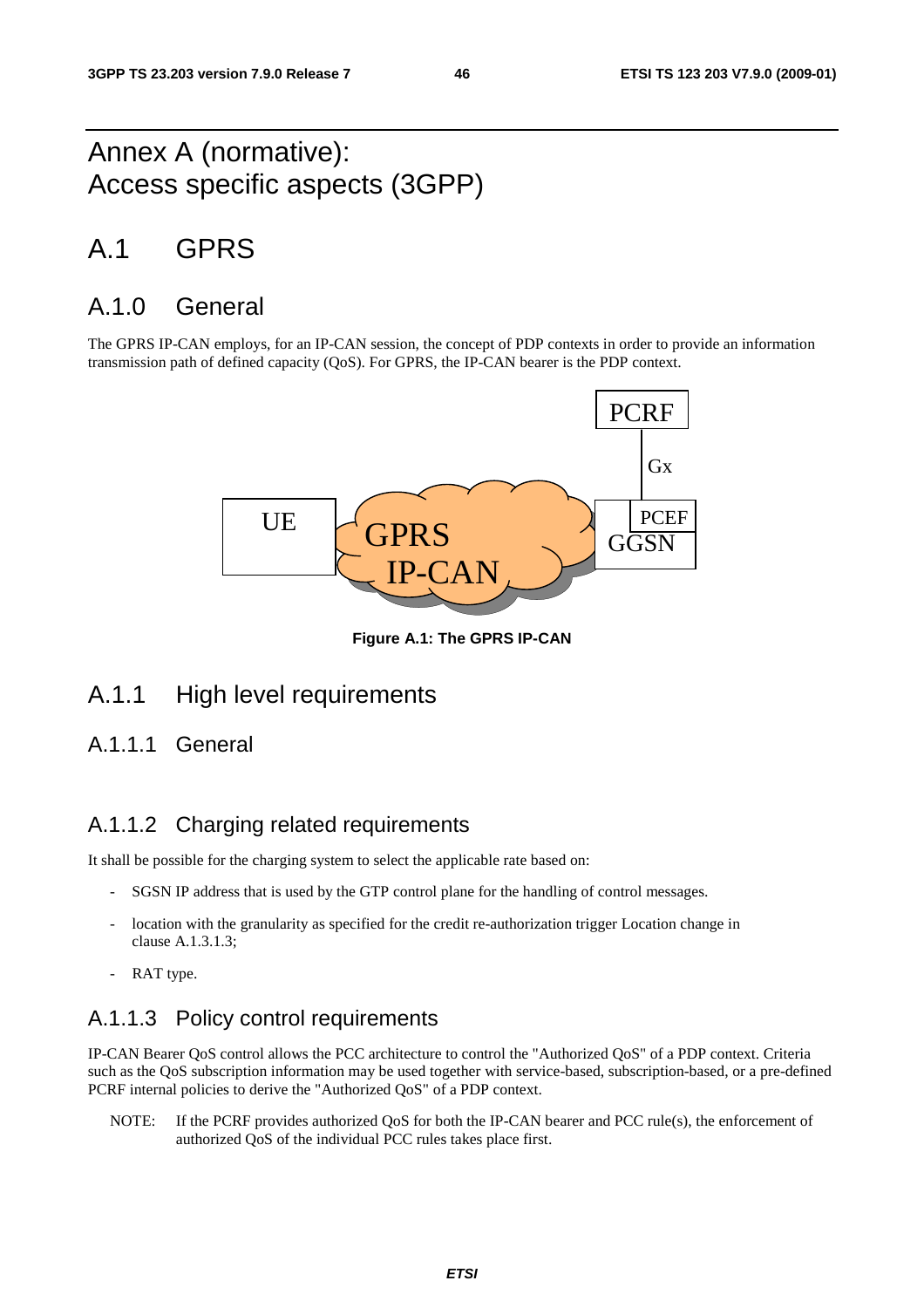# A.1.2 Architecture model and reference points

### A.1.2.1 Reference points

### A.1.2.1.1 Gx reference point

The Gx reference point enables the signalling of PCC rules, which govern the PCC behaviour, and it supports the following GPRS-specific functions:

- Indication of PDP context activation, modification and deactivation.

# A.1.3 Functional description

## A.1.3.1 Overall description

### A.1.3.1.1 Binding mechanism

As explained in clause 6.1.1, the binding mechanism is performed in three different steps: session binding, PCC rule authorization and bearer binding. Session binding has no GPRS specifics. For the GPRS case bearer binding is performed by:

- PCRF, when the selected operation mode is UE-only, see [12], either due to PCRF decision or network/UE capability;
- PCRF and PCEF (i.e. the PCRF performs the binding of the PCC rules for user controlled services while the PCEF performs the binding of the PCC rules for the network controlled services), when the selected operation mode is UE/NW.

In order to identify the candidate PDP context the bearer binding shall compare:

- the PCC rule service data flow template with the TFT filters; and
- the PCC rule QoS parameters with the PDP context QoS parameters.

The binding mechanism shall comply with the established traffic flow template (TFT) packet filters (for the whole IP-CAN session).

The bearer binding shall bind a PCC rule:

- to a candidate PDP context with a matching QoS class;
- to a candidate PDP context with a matching QoS class that, after modification of the bitrates, fulfils the PCC rule QoS demands;
- to a new PDP context with a matching QoS class, if there is no suitable candidate PDP context present.

The bearer binding mechanism associates the PCC rule with the PDP context to carry the service data flow. The association shall:

- cause the downlink part of the service data flow to be directed to the PDP context in the association, and
- assume that the UE directs the uplink part of the service data flow to the PDP context in the association.

Thus, the detection of the uplink part of a service data flow shall be active on the PDP context, which the downlink packets of the same service data flow is directed to. The detection of the uplink part of the service data flow may be active, in parallel, on any number of additional PDP contexts.

#### A.1.3.1.1.1 Bearer binding mechanism allocated to the PCEF

When the bearer binding mechanism is allocated to the PCEF, no per bearer information is required to be communicated over the Gx reference point.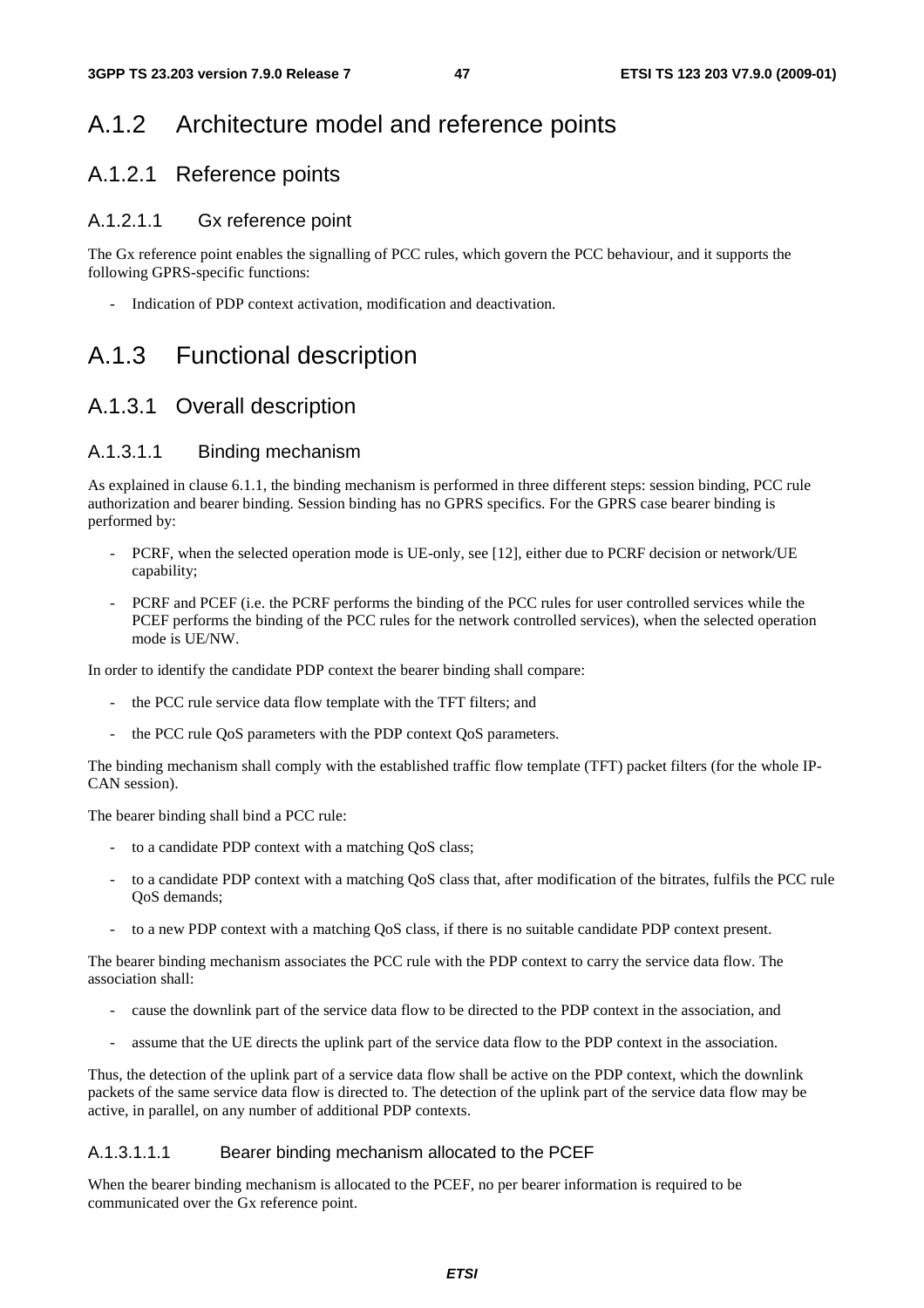Once the PCRF has provided the PCC rule decisions at the IP-CAN session establishment procedure, the PCRF shall provide further PCC rule decisions

- using the PCRF initiated IP-CAN Session Modification procedure; or
- in response to an event report from the PCEF (the GW(PCEF) initiated IP-CAN Session Modification).

#### A.1.3.1.1.2 Bearer binding mechanism allocated to the PCRF

If a new PDP context is required in order to successfully perform the bearer binding the PCRF will set the PCC rule as binding-pending status until the PCEF reports the establishment of a PDP context that fulfils the PCC rule demands or the PCC rule is removed.

The following particularities apply when the bearer binding mechanism is allocated to the PCRF:

- The PCEF
	- shall include a bearer reference in all requests for PCC decisions:
	- shall report bearer QoS class identifier and the associated bitrates for new/modified PDP contexts;
	- shall report the TFT filter status for new PDP contexts and for modified TFTs;
	- shall report the deactivation of a PDP context
- The PCRF
	- shall provide the bearer reference for the binding result when activating a PCC rule;
	- shall arm the GPRS-specific IP-CAN event trigger "PDP context activity".
- NOTE: For the above case, the allocation of the bearer binding mechanism to the PCRF facilitates the migration from Rel-6 products to Rel-7 products. The allocation of the binding mechanism may be re-evaluated in future releases.

### A.1.3.1.2 Reporting

A container may be closed and a new container opened by the triggering of event triggers.

#### A.1.3.1.3 Credit management

For GPRS the credit re-authorisation triggers in table A.1 shall apply in addition to the ones in table 6.1.

#### **Table A.1: GPRS specific credit re-authorization triggers**

| Credit re-authorization trigger | <b>Description</b>                                                                               |
|---------------------------------|--------------------------------------------------------------------------------------------------|
| SGSN change                     | The UE has moved to a new SGSN.                                                                  |
| RAT type change.                | The characteristics of the air interface, communicated as the radio access<br>type, has changed. |
| Location change (routeing area) | The routeing area of the UE has changed.                                                         |
| Location change (CGI/SAI)       | The CGI/SAI of the UE has changed.                                                               |

If the Location change trigger for CGI / SAI or RAI is armed, the GGSN should request the SGSN to report any changes in location to the level indicated by the trigger according to the procedures described in TS 23.060 [12]. If credit-authorization triggers and event triggers require different levels of reporting of location change for different PDP contexts for a single UE, the SGSN reports location changes to the highest level of detail required. However, the GGSN should not trigger a credit re-authorization if the report received is more detailed than requested by the OCS.

#### A.1.3.1.4 Event Triggers

For GPRS the event triggers in table A.2 shall apply in addition to the ones in table 6.2.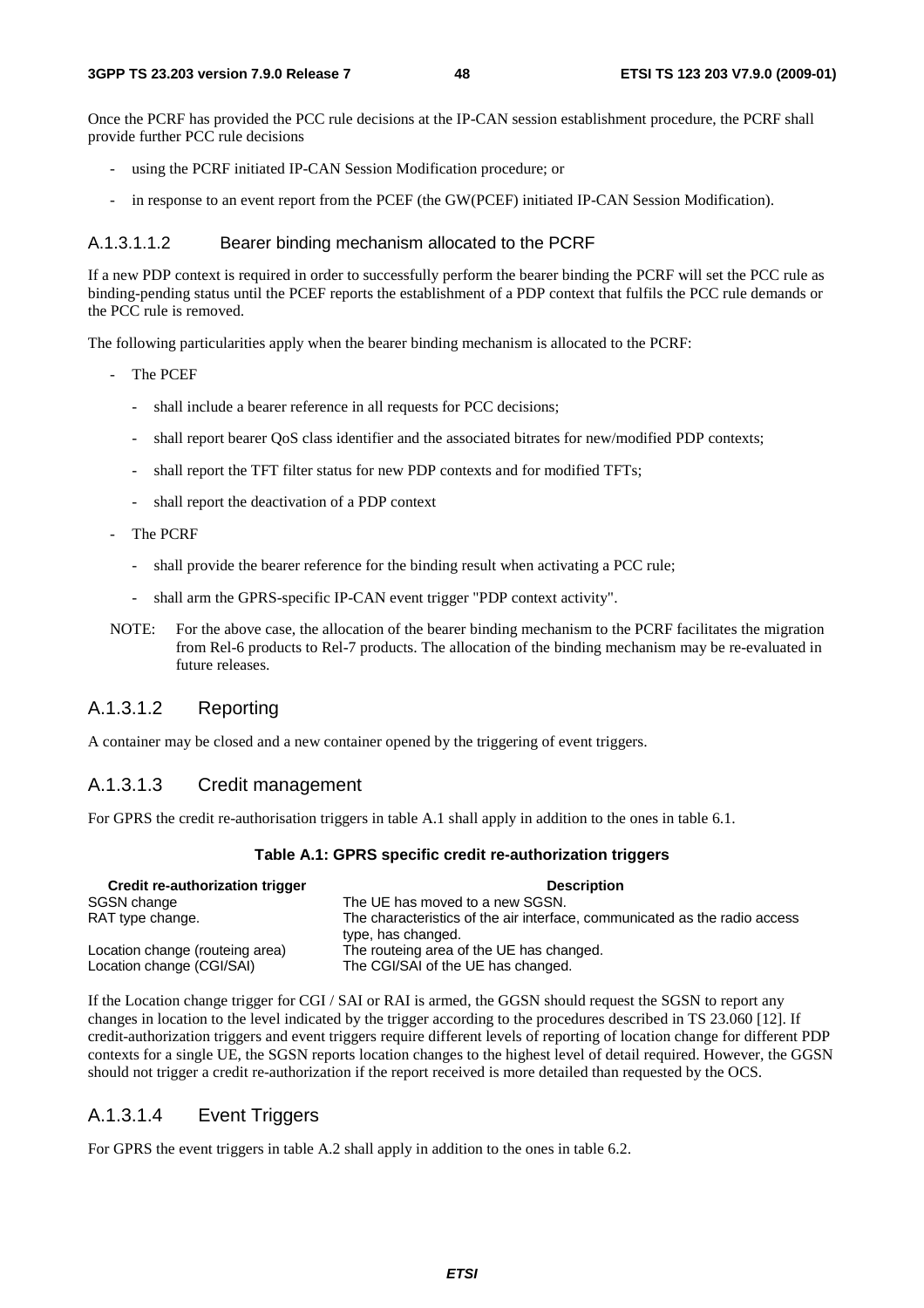| Event trigger                                                                      | <b>Description</b>                                                                                     |  |  |  |  |
|------------------------------------------------------------------------------------|--------------------------------------------------------------------------------------------------------|--|--|--|--|
| SGSN change                                                                        | The UE has moved to a new SGSN.                                                                        |  |  |  |  |
| RAT type change.                                                                   | The characteristics of the air interface, communicated as the radio access<br>type, has changed.       |  |  |  |  |
| <b>PDP Context Activity</b>                                                        | The GGSN has received a request for a PDP context activation, modification<br>or deactivation. Note 1. |  |  |  |  |
| Location change (routeing area)                                                    | The routeing area of the UE has changed.                                                               |  |  |  |  |
| Location change (CGI/SAI)                                                          | The CGI/SAI of the UE has changed.                                                                     |  |  |  |  |
| NOTE 1: Available only when the bearer binding mechanism is allocated to the PCRF. |                                                                                                        |  |  |  |  |

#### **Table A.2: GPRS specific event triggers**

If the Location change trigger is armed, the GGSN should request the SGSN to report any changes in location to the level indicated by the trigger according to the procedures described in TS 23.060 [12]. If credit-authorization triggers and event triggers require different levels of reporting of location change for different PDP contexts for a single UE, the SGSN reports location changes to the highest level of detail required. However, the GGSN should not trigger a request for PCC rules if the report received is more detailed than requested by the PCRF.

For GPRS the traffic mapping information is represented by the TFT information.

For GPRS the loss/recovery of transmission resources is indicated by a PDP context modification changing the 'Maximum bitrate' UMTS QoS parameter to/from 0 kbit/s (as described in the PDP context preservation procedures in TS 23.060 [12]).

### A.1.3.2 Functional entities

### A.1.3.2.1 Policy Control and Charging Rules Function (PCRF)

#### A.1.3.2.1.1 Input for PCC decisions

The PCRF shall accept any of the following input which the PCEF may provide, specific for GPRS, as a basis for decisions on PCC rule operations.

The following information represents GPRS specific values of the ones listed in clause 6.2.1.1:

- Subscriber Identifier in the form of IMSI, MSISDN;
- A PDN identifier in the form of APN;
- A PLMN identifier in the form of SGSN Mobile Country Code and Mobile Network Code;
- Type of IP-CAN set to GPRS;
- IP-CAN bearer attributes in the form of:
	- Requested QoS, for a PDP context;
	- TFT, to enable the identification of the corresponding PDP Context;
- Location of the subscriber in the form of CGI/SAI or RAI.

The following information is in addition to the ones listed in clause 6.2.1.1:

- RAT type.

#### A.1.3.2.2 Policy and Charging Enforcement Function (PCEF)

#### A.1.3.2.2.1 General

This functional entity is located in the GGSN. The GGSN provides the GPRS-specific bearer QoS handling.

The PCEF shall contact the PCRF based on PCRF address information that shall be configured for the access point name (APN) together with the IMSI or MSISDN (if needed).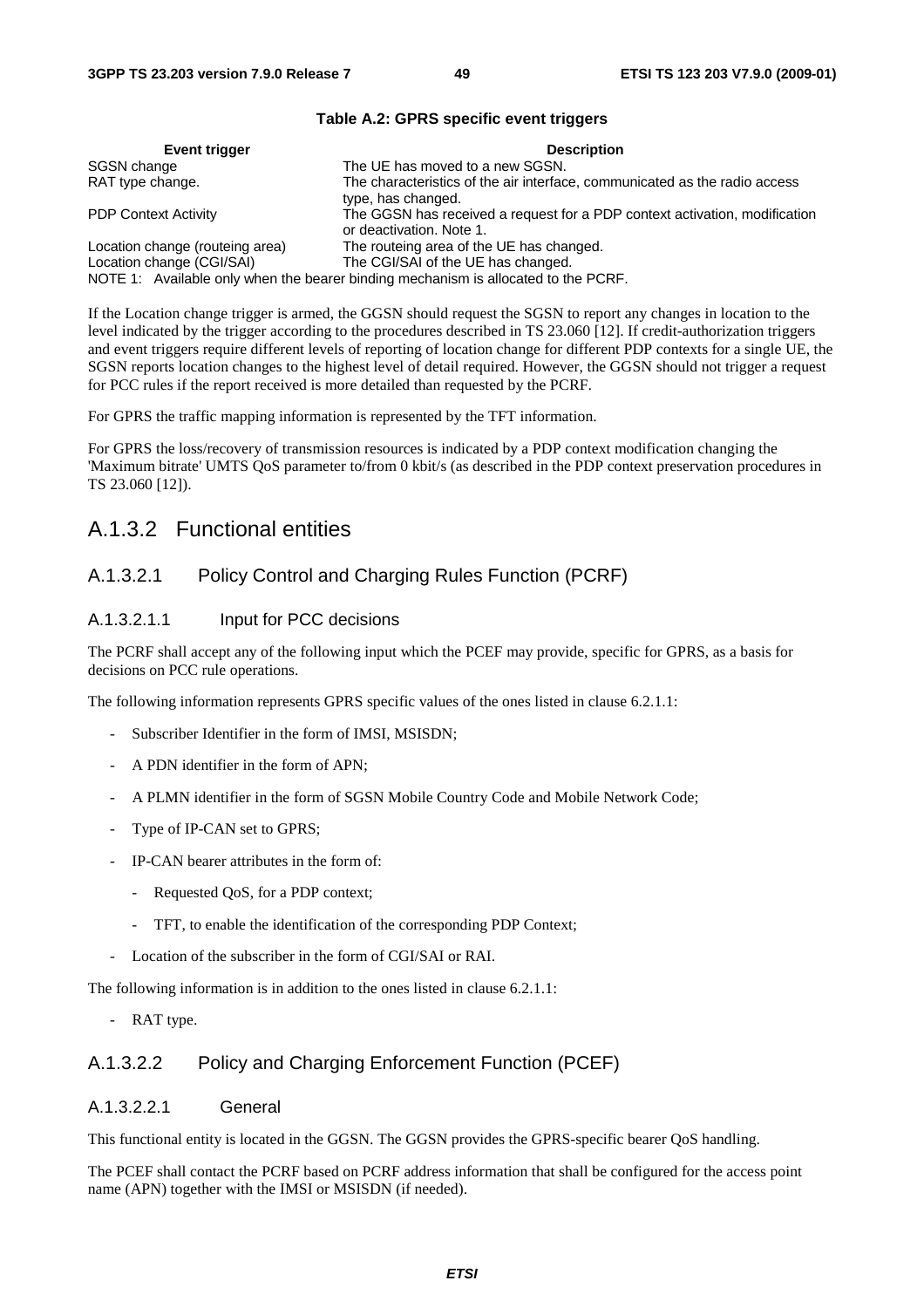The PCEF shall maintain a 1:1 mapping from the QoS Class Identifier to a UMTS QoS profile and vice versa. Each QoS Class Identifier (QCI) parameter value has a 1:1 mapping to a set of QoS parameters defined for GPRS, TS 23.107 [14]. A recommended mapping is listed in table A.3.

**Table A.3: Recommended mapping for QoS Class Identifier to/from QoS parameters** 

| <b>GPRS</b>                                                                                                                                                         | <b>UMTS QoS parameters</b> |            |                                        |                                                         |  |  |
|---------------------------------------------------------------------------------------------------------------------------------------------------------------------|----------------------------|------------|----------------------------------------|---------------------------------------------------------|--|--|
| QoS<br><b>Class</b><br><b>Identifier</b><br>value                                                                                                                   | <b>Traffic Class</b>       | <b>THP</b> | <b>Signalling</b><br><b>Indication</b> | <b>Source</b><br><b>Statistics</b><br><b>Descriptor</b> |  |  |
| a                                                                                                                                                                   | Conversational             | n/a        | n/a                                    | speech<br>(NOTE)                                        |  |  |
| b                                                                                                                                                                   | Conversational             | n/a        | n/a                                    | unknown                                                 |  |  |
| C                                                                                                                                                                   | Streaming                  | n/a        | n/a                                    | speech<br>(NOTE)                                        |  |  |
| d                                                                                                                                                                   | Streaming                  | n/a        | n/a                                    | unknown                                                 |  |  |
| е                                                                                                                                                                   | Interactive                |            | Yes                                    | n/a                                                     |  |  |
|                                                                                                                                                                     | Interactive                |            | <b>No</b>                              | n/a                                                     |  |  |
| g                                                                                                                                                                   | Interactive                | 2          | <b>No</b>                              | n/a                                                     |  |  |
| h                                                                                                                                                                   | Interactive                | 3          | <b>No</b>                              | n/a                                                     |  |  |
|                                                                                                                                                                     | Background                 | n/a        | n/a                                    | n/a                                                     |  |  |
| The operator's configuration should reserve QCI values that map to "speech" for<br>NOTE:<br>service data flows consisting of speech (and the associated RTCP) only. |                            |            |                                        |                                                         |  |  |

The remaining UMTS QoS parameters are subject to operator's policies and either provisioned in the Create PDP Context Request or locally defined in GGSN.

For each PDP context, the PCEF shall accept information during bearer establishment and modification relating to:

- The user and terminal (e.g. MSISDN, IMEISV);
- Bearer characteristics (e.g. QoS negotiated, APN, IM CN Subsystem signalling flag);
- Network related information (e.g. MCC and MNC).

The PCEF shall use this information in the OCS request/reporting or request for PCC rules.

A GGSN may provide more than one APN for access to the same PDN. It should be possible to enable or disable PCC functionality for each APN, independent from the other APNs for access to the same PDN. Once the PCC functionality is disabled, regular GPRS charging and policy methods would be applied, i.e. no PCRF interaction would occur.

For each PDP context, there shall be a separate OCS request/OFCS reporting, so this allows the OCS and offline charging system to apply different rating depending on the PDP context.

The GGSN shall report the service data flow based charging data on a per PDP context basis.

The GGSN shall be able to request the SGSN to provide reports of changes in CGI/SAI/RAI of a UE as directed by the credit re-authorization triggers and/or event triggers.

#### A.1.3.2.2.2 Service data flow detection

For uplink traffic, in the case of GPRS, all the uplink parts of service data flows templates, which are associated with the PDP context are candidates for matching in the detection process.

NOTE: Service data flow templates, which are not associated with the PDP context the packet was received, are not candidates for matching (dashed in the figure).

#### A.1.3.2.2.3 Packet Routeing and Transfer Function

The PCEF performs the packet routeing and transfer functions as specified in TS 23.060 [12], with the differences specified in this clause.

For the PDP address of an UE, the PCEF routes downlink packets to the different PDP contexts based on the downlink parts of the service data flow templates, in the active PCC rules and their routeing associations to the PDP contexts. The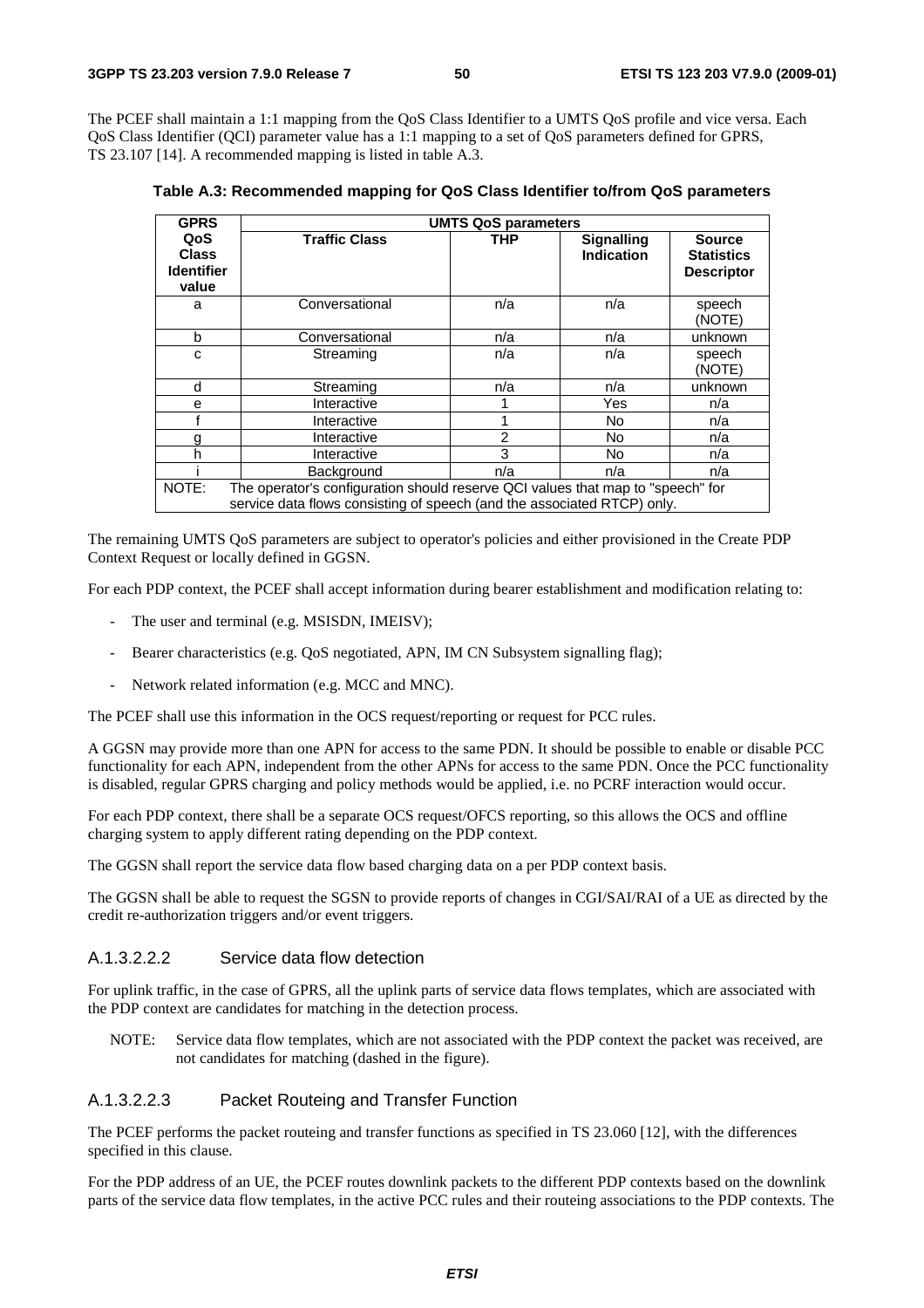association between an active PCC rule and a PDP context shall correspond to the downlink TFT received from the UE. Each active PCC rule shall have a single routeing association to a PDP context. Upon reception of a packet, the PCEF evaluates the downlink part of the service data flow templates of the PCC rules activated for the PDP address in order of precedence to find a match. When the first match is found, the packet is tunnelled to the SGSN via the PDP context, for which the PCC rule has the routeing association. If no match is found, the PCEF shall silently discard the packet.

The UE shall define TFTs that enable successful binding at the PCRF for service data flows requiring a binding to occur.

For each uplink packet, the UE should choose the PDP context that is used for the downlink direction of the same service data flow, as declared in the TFT information. The PCEF shall only apply the uplink parts of the service data flow templates of the PCC rules, which are associated with the same PDP context as the uplink packet arrived on.

The packet filters, to be applied on dedicated signalling PDP contexts, shall form PCC rules, which shall be granted higher precedence than any other PCC rule and be active on the dedicated signalling context.

#### A.1.3.2.2.4 Measurement

The details of measurement are specified in TS 32.251 [9].

A.1.3.2.3 Application Function (AF)

Void.

### A.1.3.3 Policy and charging control rule

A.1.3.3.1 General

Void.

#### A.1.3.3.2 Policy and charging control rule operations

The PCRF associates, at activation, a PCC rule with a PDP context at the PCEF.

### A.1.3.4 IP-CAN bearer and IP-CAN session related policy information

The authorized QoS per bearer (UE-initiated IP-CAN bearer activation/modification) and the authorized MBR per QCI (network initiated IP-CAN bearer activation/modification) shall be mapped by the PCEF to the GBR and MBR of the PDP context as described in clause 6.2.2.4. The mapping of the QCI to the UMTS QoS profile parameters is defined in clause A.1.3.2.2.1.

## A.1.4 PCC Procedures and flows

### A.1.4.1 Introduction

For GPRS, the GW(PCEF) is the GGSN. The IP-CAN bearer is the PDP context and the IP-CAN Session is established by the Create PDP Context message. The IP-CAN Session is terminated when the last PDP Context of the specific IP address is deleted and the IP Address is released.

## A.1.4.2 IP-CAN Session Establishment

The IP-CAN session establishment procedure (described in clause 7.2) is triggered at the GGSN by receiving a Create PDP Context Request message for the first PDP Context that is created for a new IP Address. The successful procedure results in an establishment of a UE IP Address and a PDP Context for the UE. The Create PDP Context Response message, indicating that a new PDP context is created, is sent to the SGSN. The response may include any changes in QoS according to bearer binding and policy enforcement.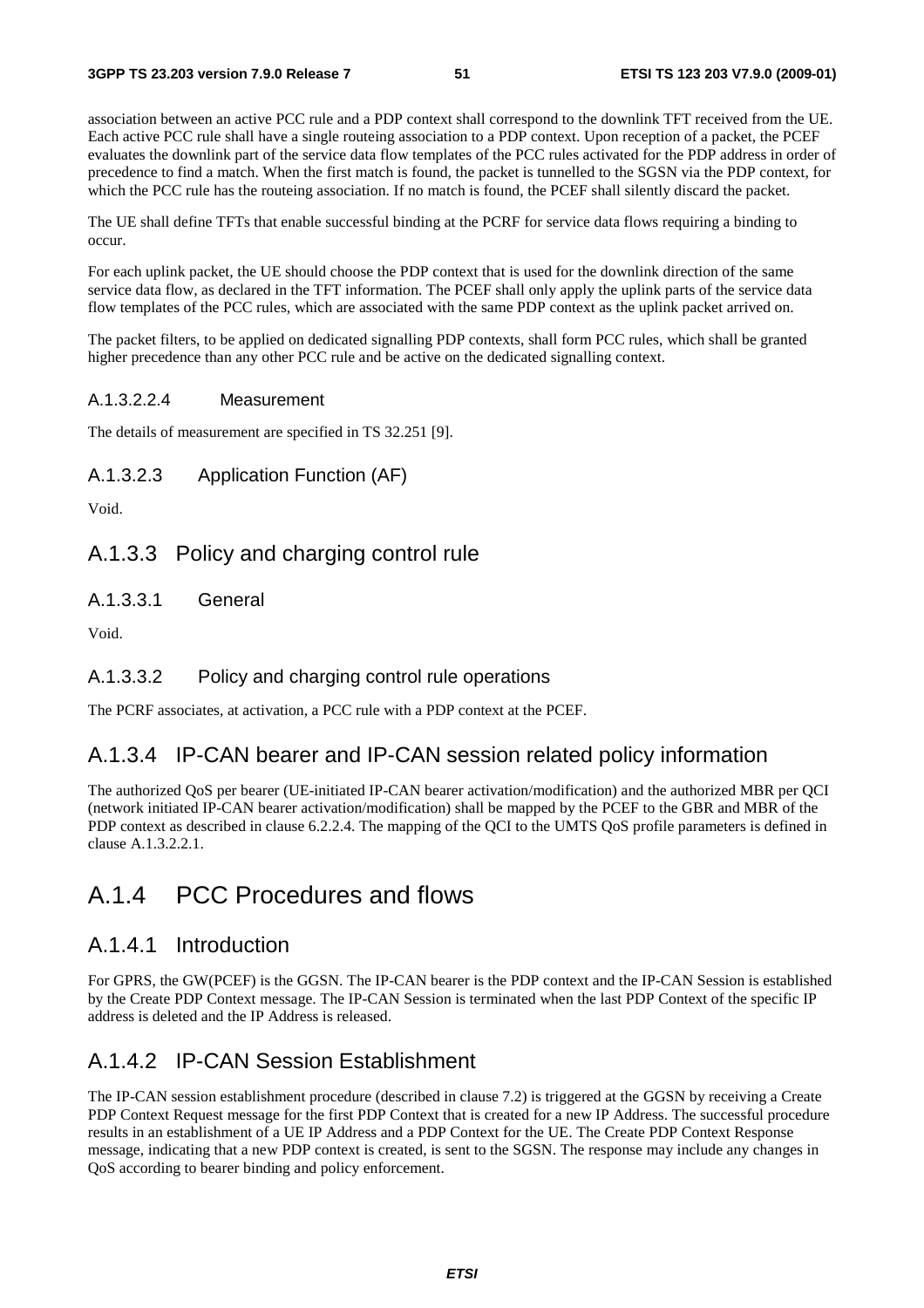During the PDP context activation procedure, it shall be possible to forward the network capability of reporting of changes in CGI/SAI/RAI to the PCRF.

## A.1.4.3 IP-CAN Session Termination

### A.1.4.3.1 UE initiated IP-CAN Session termination

The UE initiated IP-CAN Session termination procedure (described in clause 7.3.1) is triggered at the GGSN by receiving a Delete PDP Context request message if this is the deletion of the last PDP Context for the IP Address or the Teardown Indicator in the Delete PDP Context Request indicates that all PDP contexts that share the same IP address should be deactivated. All PDP Contexts in the IP-CAN Session are deleted in the GGSN. The IP Address of the UE is released. The Delete PDP Context Response message, indicating that the PDP context(s) is deleted, is sent to the SGSN.

### A.1.4.3.2 GW initiated IP-CAN Session termination

The GW initiated IP-CAN Session termination procedure (described in clause 7.3.2) is triggered if the GGSN detects that the IP-CAN Session shall be terminated. The Delete PDP Context request message is sent by the GGSN to the SGSN.

This may be the deletion of the last PDP Context for the IP Address. If not, the GGSN shall set the Teardown Indicator in the Delete PDP Context Request message to indicate that all PDP contexts that share that same IP address shall also be deactivated. All PDP Contexts in the IP-CAN Session are deleted. The IP Address of the UE is released. The Delete PDP Context Response, indicating that the PDP context(s) is deleted, is received from the SGSN.

## A.1.4.4 IP-CAN Session Modification

### A.1.4.4.1 IP-CAN Session Modification; GW (PCEF) initiated

The GW(PCEF) initiated IP-CAN Session modification procedure (described in clause 7.4.1) is triggered at the GGSN by receiving one of the following messages:

- Create PDP Context Request message;
- Update PDP Context Request message;
- Delete PDP Context Request message;
- a Change Notification message (indicating the new CGI, SAI or RAI) see TS 23.060 [12].

In case of a Create PDP Context Request message, the modification of the IP-CAN Session is the addition of a new PDP Context to the IP-CAN Session. The new PDP Context is added with specific QoS requirements and traffic mapping information (TFT). A Create PDP Context Response message, indicating that a new PDP context is created, is sent to the SGSN. The response may include any changes in QoS according to bearer binding and policy enforcement.

In case of an Update PDP Context Request, a PDP Context in the IP-CAN Session is modified. The modification may include modifying the QoS and/or the traffic mapping information. The Update PDP Context Response message, indicating that a PDP context is modified, is sent to the SGSN. The response may include any changes in QoS according to bearer binding and policy enforcement.

In case of a Delete PDP Context Request message, a PDP Context in the IP-CAN Session is deleted. The Delete PDP Context Response message, indicating that a PDP context is deleted, is sent to the SGSN.

A Change Notification message indicating a change in CGI / SAI or RAI information is received when there are only changes regarding the current location of the UE. A change in CGI / SAI or RAI may also be notified within other session management messages.

### A.1.4.4.2 IP-CAN Session Modification; PCRF initiated

The PCRF initiated IP-CAN Session modification procedure (described in clause 7.4.2) may result in a GGSN initiated PDP Context Modification or Deactivation or a Network Requested secondary PDP Context Activation.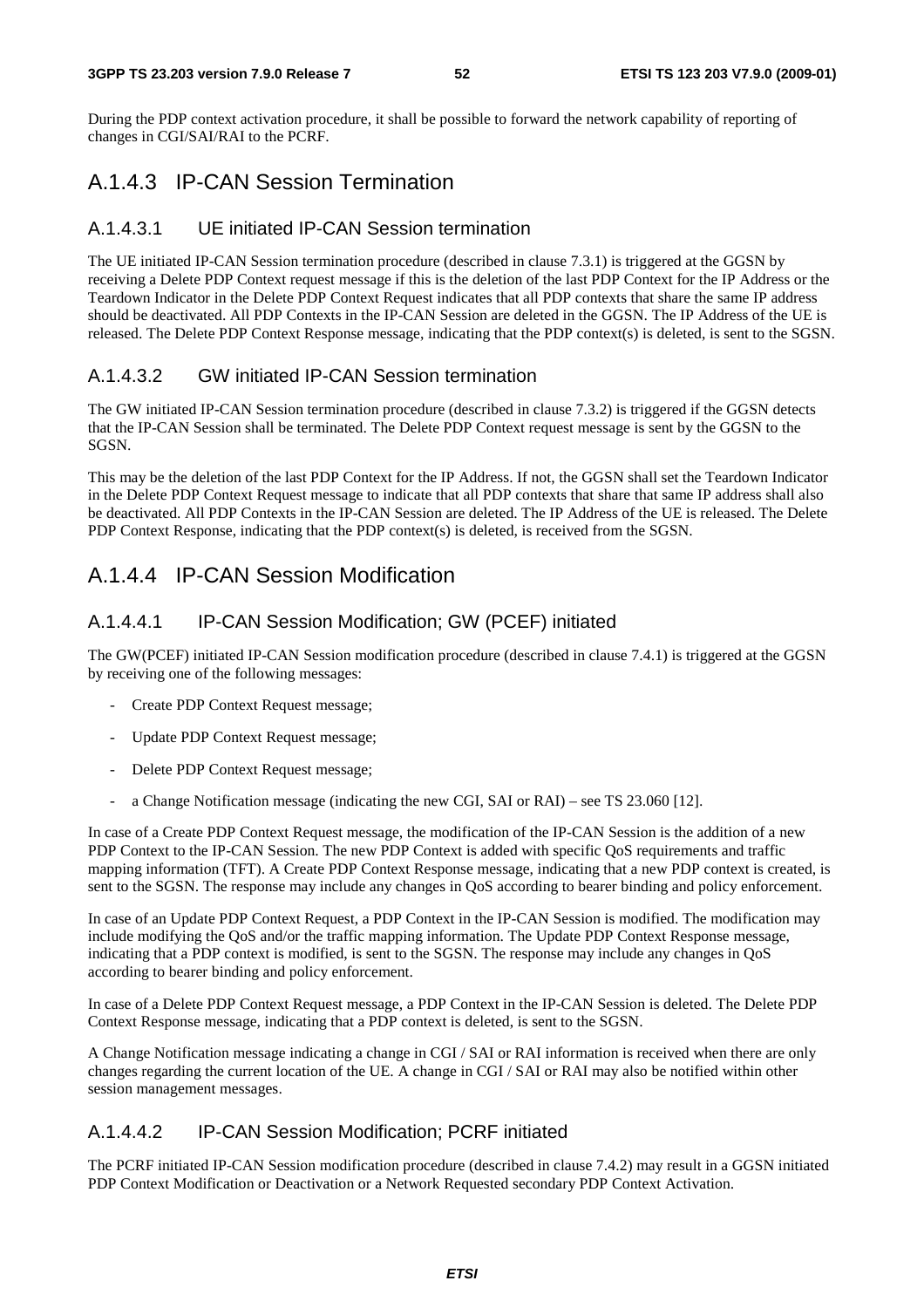If a PDP Context in the IP-CAN Session needs to be modified, the GGSN sends an Update PDP Context Request message. The modification may include modifying the QoS negotiated or the required CGI/SAI/RAI change reporting. The Update PDP Context Response message, indicating that a PDP context is modified, will be received from the SGSN.

If a PDP Context in the IP-CAN Session needs to be deleted, the GGSN sends a Delete PDP Context Request message. The Delete PDP Context Response message, will be received from the SGSN.

If the PCEF bearer binding yields that a new PDP context is required, the PCEF shall initiate the Network Requested secondary PDP Context Activation procedure.

NOTE: If online charging is applicable, with PCEF bearer binding and a new PDP Context is required, the PCEF may not have all the information (e.g. NSAPI and negotiated QoS) associated with that PDP context for the credit authorisation until the activation procedure is complete and therefore a second credit authorisation may be necessary to provide the remaining information.

# A.2 I-WLAN

The I-WLAN IP-CAN employs, for an IP-CAN session, the concept of an I-WLAN IPSec tunnel in order to provide an information transmission path between the WLAN UE and the PDG. For I-WLAN QoS differentiation is realized by marking IP packets with an appropriate DSCP.

Editor's note: The IP-CAN bearer for I-WLAN is FFS.



**Figure A.2.1: The I-WLAN IP-CAN** 

- A.2.1 High level requirements
- A.2.1.1 General
- A.2.1.2 Charging related requirements
- A.2.1.3 Policy control requirements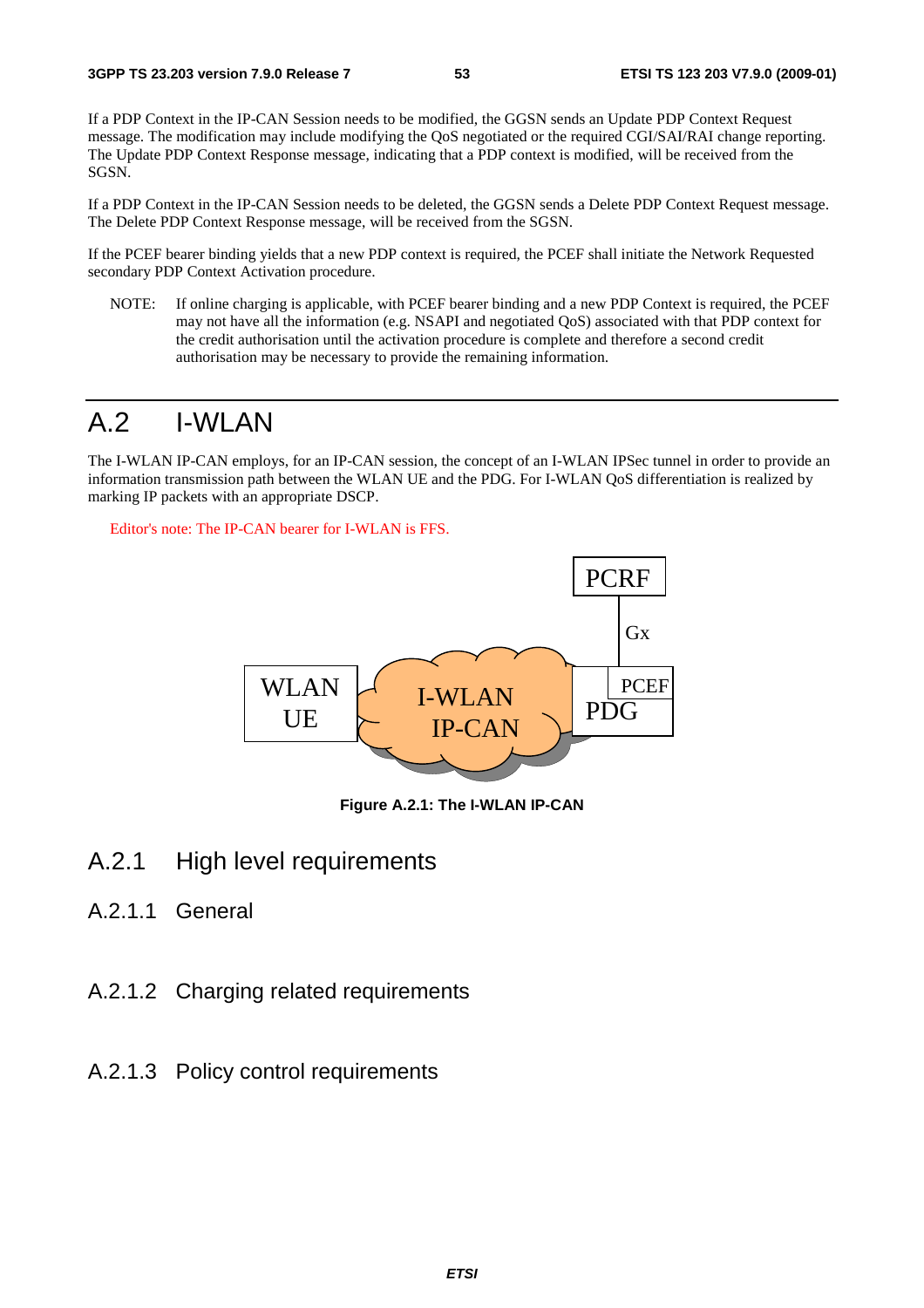## A.2.2 Architecture model and reference points

- A.2.2.1 Reference points
- A.2.2.1.1 Rx reference point
- A.2.2.1.2 Gx reference point
- A.2.2.1.3 Sp reference point
- A.2.3 Functional description
- A.2.3.1 Overall description
- A.2.3.1.1 Binding mechanism

### A.2.3.2 Functional entities

- A.2.3.2.1 Policy Control and Charging Rules Function (PCRF)
- A.2.3.2.1.1 Input for PCC decisions
- A.2.3.2.2 Policy and Charging Enforcement Function (PCEF)

This functional entity is located in the PDG. The PDG provides the I-WLAN-specific bearer QoS handling.

- A.2.3.2.3 Application Function (AF)
- A.2.3.3 Policy and charging control rule
- A.2.3.3.1 General

### A.2.3.3.2 Policy and charging control rule operations

The PCEF associates, at activation, a PCC rule with a DSCP at the PCEF.

Editor's note: It is FFS how the PDG maps the QoS Class Identifier in the PCC rule to DSCP for the WLAN IPSec tunnel.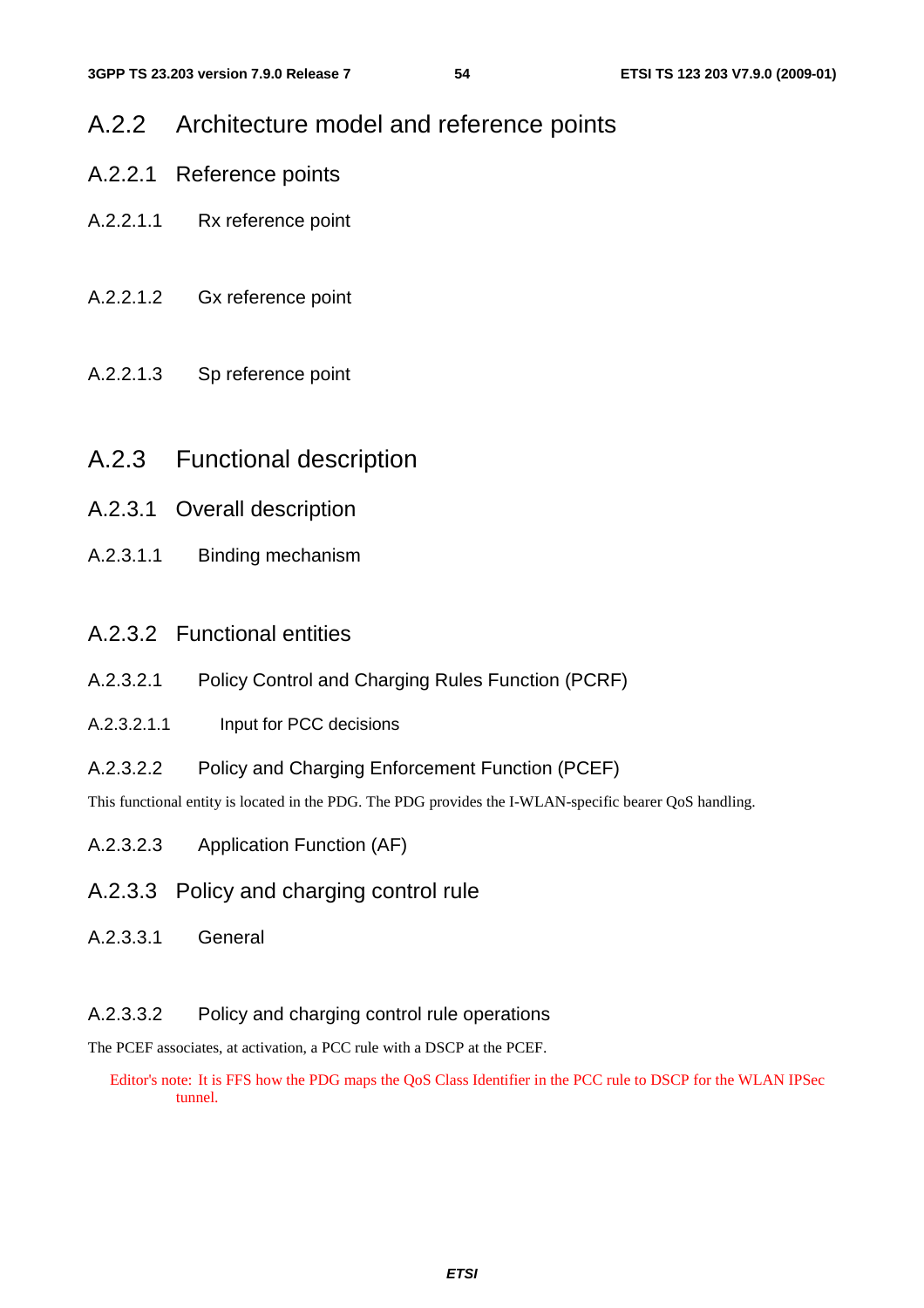# A.2.4 PCC Procedures and flows

### A.2.4.1 Introduction

For I-WLAN, the GW(PCEF) is the PDG. The IP-CAN Session is established by the WLAN UE-Initiated Tunnel Establishment procedure. The IP-CAN Session is terminated when the WLAN IPSec Tunnel is disconnected.

Editor's note: The IP-CAN bearer for I-WLAN is FFS.

## A.2.4.2 IP-CAN Session Establishment

- A.2.4.3 IP-CAN Session Termination
- A.2.4.3.1 UE initiated IP-CAN Session termination
- A.2.4.3.2 GW(PCEF) initiated IP-CAN Session termination
- A.2.4.4 IP-CAN Session Modification

### A.2.4.4.1 IP-CAN Session Modification; GW (PCEF) initiated

Editor"s note: It is FFS how GW(PCEF) initiated IP-CAN session modification is applicable to I-WLAN.

#### A.2.4.4.2 IP-CAN Session Modification; PCRF initiated

The PCRF initiated IP-CAN Session modification procedure (described in clause 7.4.2) is triggered by AF interaction or separate operator action.

# A.3 Void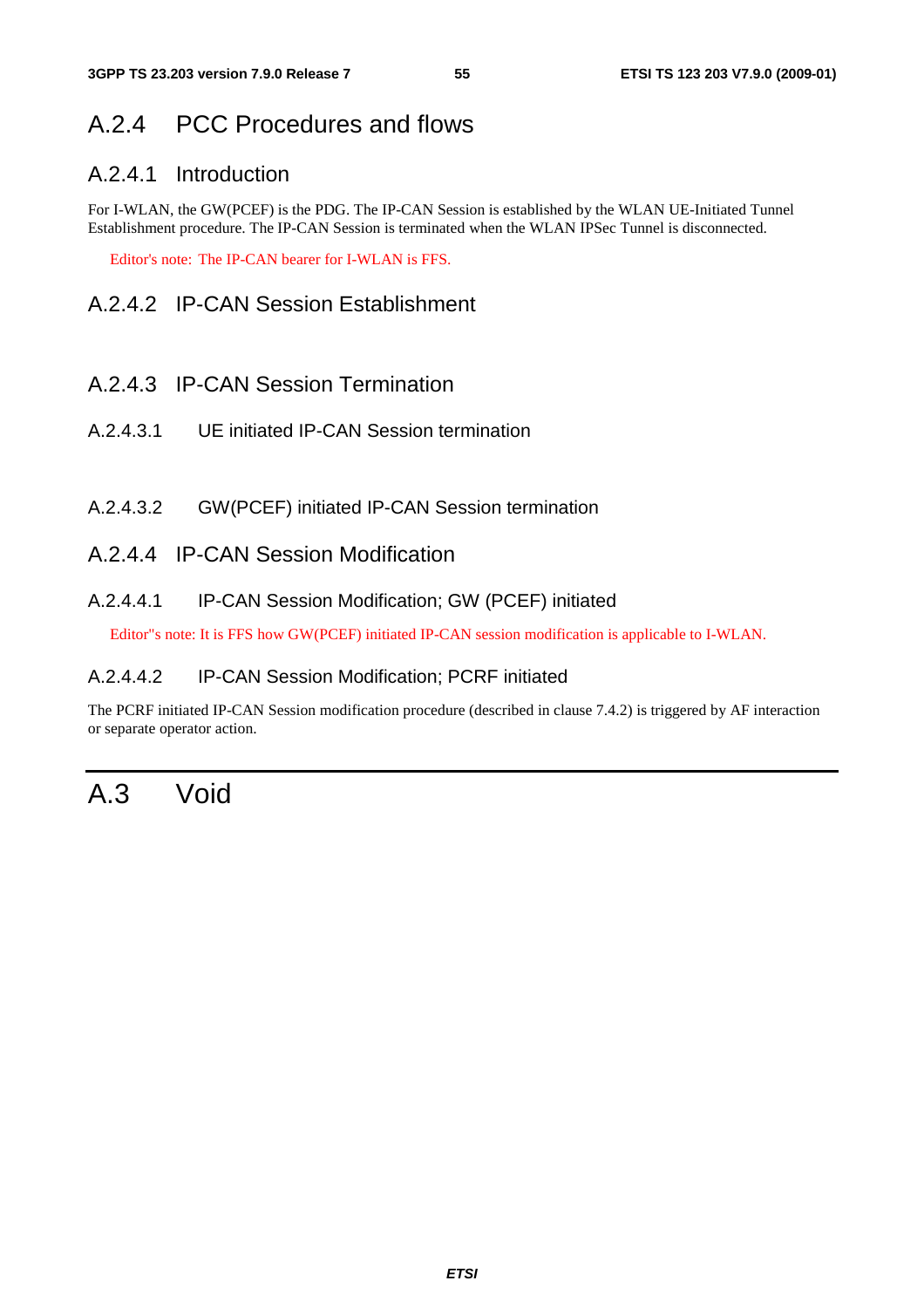# Annex B (informative): Usage of PCC in the visited network

Editor's note: The text in this annex includes information above and beyond clarifications to other normative clauses in this TS. It is FFS whether this annex will be made normative or be moved to another TR/TS.

## B.1 Introduction

This clause relates to the use, by a roaming user, of services accessed via a GW in the visited network (i.e. a generic network; GPRS or IP-CAN).

## B.1.1 General aspects

It cannot be assumed that service identifiers, pre-defined PCC rule names and PCC rule base names may be commonly understood between the home network and the visited network. The usage of PCC in the visited network is therefore limited to dynamic PCC rules

# B.1.2 Charging related aspects

It cannot be assumed that charging keys may be commonly understood between the home network and the visited network.

### B.1.2.1 Reporting

The reporting level of service usage within the visited network is based on the charging key and optionally, the service identifier value of the PCC rule.

The charging key and service identifier associated with reporting of service usage within the visited network shall be provided by the home network within the dynamic PCC rule information.

## B.1.2.2 Credit Control

The account balance management function is located in the home network. The rating function is located in the home network and credit control shall only supply non-monetary units in credit control responses towards the visited network.

## B.1.3 Policy control related aspects

PCC usage in the visited network is based on proxying of Gx messages between the V-PCEF and the H-PCRF by the V-PCRF. The H-PCRF includes additional functionality above the basic PCRF functions described in clause 6. The V-PCRF ensures that visited network policies can be enforced. The V-PCRF is an enhanced proxy and includes the functionality listed in clause B.1.6.4.

The logical V-PCRF and H-PCRF functions may be physically co-located with PCRF entities for non-roaming users.

## B.1.4 Subscription related aspects

The subscription profile for the visiting user is located in the home network.

Typically, the home network shall provide sufficient subscription information so that the appropriate PCC rules can be provisioned to the visited GW. This includes providing information to identify PCC rules at bearer or access point level, but may be unable to provide detailed enough subscription information for the visited network to construct service flow based rules. Charging parameters (e.g. charging method and OCS/OFCS addresses) may be provided only at bearer or access point level.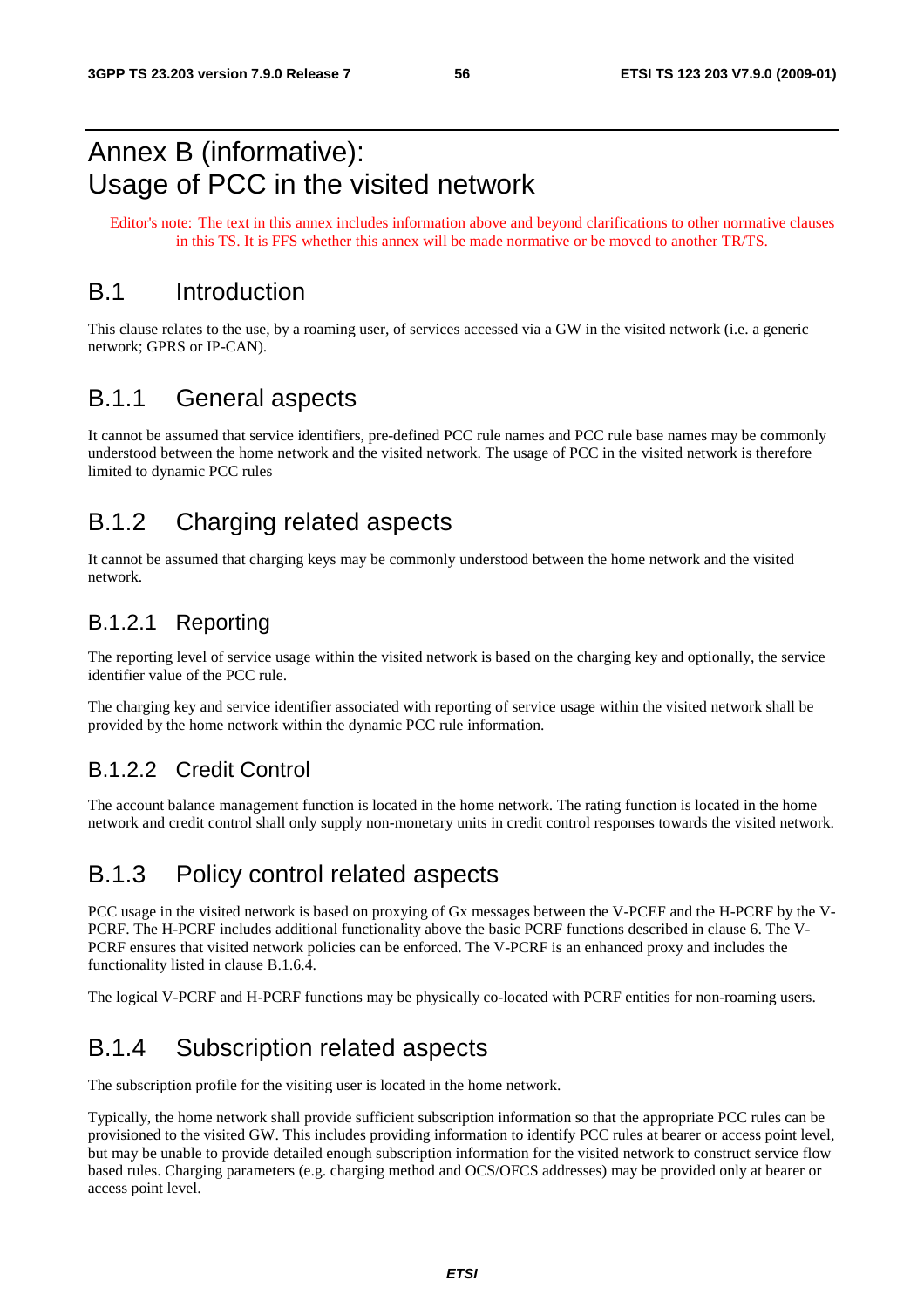# B.1.5 Architectural aspects

## B.1.5.1 Logical architecture of PCEF in the visited network

When the PCEF is in the visited network for routing optimization, a reference point between the home PCRF and the visited PCRF is needed for information exchange. A logical roaming architecture is shown below.



**Figure B.1: Logical architecture of PCEF in the visited network** 

- Editor's note-i: Whether to introduce a new reference point between the home PCRF and the visited PCRF or just to extend the existing reference point to support the PCC roaming is FFS.
- Editor's note-ii: The need for a proxy OCS and whether to introduce a new reference point between the home OCS and the proxy OCS or just to extend the existing reference points to support the PCC roaming is FFS.
- NOTE: The interface between the Billing systems is out of scope of this TS.

The following aspects have been identified for the architecture in figure B.1:

- Predefined PCC rules that are not part of the roaming agreement can not be dynamically activated by the H-PCRF. I.e. if a service data flow in the home network GW would use a dynamically activated pre-defined PCC rule that is not contained in the roaming agreement, then this service data flow will have to use a different PCC rule in the visited GW.
- The solution of the PCC roaming case should consider the topology hiding issue among operators.

### B.1.5.1.1 Functional Requirements for supporting PCC Rules in the visited network

The support of V-PCEF requires the following functionality to be supported by the PCC Architecture:

- The PCC Architecture should enable the H-PCRF to determine whether a PCC rule needs to be implemented on a V-PCEF or a H-PCEF.
- The PCC Architecture should enable the initialization and maintenance of the connection between the V-PCRF and H-PCRF.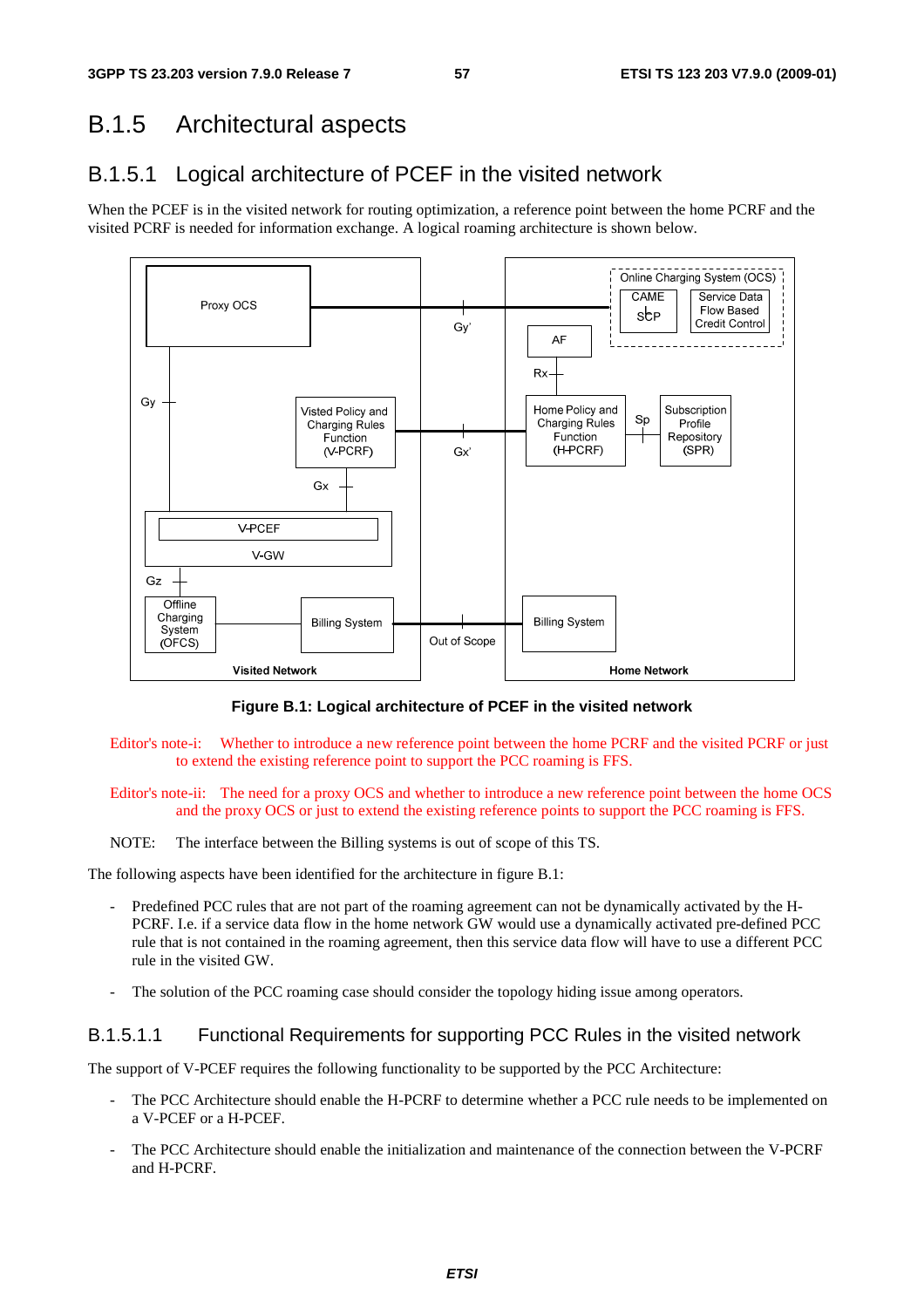The PCC Architecture should enable the VPLMN to indicate to the HPLMN that network initiated procedures for IP-CAN bearer establishment are supported for roaming subscribers.

#### B.1.5.1.2 Functional Requirements for Supporting On-line Charging in the visited network

The support of on-line charging in the VPLMN requires the following functionality to be supported by the PCC Architecture:

- The PCC Architecture should enable the VPLMN to indicate to the HPLMN that on-line charging is supported for roaming subscribers.
- The PCC Architecture should enable the HPLMN to indicate to the VPLMN that on-line charging is required for a particular IP-CAN session.
- The PCC Architecture should enable the VPLMN to discover the identity of the home OCS to which Credit Control messages will be sent.
- The PCC Architecture should enable the HPLMN to indicate to the VPLMN the Charging Key and optionally, the service identifier value of the PCC rule, to be used for a service-data flow.

### B.1.6 Functional Entities

#### B.1.6.1 Visited-PCEF

In addition to the functionality defined in clause 6, the V-PCEF shall:

when on-line charging is supported for roaming users, extract any OCS identifier received from the V-PCRF and include it in credit control messages sent to the proxy-OCS.

### B.1.6.2 SPR

In addition to the information defined in clause 6, the SPR may provide the following subscription profile information for roaming users:

- Subscriber's roaming charging requirements, including whether a service cannot be used in case of roaming if on-line charging for roaming users is not supported by the visited network.

#### B.1.6.3 H-PCRF

In addition to the functionality defined in clause 6, the H-PCRF shall:

- be able to distinguish between policy and charging sessions for roaming users and home users (e.g., based on the domain which originated a request);
- be able to receive an indication from the V-PCRF regarding support for on-line charging and/or support of network initiated procedures for IP-CAN bearer establishment for roaming users;
- be able to reject any request for Policy and Charging rules from a visited network if the subscriber profile requirements cannot be met;
- in the case that on-line charging in the visited network is used, provide an OCS identifier to the V-PCRF.

### B.1.6.4 V-PCRF

The V-PCRF is an enhanced Gx proxy between the V-PCEF and H-PCRF. The V-PCRF only includes the following functionalities:

- the V-PCRF shall be able to determine based on a subscriber identity included in a request for policy and charging rules whether the user is a roaming user and to identify the user"s home network;
- the V-PCRF provides proxying of requests and responses between the V-PCEF and the H-PCRF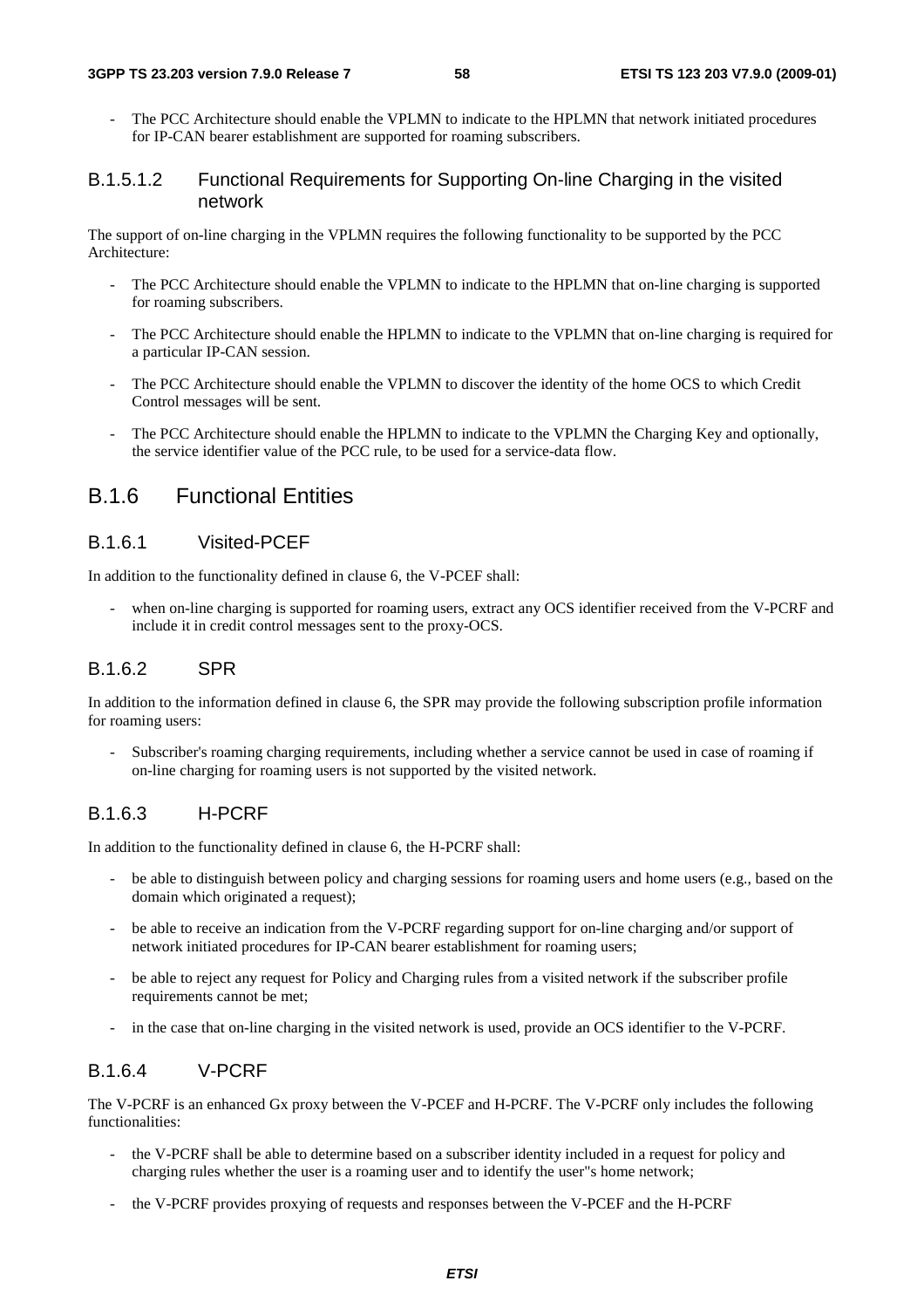- the V-PCRF allows the visited network to implement local policy for roaming users. For example, enforcing inter-operator service level agreements. This includes the ability to reject authorized QoS decisions sent by the H-PCRF.
- the V-PCRF may include in any requests towards the H-PCRF information indicating visited network support of on-line charging and/or support of network initiated procedures for IP-CAN bearer establishment for roaming users;
- the V-PCRF shall include any OCS identifier received from the H-PCRF in messages sent to the V-PCEF

#### B.1.6.5 Proxy OCS

The proxy-OCS does not implement OCS functionalities as defined in specified in TS 32.296. The proxy-OCS provides simple proxying of credit control requests and responses between the V-PCEF and the OCS in the home network.

The proxy-OCS includes the following functionalities:

The proxy-OCS is able to use information in requests received from the V-PCEF in order to determine the destination identity and realm of the OCS in the home network

## B.2 Roaming Procedures and Flows

### B.2.1 Introduction

The description includes procedures for establishing a V-PCEF to H-PCRF communication link including an example of V-PCRF rejection of a H-PCRF initiated policy decision.

Flows where the V-PCRF is providing simple proxying of Gx messages between the V-PCEF and H-PCRF are not included.

## B.2.2 V-PCEF to H-PCRF communication link establishment

This clause describes the establishment of the communication link between a V-PCEF and H-PCRF. The signalling flow for IP-CAN Session establishment when the PCEF is in the VPLMN is used. The AF is not involved.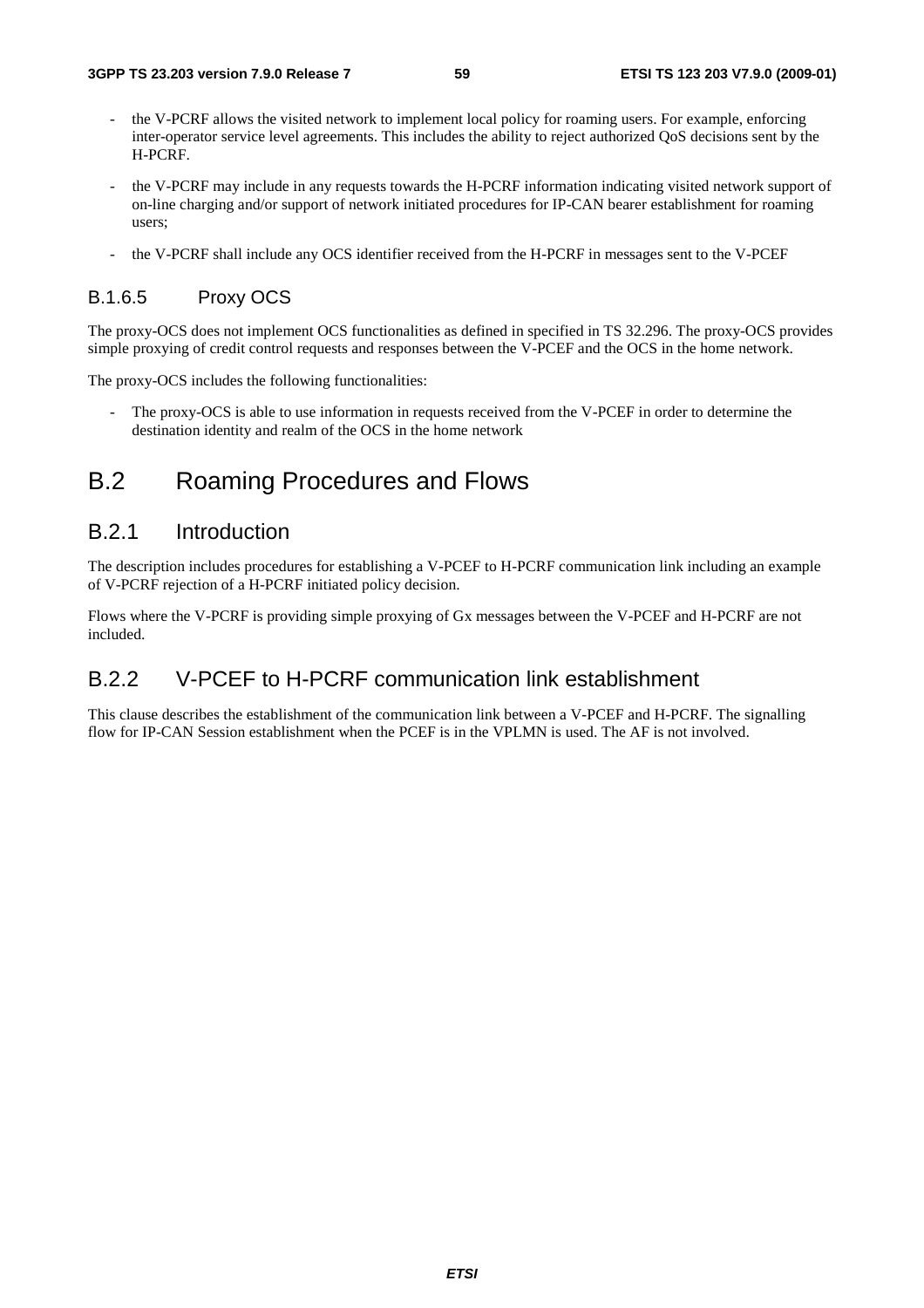

**Figure B.2: V-PCEF to H-PCRF communications link establishment** 

- 1. The GW receives a request for IP-CAN Bearer establishment. The GW accepts the request and assigns an IP address for the user.
- 2. The GW determines that the PCC authorization is required, requests the authorization of allowed service(s) and PCC Rules information. The GW includes sufficient information in the request in order for the V-PCRF to determine that the user is roaming and to identify the user"s home network.
- 3. The V-PCRF determines that PCC Authorization is required for a roaming user.
- 4. The V-PCRF requests the authorization of allowed service(s) and PCC Rules information from the H-PCRF. The V-PCRF includes information on whether on-line charging and/or support of network initiated procedures for IP-CAN bearer establishment for roaming subscribers is/are supported. The identification of the H-PCRF shall be derived from the identity of the user's home network.
- 5. If the H-PCRF does not have the subscriber's subscription related information, it sends a request to the SPR in order to receive the information.
- 6. The SPR responds with the subscription related information containing the information about the allowed service(s), PCC Rules information and information whether the on-line charging is necessary.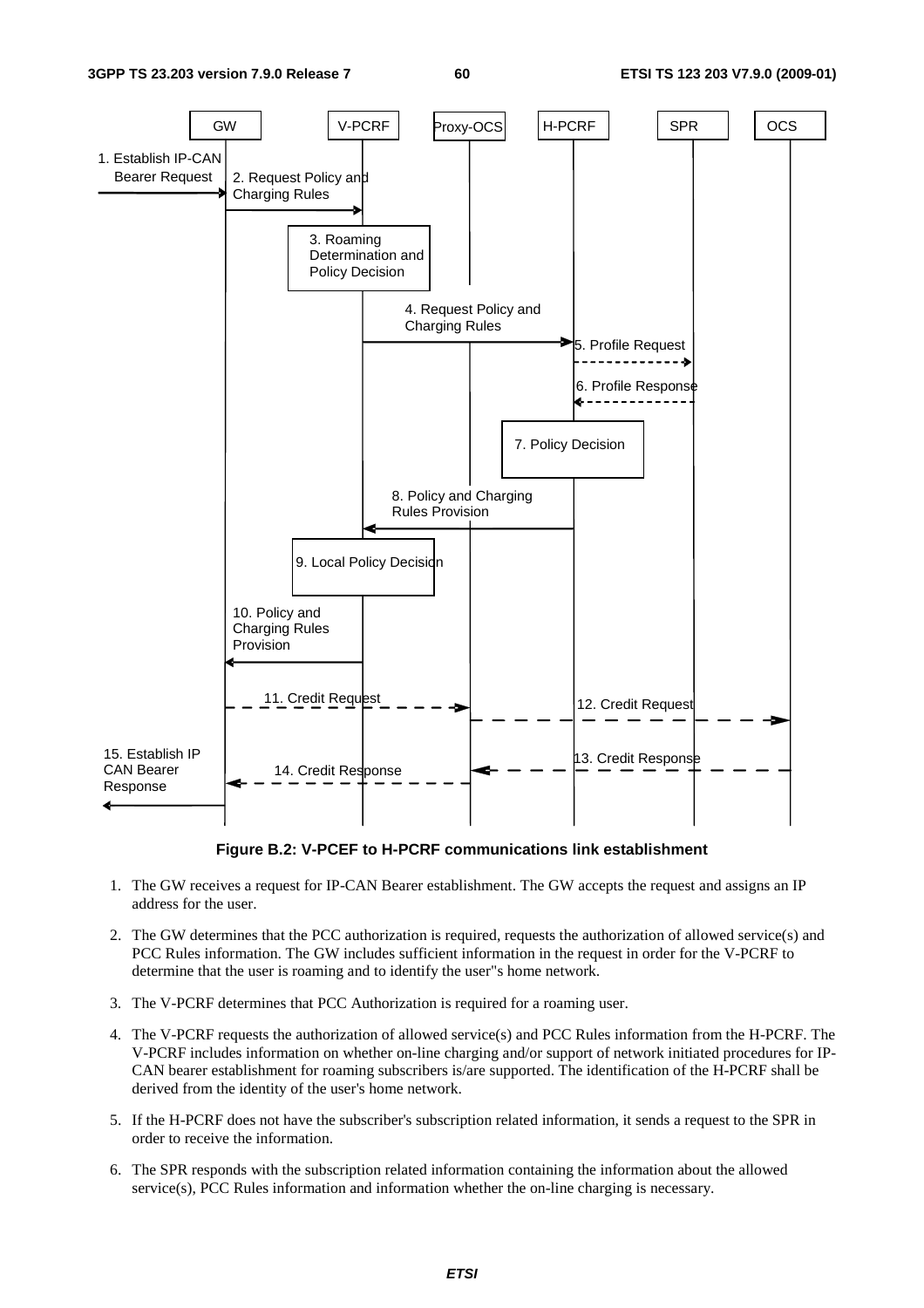- 7. The H-PCRF determines that authorization is being requested from a visited network. The H-PCRF makes the authorization and policy decision. This may include denying the establishment of IP-CAN bearers for users of an on-line charging service if the VPLMN does not support on-line charging for roaming users.
- 8. The H-PCRF sends the decision(s) to the V-PCRF and charging keys and optionally, the service identifier value of the charging rule. If on-line charging is required to be supported, the identity of the OCS in the HPLMN is additionally provided.
- 9. The V-PCRF ensures that the decision(s) sent by the H-PCRF meet(s) local policy requirements. For example, based on the roaming agreement between the visited network and the user"s home network, the V-PCRF may reject the authorized QoS received from the H-PCRF.
- 10. The V-PCRF sends the decision(s) to the GW including home OCS identity when included. The GW enforces the decision.
- 11. If online charging is applicable, and at least one PCC rule was activated, the GW shall activate the online charging session towards proxy OCS, and provide relevant input information for OCS decision. The GW shall additionally include the OCS identity in the credit request.
- 12. If online charging is applicable the proxy OCS shall activate online charging session towards HPLMN OCS, and provide relevant input information for the OCS decision. The proxy OCS shall derive the identity of the OCS from information provided by the GW.
- 13. If online charging is applicable the OCS provides the credit information to the proxy OCS and may provide reauthorisation triggers for each of the credits.
- 14. If online charging is applicable the proxy OCS provides the credit information to the GW and may provide reauthorisation triggers for each of the credits.
- 15. If credit is available for at least one charging key and at least one PCC rule was activated, the GW acknowledges the IP-CAN Bearer Establishment Request. When online charging is not applicable the IP-CAN bearer establishment is accepted if at least one PCC rule was activated.

## B.2.3 V-PCRF rejection of a H-PCRF policy decision

This clause describes the rejection of a H-PCRF policy decision by the V-PCRF. The example signalling flow is for the roaming IP-CAN Session modification initiated by the H-PCRF. The AF may be involved.



**Figure B.3: V-PCRF rejection of a H-PCRF decision** 

1. Optionally, the AF provides service information to the H-PCRF due to AF session signalling.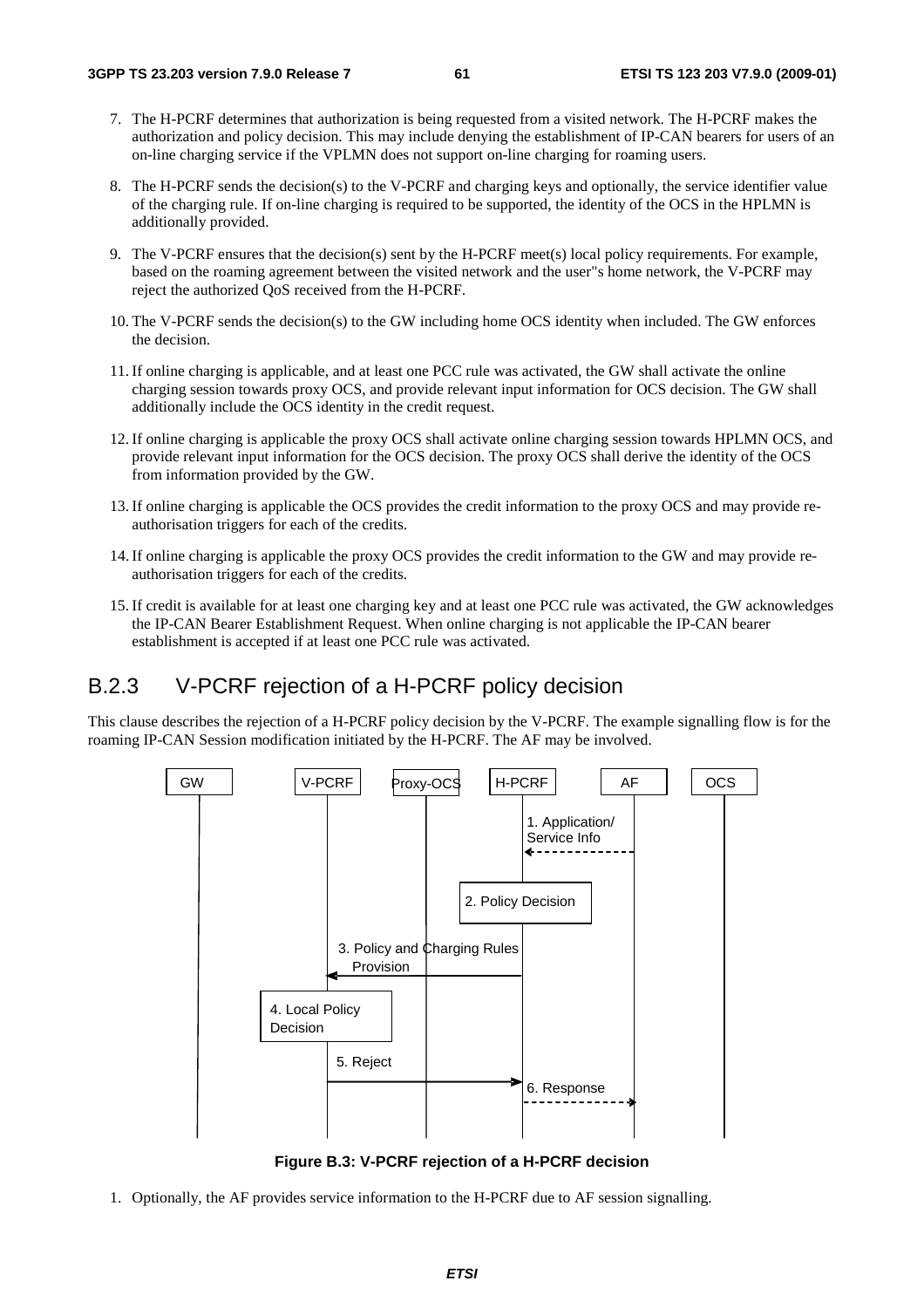- Editor's Note: Optionally, without AF interaction, a trigger event in the H-PCRF may cause the H-PCRF to determine that the PCC rules require updating at the GW, e.g. change to configured policy.
- 2. The H-PCRF makes the authorization and policy decision.
- 3. The H-PCRF sends the decision(s) to the V-PCRF.
- 4. The V-PCRF polices the policy decision(s) sent by the H-PCRF, for example, based on the roaming agreement between the visited network and the user"s home network..
- 5. The V-PCRF sends a response to the H-PCRF indicating that the policy decision(s) are rejected.
- 6. The H-PCRF responds with an indication to the AF indicating that the change in the AF session cannot be performed by the network.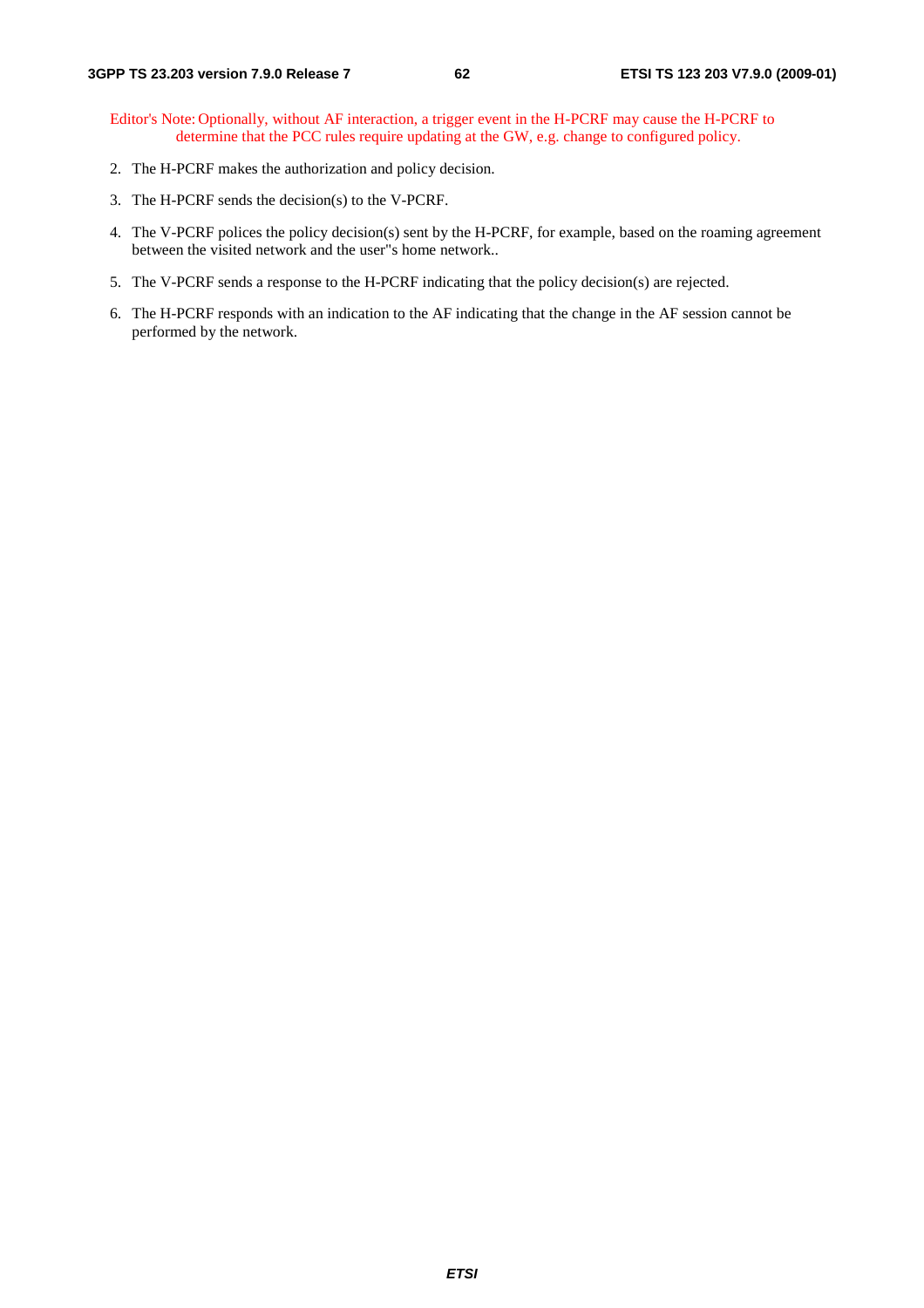Annex C (informative): Void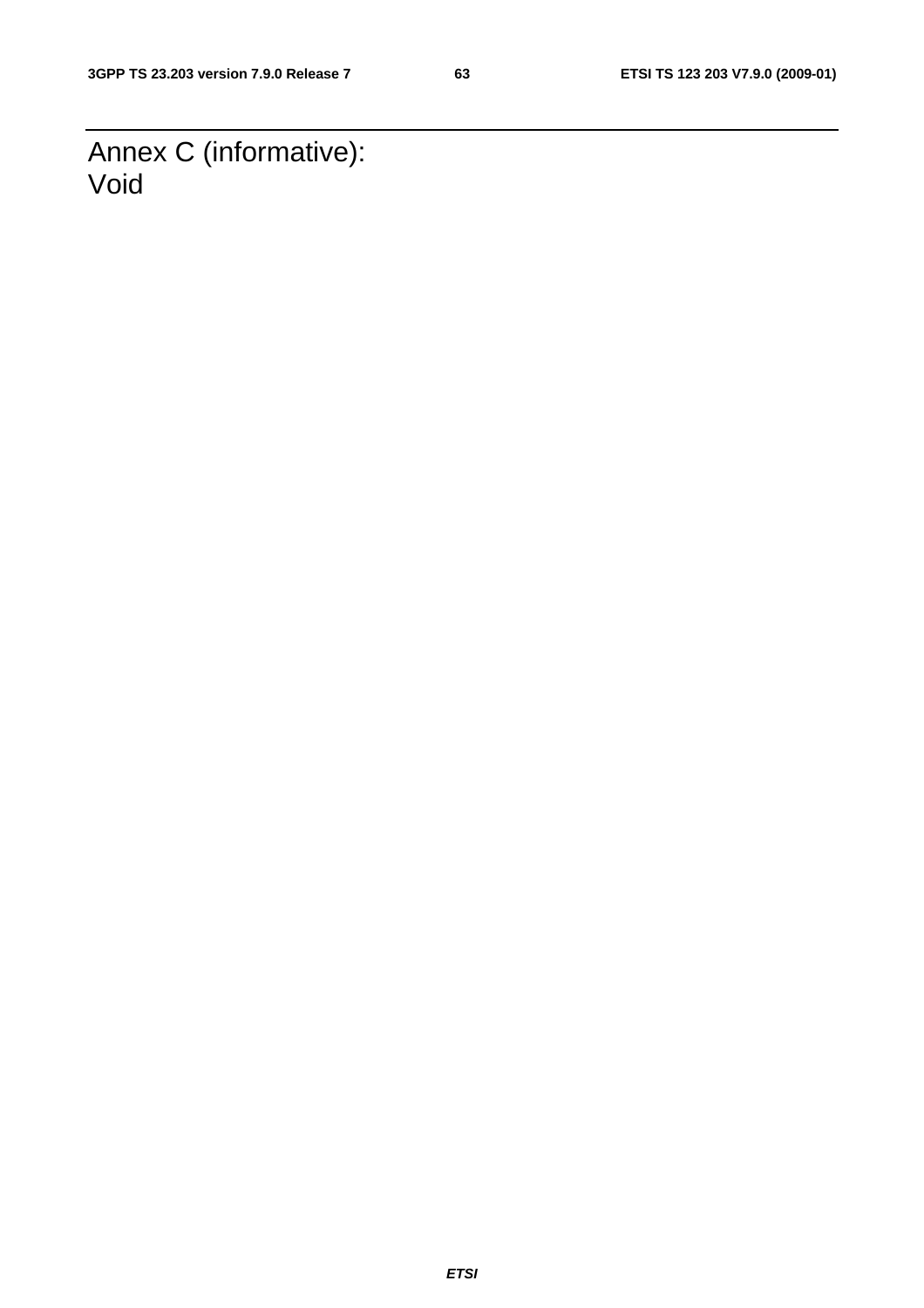# Annex D (informative): Access specific aspects (Non-3GPP)

# D.1 DOCSIS IP-CAN

## D.1.1 General

In the DOCSIS IP-CAN, each UE is connected to the network via a Cable Modem (CM) which is connected through a Hybrid Fibre Coax (HFC) access network to a Cable Modem Termination System (CMTS). Though the UE and CM may or may not be embedded within the same physical package, they remain separate logical devices. One or more UEs may subtend a single CM. Because the CMTS provides the IP connectivity and traffic scheduling and manages quality of service for the CM and the UEs which subtend it, the CMTS fulfils the role of PCEF for the DOCSIS IP-CAN. In the DOCSIS IP-CAN, the Application Manager (AM) and the Policy Server (PS) fulfil the role of the PCRF.

When accessing resources via a DOCSIS IP-CAN, the Rx interface can be used to request resources. The communication between the AM and PS and the PS and CMTS uses the PKT-MM-2 interface which is based on COPS and defined in J.179. The remainder of this clause documents the mapping of PCC terminology to the DOCSIS IP-CAN and how the DOCSIS IP-CAN realizes the defined PCC functionality. This clause also establishes the requirements of the Rx interface as it is used for the DOCSIS IP-CAN.

The PKT-MM-2 interface is shown here for information to illustrate the organization of the DOCSIS IP-CAN. References that specify the PKT-MM-2 interface do not constitute normative requirements for the 3GPP architecture. The DOCSIS IP-CAN does not intend to pose any new normative requirements for the Gx interface.



**Figure D.1.1: DOCSIS IP-CAN** 

## D.1.1 High level requirements

### D.1.1.1 General

The DOCSIS IP-CAN employs for an IP-CAN session, the concept of a DOCSIS registration.

The DOCSIS IP-CAN employs for an IP-CAN bearer, the concept of a DOCSIS service flow in order to provide an information path between the UE and the CMTS. Note that DOCSIS service flows are unidirectional, either upstream (toward the CMTS) or downstream (toward the CM). When a CM is registered in the DOCSIS IP-CAN, it is assigned a unique IP Address and separate primary service flows are created for both the upstream and downstream direction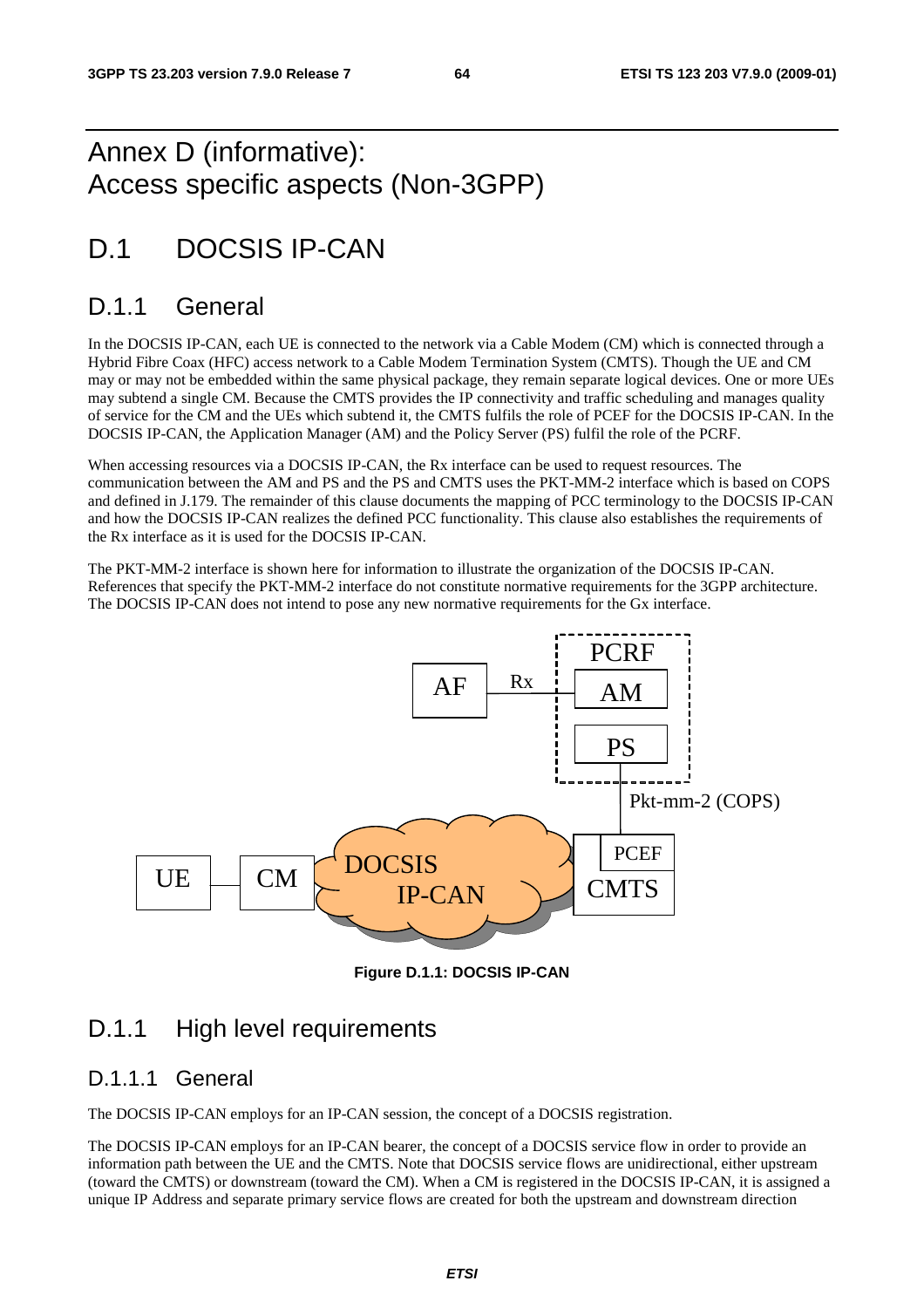These primary service flows are typically given best effort scheduling and are used to carry all IP traffic through the CM for which a more specific service flow has not been created. When a UE is registered in the DOCSIS IP-CAN, it is assigned its own IP Address and is identified by its MAC address. A UE does not have a service flow assigned to it as a result of registration; rather it is associated with the primary service flows of the CM through which it is attached to the network. Additional bearers for the UE are created dynamically as required to provide appropriate QoS for service flows.

Bearer creation is triggered when media descriptors (Media Type and Format) for the SIP session are sent from the AF to the AM over the Rx interface. The AM translates the media descriptors into a QoS request for a DOCSIS service flow. The AM then forwards the QoS request towards the bearer enforcement point using the PKT-MM-2 interface. The PKT-MM-2 interface is not a 3GPP reference point, Specifications that detail the PKT-MM-2 interface do not impose normative requirements on the 3GPP architecture.

The following figure provides a graphical representation of the DOCSIS IP-CAN and how it maps into the generic PCC terminology.



**Figure D.1.2: PCC to DOCSIS terminology mapping** 

The DOCSIS IP-CAN defines an IP-Flow to be a unidirectional sequence of packets identified by OSI Layer 3 and Layer 4 header information. This information includes source/destination IP addresses, source/destination port numbers, protocol ID. Multiple Multimedia streams may be carried in a single IP Flow.

In a DOCSIS IP-CAN, there is no equivalent concept as a service data flow. Further a DOCSIS service flow is unidirectional and each service flow is an aggregation of the QoS needs for all the IP-Flows which make up the service flow. As such, the QoS enforcement is done at the service flow level not at the IP-Flow level.

## D.1.1.2 Charging related requirements

### D.1.1.3 Policy control requirements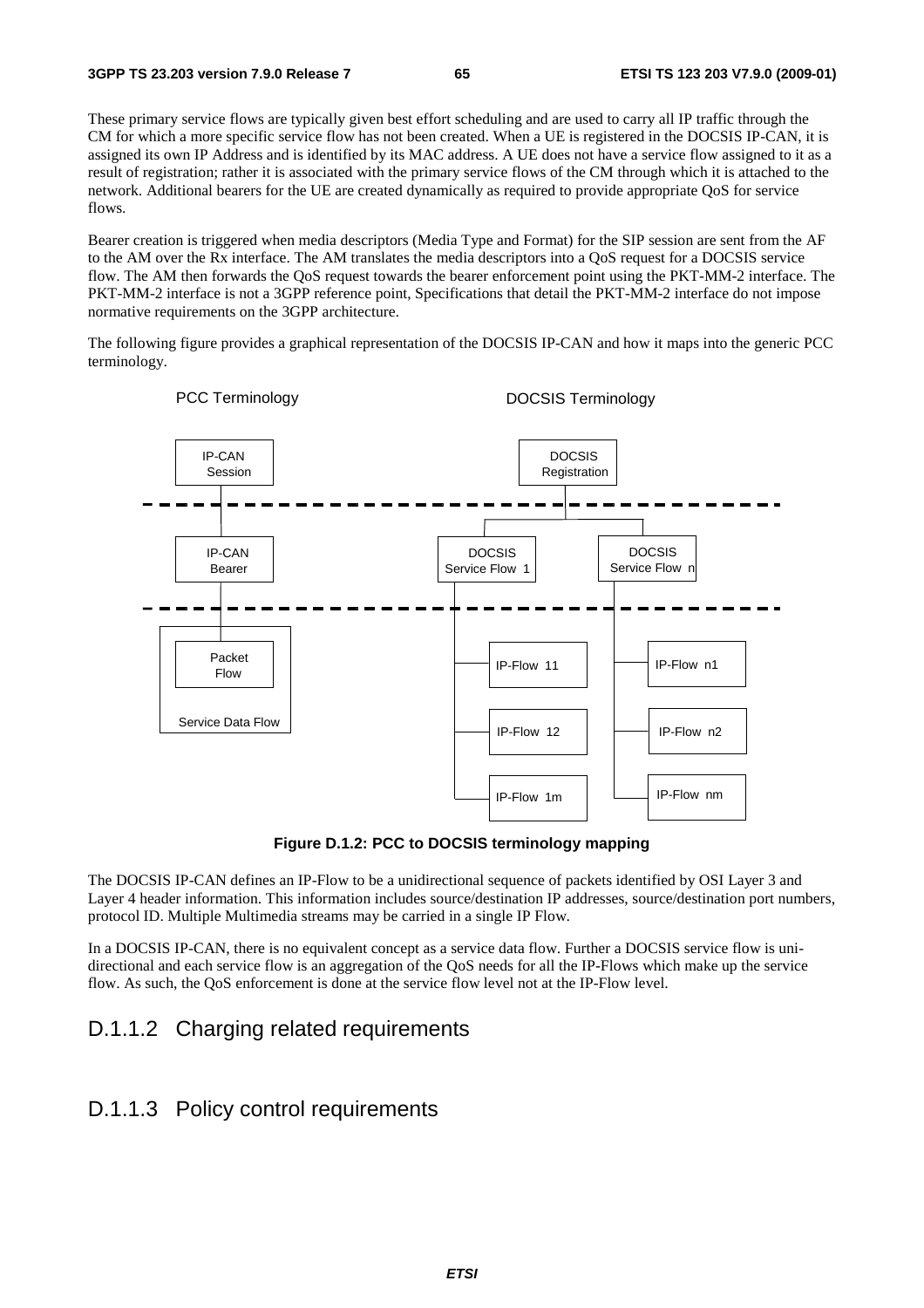## D.1.2 Architecture model and reference points

- D.1.2.1 Reference points
- D.1.2.1.1 Rx reference point
- D.1.2.1.2 Gx reference point

### D.1.2.1.3 Sp reference point

Editor's note: Requirements placed on the Sp interface are FFS.

## D.1.3 Functional description

### D.1.3.1 Overall description

The DOSCIS IP-CAN employs for an IP-CAN bearer, the concept of a DOCSIS service flow in order to provide an information path between the UE and the CMTS. When a Cable Modem is registered in the DOCSIS IP-CAN, primary upstream and downstream service flows are created.

When a UE is registered in the DOCSIS IP-CAN it is associated with the primary service flows of the cable modem through which it is attached to the network. Based on session information provided by the AF using the Rx reference point, the Application Manager will determine QoS requirements for each IP flow. IP flows which do not require special quality of service treatment may be carried over the primary service flows. For other IP flows which require specific QoS treatment, the Policy Server requests the CMTS to admit the flows using the pkt-mm-2 interface providing detailed information of the QoS requirements. Provided that resources are available, the CMTS will create additional bearers dynamically and push the appropriate traffic filters to the cable modem.

### D.1.3.1.1 Binding mechanism

In the DOCSIS IP-CAN, the binding mechanism is achieved through the use of traffic Classifiers. These Classifiers filter traffic destined to a UE behind a Cable Modem or sourced from a UE behind a Cable Modem, to a particular DOCSIS service flow. DOCSIS Classifiers contain the following attributes which can be used to filter IP traffic:

- IP Type of Service Range and Mask;
- IP Protocol;
- IP Source Address;
- IP Source Mask;
- IP Destination Address:
- IP Destination Mask:
- TCP/UDP Source Port Start;
- TCP/UDP Source Port End;
- TCP/UDP Destination Port Start:
- TCP/UDP Destination Port End.

The Classifier(s) which are used for a particular DOCSIS service flow are communicated to the CMTS by the Policy Server (on behalf of the Application Manager) via the pkt-mm-2 interface. The Application Manager will specify the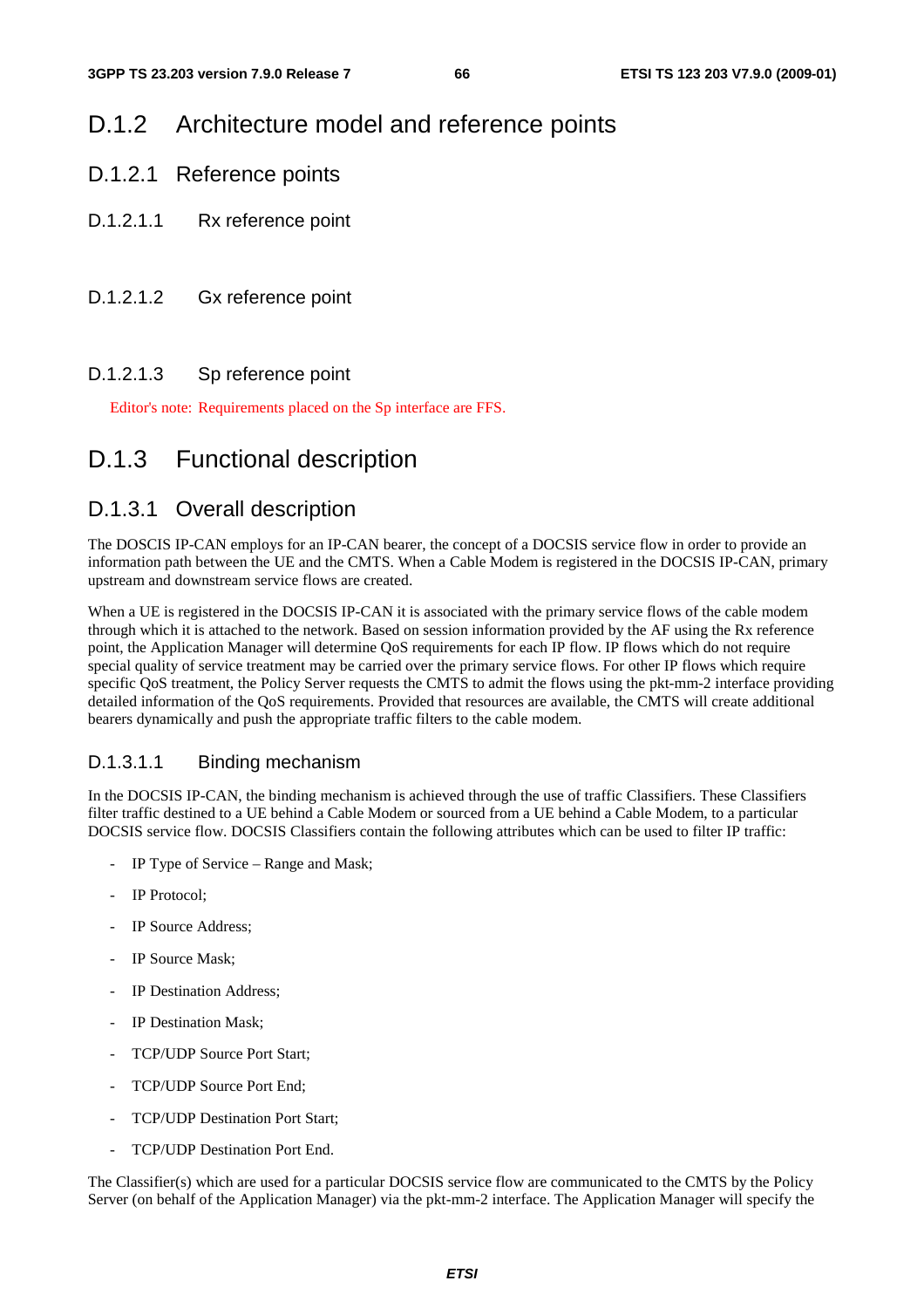QoS requirements for the IP flow, the direction of the IP flow, and the Classifier(s) which are to be used for the DOCSIS service flow serving the IP flow.

When a session is no longer in use, the Application Manager communicates to the CMTS to tear down the resources associated with the session. Based on this communication, the CMTS will remove the DOCSIS service flow(s) and any Classifier(s) associated with the service flow(s), and inform the Cable Modem of the removal. Traffic which previously matched the removed Classifier(s) will now be placed on either the upstream or downstream primary DOCSIS service flow, depending on the direction of the traffic.

### D.1.3.2 Functional entities

### D.1.3.2.1 Policy Control and Charging Rules Function (PCRF)

In the DOCSIS IP-CAN, the Application Manager (AM) and the Policy Server (PS) fulfil the role of the PCRF.

The AM receives media descriptors (Media Type and Format) from the AF for SIP sessions and maps the QoS needs of the session to a FlowSpec, The FlowSpec is a layer 2 independent representation of the bandwidth and QoS requirements for the flow derived from the media descriptors using a well defined algorithm. The AM and PS provide network resource control in the DOCSIS IP-CAN by managing the CMTS using the PacketCable Multimedia interface pkt-mm-2.

The AM and PS map IP flows to DOCSIS service flows in accordance with the operator's policies and based on the media format information provided by the AF.

#### D.1.3.2.1.1 Input for PCC decisions

The AM accepts any of the following input as a basis for decisions on PCC rule operations:

- Per IP-CAN session (e.g.: UE IP address);
- Requested OoS, media format, priority indicator.

The SPR may provide the following information:

Subscribers maximum allowed QoS resources.

Subscriber's maximum allowed bit rate for upstream and downstream.

### D.1.3.2.2 Policy and Charging Enforcement Function (PCEF)

The CMTS provides PCEF equivalent functionality within the DOCSIS IP-CAN. The CMTS creates, modifies, and deletes DOCSIS service flows upon request of the Policy Server. The CMTS receives requests from the Policy Server over the pkt-mm-2 interface.

### D.1.3.2.3 Application Function (AF)

### D.1.3.3 Policy and charging control rule

D.1.3.3.1 General

#### D.1.3.3.2 Policy and charging control rule operations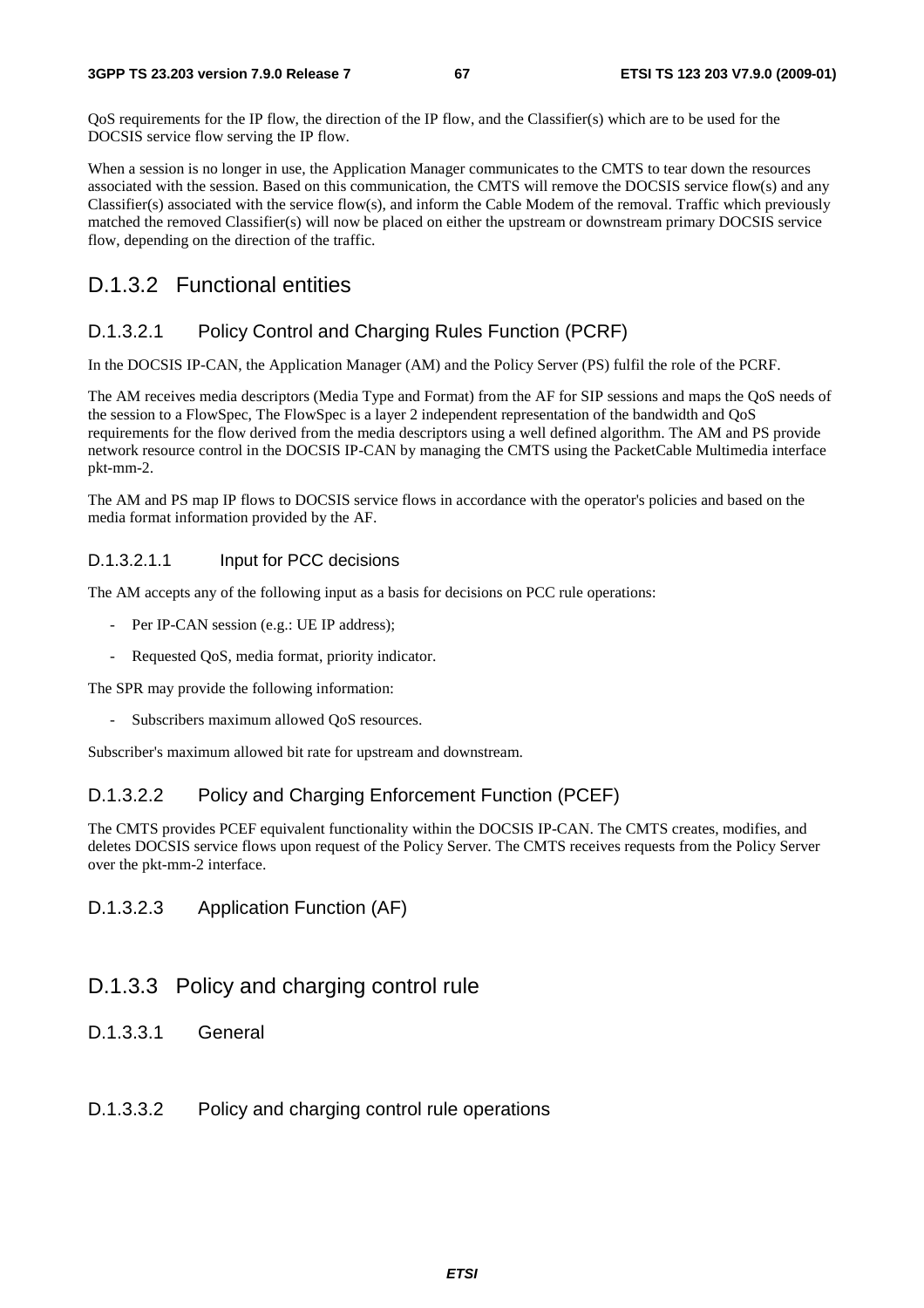# D.2 WiMAX IP-CAN

In the WiMAX IP-CAN, the UE (also referenced as Mobile Station or MS in IEEE 802.16 standards) connects to the WiMAX Access Service Network (ASN). The ASN logically communicates with a Connectivity Service Network (CSN) which is a collection of core networking functions (e.g. Mobile IP HA, AAA Server, DHCP, DNS etc.). The ASN manages traffic admission and scheduling, enforces QoS for an authorized UE and performs accounting functions for the UE (per session, flow, or UE). WiMAX PCEF is part of WiMAX IP-CAN and is to be defined by WiMAX Forum [15]. WiMAX PCEF terminates the Gx reference point from the PCRF and may be a distributed enforcement architecture.

The PCC functional mapping to WiMAX IP-CAN is shown in the following figure where PCC Gx and Rx are applied.



**Figure D.2.1: WiMAX IP-CAN and 3GPP PCC** 

## D.2.1 High level requirements

### D.2.1.1 General

No new requirements have been identified.

### D.2.1.2 Charging related requirements

No new requirements have been identified.

### D.2.1.3 Policy control requirements

No new requirements have been identified.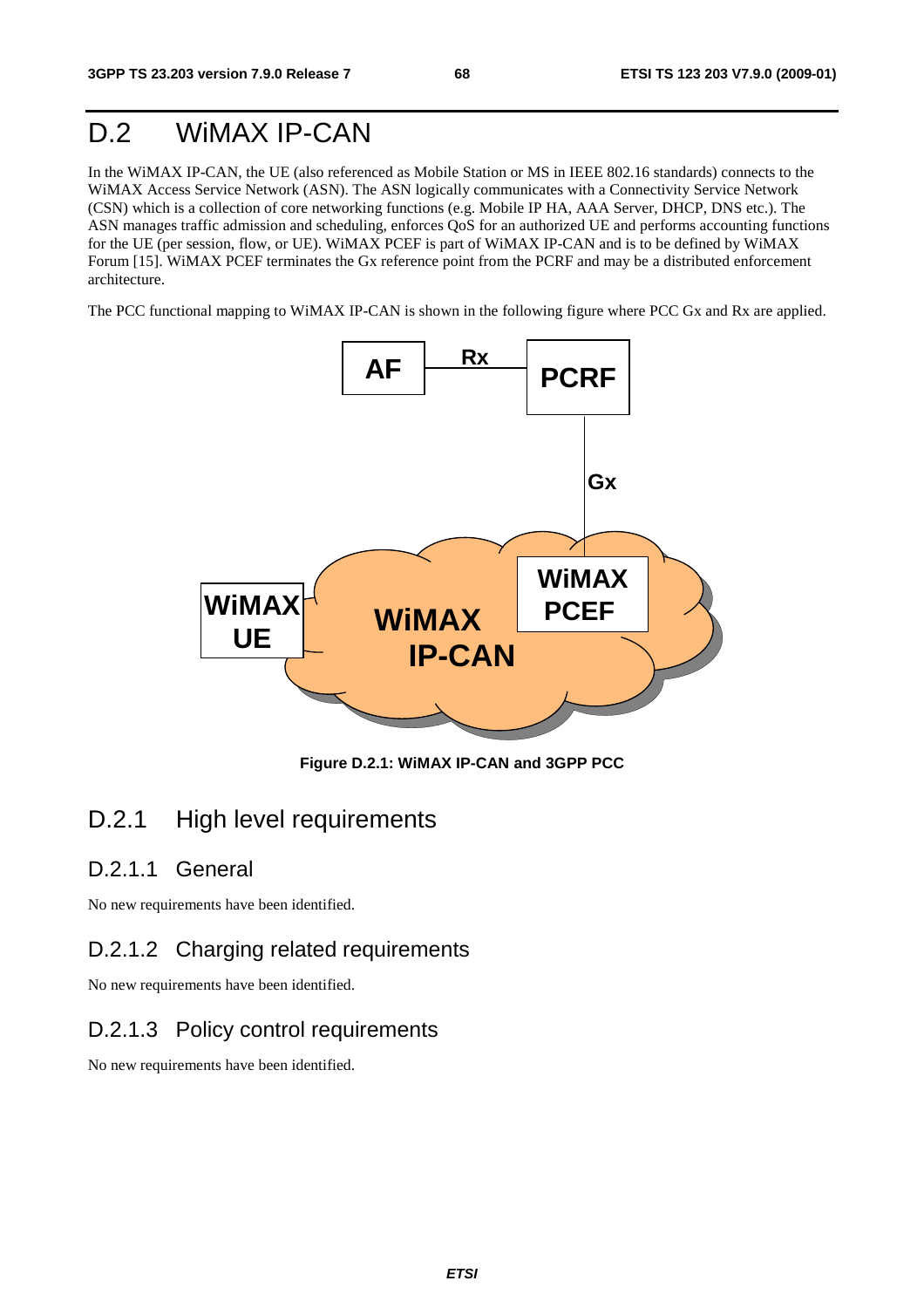# D.2.2 Architecture model and reference points

### D.2.2.1 Reference points

### D.2.2.1.1 Rx reference point

WiMAX IP-CAN imposes no new requirements to the Rx reference point.

### D.2.2.1.2 Gx reference point

WiMAX IP-CAN imposes no new requirements to the Gx reference point other than WiMAX specific values for existing Gx parameters (e.g. RAT type) as described in [15].

### D.2.2.1.3 Sp reference point

WiMAX IP-CAN imposes no new requirements to the Sp reference point.

# D.2.3 Functional description

### D.2.3.1 Overall description

The WiMAX IP-CAN employs for an IP-CAN bearer, the concept of a WiMAX service flow, in order to provide a data path between the UE and the WiMAX CSN via the ASN. When a UE is registered in the WiMAX IP-CAN, it is associated with one or more WiMAX service flows. Based on session information provided by the AF via the Rx reference point, the PCRF determines the QoS requirements for each service by constructing PCC rules. The PCRF requests the WiMAX IP-CAN via Gx interface to enforce the authorized PCC rules on the WiMAX service flows. The PCEF function in the WiMAX IP-CAN enforces the PCC rules received from the PCRF. Provided that resources are available, the ASN creates and configures logical bearers and enforces creation of appropriate traffic classes associated with service flows compliant with IEEE 802.16 standards for the air interface and IP-CAN bearer capabilities in the ASN (e.g. DiffServ).

### D.2.3.1.1 Binding mechanism

- D.2.3.1.2 Credit management
- D.2.3.1.3 Event triggers

### D.2.3.2 Functional entities

### D.2.3.2.1 Policy Control and Charging Rules Function (PCRF)

The 3GPP PCRF is used for the WiMAX IP-CAN. The PCRF interacts with WiMAX IP-CAN using 3GPP Gx reference point.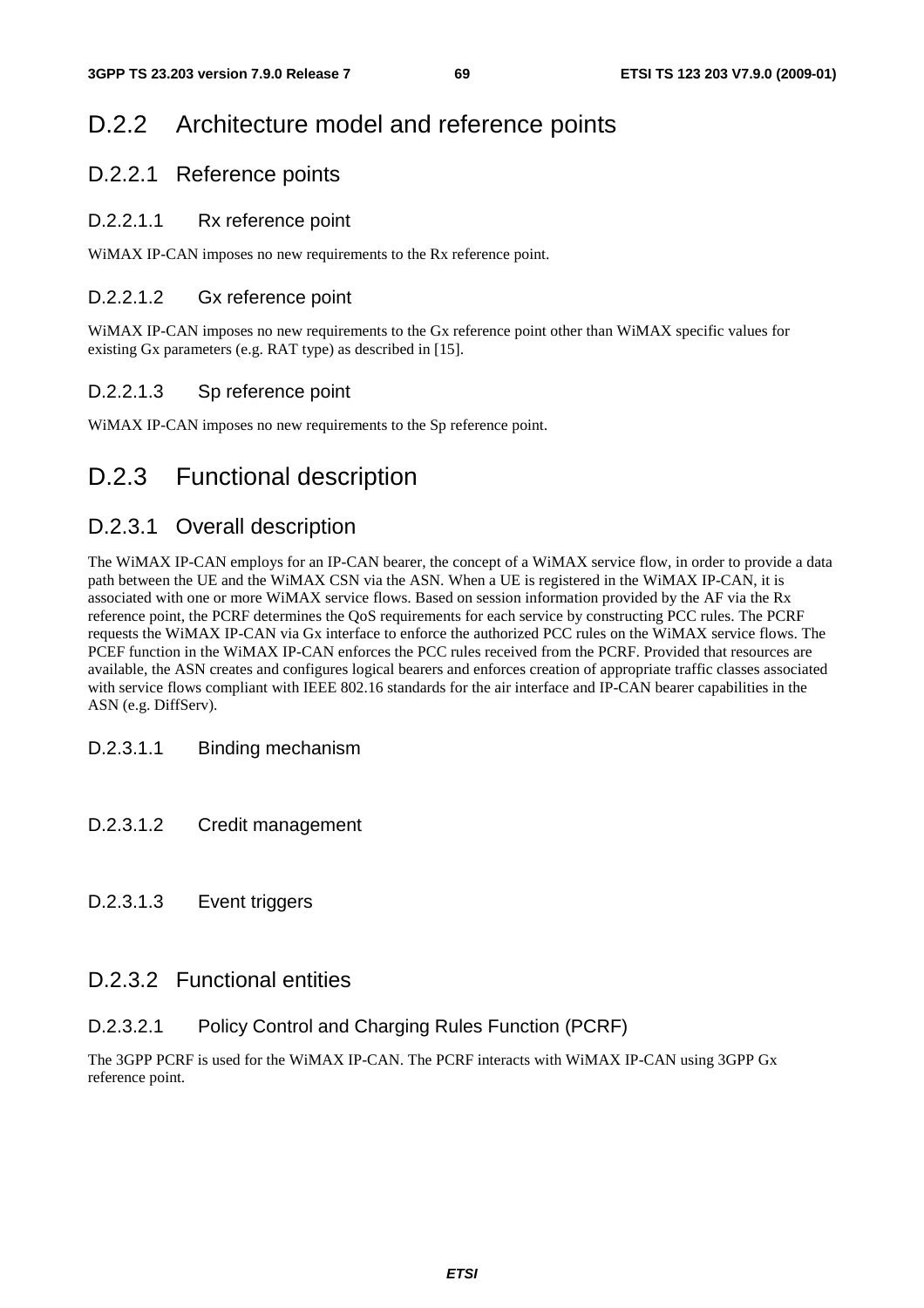### D.2.3.2.2 Policy and Charging Enforcement Function (PCEF)

For WiMAX IP-CAN, PCEF functions may be distributed. It additionally:

- Terminates the Gx reference point from PCRF and may act as a proxy for the PCRF.
- Handles the enforcement function relocation in WiMAX IP-CAN in a way that is transparent to the PCRF.

### D.2.3.2.3 Application Function (AF)

WiMAX IP-CAN imposes no requirements to the AF functionalities.

### D.2.3.3 Policy and charging control rule

- D.2.3.3.1 General
- D.2.3.3.1 Policy and charging control rule operations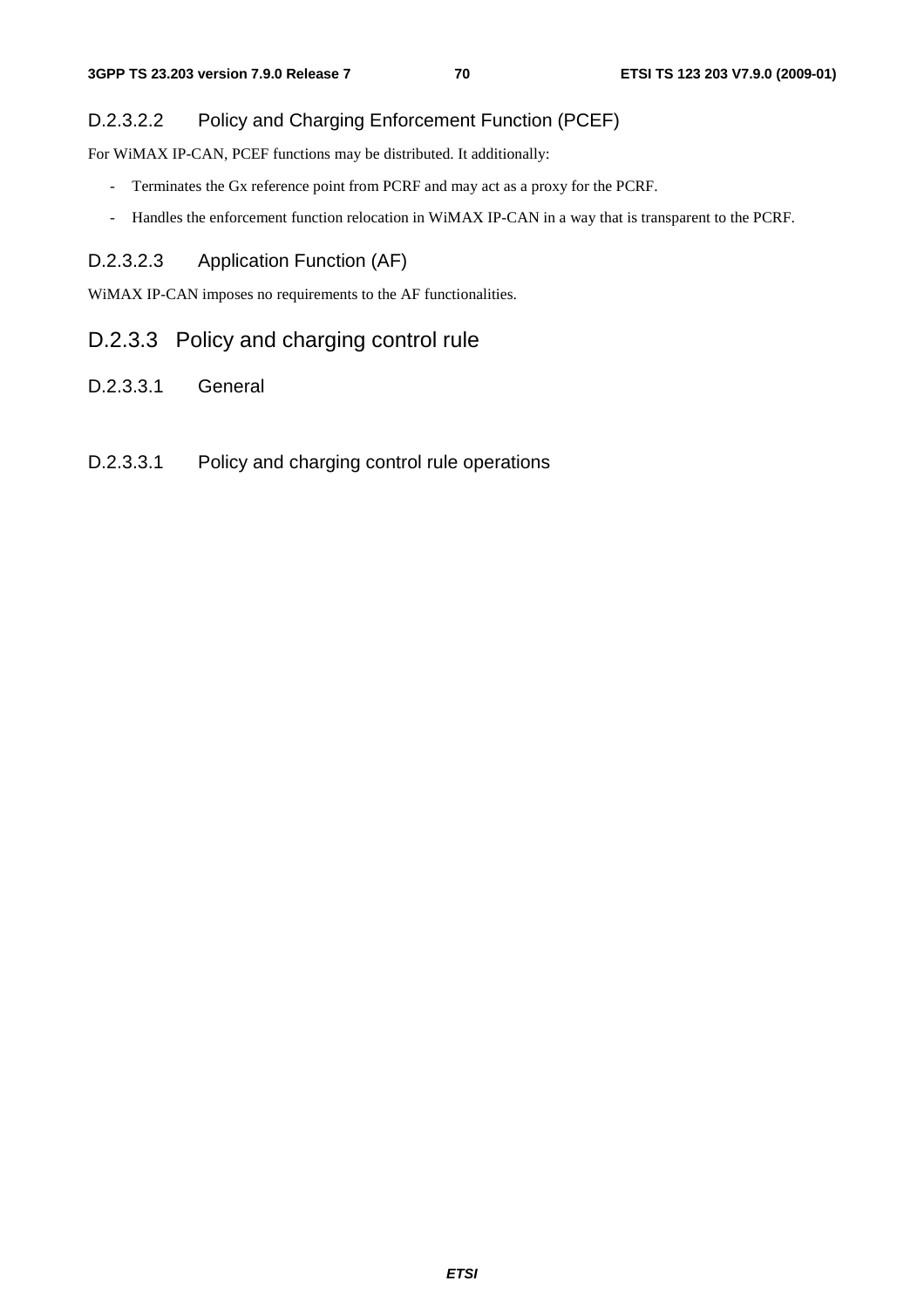# Annex E (informative): Reference Scenario for the evolution of QoS control

It is expected that following the successful standardisation of a network based QoS control mechanism in 3GPP, this functionality would start to appear in commercial networks in subsequent years. The specific time frame for this deployment will depend on many market factors, however for the purposes of the evaluation of this transitory phase the arbitrary timeframe of 2008-2010 is used purely as a point of reference.

In the period leading up to the availability of network based QoS control, it is anticipated that there will be a steady increase in the number of applications which use UE based QoS control to establish the necessary higher QoS bearers.

After network based QoS control becomes available, new applications may be deployed which make use of this model and older applications may be upgraded to make use of this new approach to QoS. However due to the population of legacy terminals and the need to manage migration of applications the UE based QoS control model will continue to be used in coexistence with the network based QoS control model. It is one possibility that over time the use of the UE based model will plateau and finally start to decrease. This projected usage of the two QoS models is shown in figure E.1.



**Figure E.1: Evolution Scenario for QoS Control** 

It can there be concluded that there is a requirement that 3GPP standards, in particular the GPRS and PCC specifications, efficiently facilitate the use of both the UE based and Networked based control of QoS to ensure a smooth evolution, following the introduction of Network based control of QoS.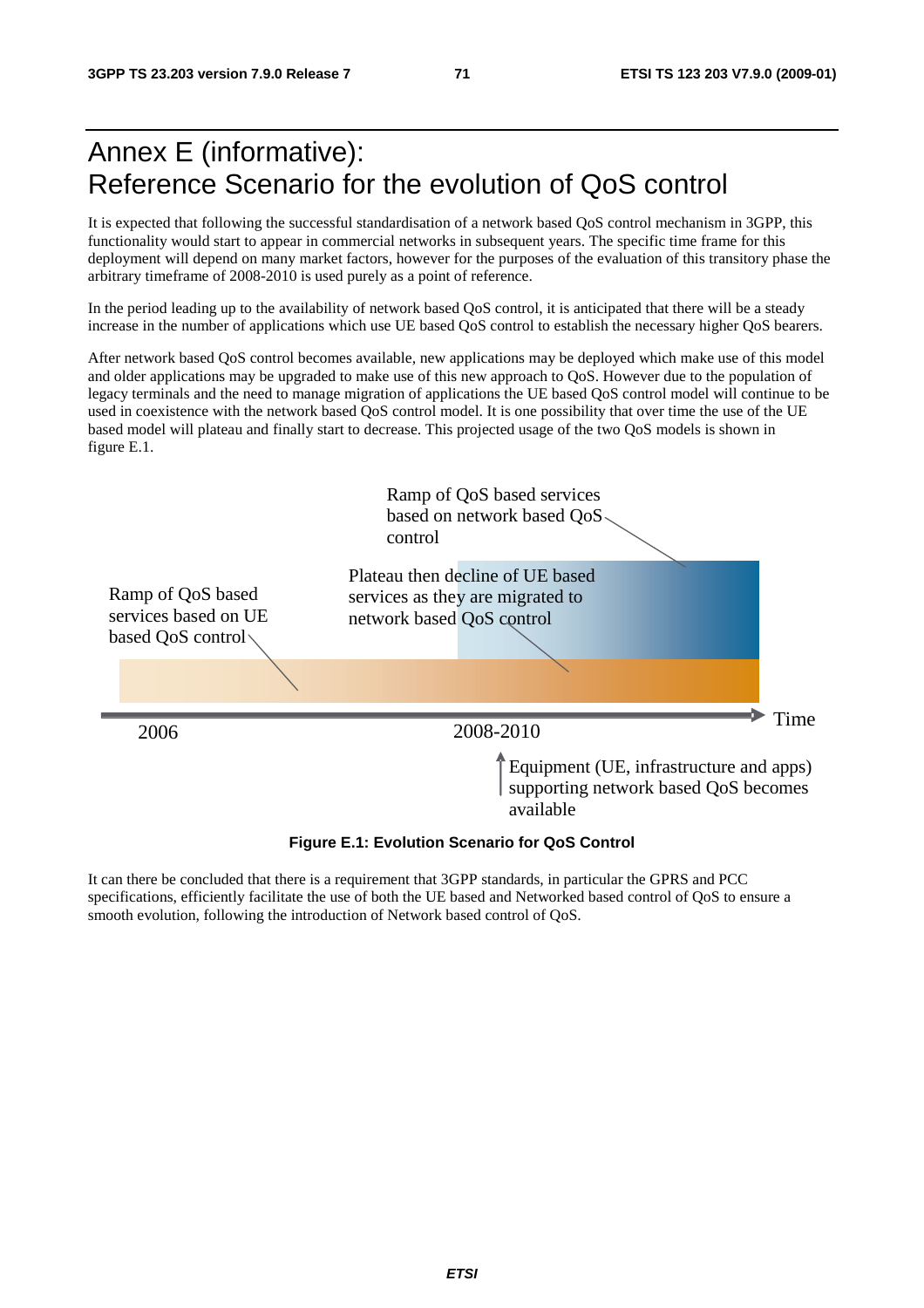#### Annex F (informative): Co-existence between SBLP based (Release 6) and PCC based (Release 7 and later) policy control

## F.1 General

TS 23.203 specifies the overall stage 2 level functionality for Policy and Charging Control that encompasses the following high level functions for IP-CANs (e.g. GPRS, I WLAN, Fixed Broadband, etc.):

- Flow Based Charging, including charging control and online credit control to allow for more granularity for enduser charging, accounting and online credit control;
- Enhanced Policy Control (e.g. gating control, QoS control, etc.) to allow the operator to perform service based QoS policy control;

TS 23.203 is an evolution of Flow Based Charging (i.e. FBC) as defined in TS 23.125 [7] and a replacement for Service Based Local Policies (i.e. SBLP) as defined in TS 23.207 [5]. From Release 7 onwards PCC supersedes FBC and replaces the SBLP architecture and functionality.

The purpose of this annex is to describe issues related to co-existence between Release 6 UEs/Networks with Release 7 UEs/Networks, in particular the role of the authorization token.

The following principles govern the co-existence between Release 6 SBLP and Release 7 PCC:

- Stage 2 specifications do not contain any requirements about which release nodes are allowed to interface with each other. It is assumed that nodes within an architecture belong to the same release.
- The Release 7 PCC architecture does not include any Gq reference point, Go reference point nor PDF (TS 23.207 [5]). Thus, there is no PDF generating any authorization token in the Release 7 PCC architecture.
- If the network employs SBLP, then the UE shall include the authorization token and flow identifier(s) in the secondary PDP context activation request as specified for Release 6. The UE may deduce that the network operates in Release 6 mode if an authorization token is received within AF signalling (SIP/SDP in the case of IMS).
- Alternatively, if there is no support for SBLP at the UE, the UE may decide to activate bearers without returning the authorization token by itself and it is up to the local policy as to whether these bearers are allowed. It should be noted that the return path for the authorization token is in GPRS session management signalling and not within AF SIP signalling (SIP in the case of IMS).

## F.2 GPRS network scenario where the UE supports a previous Release

For GPRS, the PCC architecture is deployed on a per APN configuration basis, so that all IP-CAN sessions to that APN will use the Gx reference point for all the policy and charging control. An APN providing IMS services shall be configured to provide P-CSCF destinations to the UE, so that the P-CSCF will operate according to the Release 7 architecture, using the Release 7 Rx reference point for service authorizations. Since the SBLP authorization token is obsolete in the Release 7 architecture a UE connecting to an APN, configured for Release 7, will not receive any authorization token. Should a UE provide authorization token and flow identifiers to a Release 7 network, the GGSN will silently discard the authorization token and flow identifiers.

For the use of a UE in a network configured for a previous release, refer to that release.

The PCC architecture performs service to GPRS bearer binding as described in clause 6.1.1, without the need for an authorization token.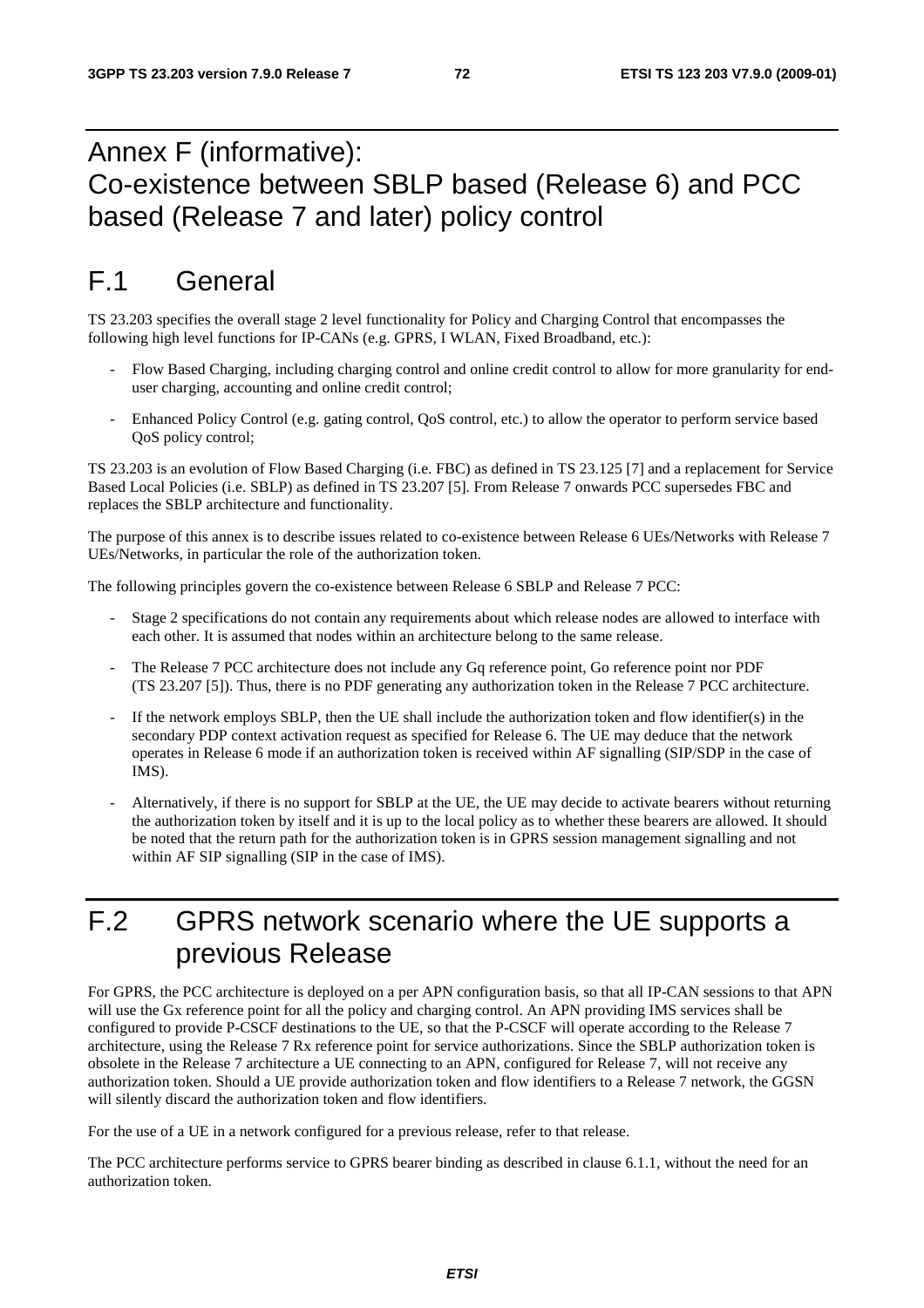#### Annex G (informative): PCC rule precedence configuration

The precedence information is part of the PCC rule (see clause 6.3.1) and instructs the PCEF in which order the service data flow templates of the active PCC rules needs to be analyzed when an IP packet arrives. This mechanism ensures that the service data flows can be correctly identified even if the service data flow templates contain overlapping service data flow filters.

Within the PCC framework it is possible to use different types of PCC rules for which the service data flow templates may not always be known by the PCRF. Therefore, the PCC rule precedence information needs to be carefully configured to avoid certain situations e.g. a dynamic PCC rule cannot be applied for service data flow detection due to a pre-defined PCC rule not known to the PCRF with overlapping filter information and a higher precedence.

For example, an operator could structure the value range of the precedence information into separate value ranges (in decreasing order) for the different types of PCC rules as follows:

- dynamic PCC rules;
- pre-defined PCC rules known to the PCRF;
- pre-defined PCC rules not known to the PCRF;
- dynamic PCC rules for non-operator controlled services, i.e. those which are generated by the PCRF based on the UE provided traffic mapping information (and which take over the UE provided precedence information).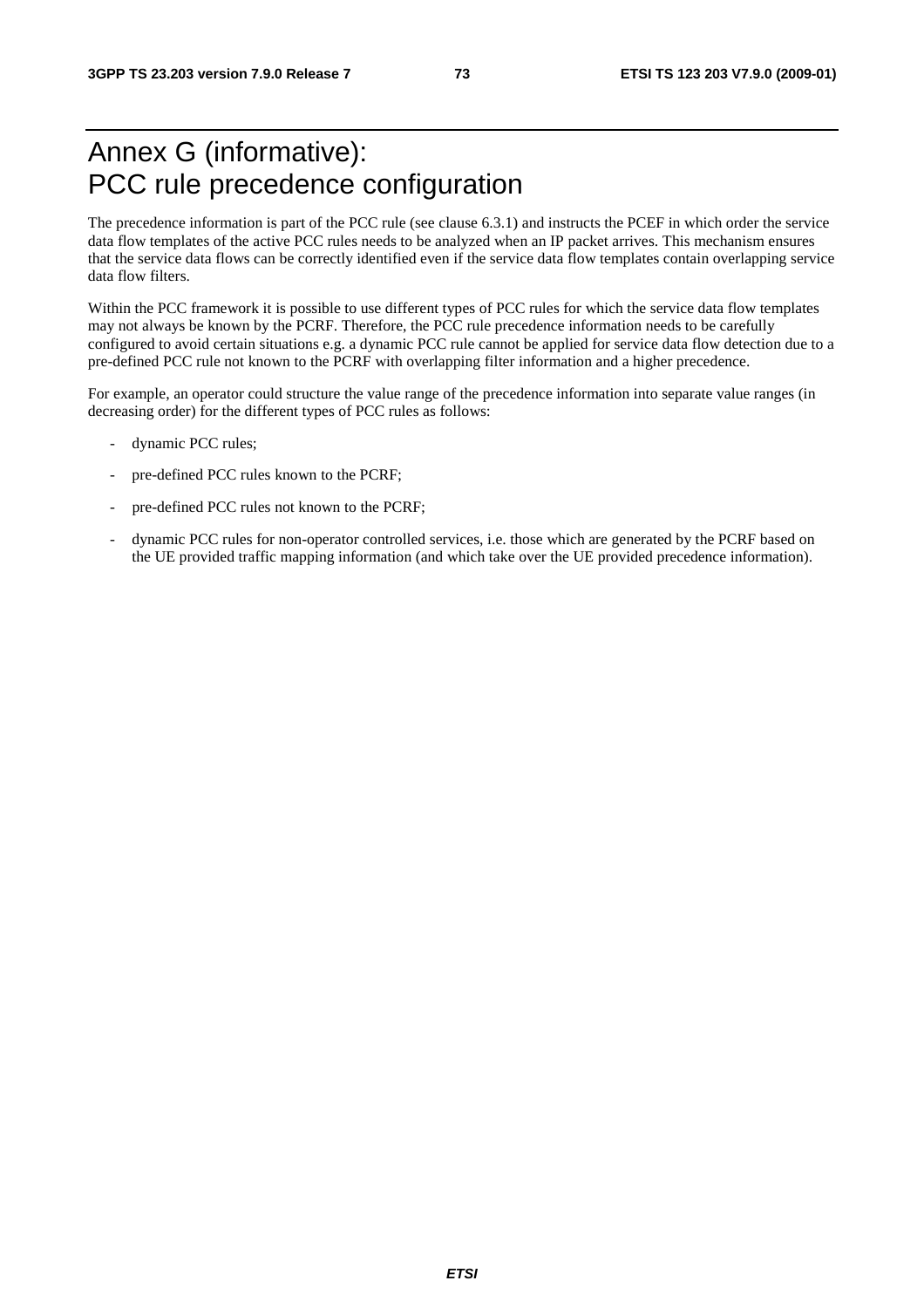### Annex H (informative): Change history

| <b>Change history</b> |                           |           |           |                         |                |                                                                               |       |                    |
|-----------------------|---------------------------|-----------|-----------|-------------------------|----------------|-------------------------------------------------------------------------------|-------|--------------------|
| <b>Date</b>           | TSG#                      | TSG Doc.  | <b>CR</b> | Rev                     | Cat            | Subject/Comment                                                               | Old   | <b>New</b>         |
| 2006-12               | SP-34                     | SP-060868 | 0001      | $\overline{2}$          | F              | Mapping on Gx - QCI to R99 Profile                                            | 7.0.0 | 7.1.0              |
| 2006-12               | SP-34                     | SP-060868 | 0006      | $\overline{2}$          | F              | PCC charging requirements                                                     | 7.0.0 | 7.1.0              |
| 2006-12               | SP-34                     | SP-060868 | 0013      | $\mathbf{1}$            | F              | 23.203 CR0013: Predefined PCC rule usage restrictions                         | 7.0.0 | 7.1.0              |
| 2006-12               | SP-34                     | SP-060868 | 0017      | $\overline{2}$          | F              | Restructure of Informative Annexes for PCC                                    | 7.0.0 | $\overline{7}.1.0$ |
| 2006-12               | SP-34                     | SP-060868 | 0014      | $\overline{5}$          | B              | <b>WiMAX IP-CAN Introduction</b>                                              | 7.0.0 | 7.1.0              |
| 2007-03               | SP-35                     | SP-070087 | 0031      | $\overline{2}$          | B              | PCC support for emergency sessions                                            | 7.1.0 | 7.2.0              |
| 2007-03               | SP-35                     | SP-070087 | 0032      | $\overline{1}$          | B              | Use of PCC rules to enforce emergency bearer's usage                          | 7.1.0 | 7.2.0              |
| 2007-03               | SP-35                     | SP-070093 | 0008      | 3                       | F              | Requesting credit for PCC rules                                               | 7.1.0 | 7.2.0              |
| 2007-03               | SP-35                     | SP-070093 | 0009      | 3                       | F              | PCC and bearer control mode                                                   | 7.1.0 | 7.2.0              |
| 2007-03               | SP-35                     | SP-070093 | 0012      | 4                       | F              | PCC with multiple AFs                                                         | 7.1.0 | 7.2.0              |
| 2007-03               | SP-35                     | SP-070093 | 0018      |                         | F              | MCC Correction to implementation of CRs after TSG<br><b>SA#34</b>             | 7.1.0 | 7.2.0              |
| 2007-03               | SP-35                     | SP-070093 | 0019      | $\overline{\mathbf{c}}$ | F              | QoS class identifier definition and usage                                     | 7.1.0 | 7.2.0              |
| 2007-03               | $SP-35$                   | SP-070093 | 0020      | $\overline{2}$          | F              | GGSN handling of NW init PDP contexts                                         | 7.1.0 | 7.2.0              |
| 2007-03               | SP-35                     | SP-070093 | 0024      | $\overline{2}$          | F              | Alignment to measurement and charging functionality                           | 7.1.0 | 7.2.0              |
| 2007-03               | SP-35                     | SP-070093 | 0025      | $\mathbf{1}$            | F              | Normative handling of GGSN controlled QoS upgrading                           | 7.1.0 | 7.2.0              |
| 2007-03               | SP-35                     | SP-070093 | 0026      | $\mathbf{3}$            | F              | Clarification on "type of IP-CAN" information                                 | 7.1.0 | 7.2.0              |
| 2007-03               | SP-35                     | SP-070093 | 0027      | $\overline{2}$          | F              | Default charging method for IP-CAN session                                    | 7.1.0 | 7.2.0              |
| 2007-03               | SP-35                     | SP-070093 | 0028      | $\mathbf{1}$            | F              | GBR and MBR information in PCC rule                                           | 7.1.0 | 7.2.0              |
| 2007-03               | SP-35                     | SP-070093 | 0029      | $\overline{1}$          | F              | Sp/SPR issue in Rel-7                                                         | 7.1.0 | 7.2.0              |
| 2007-06               | SP-36                     | SP-070391 | 0033      | $\mathbf{1}$            | F              | Alignment of Rx interaction for GW and PCRF initiated<br>IP-CAN modifications | 7.2.0 | 7.3.0              |
| 2007-06               | SP-36                     | SP-070391 | 0035      | $\overline{2}$          | F              | Corrections to definitions                                                    | 7.2.0 | 7.3.0              |
| 2007-06               | SP-36                     | SP-070391 | 0037      | $\overline{2}$          | F              | Information on co-existence between rel-6 and rel-7<br>policy control         | 7.2.0 | 7.3.0              |
| 2007-06               | SP-36                     | SP-070391 | 0038      | $\mathbf{1}$            | F              | Support for Authorization Token within Release 7 PCC                          | 7.2.0 | 7.3.0              |
| 2007-06               | SP-36                     | SP-070391 | 0040      | 4                       | F              | Loss and recovery of bearer                                                   | 7.2.0 | 7.3.0              |
| 2007-06               | SP-36                     | SP-070391 | 0041      | $\overline{2}$          | F              | Precedence of PCC rules                                                       | 7.2.0 | 7.3.0              |
| 2007-06               | SP-36                     | SP-070391 | 0042      | $\overline{1}$          | F              | Removal of editor's notes                                                     | 7.2.0 | 7.3.0              |
| 2007-09               | SP-37                     | SP-070549 | 0043      | $\overline{2}$          | F              | Authorized QoS for IP-CAN bearer                                              | 7.3.0 | 7.4.0              |
| 2007-09               | SP-37                     | SP-070549 | 0044      | $\overline{\mathbf{2}}$ | F              | Resource reservation results                                                  | 7.3.0 | 7.4.0              |
| 2007-09               | SP-37                     | SP-070549 | 0045      | $\mathbf{1}$            | F              | Broadcast and multicast out of scope for PCC Rel-7                            | 7.3.0 | 7.4.0              |
| 2007-09               | SP-37                     | SP-070549 | 0046      | $\blacksquare$          | F              | Editor's note removal                                                         | 7.3.0 | 7.4.0              |
| 2007-09               | <b>SP-37</b>              | SP-070549 | 0047      | $\mathbf{1}$            | F              | Service Information Rejection towards AF                                      | 7.3.0 | 7.4.0              |
| 2007-09               | SP-37                     | SP-070549 | 0049      | $\overline{2}$          | F              | PCC rule handling at PCEF in a special case                                   | 7.3.0 | 7.4.0              |
| 2007-09               | SP-37                     | SP-070549 | 0050      | $\mathbf{1}$            | F              | Session binding clarification                                                 | 7.3.0 | 7.4.0              |
| 2007-09               | SP-37                     | SP-070549 | 0051      | $\overline{a}$          | $\overline{C}$ | Removal of Emergency APN                                                      | 7.3.0 | 7.4.0              |
| 2007-09               | SP-37                     | SP-070549 | 0052      | $\mathbf{1}$            | F              | Correction of input parameters list for PCC decisions                         | 7.3.0 | 7.4.0              |
| 2007-09               | SP-37                     | SP-070549 | 0054      | ä,                      | F              | Removal of editor's notes                                                     | 7.3.0 | 7.4.0              |
| 2007-12               | SP-38                     | SP-070801 | 0055      | $\overline{a}$          | F              | Alignment of Charging requirements with IMS<br>expectations                   | 7.4.0 | 7.5.0              |
| 2008-03               | SP-39                     | SP-080106 | 0112      | $\mathbf{1}$            | F              | Clarification for PCRF initiated IP-CAN session<br>termination                | 7.5.0 | 7.6.0              |
| 2008-06               | SP-40                     | SP-080369 | 0134      | $\mathbf{1}$            | F              | Binding of PCC rules having no AF session                                     | 7.6.0 | 7.7.0              |
| 2008-06               | SP-40                     | SP-080369 | 0150      | $\mathbf{1}$            | F              | <b>Termination actions</b>                                                    | 7.6.0 | 7.7.0              |
| 2008-06               | SP-40                     | SP-080369 | 0152      | $\mathbf{1}$            | F              | Uplink TFT packet filters                                                     | 7.6.0 | 7.7.0              |
| 2008-06               | $\overline{\text{SP-4}}0$ | SP-080369 | 0154      | $\overline{2}$          | F              | Forwarding of information to the AF                                           | 7.6.0 | 7.7.0              |
| 2008-06               | SP-40                     | SP-080390 | 0162      | $\mathbf{1}$            | C              | Changes due to bearer mapping                                                 | 7.6.0 | 7.7.0              |
| 2008-09               | $\overline{SP}-41$        | SP-080579 | 0170      |                         | F              | Service Information Request from PCRF                                         | 7.7.0 | 7.8.0              |
| 2008-09               | SP-41                     | SP-080579 | 0195      | $\overline{3}$          | F              | Missing Ack in GW(PCEF) initiated IP-CAN Session<br>Modification              | 7.7.0 | 7.8.0              |
| 2008-09               | $\overline{\text{SP-41}}$ | SP-080579 | 0210      | $\mathbf{3}$            | F              | Event Trigger supporting Time of Day based PCC rule<br>state change           | 7.7.0 | 7.8.0              |
| $2008 - 12$           | SP-42                     | SP-080811 | 0111      | $\overline{3}$          | F              | QoS Authorization for incomplete service information                          | 7.8.0 | 7.9.0              |
| 2008-12               | SP-42                     | SP-080811 | 0244      | $\overline{1}$          | F              | Alignment of TFT and PCC packet filters                                       | 7.8.0 | 7.9.0              |